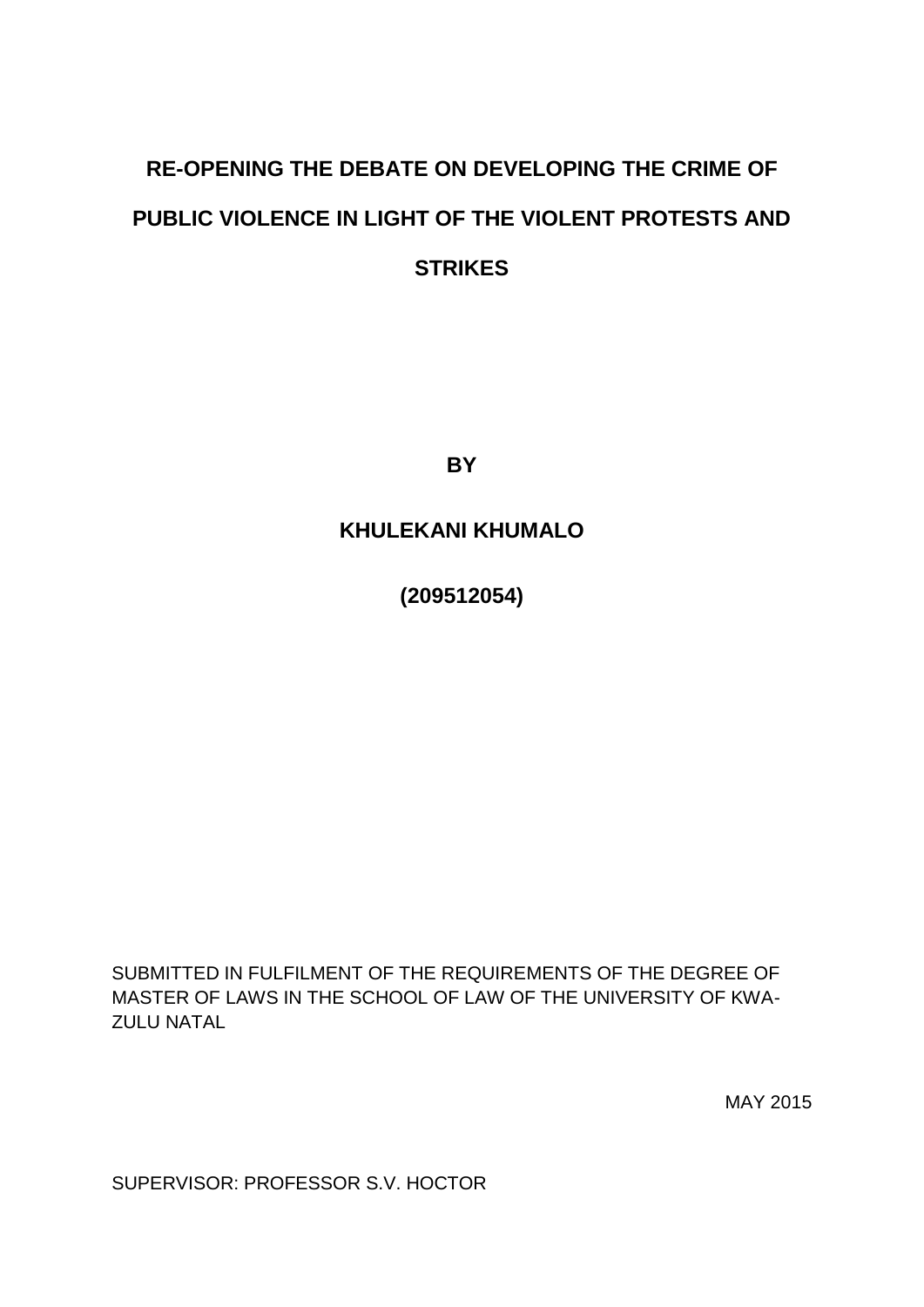# **ACKNOWLEDGEMENTS**

I wish to thank my supervisor, Professor Shannon Hoctor, for his patience, advice and all the assistance he provided to me throughout my Masters degree.

To my family, friends and colleagues, your words of wisdom, encouragement and moral support is much appreciated.

I also wish to also express my most sincere gratitude to the law library staff for their assistance and diligence in securing the material which I needed. Most importantly, I am indebted to Sharon Pather-Nagy, a librarian at Norton Rose Fulbright, for going out of her way to assist with my research.

A special thanks also goes to the University of KwaZulu-Natal for affording me the opportunity to complete my Masters degree with the institution. Studying at the university has immensely improved my research, writing and analytical skills. I am confident that the skills I have acquired will bode well for my academic career.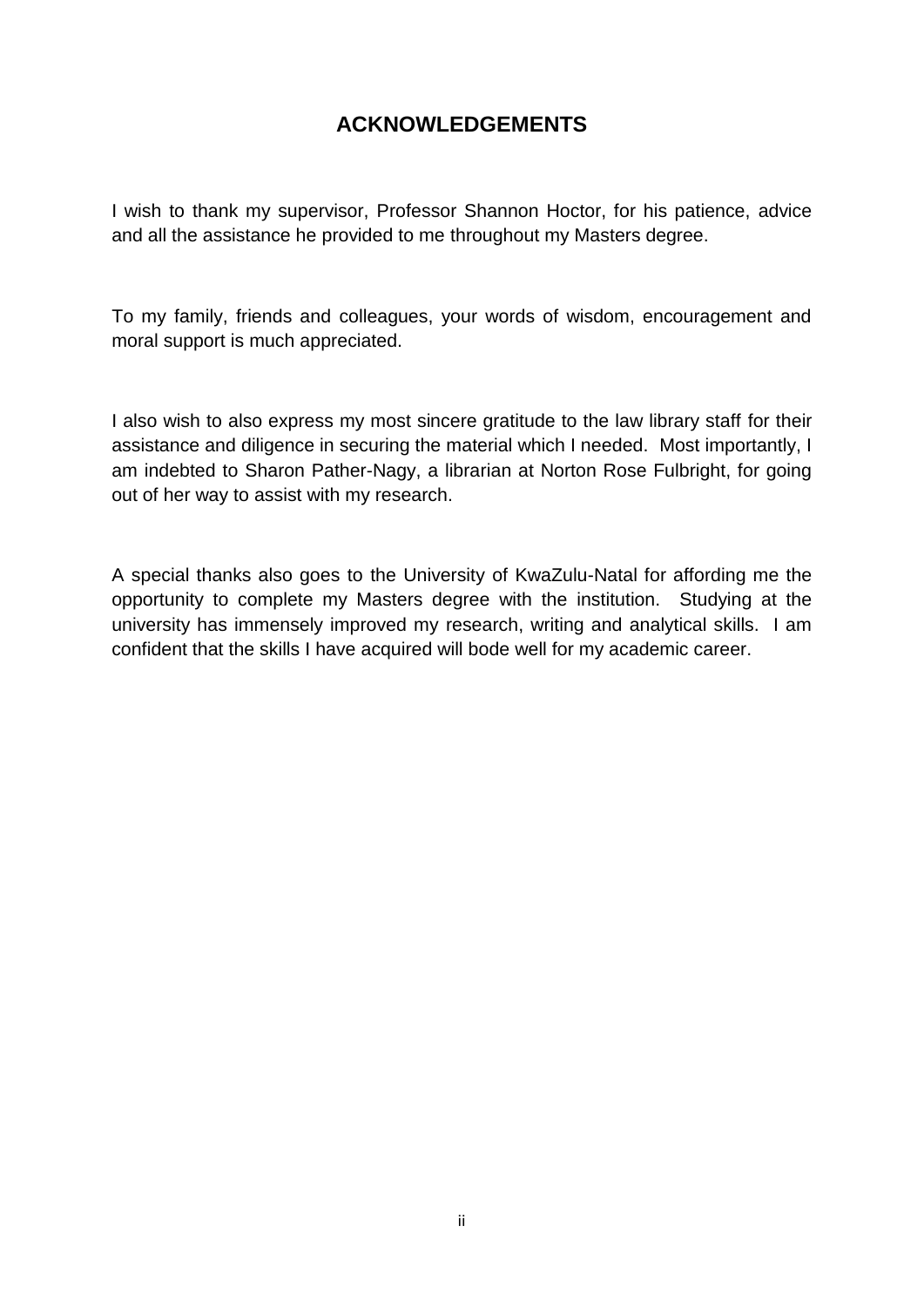# **DECLARATION**

I, Khulekani Khumalo, hereby declare that the work contained herein is entirely my own, except where indicated in the text itself, and that this work has not been submitted in full or partial fulfilment of the academic requirements of any other degree or qualification at any other University.

I further declare that this dissertation reflects the law as at the date of signature hereof.

Signed and dated at Pietermaritzburg on the 4th day of November 2015

 $\sim$ 

Khulekani Khumalo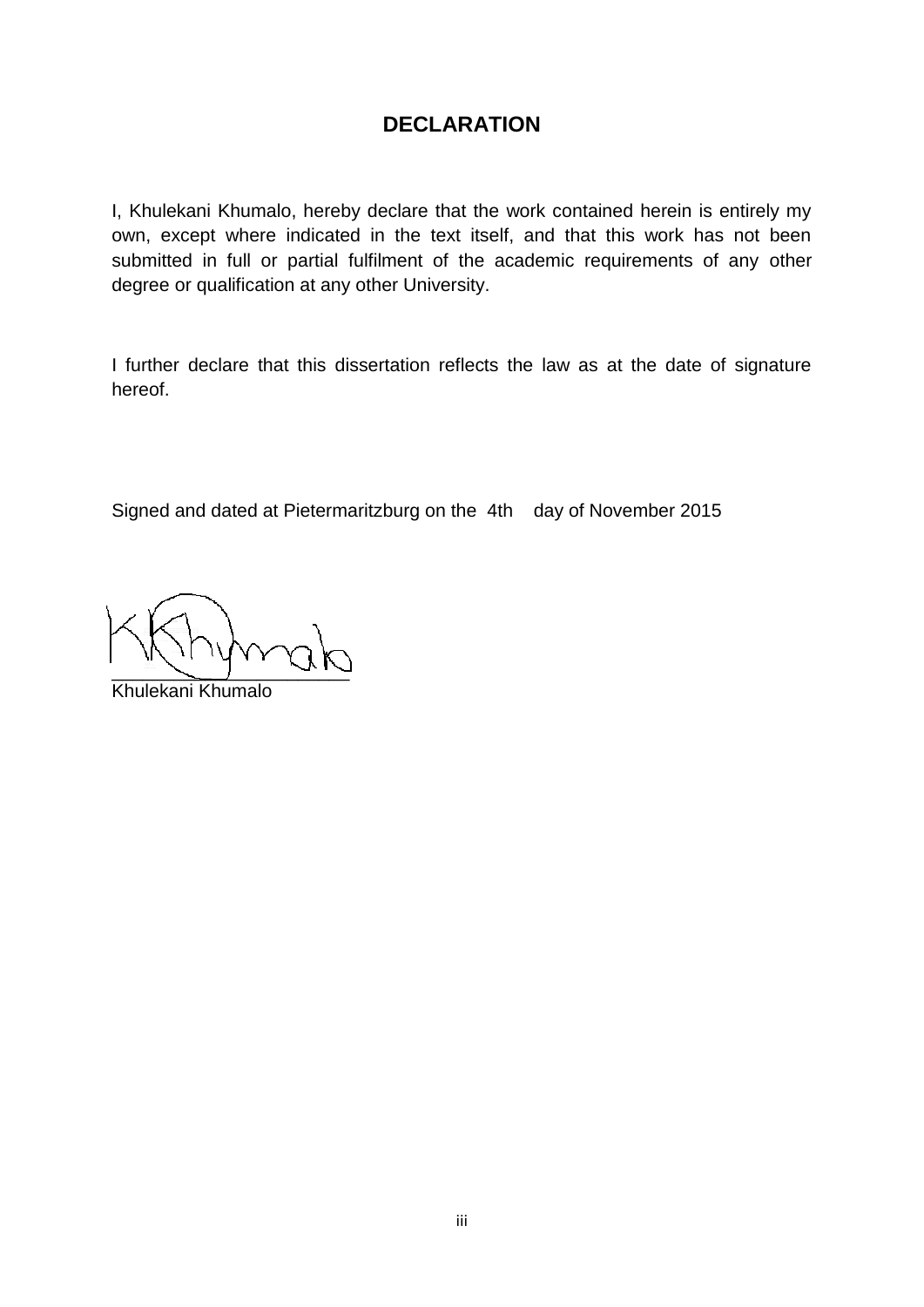### **ABSTRACT**

While section 17 of the Constitution guarantees the right to freedom of assembly, the violence that often accompanies the exercise of this right culminates in the violation of the rights of non-protesters to, *inter alia*, life, dignity, equality and freedom and security of the person. The crime of public violence is the primary measure in place for the maintenance of the community's interest in public peace and order as well as the protection against the invasion of the rights of other people. Therefore, this dissertation seeks to lead a debate on the question whether the apparent failure of the crime of public violence to adequately safeguard the rights of non-protesters means that the crime falls short of the objectives of section 39(2) of the Constitution and thus requires to be developed in order to promote the spirit, purport and objects of the Bill of Rights? If so, how must the development take place in order to meet these objectives? Addressing the topic for debate invariably leads to an assessment of the jurisprudential direction the South African courts are likely to take in the question of developing the crime of public violence as a remedy to the erosion of the rights of non-protesters during violent protests.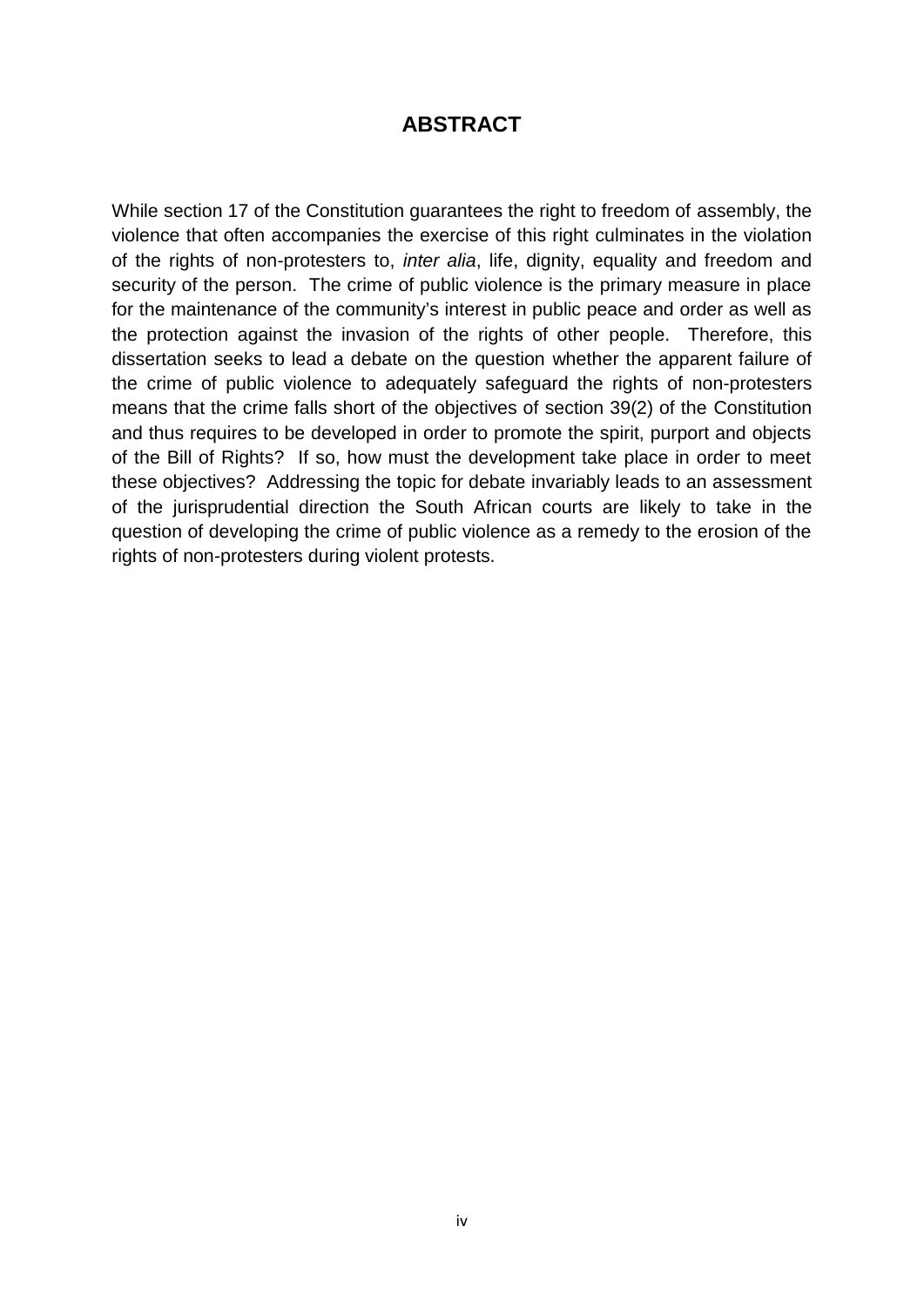# **TABLE OF CONTENTS**

| 1.1 |                                                                  |         |  |  |  |  |
|-----|------------------------------------------------------------------|---------|--|--|--|--|
| 1.2 |                                                                  |         |  |  |  |  |
|     | The prevalence of violent protests and strikes in South<br>1.2.1 |         |  |  |  |  |
|     |                                                                  | 1.2.1.1 |  |  |  |  |
|     |                                                                  | 1.2.1.2 |  |  |  |  |
|     |                                                                  |         |  |  |  |  |
|     |                                                                  |         |  |  |  |  |
| 1.3 |                                                                  |         |  |  |  |  |
|     |                                                                  |         |  |  |  |  |
| 2.1 |                                                                  |         |  |  |  |  |
| 2.2 |                                                                  |         |  |  |  |  |
| 2.3 |                                                                  |         |  |  |  |  |
| 2.4 | .29                                                              |         |  |  |  |  |
| 2.5 |                                                                  |         |  |  |  |  |
| 2.6 | The current definition and elements of the crime33               |         |  |  |  |  |
|     |                                                                  |         |  |  |  |  |
|     |                                                                  |         |  |  |  |  |
|     |                                                                  |         |  |  |  |  |
|     |                                                                  |         |  |  |  |  |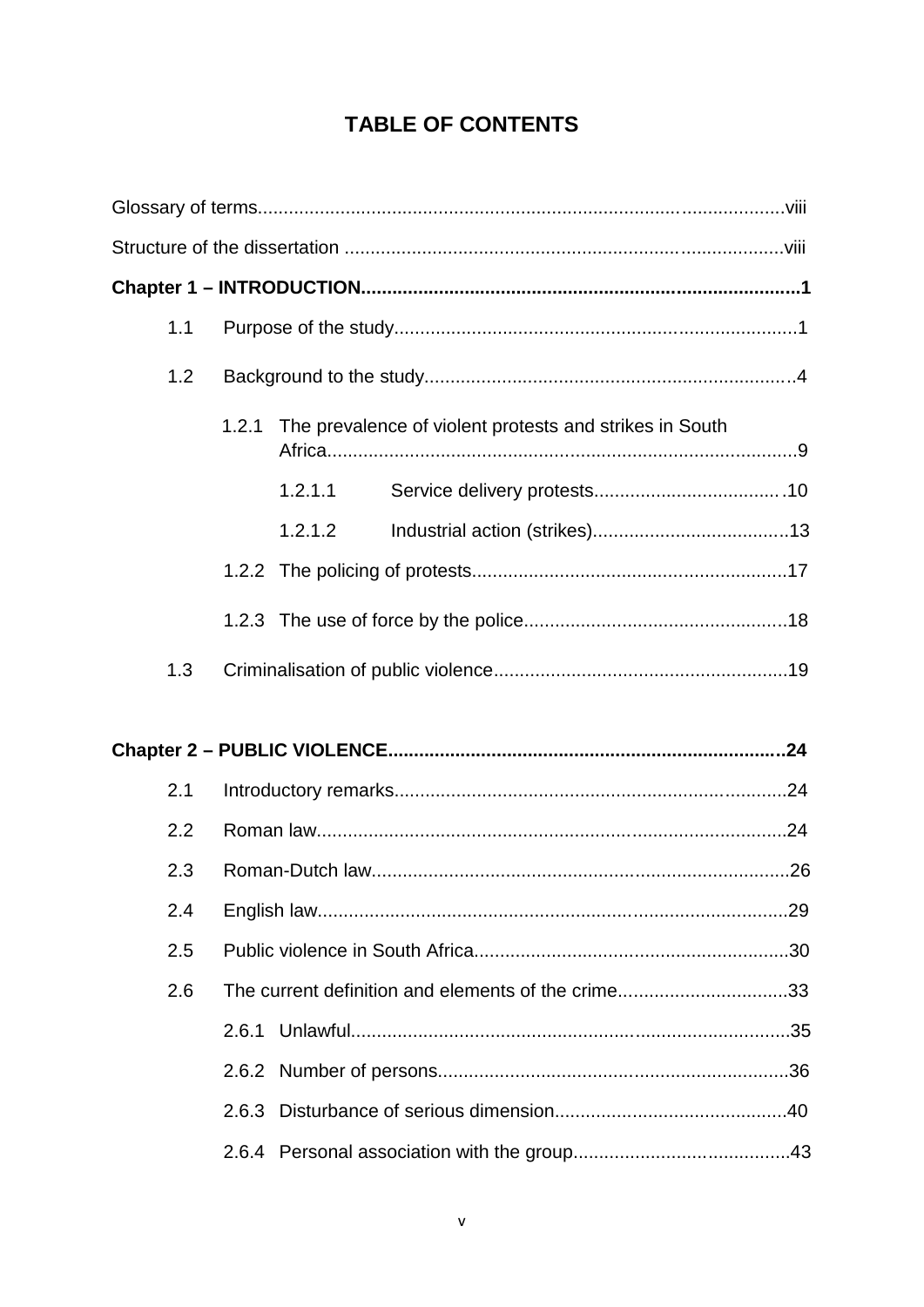| 2.7 |                                                                                                                                       |  |  |  |  |
|-----|---------------------------------------------------------------------------------------------------------------------------------------|--|--|--|--|
| 2.8 |                                                                                                                                       |  |  |  |  |
|     |                                                                                                                                       |  |  |  |  |
|     | 2.8.2 Prospects of a legislative response violent protests53                                                                          |  |  |  |  |
|     |                                                                                                                                       |  |  |  |  |
|     |                                                                                                                                       |  |  |  |  |
| 3.1 |                                                                                                                                       |  |  |  |  |
| 3.2 |                                                                                                                                       |  |  |  |  |
| 3.3 |                                                                                                                                       |  |  |  |  |
| 3.4 | SATAWU and Another v Garvas and Others 2013 (1) SA 83                                                                                 |  |  |  |  |
|     |                                                                                                                                       |  |  |  |  |
|     |                                                                                                                                       |  |  |  |  |
|     |                                                                                                                                       |  |  |  |  |
|     |                                                                                                                                       |  |  |  |  |
|     |                                                                                                                                       |  |  |  |  |
|     |                                                                                                                                       |  |  |  |  |
|     | Chapter 4 - SUMMARY OF ARGUMENTS AND CONCLUSION81                                                                                     |  |  |  |  |
| 4.1 |                                                                                                                                       |  |  |  |  |
| 4.2 |                                                                                                                                       |  |  |  |  |
| 4.3 |                                                                                                                                       |  |  |  |  |
|     | Is the crime of public violence failing to adequately protect the<br>4.3.1                                                            |  |  |  |  |
|     | 4.3.2 Does the crime fall short of the spirit, purport and objects of the<br>Bill of Rights and therefore requires to be developed?85 |  |  |  |  |

4.3.3 Further arguments for and against development………………88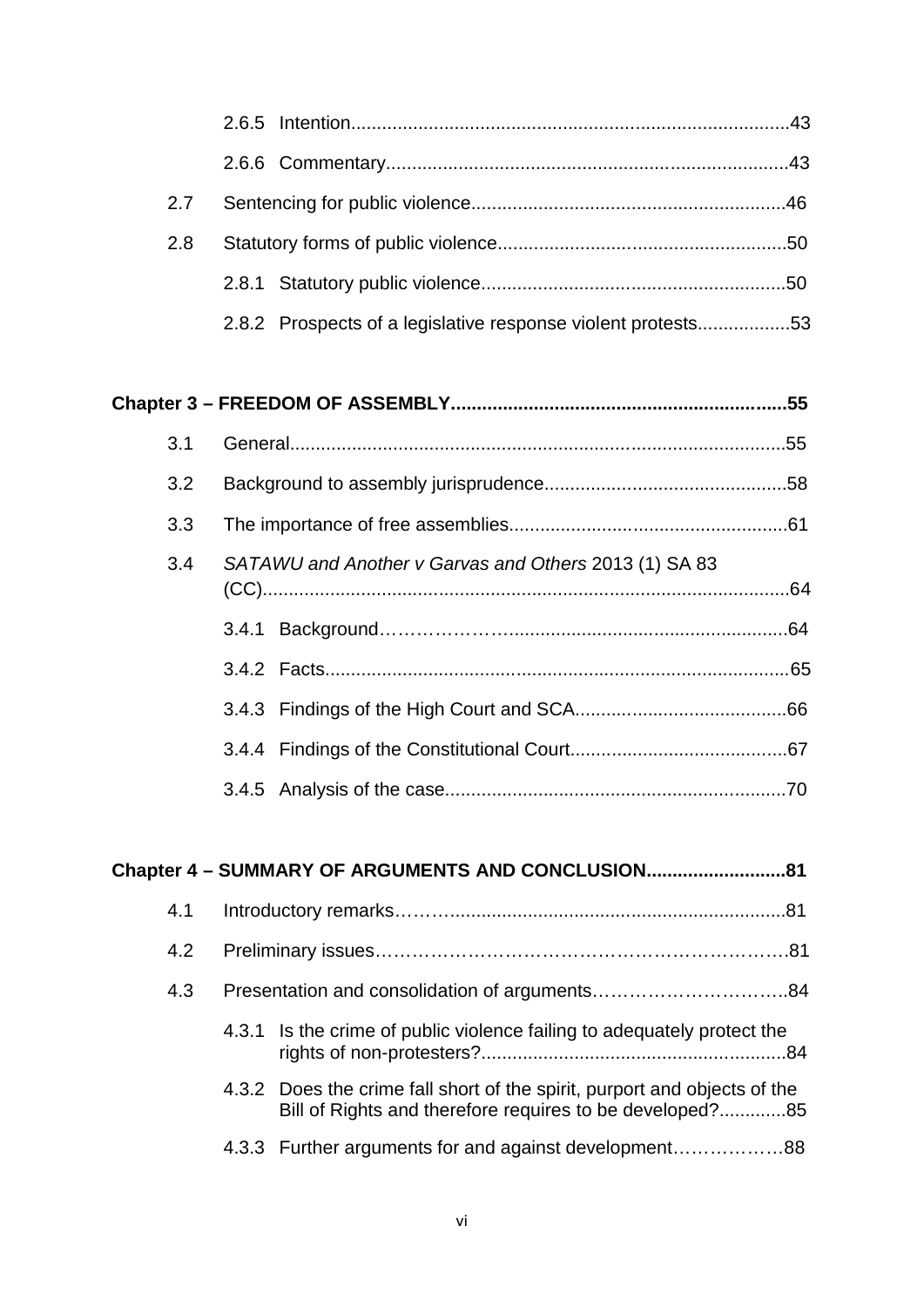|     | 4.3.4  | Is section 17 of the Constitution implicated in public |  |
|-----|--------|--------------------------------------------------------|--|
|     | 4.3.5  |                                                        |  |
|     | 4.3.6  | Is the limitation justifiable in terms of section 36   |  |
|     | 4.3.7  |                                                        |  |
|     | 4.3.8  |                                                        |  |
|     | 4.3.9  | Criminal sanctions are not an ideal remedy for public  |  |
|     | 4.3.10 | Interpretation of the elements of the crime93          |  |
|     | 4.3.11 |                                                        |  |
| 4.4 |        |                                                        |  |
|     |        | .100                                                   |  |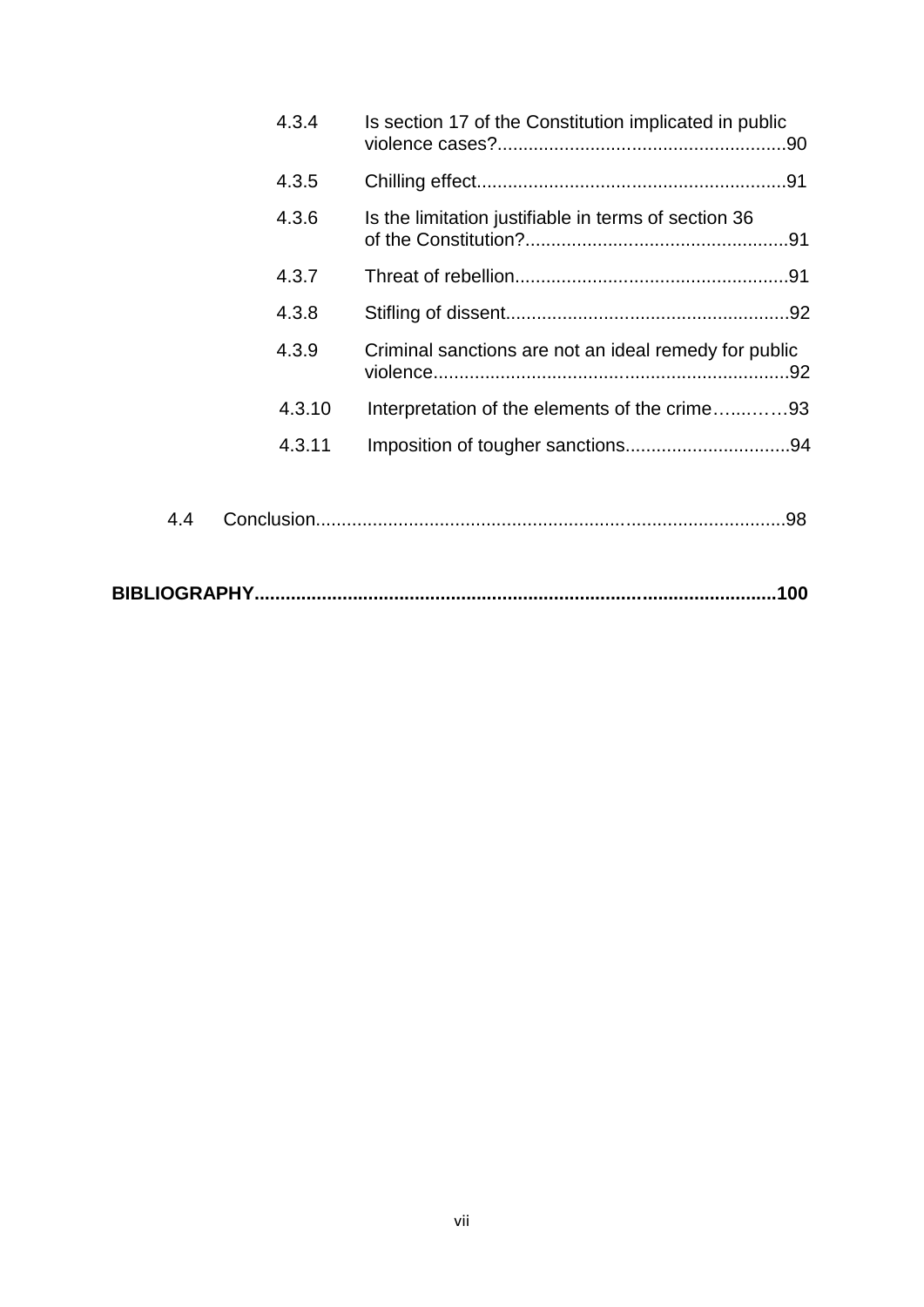#### **Glossary of terms**

For purposes of this dissertation, save where otherwise stated or as appears from the context, the terms listed below bear the following meaning:

- Any reference to **protests** includes strikes, gatherings, assemblies, pickets and/or demonstrations and vice versa.
- Any reference to **protesters** includes strikers (or striking workers) and vice versa.
- Any reference to **non-protesters** includes non-strikers (or non-striking workers) and vice versa.
- The words **offender**, **accused** or **transgressor** are used interchangeably and they all bear the same meaning.
- The interests protected by the crime of public violence are:
	- (i) The maintenance of the community's interest in peace and order; and
	- (ii) The protection against the invasion of the rights of other people.
- Any reference to **'advocates for development'** pertains to those who contend that the crime of public violence needs to be reformed or developed.
- Any reference to **'advocates for the** *status quo***'** pertains to those who are against any reform or development of the crime of public violence.
- The masculine gender includes the feminine and neuter genders and vice versa.
- The singular includes the plural and vice versa.
- Any reference to the **RGA** means the Regulation of Gatherings Act 205 of 1993.

#### **Structure of the dissertation**

This dissertation is structured as a debate on the question whether the apparent failure of the crime of public violence to adequately safeguard the rights of non protesters means that the crime falls short of the objectives of section 39(2) of the Constitution and thus requires to be developed in order to promote the spirit, purport and objects of the Bill of Rights? If so, how must the development take place in order to meet these objectives? In essence, the topic for debate invariably leads to an assessment of South Africa's jurisprudential direction in developing the crime of public violence as a remedy to the erosion of the rights of non-protesters during violent protests.

It will become apparent that there are two sides with diverging views and arguments to the debate. The one side will be referred to as the advocates for development and the other as the advocates for the *status quo*. The presentation of the arguments and the weighting thereof in order to come to a conclusion on the topic for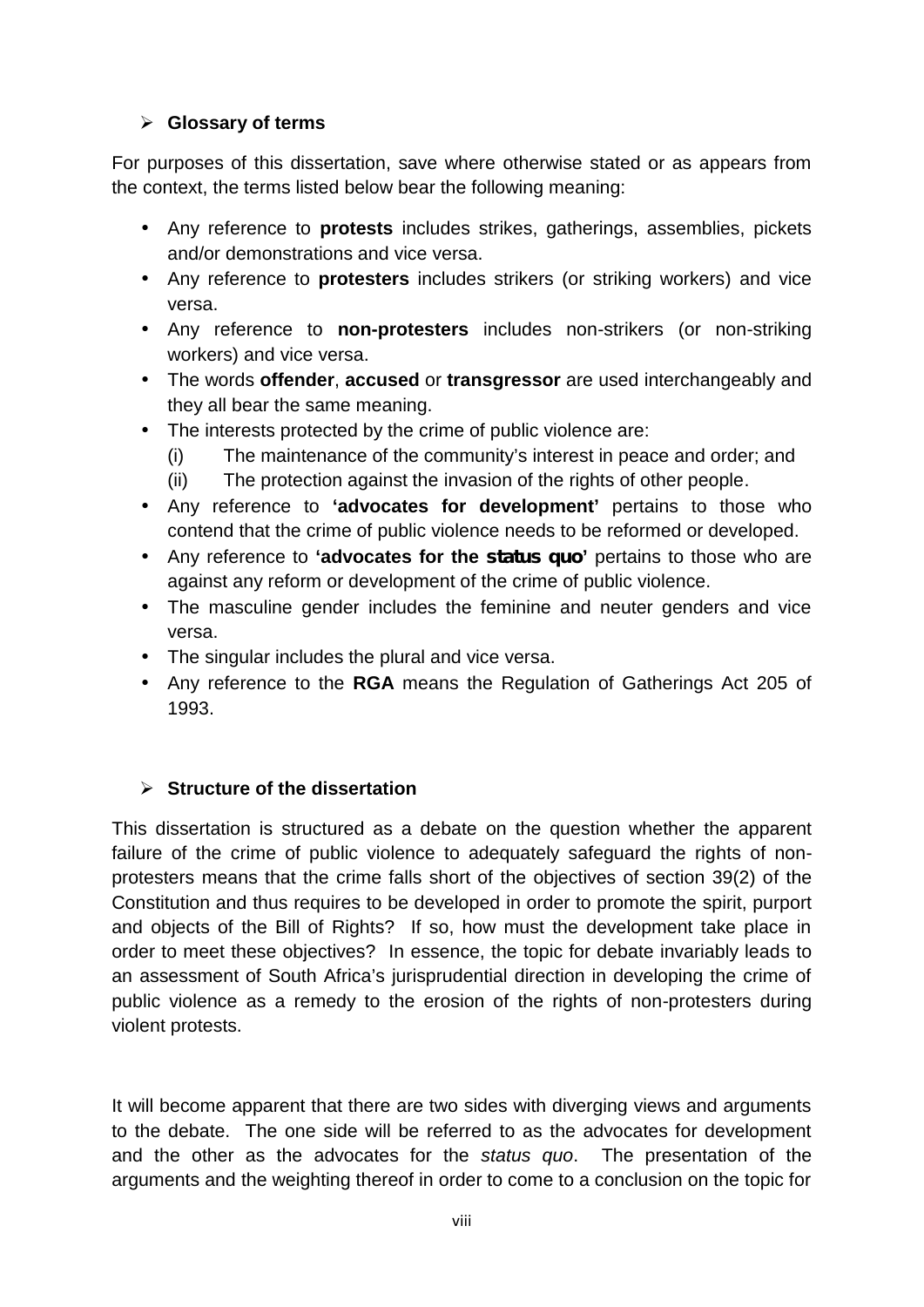debate is dealt with in chapter four of the dissertation. These arguments are drawn from the contents of the discussion in chapters one to three. Therefore, the discussion in chapters one to three is structured in such a way that arguments for and against the development of the crime of public violence may be drawn therefrom.

Chapter one of the dissertation is entitled '*introduction*.' The chapter comprises a broad outline of the purpose of the present study. The topics that follow thereafter provide a background to the study. Among these topics is the prevalence of protests and strikes in the post-apartheid South Africa as illustrated by statistics and media reports. The other topic is concerned with the issues pertaining to the policing of protests. The last topic deals with the rationale for the criminalisation of public violence.

The second chapter is entitled '*public violence*'. The chapter comprises an examination of the history of the crime of public violence in order to trace the significant events in the development of public violence jurisprudence. The chapter also comprises a discussion of the sentencing principles for the crime of public violence and concludes with a discussion of the statutory forms of public violence and other related issues.

In the third chapter entitled '*freedom of assembly'*, an examination is undertaken into South Africa's assembly jurisprudence with a view to ascertain the history and importance of the right. The chapter also comprises a discussion and analysis of the recent Constitutional Court case dealing with the right to freedom of assembly. The case provides an indication of the current assembly jurisprudence in light of the increase in violent protests and strikes and the accompanying violation of various rights of other people.

The final chapter (chapter four) is entitled '*summary of arguments and conclusion*'. In this chapter, I refer back to the preceding chapters in order to extract arguments which are likely to be advanced by both sides in defence of their position on the topic for debate. These arguments are then consolidated or weighed with the view to come to a conclusion on whether or not the crime of public violence falls short of the spirit, purport and objects of the Bill of Rights and requires to be developed, and how it must be developed.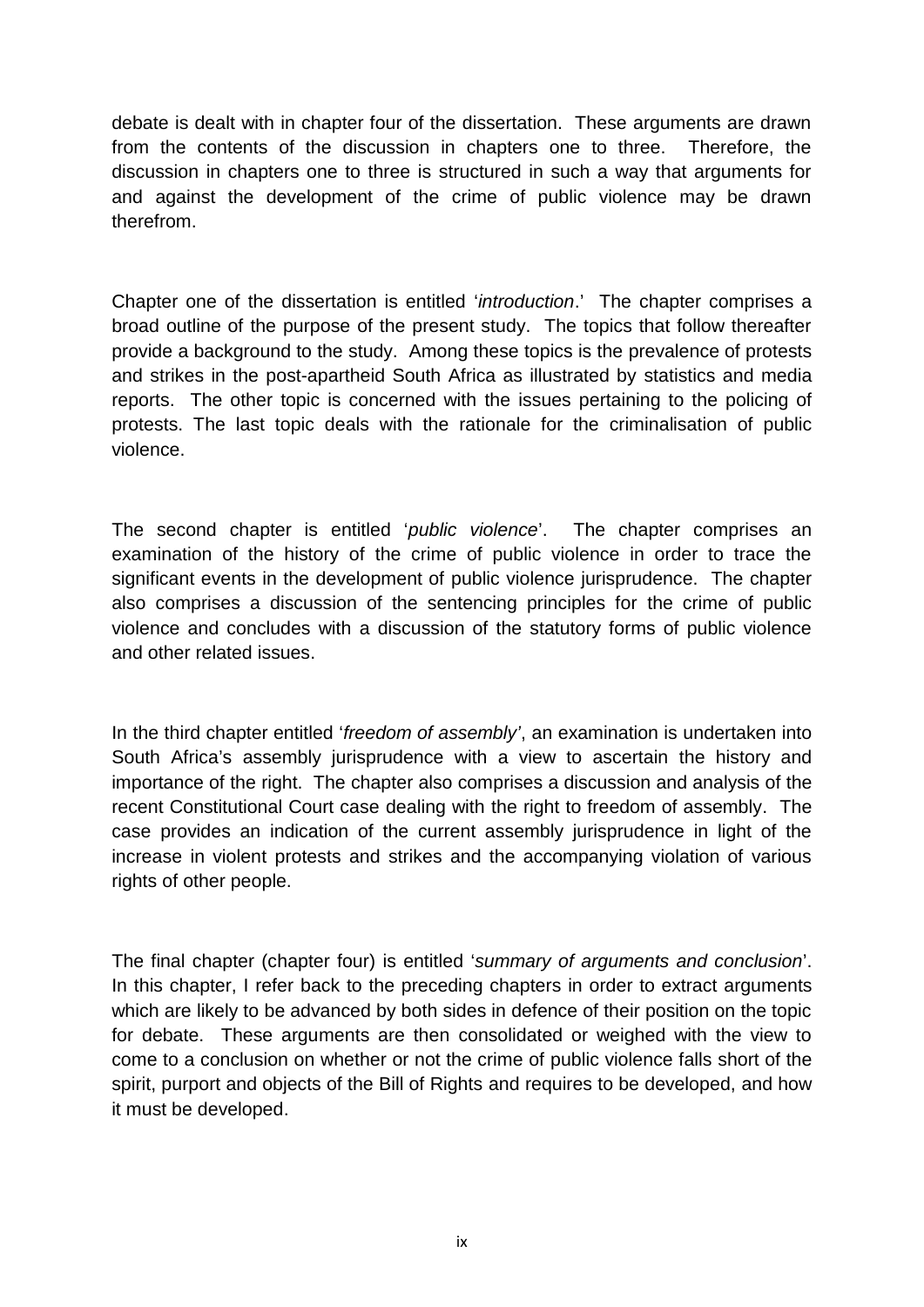#### **Chapter 1**

#### **INTRODUCTION**

#### **1.1 Purpose of the study**

"Democracy cannot neglect to maintain public order; neither can the maintenance of public order be done at the expense of citizens' rights".<sup>1</sup>

Section 17 of the Constitution<sup>2</sup> guarantees the right "peacefully and unarmed, to assemble, to demonstrate, to picket and to present petitions". Section 23(2)(c) of the Constitution further provides for the right of every worker to strike. In the exercise of the right to strike, the workers may, subject to compliance with the provisions of section 69 of the Labour Relations  $Act<sub>1</sub><sup>3</sup>$  be permitted to stage a picket aimed at peacefully demonstrating in support of the protected strike or in opposition to a lock out.

The corollary of the rights enshrined in sections 17 and 23(2)(c) of the Constitution is the individual's freedom to choose whether or not to participate in a protest or a strike.<sup>4</sup> Freedom of choice forms part of the individual's autonomy, which is an integral part of the right to human dignity.<sup>5</sup> Therefore, any act of violence directed at an individual with a view to persuade him to join a protest or a strike action violates that individual's freedom of choice. The acts of violence not only impact adversely

 $1$  See DT Masiloane 'Guaranteeing the safety of non-striking employees during strikes: the fallacy of policing' (2010) 23(2) *Acta Criminologica* 31 at 38, quoting the words of M Bjork 'Between frustration and aggression: legal framing and the policing of public disorder in Sweden and Denmark' (2005) 15(3) *Policing and Society* 305-326. To further enhance the point made in the quote, in C Twala 'The Marikana massacre: a historical overview of the labour unrest in the mining sector in South Africa' (2013) 1(2) *Southern African Peace and Security Studies* 61 at 66, writing from the perspective of the labour unrest in Marikana in the year 2012, the writer argues that "regardless of the legitimacy or otherwise of the workers' grievances, no civilised democracy could condone the behaviour of the

<sup>&</sup>lt;sup>2</sup> The Constitution of the Republic of South Africa, 1996.<br> $\frac{3}{100}$  66 of 1995.<br><sup>4</sup> Masiloane op cit (n1) 31.

<sup>&</sup>lt;sup>5</sup> See S Hoctor 'Dignity, criminal law and the Bill of Rights' (2004) 121(2) South African Law Journal 304 at 316. The right to human dignity is enshrined in section 10 of the Constitution.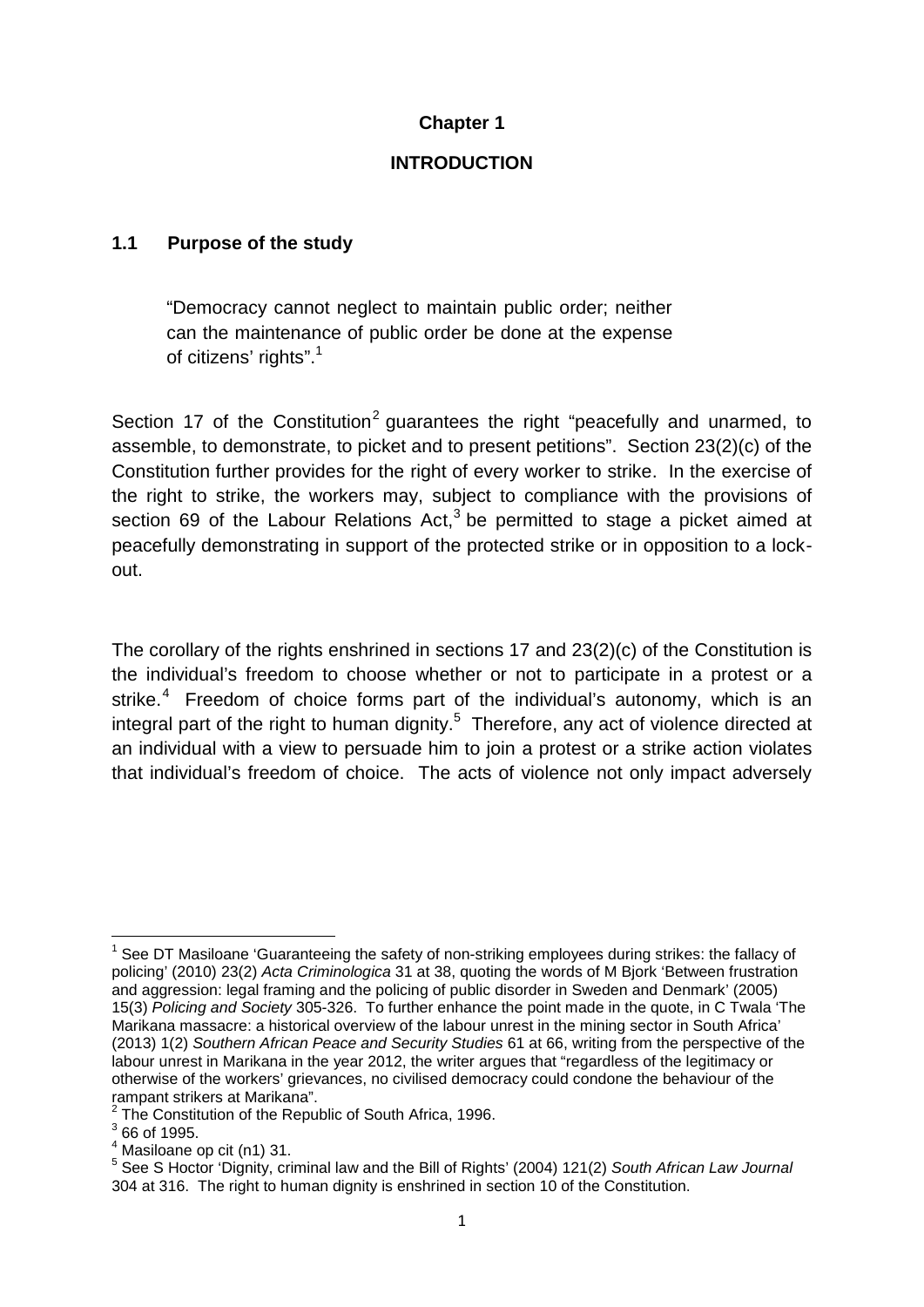on the individual's right to human dignity, but also the rights to life,<sup>6</sup> equality,<sup>7</sup> as well as freedom and security of the person. <sup>8</sup>

Various other rights of non-protesters may also be violated during violent protests and strikes depending on the facts of each case. For example, where the violence during a protest is accompanied by the looting of businesses, the right to freedom of trade<sup>9</sup> and the right not to be deprived of property arbitrarily<sup>10</sup> may be affected. Where journalists are assaulted and prevented from carrying out their duties, the right to free press may also be implicated.<sup>11</sup> Therefore, the aforementioned rights do not constitute a closed list. A description as to how the violence impacts on all the aforementioned rights is provided in 4.1 below.

The right to protest or strike is not absolute and may accordingly be limited in appropriate circumstances. One notable limitation is that the exercise of the right must not infringe the rights of others.<sup>12</sup> Notwithstanding the latter, it is often the case that protests turn violent, which then translates to the total disregard for the rule of law and the rampant violation of the rights of non-protesters to, *inter alia*, life, dignity, equality, as well as freedom and security of the person.<sup>13</sup> In such instances, the right to protest is not exercised peacefully and within the dictates of the law. Therefore, the offenders are susceptible to being sued for damages as well as to being arrested and criminally charged with crimes such as public violence, among others.

Burchell<sup>14</sup> submits that the crime of public violence provides a legal sanction for the abuse of the constitutional right to gather and demonstrate. It follows from Burchell's submission that the crime has a crucial role to fulfil especially in affording protection against the violation of the rights of non-protesters during protests and strikes. However, there are certain factors which arguably point to the failure of the crime to

<sup>&</sup>lt;sup>6</sup> See section 11 of the Constitution.<br><sup>7</sup> See section 9(1) of the Constitution which provides that "everyone is equal before the law and has the right to equal protection and benefit of the law".

 $8$  See section 12 of the Constitution. In terms of section 12(c) and (d) of the Constitution, the right to freedom and security of the person includes, *inter alia*, the right "to be free from all forms of violence from either public or private sources" and the right "not to be tortured in any way".<br><sup>9</sup> See section 22 of the Constitution which provides that "every citizen has the right to choose their

trade, occupation or profession freely".<br><sup>10</sup> See section 25 of the Constitution.

<sup>&</sup>lt;sup>11</sup> M liyayambwa 'When human rights congregate with public order policing: a South African perspective' (2012) 2(19) *International Journal of Humanities and Social Science* 140 at 145.  $12$  S Tait & M Marks 'You strike a gathering, you strike a rock – current debates on the policing of public order in South Africa' (2011) 38 *SA Crime Quarterly* 15.

<sup>&</sup>lt;sup>13</sup> The case of *SATAWU and Another v Garvas and Others* 2013 (1) SA 83 (CC) is a typical example in point. In this case, a march in the city of Cape Town turned into a full scale riot during which massive damage to property was committed. For a discussion of this case, see 3.4 below.<br><sup>14</sup> J Burchell *Principles of Criminal Law* 4 ed (2013) 755.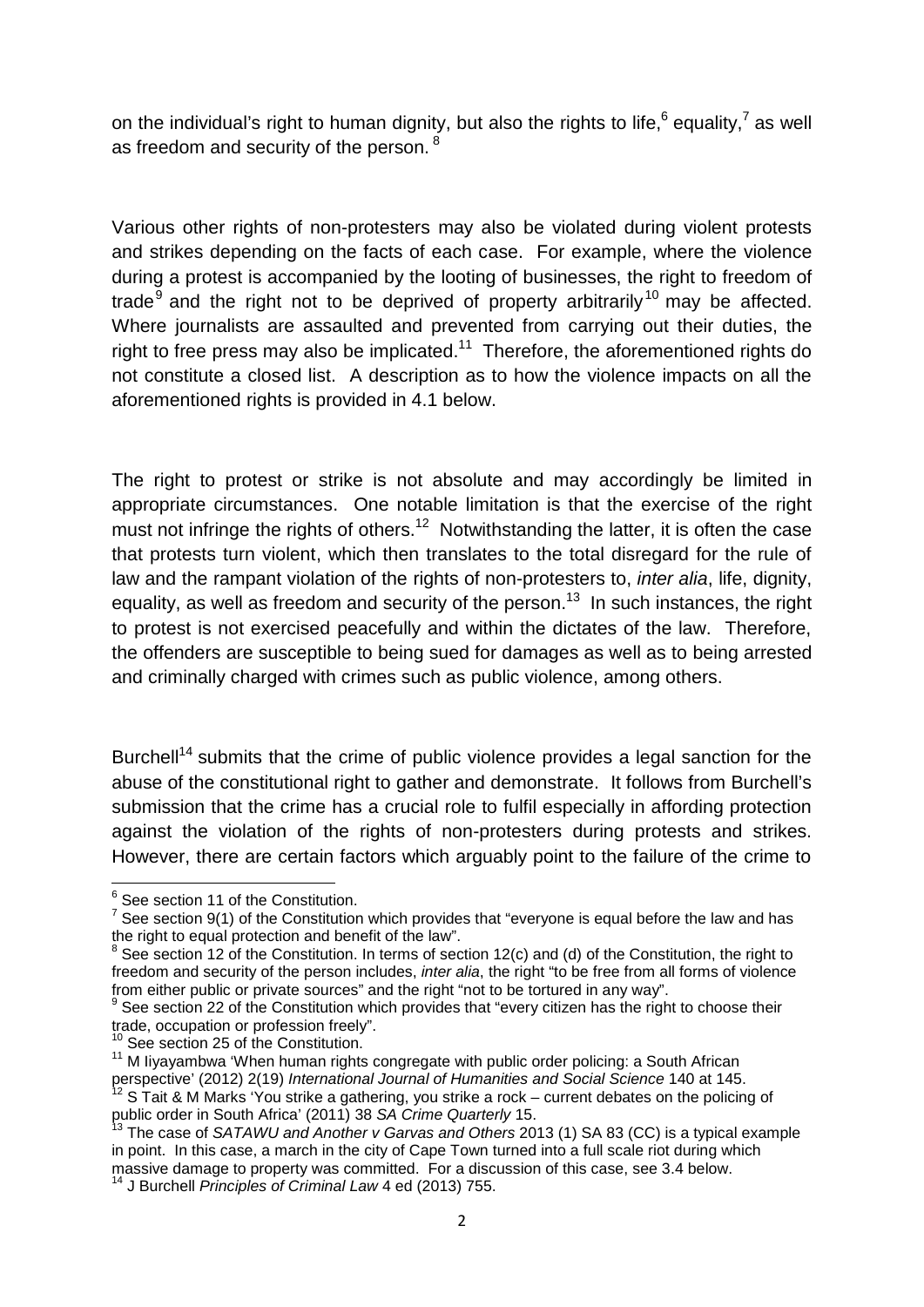adequately safeguard the rights of non-protesters. These factors include: first, the mere fact that violent protests and strikes are increasing each year despite the existence of the crime.<sup>15</sup> Second, the view resonating in society that "people who are arrested and charged with public violence are never prosecuted, in fact they walk out freely without bail".<sup>16</sup> Third, the seeming lack of a political will to enforce the crime of public violence, and that even if prosecuted and convicted, the sentences imposed on public violence offenders are too trivial and thus serve little, if any, deterrent purpose.<sup>17</sup>

The purpose of this dissertation is thus to lead a debate on the fundamental issue given rise to by the apparent failure of the crime to adequately safeguard the rights of non-protesters as evidenced by the above considerations. The issue which arises is whether the apparent failure of the crime of public violence to adequately safeguard the rights of non-protesters means that the crime falls short of the objectives of section 39(2) of the Constitution and thus requires to be developed in order to promote the spirit, purport and objects of the Bill of Rights? If so, how must the development take place in order to meet these objectives?<sup>18</sup>

The topic for debate outlined above invariably leads to an assessment of the jurisprudential direction the South African courts are likely to take in the question of developing the crime of public violence as a remedy to the erosion of various rights of non-protesters during violent protests and strikes. It must, however, be made clear at this early stage that the focus of this dissertation is specifically on the development of the crime of public violence as a means to protect the rights of non protesters. Although that is not to suggest that the protection of the rights of non protesters is the only interest protected by the crime of public violence, it makes it abundantly clear that by no means could the discussion in this dissertation be construed as suggesting that the crime of public violence would also be in need of development in order to adequately protect the other interests which are also protected by the crime, for example the protection of state security or state property.<sup>19</sup>

 $15$  For crime statistics reflecting an upward trend in the prevalence of violent protests and strikes in South Africa, see 1.2.1 below.

<sup>16</sup> See 'Heavy sentences for public violence convicts' *SAnews.gov.za* 02 July 2013, available at *http:www.SAnews.gov.za/south-africa/heavy-sentences-public-violence-convicts,* accessed on 24

<sup>&</sup>lt;sup>17</sup> P De Vos 'Freedom of assembly and its limits: Constitutional Court' (2009) 9(8) *Without Prejudice* 4.

 $18$  For the context as to how this issue fits in the constitutional law structure and the Bill of Rights litigation, see the discussion in 3.1 below.<br><sup>19</sup> The significance of making this point becomes clear in the discussion in 1.3 below.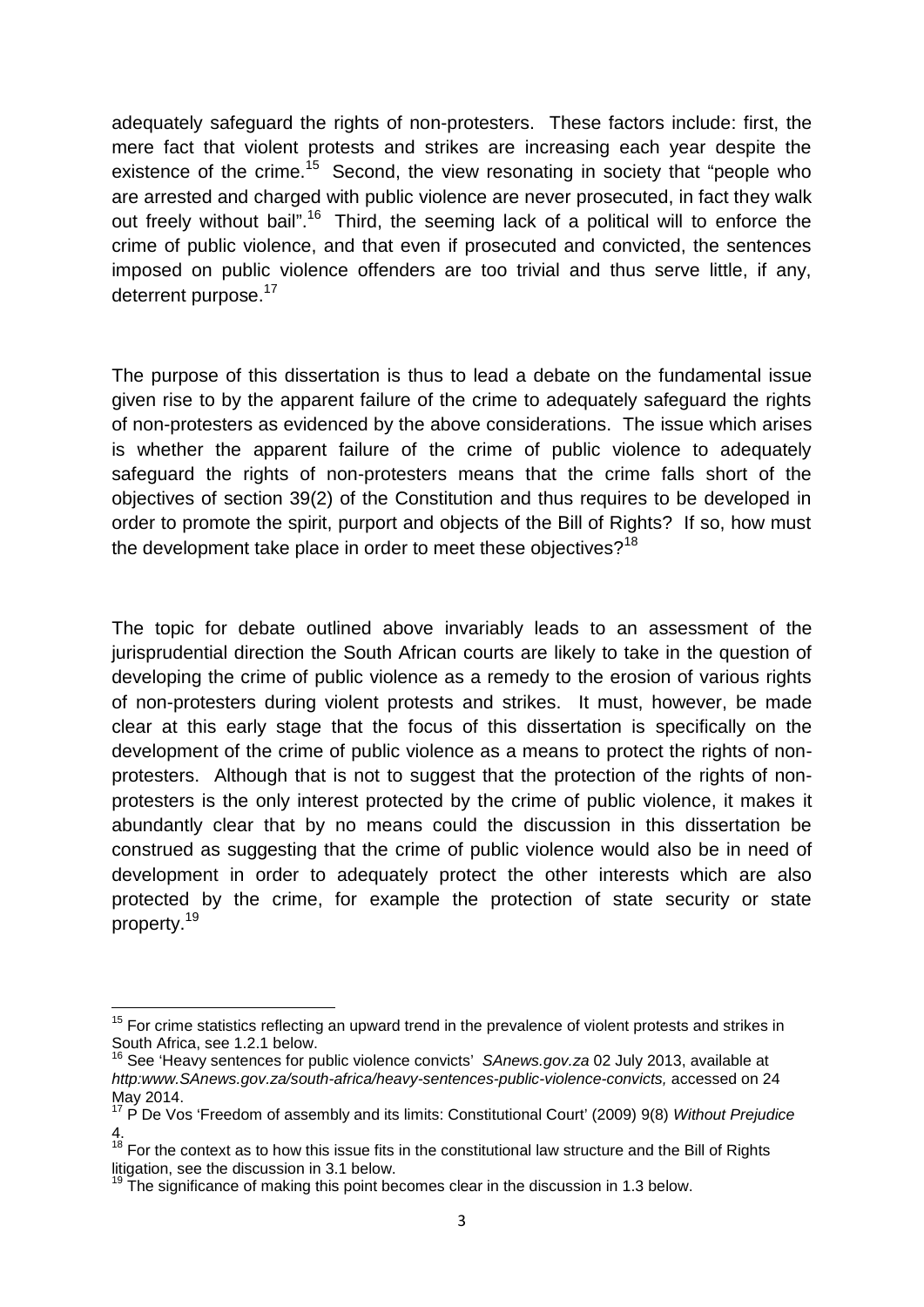#### **1.2 Background to the study**

It was held in *S v Thebus and Another*<sup>20</sup> that the need to develop the common law arises at least in two instances. The first is when a common-law rule is inconsistent with the Constitution, and the second is when a common-law rule is consistent with the Constitution but falls short of its spirit, purport and objects. This dissertation is concerned with the latter. The court in *Carmichele v Minister of Safety and Security and Another* (*Centre for Applied Legal Studies Intervening*)<sup>21</sup> expressed the following with regard to developing a common-law rule that is consistent with the Constitution but falls short of its spirit, purport and objects:

"In such a situation there are two stages to the inquiry a court is obliged to undertake. They cannot be hermetically separated from one another. The first stage is to consider whether the existing common law, having regard to the s 39(2) objectives, requires development in accordance with these objectives. This inquiry requires a reconsideration of the common law in the light of s 39(2). If this inquiry leads to a positive answer, the second stage concerns itself with how such development is to take place in order to meet the s 39(2) objectives".

Generally, the courts have a duty to develop the common law and they may undertake such development of their own accord without specifically being requested by the parties to the dispute to do so. $^{22}$  The said development must be such that the common law is "adapted so that it grows in harmony with the objective normative value system found in the Constitution".<sup>23</sup> In essence, the purpose of section 39(2) of the Constitution is to instil the values of the Constitution throughout the common law and the procedure in so doing entails no more than that the common-law principles be understood and applied within the normative framework of the Constitution.<sup>24</sup>

<sup>&</sup>lt;sup>20</sup> 2003 (6) SA 505 (CC) at para 28.<br><sup>21</sup> 2001 (4) SA 938 (CC) at para 40. The judgment in *Carmichele* has since been approved and applied in subsequent cases. For instance, see *K v Minister of Safety and Security* 2005 (6) SA 419 (CC) in regard to the development of the vicarious liability principles. See further *Masiya v Director of Public Prosecutions, Pretoria and Another* 2007 (5) SA 30 (CC) in regard to the development of the

crime of rape. <sup>22</sup> *Carmichele* 2001 (4) SA 938 (CC) at para 39. <sup>23</sup> I Currie & J de Waal *The Bill of Rights Handbook* 6 ed (2005) 61 quoting *Carmichele* 2001 (4) SA 938 (CC) at para 54. See also P De Vos et al *South African Constitutional Law in Context* (2014)<br>343 and *Thebus* 2003 (6) SA 505 (CC) at para 27.

<sup>&</sup>lt;sup>24</sup> See *K v Minister of Safety and Security* 2005 (6) SA 419 (CC).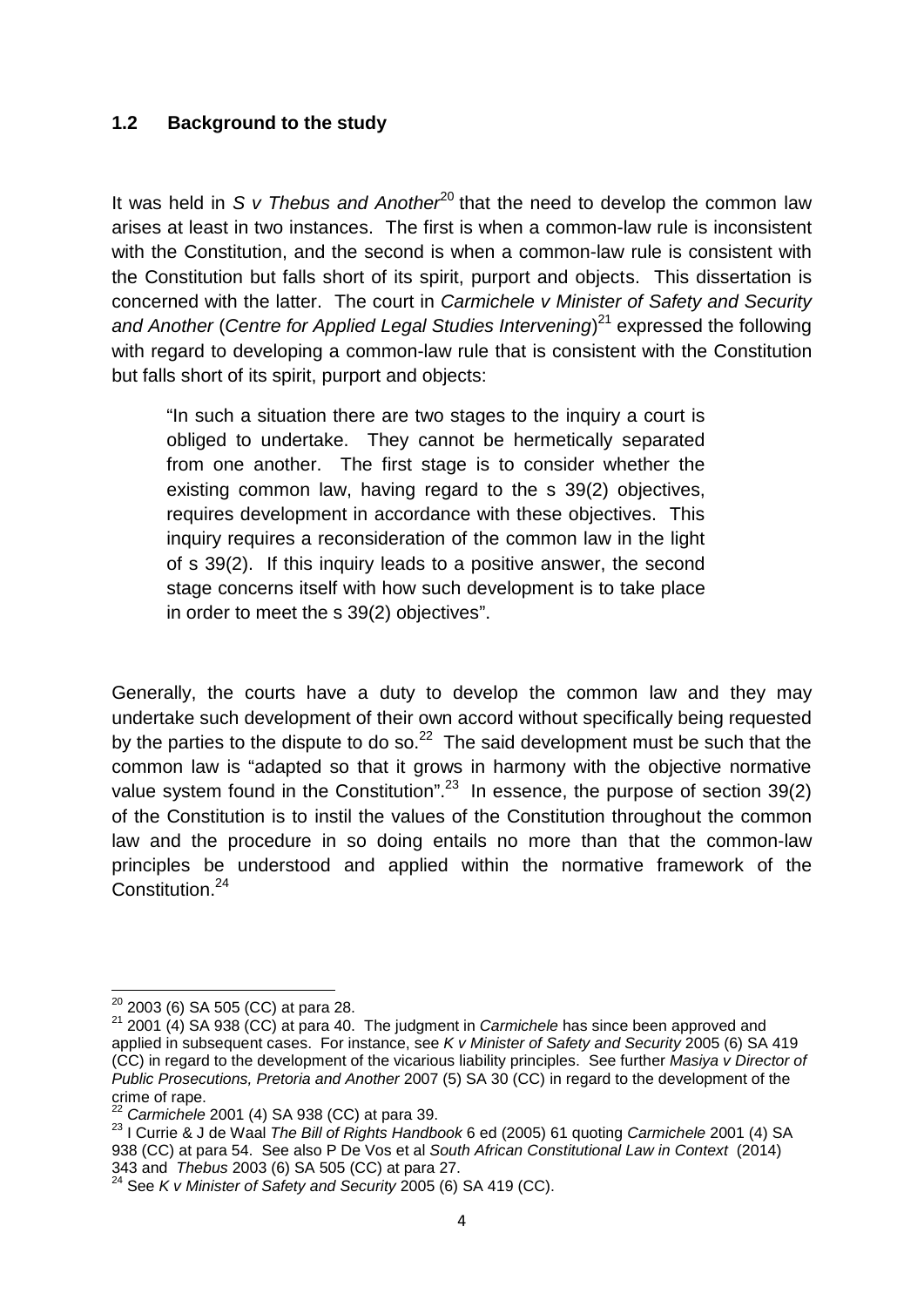The question as to whether the crime of public violence falls short of the spirit, purport and objects of the Bill of Rights cannot be addressed without first ascertaining the meaning or interpretation of the term "spirit, purport and objects of the Bill of Rights". It is submitted that the term "spirit, purport and objects of the Bill of Rights" finds expression in the values on which the Constitution is founded.  $25$ These values are provided for in sections 1 and 7 of the Constitution. Section 7, in particular, envisages a Bill of Rights which is a cornerstone of democracy and which enshrines the rights of all people and affirms the democratic values of dignity, equality and freedom. <sup>26</sup>

Therefore, the values upon which the Constitution is founded constitute a backdrop against which the term "spirit, purport and objects of the Bill of Rights" is to be interpreted. It is submitted that one view of the interpretation of the term "spirit, purport and objects of the Bill of Rights" is that the *Carmichele* and *Masiya* cases, among others, illustrate an inclination on the part of the courts to readily interpret the provisions of the Constitution (which includes its founding values) in a manner that promotes the rights and interests of the vulnerable groups in society which do not have a significant political voice.

Generally, women and children fall under the category described above. In *Masiya*<sup>27</sup> the court had this to say about women and children and their position in society with regard to sexual abuse:

"The object of the criminalisation of this act (i.e. rape – my emphasis) is to protect the dignity, sexual autonomy and privacy of women and young girls as being generally the most vulnerable group in line with the values enshrined in the Bill of Rights – a cornerstone of our democracy".

The protection of women, being a vulnerable group in society, has also been visible in the protection of their marital and property rights under customary and religious law.<sup>28</sup> Similar sentiments of vulnerability were also successfully raised in the string

<sup>&</sup>lt;sup>25</sup> Currie & de Waal op cit (n23) 57. See also De Vos op cit (n23) 338.<br>
<sup>26</sup> Carmichele 2001 (4) SA 938 (CC) at para 43.<br>
<sup>27</sup> Masiya 2007 (5) SA 30 (CC) at para 37.<br>
<sup>28</sup> In regard to the protection of the rights of wo *v Campbell NO and Others* 2004 (5) SA 331 (CC); *Hassam v Jacobs NO and Others* (*Muslim Youth Movement of South Africa and Women's Legal Trust as Amici* Curiae) 2009 (5) SA 572 (CC); Ryland v Edros 1997 (2) SA 690 (C); and *Amod v Multilateral Motor Vehicle Accidents Fund* (*Commission for Gender Equality Intervening*) 1999 (4) SA 1319 (SCA). In regard to the protection of the rights of women married by Hindu rites, see *Govender v Ragavayah* [2009] 1 All SA 371 (D). In regard to the protection of the rights of women married in terms of African customary law, see *Gumede v President*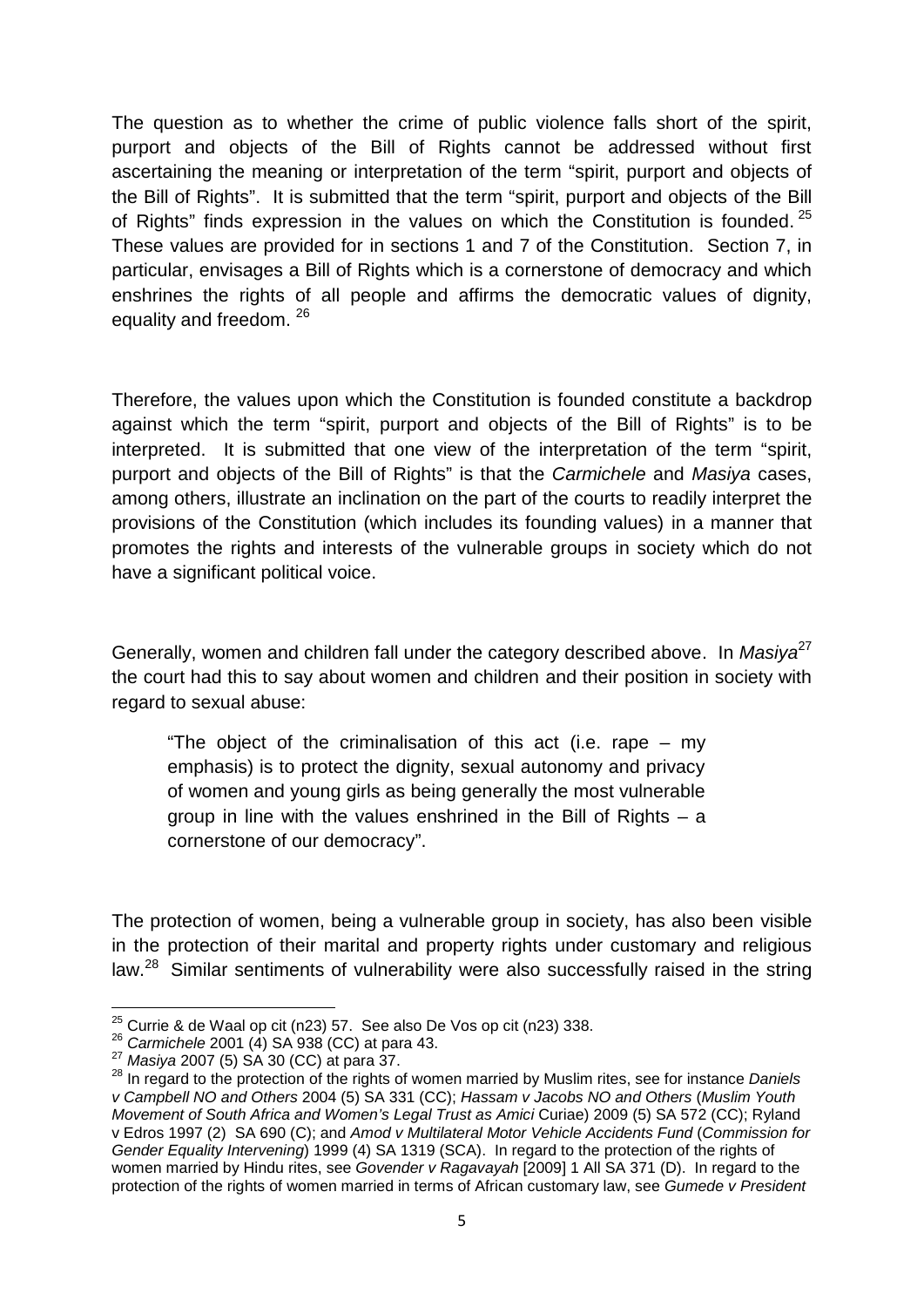of litigation towards the recognition of marital and other rights of gays and lesbians.<sup>29</sup> It could, therefore, be argued that the same protection the law affords to vulnerable groups in general has to be extended to non-protesters or non-strikers by developing the crime of public violence so that it carries sufficient weight to adequately achieve its purpose to protect the rights of non-protesters. The victims of violence committed during protests and strikes could also be argued to constitute a vulnerable group in society without a significant political voice and therefore require the protection of the law in a similar fashion as women, children, gays and lesbians. $30$ 

On the other hand, another view is that a proper construction of the term "spirit, purport and objects of the Bill of Rights" in light of the founding values of the Constitution is one that affords recognition to the injustices of the past and the sanctity of fundamental rights, such as freedom of assembly, that were severely suppressed under the apartheid system in favour of state security. Authority may be found in various cases<sup>31</sup> to the effect that, given the constitutional protection of the fundamental right to freedom of assembly in section 17 of the Constitution, the courts should not readily uphold any law or conduct that has the effect of restricting this fundamental freedom.

Freedom of assembly is a historically significant right and a major tool for workers in collective bargaining with the employer. It provides a voice to the voiceless

*of Republic of South Africa and Others* 2009 (3) SA 152 (CC). See further *Bhe and Others v Magistrate, Khayelitsha, and Others* (*Commission for Gender Equality as Amicus Curiae*); *Shibi v Sithole and Others; South African Human Rights Commission and Another v President of the Republic of South Africa and Another* 2005 (1) SA 580 (CC) in regard to the inclusion of women as heirs in terms of the rules of intestate succession.

<sup>29</sup> See *National Coalition for Gay and Lesbian Equality and Others v Minister of Home Affairs and Others* 2000 (2) SA 1 (CC); *Du Plessis v Road Accident Fund* 2004 (1) SA 359 (SCA); *Minister of Home Affairs and Another v Fourie and Another* (*Doctors For Life International and Others*); and *Lesbian and Gay Equality Project and Others v Minister of Home Affairs and Others* 2006 (1) SA 524 (CC). See further *National Coalition for Gay and Lesbian Equality and Another v Minister of Justice and Others* 1999 (1) SA 6 (CC) in regard to the declaration of the crime of sodomy as unconstitutional on the basis that it unfairly discriminates against gay men.<br><sup>30</sup> The approach of depicting the victims of protest violence as a vulnerable group was adopted in

*Garvas* 2013 (1) SA 83 (CC). In the same case, the High Court (the judgment of which is reported as *Garvis and Others v SATAWU* (*Minister for Safety and Security, Third Party*) 2010 (6) SA 280 (WCC) at para 7) accurately described the Plaintiffs as "... a disparate group of persons. They are brought together by the mutual misfortune of having been victims of the violence (the riot damage) perpetuated during the march". This case is discussed at length in 3.4 below.

<sup>&</sup>lt;sup>31</sup> Some of the cases in point date back to the pre-constitutional era. In this regard, see *S v Turell and Others* 1973 (1) SA 248 (C); *S v Budlender* 1973 (1) SA 264 (C). There is also foreign case law in point, see *In Re Manhumeso and Others* 1995 (1) SA 551 (ZS); and *Seeiso v Minister of Home Affairs and Others* 1998 (6) BCLR 765 (LesCA). On the relevance of these foreign cases, it suffices to state that the assembly jurisprudence of Lesotho and Zimbabwe does not differ much in substance to that of South Africa. For cases decided in the post-apartheid South Africa emphasising the sanctity of the right to freedom of assembly, see *South African National Defence Union v Minister of Defence and Another* 1999 (4) SA 469 (CC); and *S v Mamabolo (Etv and Others intervening)* 2001 (3) SA 409 (CC).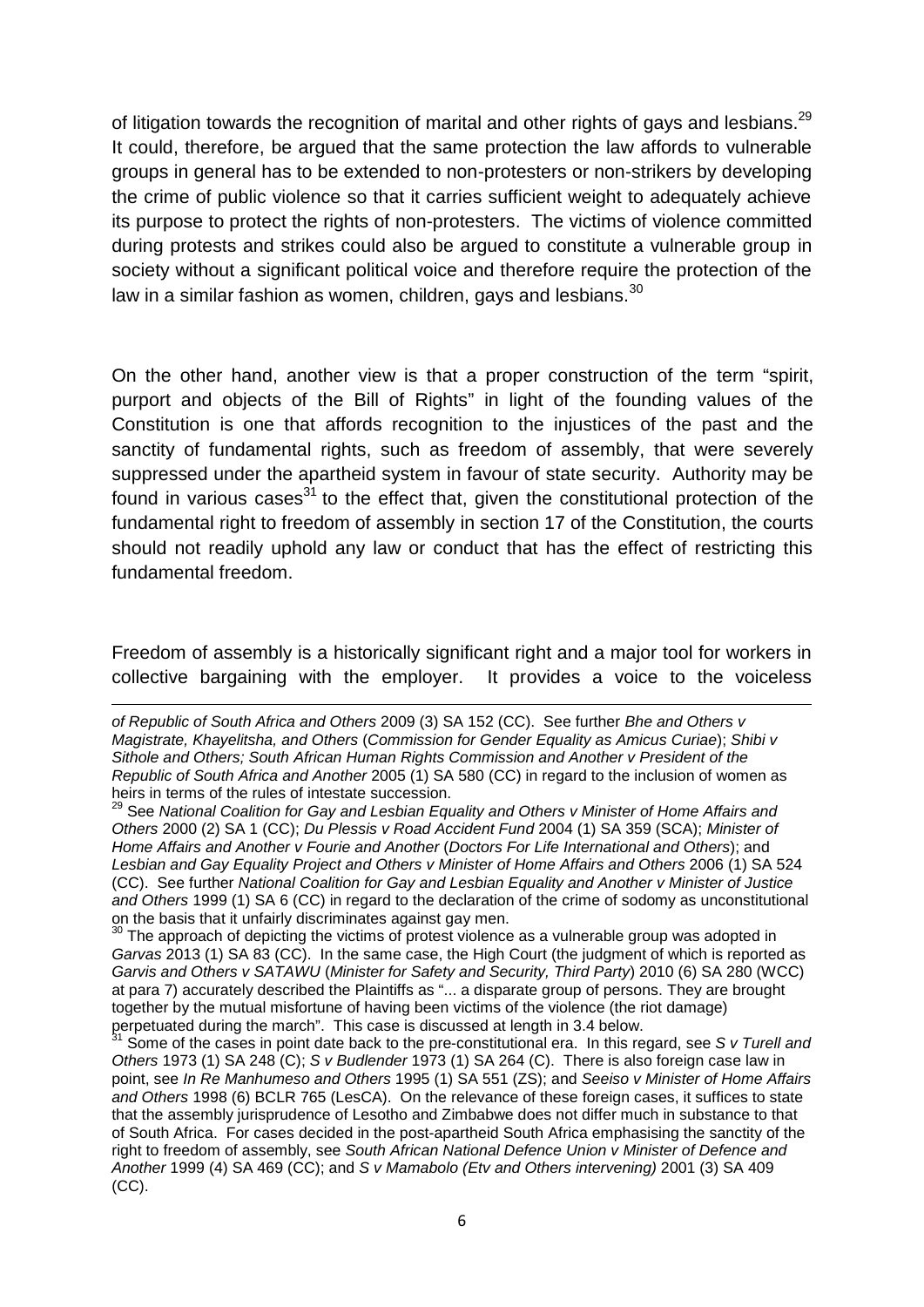especially the economically marginalised communities and workers. Therefore, any restriction of this fundamental freedom, either by law or conduct, would certainly have to be supported by extremely compelling considerations.

It is clear that there are two sides with diverging views or arguments on the topic for debate. The one side comprises those who advocate the view that although the crime of public violence as it stands is consistent with the Constitution, the apparent failure of the crime to adequately safeguard the rights of non-protesters renders the crime to fall short of the spirit, purport and objects of the Bill of Rights and thus requires to be developed. For ease of reference, this group shall be referred to as the advocates for development. The second side comprises those who advocate the view that the crime of public violence as it stands is consistent with the spirit, purport and objects of the Bill of Rights and thus requires no development. This group shall be referred to as the advocates for the *status quo*.

The discussion in each of the chapters is structured in such a way that at the end (in chapter 4), arguments for both the advocates for development and advocates for the *status quo* which are pertinent to the topic for debate can be drawn from the contents of each chapter. The presentation of the arguments will follow the sequence of responding to the question tabled for debate. That question is whether the apparent failure of the crime of public violence to adequately safeguard the rights of non protesters means that the crime falls short of the objectives of section 39(2) of the Constitution and thus requires to be developed in order to promote the spirit, purport and objects of the Bill of Rights? If so, how must the development take place in order to meet these objectives? In the course of the presentation of the arguments in chapter 4, the consolidation or weighting thereof will also take place with the view to come to a conclusion on the jurisprudential direction the courts are likely to take in developing the crime of public violence.

The focus of this dissertation is on the common-law crime of public violence. From its inception, the crime has always been directed primarily at prohibiting mob violence.<sup>32</sup> There are other common-law offences which overlap with the crime of public violence and they may be even competent verdicts to a charge of public violence in appropriate circumstances, but the accused is charged mainly with public violence. These common-law offences include assault, malicious damage to property, arson and robbery.<sup>33</sup>

<sup>&</sup>lt;sup>32</sup> For a discussion on criminalisation of public violence, see 1.3 below.<br><sup>33</sup> A st Q Skeen 'Criminal Law' in WA Joubert (2 ed) *The Law of South Africa* Vol 6, Replacement Volume (2010) para 182.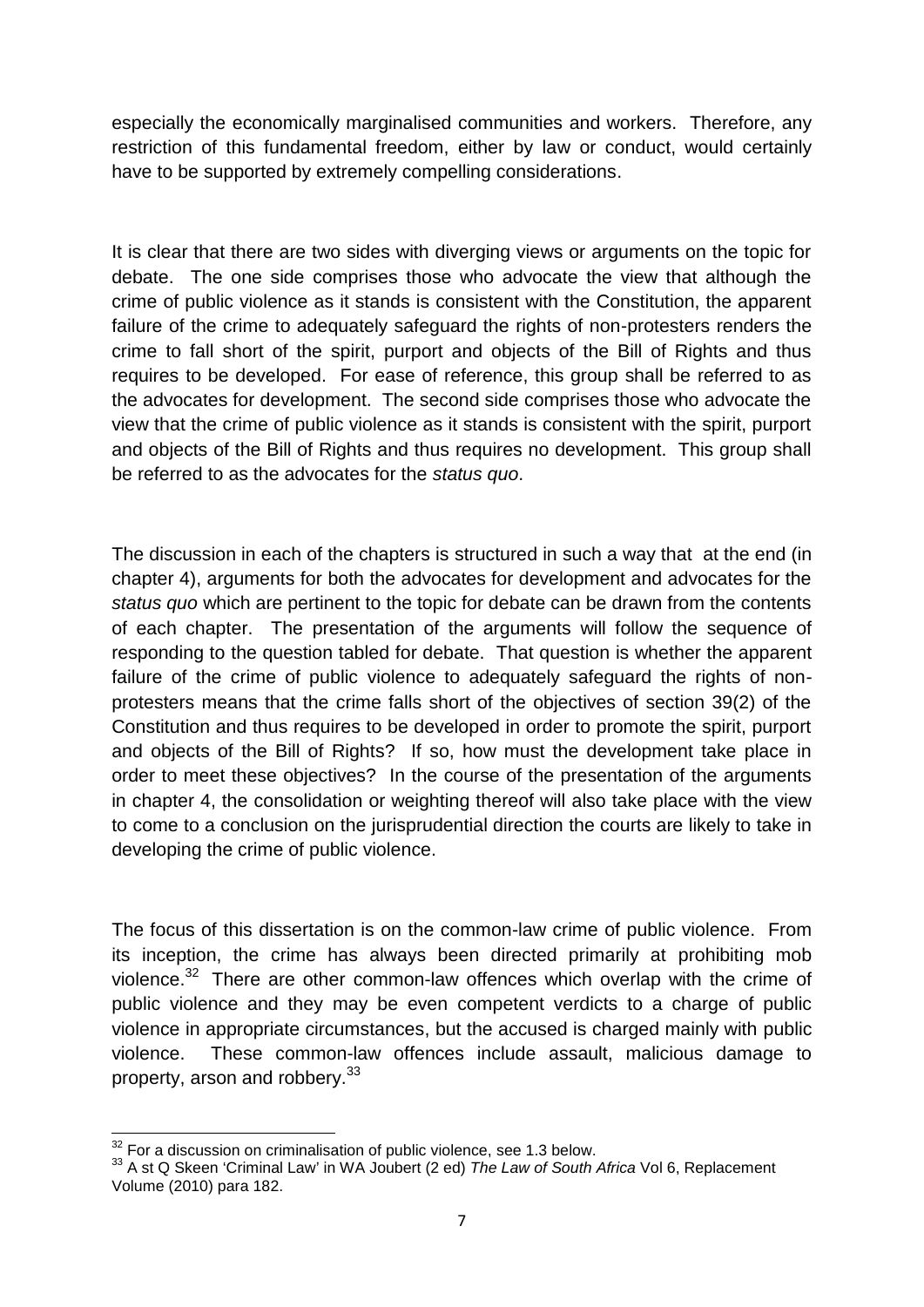The reason for charging public violence as opposed to any one or more of the aforementioned offences is best expressed by the *dictum* in *R v Ndaba*<sup>34</sup> to the effect that:

"The underlying idea of charging public violence instead of the nominate offences is still the same as the Roman notion: aggravation. The offence may be committed by a concourse of people, in regard to persons or in circumstances which aggravate the individual deeds and individually venial offences and give them a dangerous and subversive aspect".

There are also other statutory offences which overlap with the crime of public violence. These statutory offences (provided for mainly in section 12 of the Regulation of Gatherings Act  $(RGA)^{35}$  are also directed at punishing the various acts of public violence, notably the disturbance of the peace or participation in gatherings that endanger the peace. As discussed in 2.8.1 below, statutory offences of this nature were a prominent feature in the old apartheid statutes aimed at regulating assemblies and the protection of state security. Today, however, many of the offences created in section 12 of the RGA criminalise mainly the various breaches of the provisions of the Act and not so much the acts of public violence. This is one of the reasons for preferring the crime of public violence over the offences created in section 12 of the RGA.

Even if the RGA did create offences which overlap with the crime of public violence, those offences would nonetheless suffer from the criticism that the statute in which they are provided for, like all other penal statutes, create offences which are by their very nature limited to the specific circumstances stipulated in the enactment,  $36$ whereas the scope of the common law-crime of public violence is much broader. Therefore, the all-encompassing nature of the crime of public violence makes it a desirable stand-alone offence to pursue following violent protests and strikes.

It must also be highlighted that an alternative remedy in the form of civil action $37$  in terms of section 11 of the RGA or the common law (the law of delict) is also available

<sup>34</sup> 1942 OPD 149 at 156.

 $35$  205 of 1993.

<sup>&</sup>lt;sup>36</sup> See the South African Law Commission *Report on the Codification of the Common Law Relating to the Crimes against the State RP 17/1976 (1976) 8.* 

*the Crimes against the State* RP 17/1976 (1976) 8. <sup>37</sup> For a case where civil action for damages in terms of section 11 of the RGA was pursued by the victims of protest violence against the organisation under whose auspices the march was organised, see *Garvas* 2013 (1) SA 83 (CC). The case is discussed at length in 3.4 below.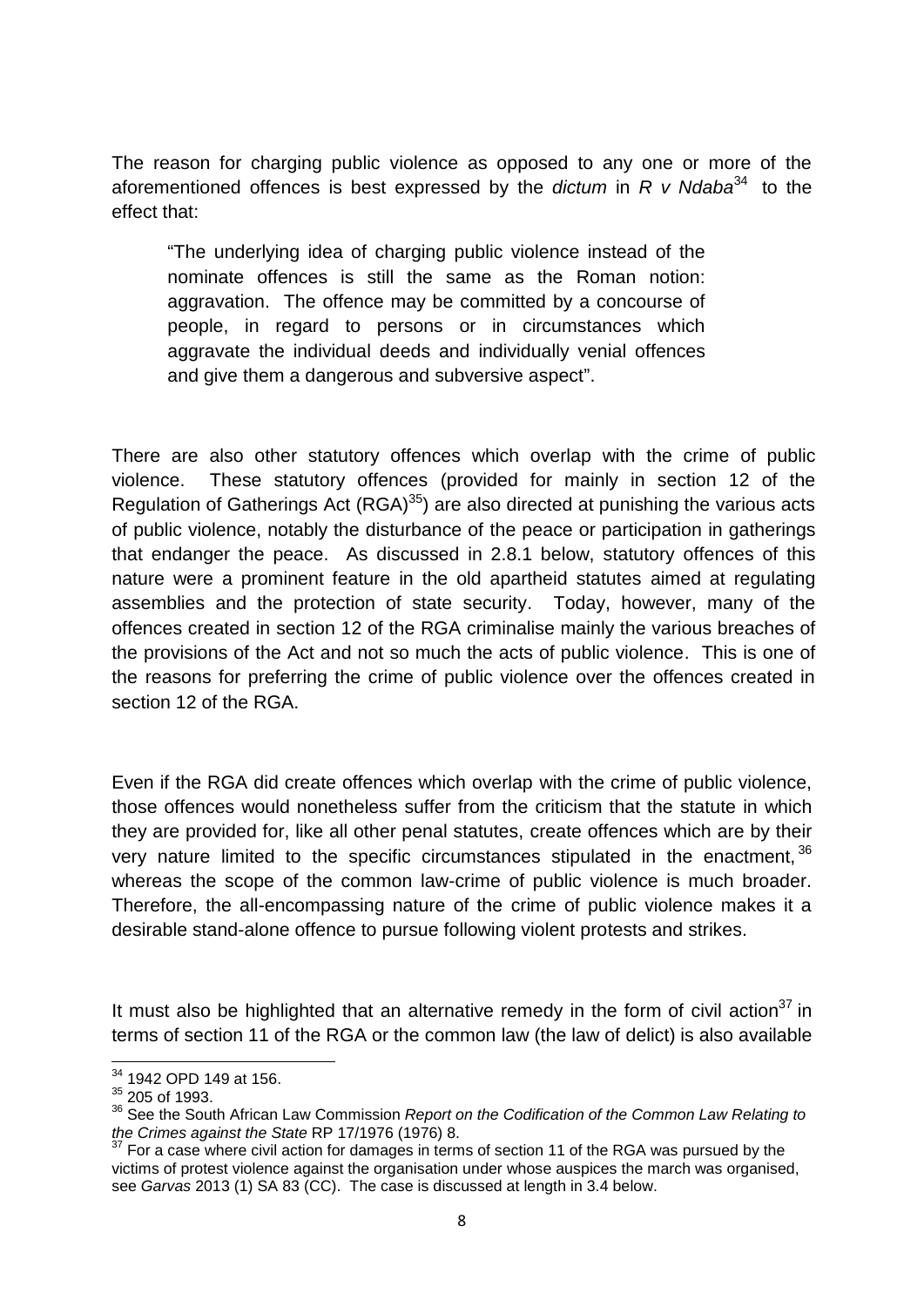to the victims of protest violence in addition to the crime of public violence and other common-law and statutory offences. While the aggrieved party has an election either to proceed by way of civil action, the state may simultaneously pursue criminal charges against the perpetrators of protest violence of its own accord. The rationale for having both civil and criminal remedies for public violence is explained in 1.3 below.

#### 1.2.1 The prevalence of violent protests and strikes in South Africa

The culture of violent protests in South Africa dates back many years and was instrumental in the dismantling of decades of apartheid rule.<sup>38</sup> For a couple of years into a democracy, South Africa seemed to have made a break from the violent nature of the protests seen particularly in the 1980s under the theme of the "people's war".<sup>39</sup> It was not long until the year 2004 that protests marred by violence once again became a common phenomenon.<sup>40</sup>

For purposes of this dissertation, the violence associated with protests over the delivery of services as well as wage strikes in the industrial sector will be used to exemplify the extent of the violence during protests and strikes. That is not to suggest that the delivery of basic services and wage disputes are the only societal concerns which lead to protest action. $41$  It must also be highlighted that the statistics and incidents of violent protests documented below are obtained partly from a series of newspaper articles mindful of the controversies around the reliability of data collected from press reports.<sup>42</sup> The idea is not to delve into the issue of the accuracy of the statistics and media reports, but simply to depict a picture of the prevalence of

<sup>&</sup>lt;sup>38</sup> P Pfaffe *A protest event analysis of South African's rebellion of the* poor (unpublished LLM thesis, Global Labour University, 2011) 4.

 $^{39}$  FG Netswera & S Kgalane 'The underlying factors behind violent municipal service delivery protests in South Africa' (2014) 49(1) *Journal of Public Administration* 261 at 269.

<sup>40</sup> Ibid 264. The same view is also advanced by Pfaffe op cit (n38) 9; and P Hjul 'Restricting freedom of speech or regulating gatherings' (2013) 46(2) *De Jure* 451 at 463. Therefore, these commentators complement one another in that the outbreak of the violent protests, akin to those of the apartheid era, resurfaced notably from the year 2004 and have been gradually increasing from then to date.<br><sup>41</sup> See I Silgado 'Service delivery protests: a wake up call for South Africa: Africa-wide – monitoring

economies' 2013 *Africa Conflict Monthly Monitor* 15. It is pointed out that protests are caused by a mixture of issues including, *inter alia*, unemployment, urban migration, poor service delivery,

 $42$  Academic commentators have issued warnings on the reliability of data collected from press reports. In this regard see Masiloane op cit (n1) 33; and DL Kgosimore 'Workplace violence: a criminological analysis of a violent labour strike in South Africa' (2007) 20(2) *Acta Criminologica* 61 at 71. See further D Bruce 'Police brutality in South Africa' (2002), available at

*http://www.csvr.org.za/old/wits/papers/papbruc5.htm*, accessed on 27 April 2015. Writing in the context of measuring the extent of police brutality through press reports, Bruce warns of the factors which may affect the credibility of the recorded statistics. He comments that the media is likely to focus on incidents which are regarded as the most shocking, sensational and most serious.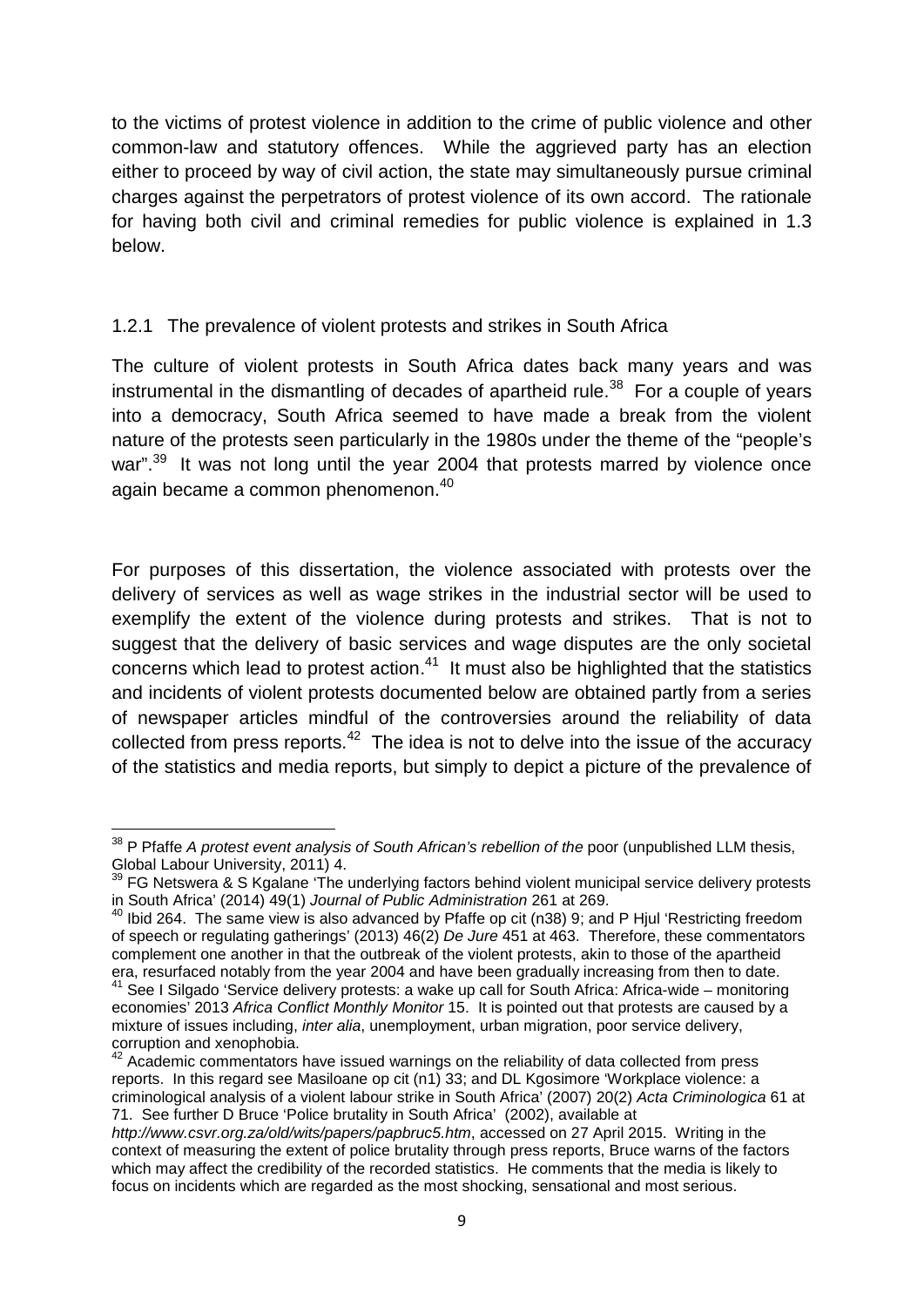protests and the associated violence. Press reports are therefore ideal for this purpose.

#### 1.2.1.1 Service delivery protests

Newspaper articles reporting on the violence during protests are a frequent occurrence in South Africa. For instance, during a protest in Rethabiseng a house and a library was reportedly burnt down.<sup>43</sup> In another protest in Zithobeni outside Bronkhortspruit, a local municipal building, a satellite police station, two trucks and a tractor were reportedly burnt down and vehicles pelted with stones.<sup>44</sup> Other media reports tell the tale of protesters opening live ammunition at the police, assaults on journalists and municipal councillors, and people being killed by the protesting crowd.<sup>45</sup> Most of the protests of this nature are occasioned by the non-delivery of basic services such as housing, water, electricity and sanitation.<sup>46</sup>

Chief amongst the methods of protest employed during demonstrations include the barricading of the roads with burning tyres, bricks, stones and garbage; mass marches accompanying the delivery of the memorandum of demands to the relevant authorities; disruption of business operation, work and schools; the looting of businesses; and attack on various properties and vehicles.<sup>47</sup>

Relevant crime statistics reveal the following about protests and strikes in South Africa: violent public service delivery protests are reported to have increased from 41.66% in the year 2007 to 54.08% in 2010.<sup>48</sup> Interestingly, Pfaffe<sup>49</sup> observes that according to the classification of protests by the police ministry, which is the primary source of data on protest violence, protests which are deemed peaceful are

<sup>&</sup>lt;sup>43</sup> See Netswera op cit (n39) 269.<br><sup>44</sup> V Abreu 'Don't dare burn down the police station' *IOL News* 1 February 2014, available at , *http://www.iol.co.za/news/crime-courts/don-t-dare-burn-down-police-station-1.1640420*, accessed on  $22$  June 2014.<br><sup>45</sup> See liyayambwa op cit (n11) 145.

<sup>&</sup>lt;sup>46</sup> H Jain 'Community protests in South Africa: trends, analysis and explanations' *Community Law Centre – Local Government Working Paper Series No.1*, August 2010, available at *http://www.mlgi.org.za/.../localgovernment...southafrica/communityprotests/final%20Report%%Comm unity%20Protests%20South%20Africa .pdf*, accessed on 8 November 2014. The writer records that 36.33% of the protests between 2007 and 2010 were occasioned by demands over housing, 18.36% for water, 18.16% for electricity and 15.43% for sanitation. These remain a major concern for poor

<sup>&</sup>lt;sup>47</sup> P Alexander et al 'Media briefing – community protests 2004-2013: some research findings' (2013), available at *http://www.issafrica.org/../Public-violence-13March2014-Peter-Alexander.pdf*, accessed on 8 November 2014.

 $^{48}$  Netswera op cit (n39) 261. See also Jain op cit (n46) wherein it is further recorded that in 2008, the number violent protests stood at 38.13% and 43.6%% in 2009.<br><sup>49</sup> Pfaffe op cit (n38)14.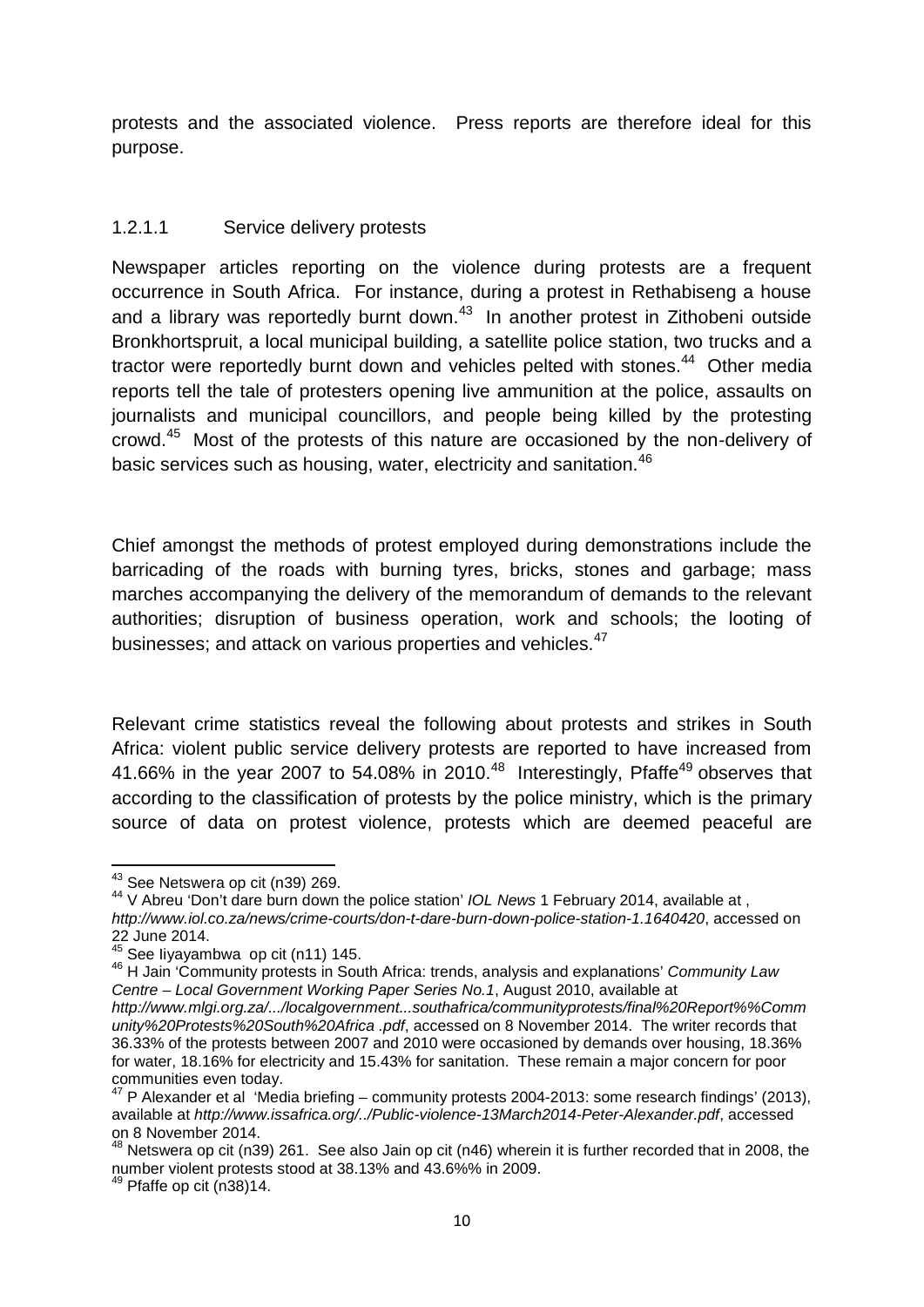associated with those that are occasioned by labour demands (strikes) and unrest (violent) gatherings are linked to service delivery protests.

It is further documented that for the period 2009/10 the police accounted for 9,007 cases of gatherings, 7,993 of which were peaceful and 1,014 were violent.<sup>50</sup> In 2010/11 the police responded to a total of 12,817 cases of gatherings, 11 843 of these were peaceful and 974 were violent.<sup>51</sup> Tait<sup>52</sup> submits that a total of 629 of gatherings which occurred in the period 2010/11 occurred spontaneously or were unplanned.

The 2011/12 period was no exception as there were 10,832 peaceful gatherings and 1,226 unrest incidents.<sup>53</sup> A total of 1,152 unrest incidents were reported to the police.<sup>54</sup> In 2012/13 the police responded to and stabilised 12 399 crowd-related incidents, 10 517 of which were peaceful and 1882 of these gatherings were accompanied by violence. <sup>55</sup> A total of 1,783 cases of violence were reported to the police.<sup>56</sup>

Du Plessis<sup>57</sup> further submits that between the period November 2013 and January 2014, at least 32 violent protests took place per day. The final 2013/14 crime statistics also reveal 1,691 reported cases of public violence cases for the year.<sup>58</sup> In his 2015 State of the Nation Address,<sup>59</sup> President Jacob Zuma announced that the

<sup>50</sup> South African Police Service *Addendum to the Annual Report* (2012/13) 44, available at *http://www.saps.gov.za/.../annual\_report/.../saps\_crime\_stats\_report\_%202011-1*, accessed on 8 November 2014.

 $\frac{51}{1}$  Ibid.

 $52$  Tait op cit (n12) 17.<br> $53$  See above (n50) 44. For more statistics, see Alexander op cit (n47) in which it is recorded that a total of 13 service delivery protests were accounted for in 2004; 104 in 2005; 50 in 2006; 169 in 2007; 162 in 2008; 314 in 2009; 252 in 2010; 206 in 2011; 470 in 2012 and 287 in 2013. These figures are significantly low compared to those supplied by the police ministry. The author does provide a justification for this. Of importance, however, is that the number of protests is reflected to have increased. The same applies to the statistics recorded in Silgado op cit (n41)15. <sup>54</sup> South African Police Service *RSA: April to March 2004 – 2014: Crime Categories Figures and*

*Ratios* available at

*http://www.saps.gov.za/resource\_centre/publications/statistics/crimestats/2014/crime\_stats.php.* accessed on 8 November 2014. Statistics reveal the following with regard to reported cases of public violence: in 2004/05 – 974 cases were reported; in 2005/06 – 1,044; in 2007/08 – 895; in 2008/09 – 1,500; in 2009/10 – 1,323; and in 2010/11 – 1,226 cases were reported.

<sup>1,500;</sup> in 2009/10 – 1,323; and in 2010/11<br>
<sup>55</sup> See above (n50) 44.<br>
<sup>57</sup> C du Plessis 'Zuma sidesteps flames' *City Press* 03 February 2014, available at *http://www.citypress.co.za/news/zuma-sidesteps-flames/,* accessed on 22 June 2014. See also

Netswera op cit (n39) 269.<br><sup>58</sup> See above (n54).<br><sup>59</sup> See JG Zuma, *State of the Nation Address*: opening of parliament February 2015 available at www.gov.za /president-jacob-zuma-state-nation-address-2015, accessed on 19 February 2015.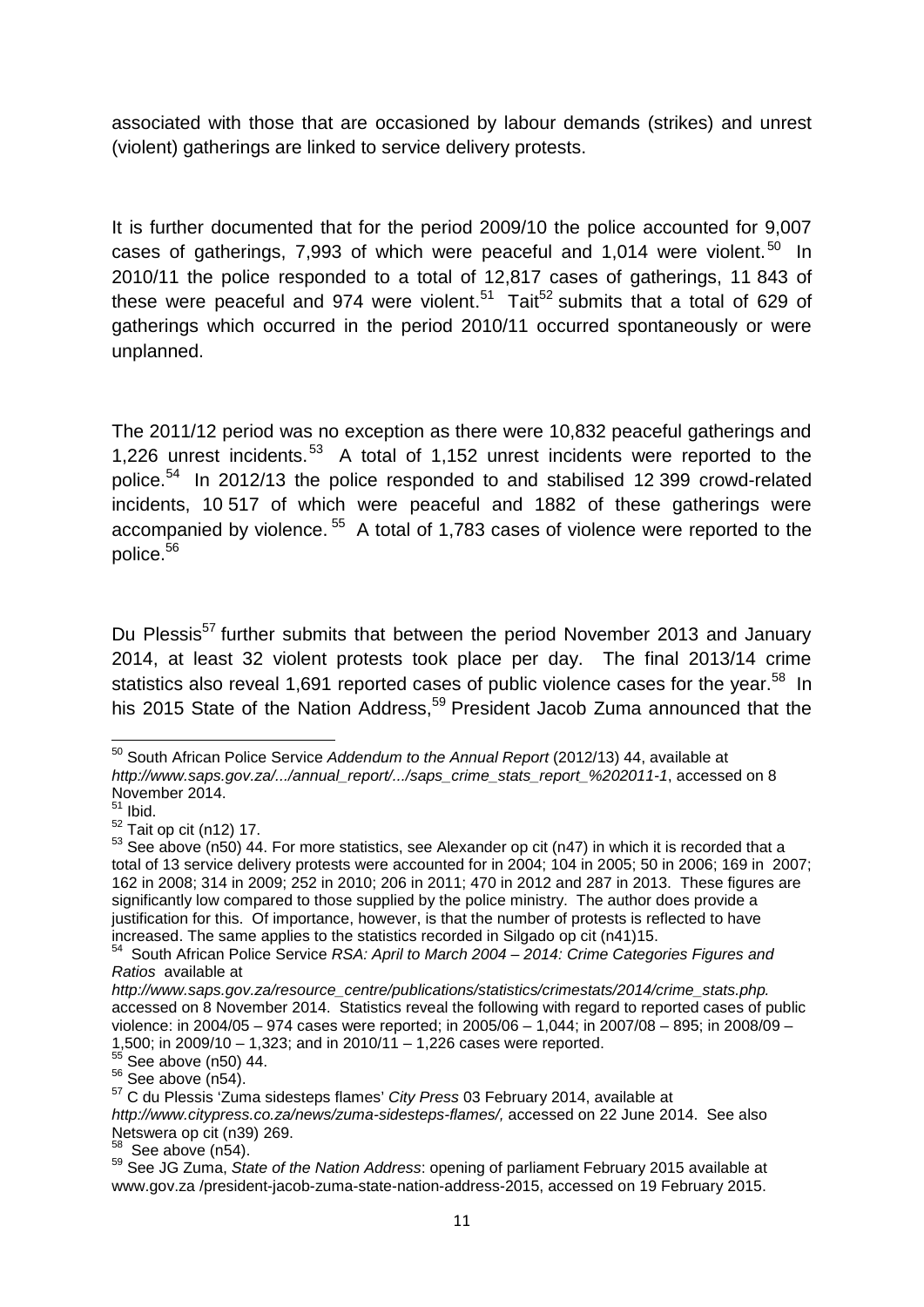police brought under control 13 575 cases of public protests, 1 907 of which were violent and 11 668 were peaceful. Some media reports have gone as far as to regard the number of violent protests in the year 2014 as having reached an all-time high. $60$ 

Arrests by the South African Police Service (SAPS) have also featured prominently in the course of the violent protests. In 2009/10, a total of 1 952 arrests were carried out by the SAPS. $61$  In 2012/13 the SAPS carried out 3 680 arrests in total. $62$  It remains questionable whether or not the public violence charges emanating from these arrests as well as the other cases reported to the police are followed through and successfully prosecuted given the infrequency of public violence cases in reported judgments. The number of violent protests and strikes together with the number of reported cases and arrests carried out by the SAPS create an expectation that more than just two judgments on public violence would appear in the law reports calculating from the year 2004 since that is the year in which the trend of protest violence re-emerged. <sup>63</sup>

One must, however, appreciate other possible reasons for this state of affairs. For instance, it is often difficult to secure sufficient evidence in crowd situations to secure a conviction for public violence.  $64$  Furthermore, many public violence cases are dealt with in the Magistrates Court and never make it to the High Court either on appeal or review because most of the times the accused persons are poor and lack the necessary funds to pursue the case further. It is also possible that the acts of public violence for which the offenders are apprehended are not charged as public violence but rather as assault, malicious damage to property, arson or robbery.

To make matters worse, the *S v Le Roux and Others*<sup>65</sup> case, which is one of the two reported judgments on public violence, emanates from the so-called 'faction fighting' category of public violence cases and not from the 'rioting' category as one would have expected given the prominence of riots lately. The *S v Whitehead and Others*<sup>66</sup> case is a bit odd in that it involves a group of men attacking the striking workers. Usually it is the opposite that occurs. Therefore it does not fall within the category of

- 
- 

<sup>60</sup> 'Violent protests reach all-time high in 2014' *Fin24* 20 February 2015, available at

*http://www.fin24.com/Economy/Violent-protests-reach-all-time-high-in02014-20150220,* accessed on

<sup>&</sup>lt;sup>62</sup> See above (n16).<br><sup>62</sup> See above (n16).<br><sup>63</sup> The reported cases are those of *S v Whitehead and Others* 2008 (1) SACR 431 (SCA) and *S v Le Roux and Others* 2010 (2) SACR 11 (SCA).<br><sup>64</sup> See Iiyayambwa op cit (n11) 145.<br><sup>65</sup> 2010 (2) SACR 11 (SCA).<br><sup>66</sup> 2008 (1) SACR 431 (SCA).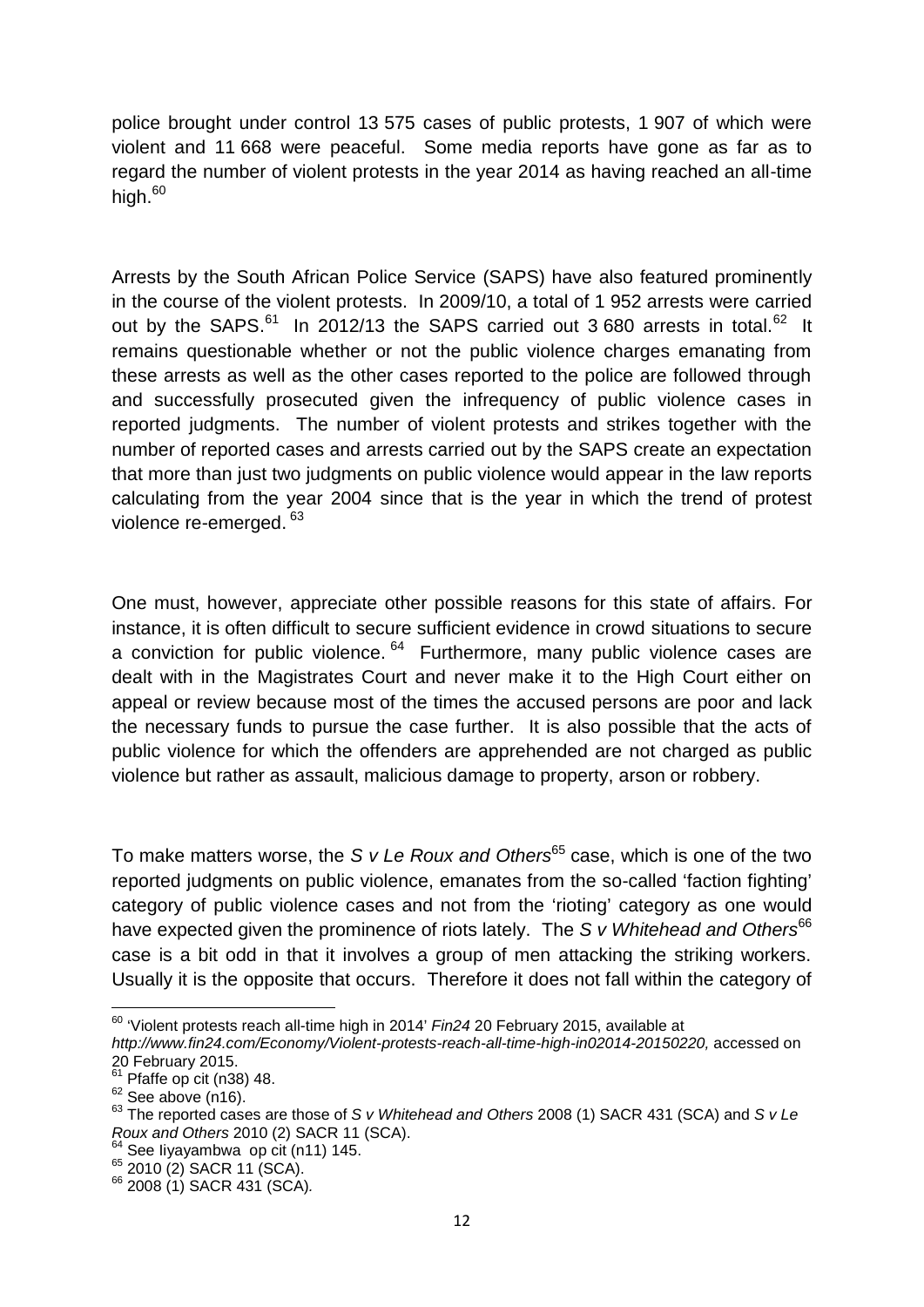'forcible coercion by strikers of other workers' but leans more towards 'faction fighting'. <sup>67</sup>

Whilst it is clear that protests are on the rise in terms of numbers with each year passing, an assessment of just about how much individual support the protest action attracts also reflects an upward trend. For the period between 2004 and 2013, 5.8% of the protests had less than 100 participants; 44.9% had participants of between 100 – 499; 19.4% had 500 – 999 protesters and 6.5% protests had over 5000 participants.<sup>68</sup> Pfaffe<sup>69</sup> further enhances the point by recording that in 2007 to 2009, an average of no more than a thousand people participated in peaceful protests. During the same period, an average of 4000 participants took part in violent protests.<sup>70</sup>

In summary, the above statistics indicate an upward trend in violent protests generally. They further indicate that as violent protests increase annually, so does the number of participants in those protests. A developing trend is that protests now seem to occur spontaneously without being led by political parties or trade unions as it has historically been the case.<sup>71</sup> The police have been intervening and effecting arrests where necessary and cases have been reported to them, but it is unclear whether or not the charges of public violence are successfully prosecuted. It is plausible to conclude from the foregoing statistics that the trend of well-attended and violent protests is likely to continue to increase.

#### 1.2.1.2 Industrial action (strikes)

As indicated above, a rather peculiar observation is recorded by  $Pf$ affe<sup>72</sup> to the effect that peaceful gatherings, according to the police ministry, are associated with protests over labour demands, whereas, unrest gatherings are associated with protests over the delivery of basic services. The developments around strike violence render the accuracy of such a view questionable. It is submitted that the scenes of violence observed during service delivery protests are often replicated in the industrial sector when workers take to the streets for better wages.

<sup>&</sup>lt;sup>67</sup> For a further discussion on the categorisation of public violence cases, see 2.6.3 below.<br><sup>68</sup> Alexander op cit (n47).<br><sup>69</sup> Pfaffe op cit (n38) 14.<br><sup>70</sup> Ibid.

 $71$  See Alexander op cit (n47). It is recorded that 47.8% of the protests which occurred between the year 2004 and 2013 were led by community organisations compared to the 21.3% of protests which were led by political parties and 4.8% by trade unions.<br> $72$  Pfaffe op cit (n38) 14.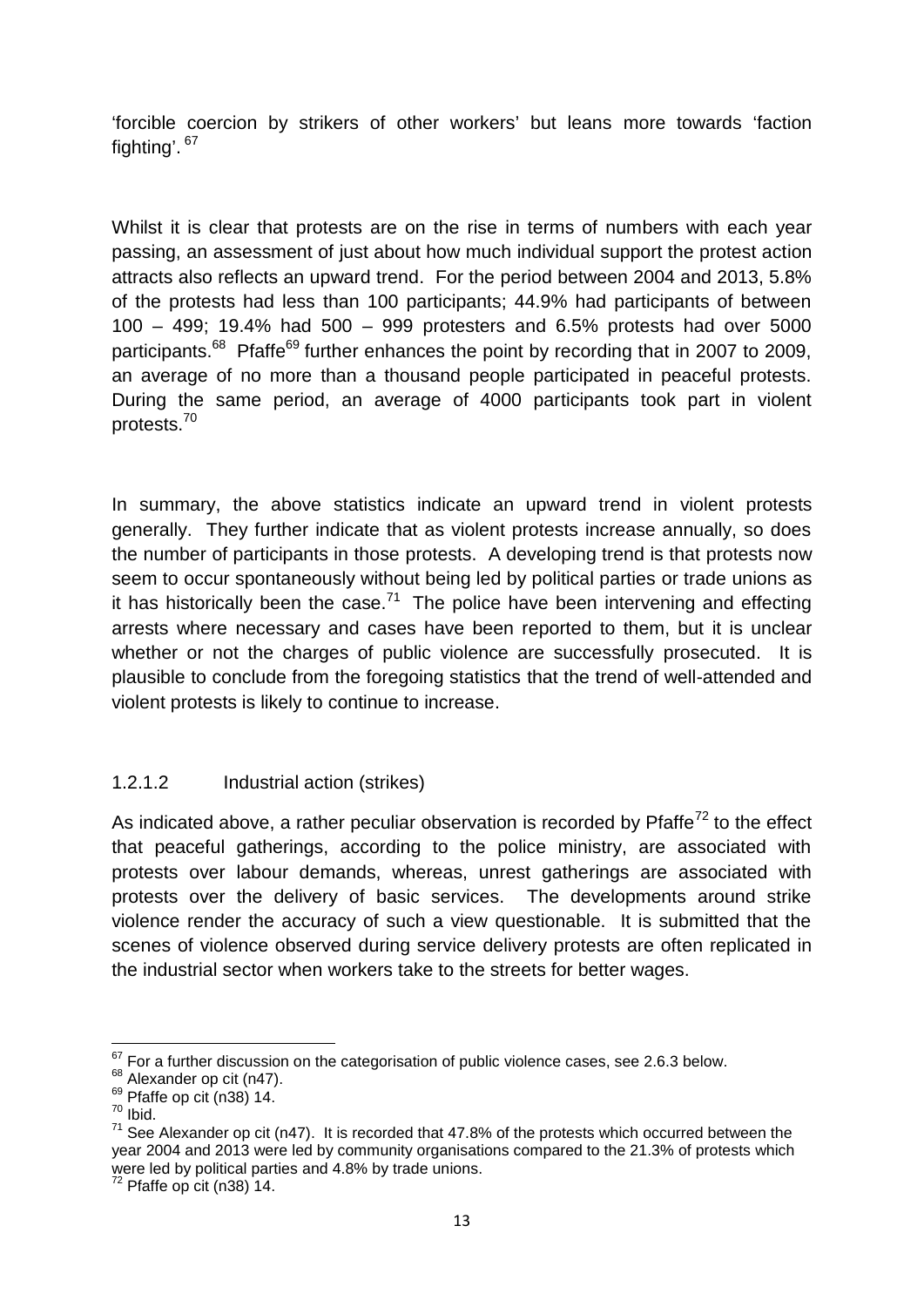Press reports on the damage to the property of various companies and that non striking workers are threatened, victimised, tortured, and even killed are no stranger to South African newspapers. As far back as the year 2006, the strike in the security industry led by the South African Transport and Allied Workers Union (SATAWU) resulted in the death of about fifty workers and property estimated to be worth R1,5 million was damaged. $73$ 

During the course of the same strike in the security industry, there were also reports of non-striking workers being subjected to physical violence such as being stripped naked and assaulted, others were verbally abused and humiliated.<sup>74</sup> This stands contrary to a well-recognised principle that the right to strike is not absolute and the exercise thereof should be in line with the rights of other citizens and employers.<sup>75</sup> Furthermore, Kgosimore<sup>76</sup> documents the statistics collected in connection with the 115 incidents of violence, both physical and non-physical, during the security industry strike led by SATAWU.

According to Kgosimore, these incidents of violence may be categorised as follows: killing/murder accounted for 52%; assault 13%; intimidation 8%; arson and theft/looting 6%; damage to property 4%; coercion, harassment and abduction 3%; and robbery 2%. It also transpired that the violence against non-striking workers was perpetrated largely outside of the workplace, particularly when the non-strikers were commuting to and from work. Kgosimore<sup>77</sup> records that  $45\%$  of the victims died as a result of being pushed off the train, a significantly high margin compared to those who died by shooting and stabbing. The police responded by effecting 256 arrests.<sup>78</sup>

The subsequent strikes in the later parts of the 2000s were also characterised by violence and, most notably, tended to be more protracted. For instance, the strike by the municipal workers in 2009 went on for a number of weeks and was characterised by various acts of violence and strikers strewing garbage in the streets during

<sup>73</sup> C Nqakula South Africa Department of Safety and Security *Budget Vote* (2006/07). See also E Manamela & M Budeli 'Employees' right to strike and violence in South Africa' (2013) 46(3) *Comparative and International Law Journal of Southern Africa* 308 at 322. The violence that unfolded during the course of this strike led to the landmark case of *SATAWU and Another v Garvas and Others* 2013 (1) SA 83 (CC). The case began in the Western Cape High Court and is reported as *Garvis and Others v SATAWU* (*Minister for Safety and Security, Third Party*) 2010 (6) SA 280 (WCC). It then went to the Supreme Court of Appeal and is reported as *SATAWU v Garvis and Others* 2011 (6) SA 382 (SCA). For a detailed discussion and analysis of this case, see 3.4 below.  $74$  Kgosimore op cit (n42) 74.  $75$  Ibid 74.  $76$  Ibid 72.

 $77$  Ibid 72.

<sup>78</sup> Masiloane op cit (n1) 35.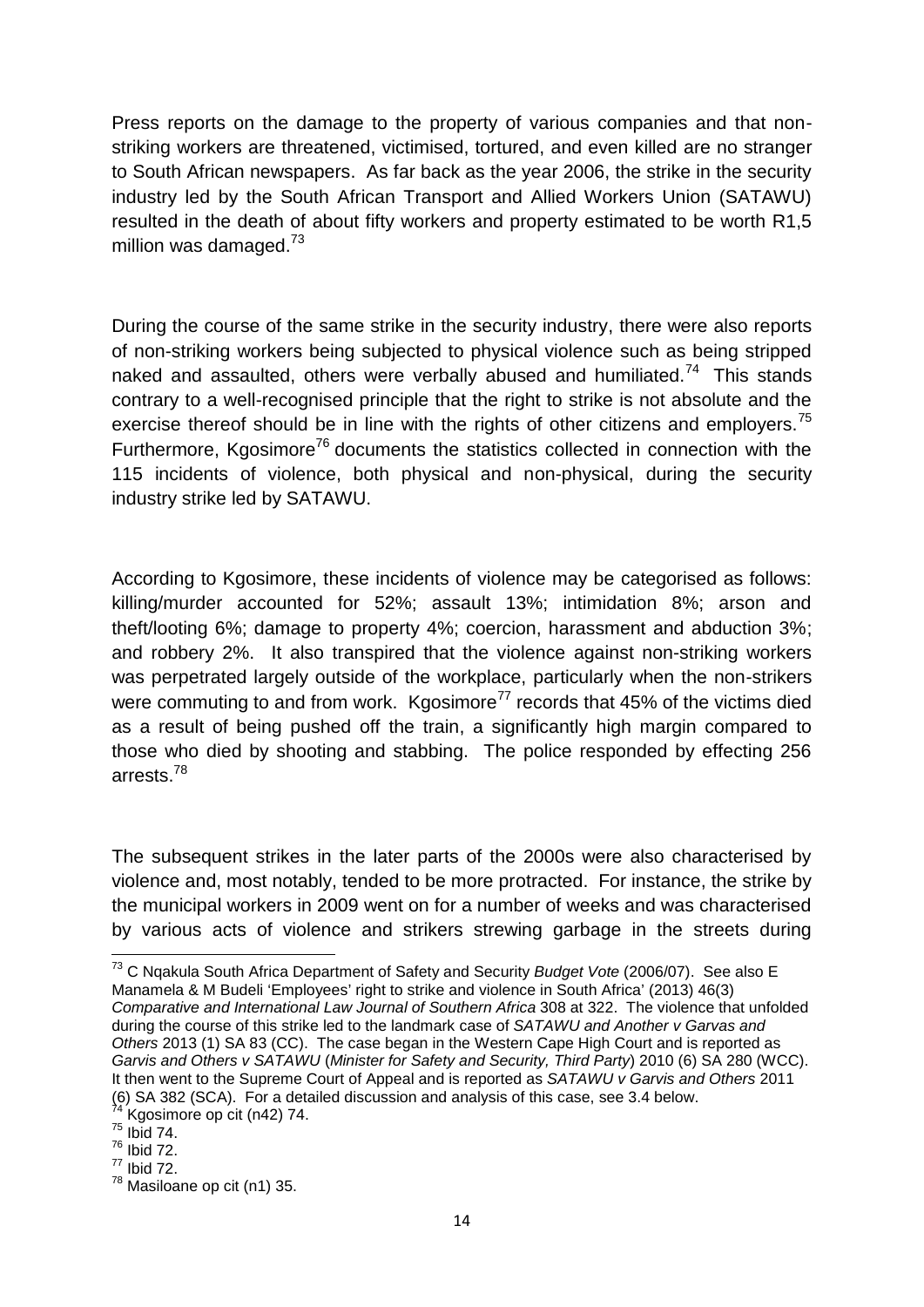demonstrations.<sup>79</sup> In the same year, three thousand members of the South African Defence Force went on rampage during the so-called 'wild-cat' strike when they marched on the union buildings despite a court order prohibiting them from doing  $\mathsf{SO}^{80}$ 

The year 2012 saw strikes take place in all critical sectors of the economy, these being the transport, mining and agricultural sectors. $81$  One glaring example is the strike by truck drivers which was plagued by various scenes of violence such as trucks being set alight and several non-striking drivers were assaulted.  $82$  The increasing violence accompanying strikes in South Africa reached a pinnacle point in August 2012 during a strike at Lonmin's Marikana mine where 34 striking miners were shot and killed by the police and over 70 miners were injured.<sup>83</sup> Three police officials were also killed on the days of the strike. 84

The country once again held its breath in the first part of the year 2014 when the miners in the platinum sector, including the Lonmin mine in Marikana, led by the Association of Mineworkers and Construction Union (AMCU) once again went on a five-month strike over wages. As expected, the strike turned violent with striking miners reportedly having pelted cars with stones, roads barricaded with burning tyres, and businesses set alight.<sup>85</sup>

During the 2014 strike in the metal and engineering industry led by the National Union of Metalworkers of South Africa (NUMSA), the striking workers reportedly followed the non-striking workers to their homes to pass threats in order to ensure that they do not report for duty. $86$  Even the workers who were not NUMSA members

<sup>79</sup> 'South African municipal workers strike – 29 July 2009' *Oryx Media* 29 July 2009, available at *http://www.oryxmedia.co.za/south-african-municipal-workers-strike-29-july-2009,* accessed on 24 July 2014.<br><sup>80</sup> Pfaffe op cit (n38) 31.

 $81$  Manamela op cit (n73) 310.  $82$  Ibid 323.

 $83$  Ibid.

 $84$  Ibid.

<sup>85</sup> 'AMCU protesters turn violent - cops' *Business Report* 24 January 2014, available at *http://www.iol.co.za/business/companies/amcu-protesters-turn-violent-cops-1.1636281*, accessed 07 July 2014. AMCU members at Amplats, Impala Platinum and Lonmin went on strike demanding an entry-level monthly salary of R12,500.<br><sup>86</sup> 'NUMSA defies interdict' *Fin24* 20 July 2014, available at

*http://www.fin24.com/economy/labour/news/Numsa-defies-interdict-20140718,* accessed on 24 July 2014.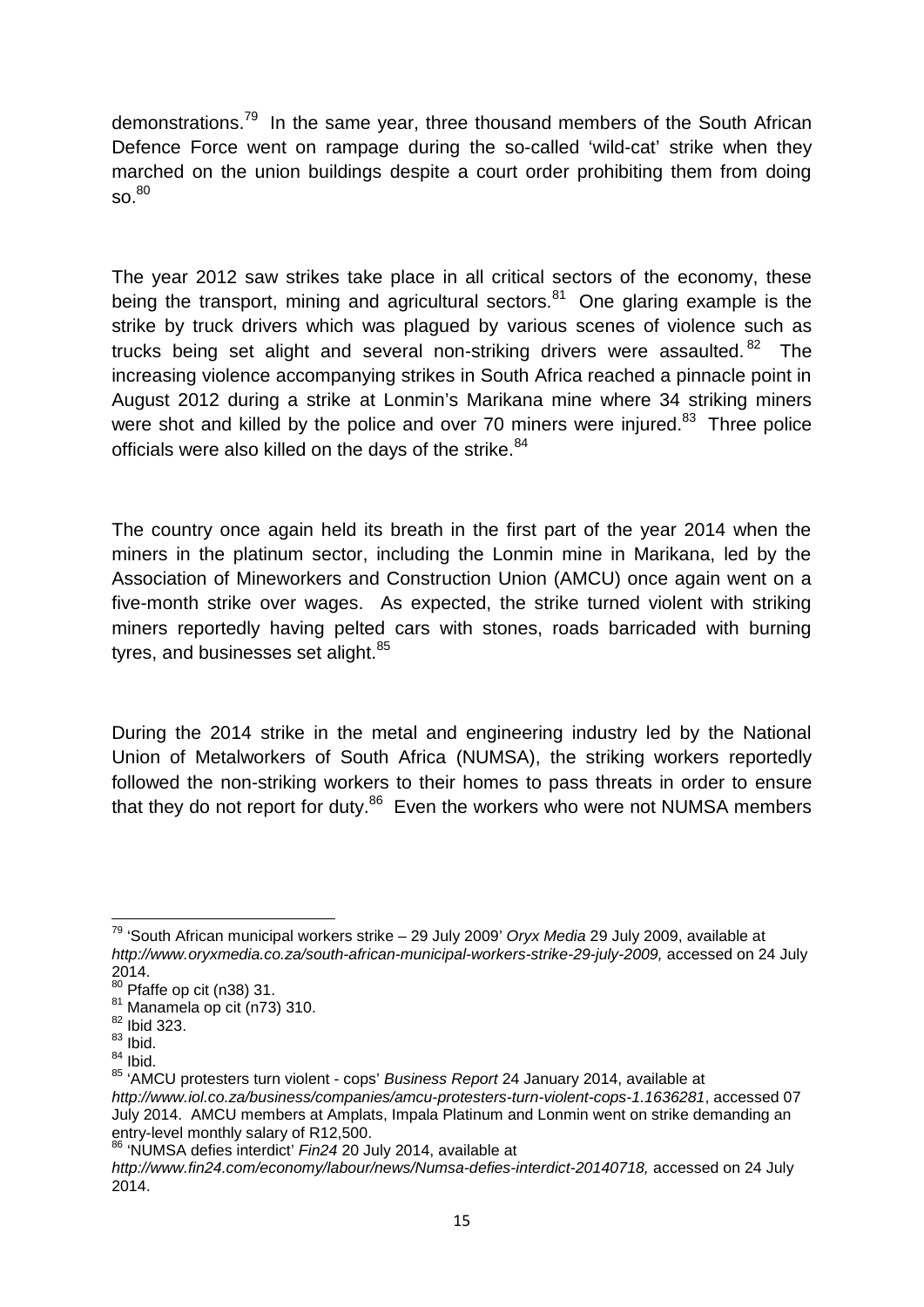were forced to join the strike and were subjected to threats of being harmed. $87$  In some instances the strikers looted the factories and stole expensive equipment.<sup>88</sup>

The underhand incidents of violence and intimidation which took place outside of the parameters of the regulated area for demonstration and into the neighbourhoods and homes of the non-striking workers were rife during the NUMSA strike. As a result, the Democratic Alliance (DA) formed the view that the restrictions and prohibitions on gatherings imposed by the RGA could not apply to the violence of this nature as it falls outside of the recognised structures of a gathering. <sup>89</sup>

The DA then introduced to parliament a private members' Bill<sup>90</sup> which calls on trade unions to take practical steps to curb strike violence, failing which the trade union will be held liable for damages. The Bill also proposed that the courts be empowered to direct the parties to go into arbitration if the strike is excessively violent or even declare the strike as unprotected. It remains to be seen whether or not parliament will enact the proposed Bill into law.

Statistics further indicate that in the year 2012 a total of 99 strikes across various industrial sectors took place in South Africa, 67 took place in 2011, 74 in 2010, 51 in 2009 and 57 in 2008.<sup>91</sup> In 2013 there were 114 cases of strikes that were recorded and the upward trend is expected to continue.<sup>92</sup> Although the right to strike is constitutionally guaranteed<sup>93</sup> and is regarded as the workers' crucial weapon in collective bargaining with the employer, there is no doubt that the exercise thereof has a significant impact on the economy and social stability of the country.<sup>94</sup> In fact, any protest or strike threatens peace and good order in society. As protests and strikes garner more participants and as they become more prevalent and violent, the law needs to develop with these trends in order to curb the violence and protect public peace and order as well as the rights of non-protesters.

<sup>87</sup> 'When will the NUMSA strike end?' *Fin24* 21 July 2014, available at

*http://www.fin24.com/economy/labour/news/when-will-the-Numsa-strike-end-201*, accessed on 24 July 2014. <sup>88</sup> 'Numsa strike: Police on high alert' *Eye Witness News* 07 July 2014, available at

*http://www.ewn.co.za/2014/07/05/Numsa-strike-Police-on-alert*, accessed on 7 July 2014. The striking workers were demanding 12% wage increase, R1000 housing allowance, career and training

<sup>&</sup>lt;sup>89</sup> See the Democratic Alliance: *Memorandum on the Objects of Labour Relations Amendment Bill, 2014.*

 $\frac{90}{10}$  Labour Relations Amendment Bill, 2014.

<sup>91</sup> M Schutte & S Lukhele 'The real toll of South Africa's labour aggressiveness – regular and prolonged violent strikes characterise endless labour strife' 2013 *Africa Conflict Monthly Monitor* 69.

<sup>93</sup> In terms of section 23(2)(c) of the Constitution of the Republic of South Africa, 1996.<br><sup>94</sup> Schutte op cit (n91) 69.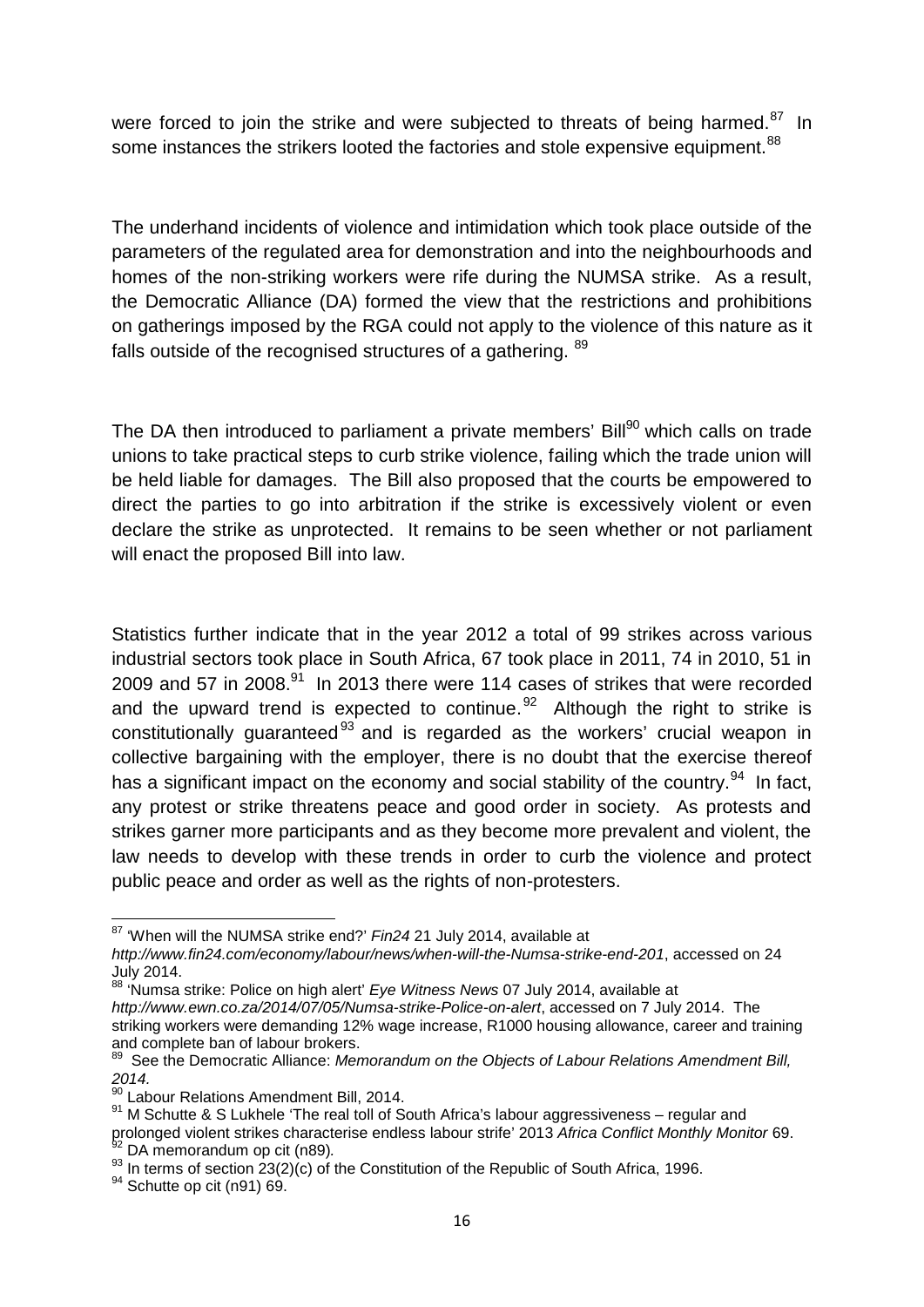#### 1.2.2 The policing of protests

The policing, or the inadequacy thereof, of the volatile situation by the Public Order Police Unit has been occupying much of the media space when it comes to the reporting of public violence cases.  $95$  As a result, other issues of importance such as the possibility that the gathering or demonstration was illegal, that the protesters were carrying dangerous weapons and in fact posed a threat to the police, and that the rights to life, dignity, equality, freedom and security of the non-protesters or non strikers were infringed are often sidelined. While the significance of proper policing of protests is not disputed at all in this dissertation, it is equally important to bring attention to other important issues<sup>96</sup> arising from violent protests and strikes that are often overshadowed by the unfortunate scenes of police brutality or the use of unnecessary and perhaps excessive force.<sup>97</sup>

It is submitted that the RGA, being the law in place for the regulation of gatherings and demonstrations, requires cooperation between protesters and the police before and during a protest, thus bearing testimony to the significance of the role played by the police in the build up to and during a protest.  $98$  The police have an obligation to safeguard both the rights of protesters and non-protesters<sup>99</sup> during demonstrations and they also bear a duty to facilitate the protest action.<sup>100</sup> In order for the police to fulfil all their duties and obligations, measures have been put in place in order to empower them to deal swiftly with unlawful conduct during protests and strikes.<sup>101</sup>

The crime of public violence exists in conjunction with the said policing measures.<sup>102</sup> This way there is uniformity amongst the common and statutory law aimed at regulating protests. Consequently, there can be no doubt that the tension between

<sup>&</sup>lt;sup>95</sup> For a more recent commentary on the subject, see M Marks & D Bruce 'Groundhog day? public order policing twenty years into democracy' (2014) 27(3) *South African Journal of Criminal Justice* 346-376.

 $96$  In this context, I am referring to the rampant disregard for the rule of law, the law enforcement agencies, the disturbance of peace and order as well the invasion of the rights of other people during protests and strikes. This dissertation, as already explained in 1.1, focuses primarily on the issue of the protection of the rights of other people during protests and strikes.

 $97$  The phrase 'excessive force' is used sparingly as there has not been a ruling or pronouncement by a court or any other appropriate forum to the effect that the force used by the police in a particular protest was unnecessary and excessive.<br><sup>98</sup> For a description of the contents of the RGA, see below (n349).<br><sup>99</sup> Masiloane op cit (n1) 38.<br><sup>100</sup> Iivavambwa op cit (n11) 141.

 $101$  For a list of these measures, see Burchell op cit (n14) 755.<br> $102$  Ibid.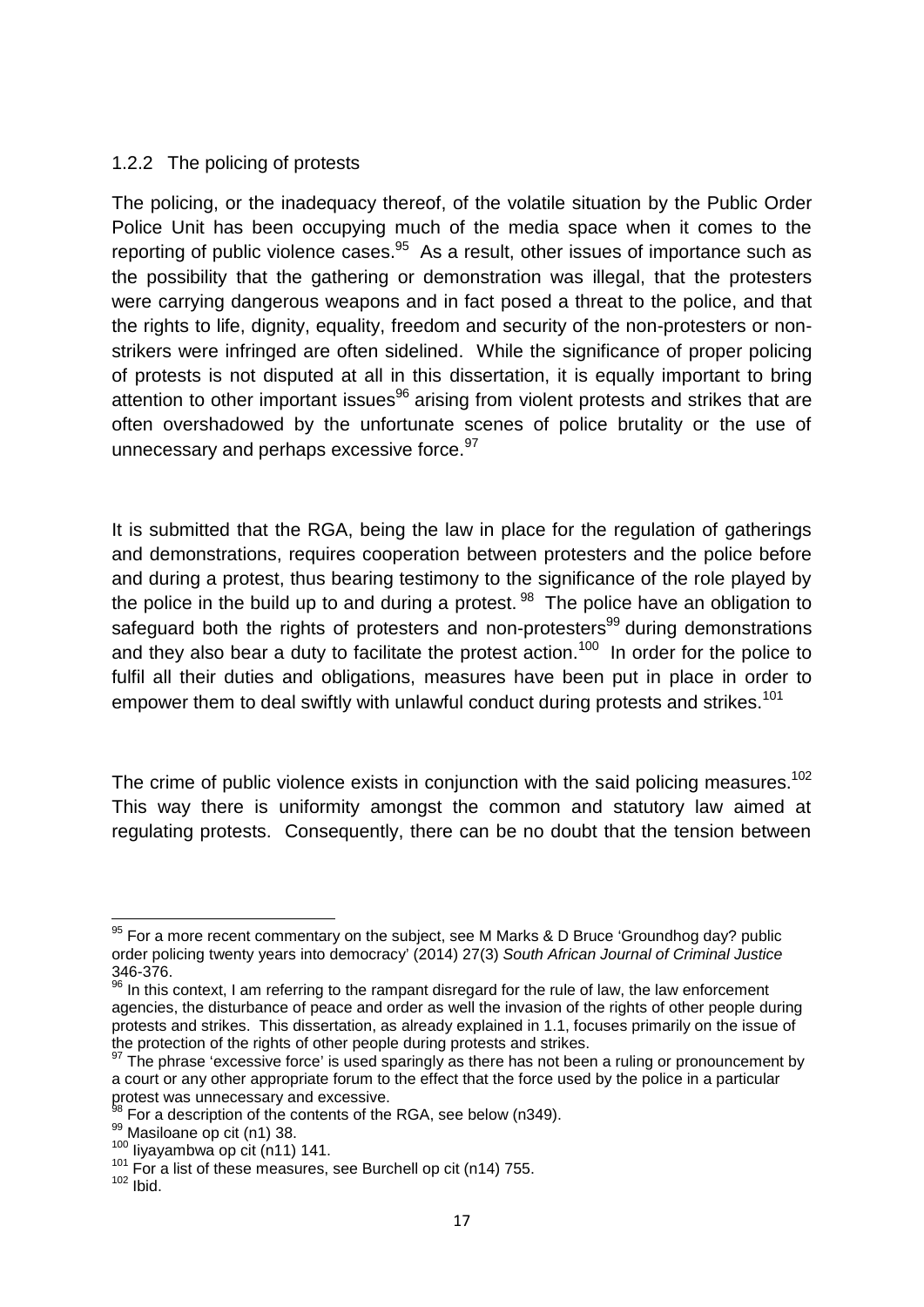the police and protesters is not healthy if there is going to be mutual cohesion and cooperation between them as envisaged by the philosophy of community policing.<sup>103</sup>

#### 1.2.3 The use of force by the police

Notwithstanding the provisions of legislation and other policing measures regulating the conduct of the police during protests and strikes, South Africa still experiences incidents of excessive force being used by the police from time to time in order to quell unruly crowds. One example is the Andries Tatane incident in April 2011.<sup>104</sup> During a service delivery protest in Ficksburg, a township in the Free State Province, a retaliating protester by the name of Andries Tatane died after being beaten and shot by the police. The seven accused police officials were later acquitted of murder.<sup>105</sup>

In what has become widely known as the Marikana massacre, the police fired live ammunition at striking miners thereby killing 34 workers and injuring over 70.<sup>106</sup> It is also reported that three police officials had been killed during confrontations with the striking miners three days prior to the massacre.<sup>107</sup> It remains to be seen whether the Farlam Commission of Inquiry will come to a finding that the police were liable for the mass killings in Marikana.<sup>108</sup>

It also arguable that the possession of weapons, traditional or otherwise, by the strikers in Marikana prompted parliament to enact the Dangerous Weapons  $Act^{109}$ which effectively criminalises the possession of dangerous weapons as defined in

<sup>&</sup>lt;sup>103</sup> MP Sebola 'The community policing philosophy and the right to public protest in south Africa: are there positive developments after two decades of democracy?' (2014) 49(1) *Journal of Public Administration* 300 at 301. The author explains that when the democratically-elected government took power, it committed to the philosophy of community policing aimed at fixing and strengthening

the relationship and cooperation between the police and citizens. <sup>104</sup> 'Deadly police force – timeline' *New24* 23 January 2014, available at *http://www.news24.com,* accessed on 02 August 2014.<br><sup>105</sup> P Hornberger 'We need a complicit police – political policing then and now' (2014) 48 *SA Crime* 

Quarterly 17.<br><sup>106</sup> Ibid. See also Schutte op cit (n91) 73; and Twala op cit (n1) 65.

<sup>107</sup> Ibid. See also Schutte op cit (n.61) 73; and Twala op cit (n.61) 55. 107 Manamela op cit (n73) 310.<br><sup>108</sup> The report containing the findings of the Farlam Commission is reported to have been submitted to the President of the Republic of South Africa. At the present moment, the country awaits the decision of the president as to whether or not he will make the report public. For a further commentary on the Marikana massacre, see Twala op cit (n1) 66. The author also discusses various issues arising from the Marikana massacre including the grievances of the workers. For a detailed account of the events leading up to the fatal day in Marikana, including interviews with striking workers, see further P Alexander et al *Marikana – a view from the mountain and a case to answer* (2012) 13 - 157

<sup>(</sup>Chapters  $1 - 6$ ).<br><sup>109</sup> 15 of 2013.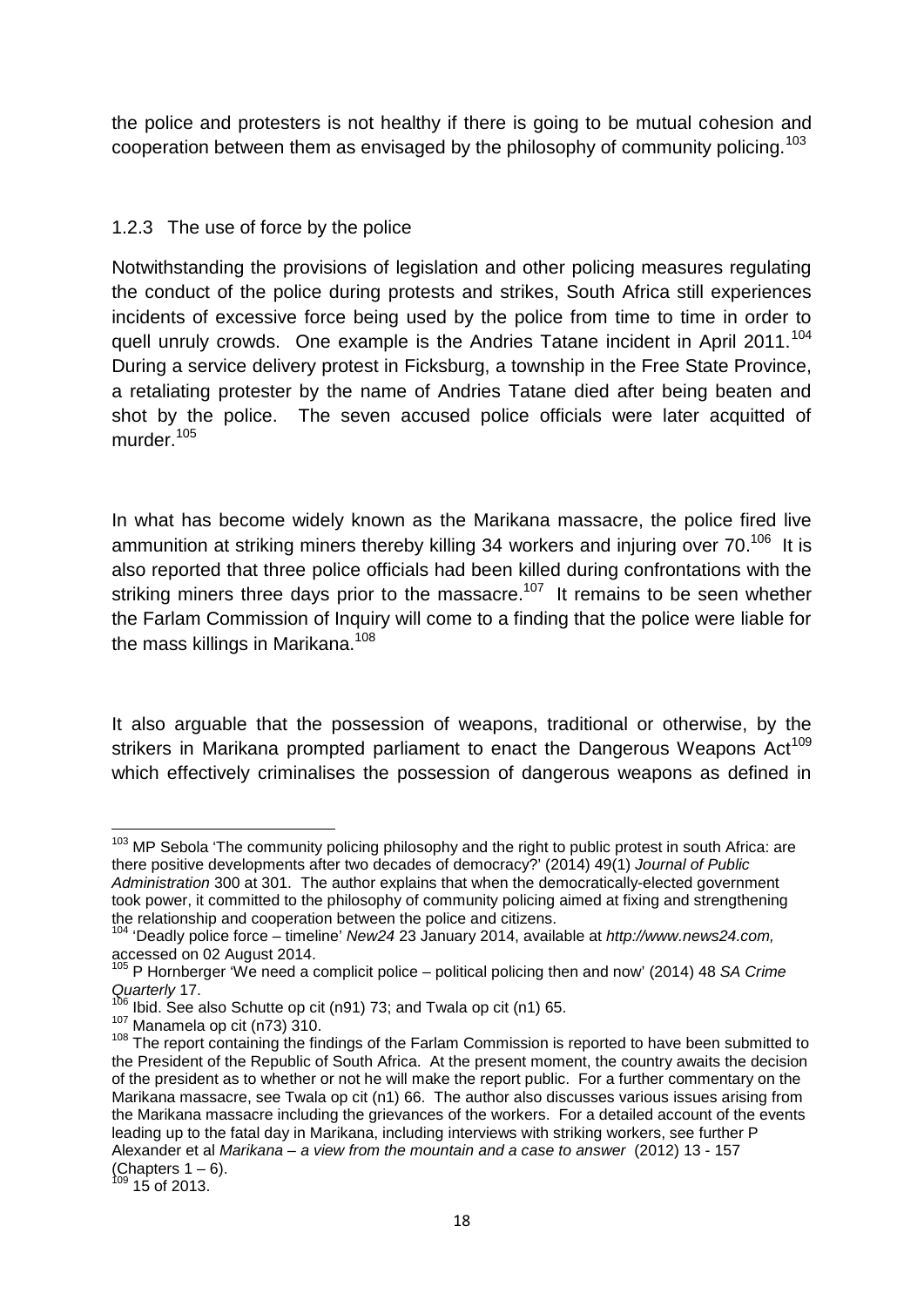section 1 of the Act and mandates a maximum punishment of imprisonment for three years or a fine.<sup>110</sup>

Apart from the widely reported and televised incidents where the police responded with force as articulated above, statistics indicate that a total of 5 cases of police brutality in general were recorded in the year 2006, then an upward trend took effect with 16 in 2007; 25 in 2008; 59 in 2009; 35 in 2010 and 49 in 2011.<sup>111</sup> What is even more disturbing is that 40% of the victims of police brutality are innocent bystanders.<sup>112</sup> Netswera<sup>113</sup> further reports that the killings by the police associated with service delivery protests were nil in 2006 and 2007; 1 in 2008; 3 in 2009 and 2010; 9 in 2011; 5 in 2012; 11 in 2013 and 7 in the first part of 2014. The casualties of the Marikana shooting are excluded from the above data.

There appears to be overwhelming of support for better training of the Public Order Police unit as a means to eliminate the cases of police brutality or the use of unwarranted and excessive force. $114$  Be that as it may, the crime of public violence remains relevant should violence and the invasion of the rights of non-protesters emerge during the course of a protest or a strike notwithstanding the presence of the police. It also becomes more relevant as protests sometimes take place spontaneously and without prior warning or planning involving the police.

#### **1.3 Criminalisation of public violence**

In order to further set the tone for the dissertation, it is important to examine the rationale for the criminalisation of public violence. As a point of departure, it is generally accepted that a crime<sup> $115$ </sup> is viewed as human conduct that is harmful to the

<sup>&</sup>lt;sup>110</sup> See sections 1 and 3 of the Dangerous Weapons Act 15 of 2013. See also Netswera op cit (n37) 270.

<sup>&</sup>lt;sup>111</sup> Tait op cit (n12) 15.<br><sup>112</sup> Ibid. A typical example in point is a report (See above (n85)) that in January 2013, a 23 year old female who worked at a spaza shop was shot dead allegedly by the police during the farm workers' strike in De Doorns. She had not been party to the strike action.<br><sup>113</sup> Netswera op cit (n39) 270. See also Alexander op cit (n47).<br><sup>114</sup> This view has been consistently reiterated by the Ministry of Police in various budg

speeches. See EN Mthethwa Ministry of Police *SAPS and IPID Budget Vote Speech, Parliament, Cape Town* (2013), available at, *http://www.gov.za/speeches/view.php?sid=36938*, accessed on 23 August 2014.

<sup>&</sup>lt;sup>5</sup> For a discussion of the evolution of the criminal law, see generally J Burchell *Principles of Criminal Law* 3 ed (2005) 19-48 (Chapter 2); CR Snyman *Criminal Law* 6 ed (2014) 3-10 (Chapter 1); JRL Milton *South African Criminal Law and Procedure Vol II: Common Law Crimes* 3 ed (1996) 58-97 (Chapters 3 and 4); PMA Hunt & JRL Milton *South African Criminal Law and Procedure* (*formerly Gardiner and Lansdown*) *Vol II: Common law Crimes* Revised 2 ed (1982) 55-102 (Chapters 3 and 4); EM Burchell et al *South African Criminal Law and Procedure Vol I: General Principles of Criminal Law* 2 ed (1983) 11-50 (Chapter 2); and Skeen op cit (n33) paras 180 - 186. In essence, the criminal law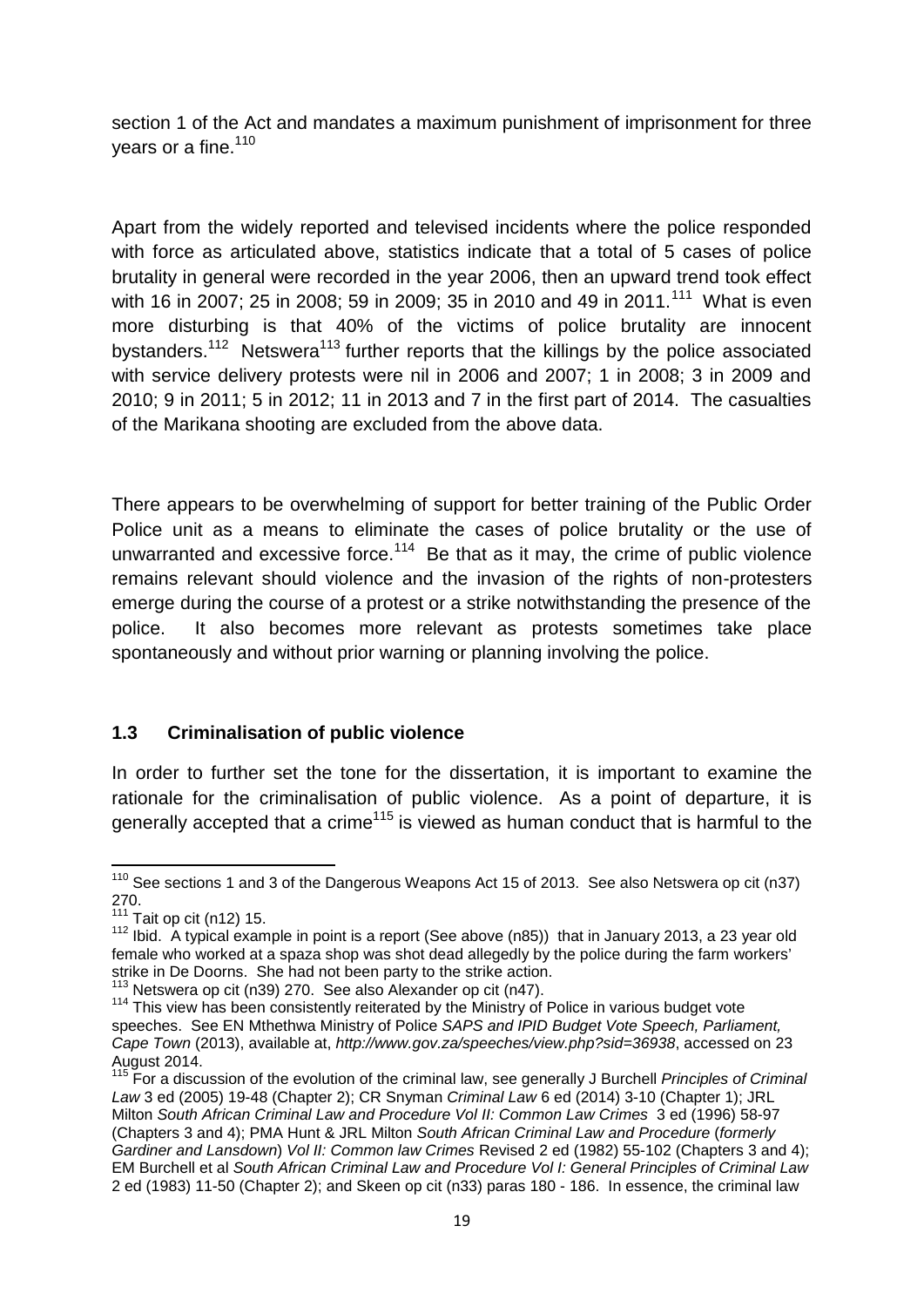public interest.<sup>116</sup> Thus, the criminal law is invoked in order to protect society, its institutions and members from such harmful conduct.<sup>117</sup> More specifically to the crime of public violence for purposes of this dissertation, the public interest protected by the crime includes the maintenance of public peace and order $118$  as well as the protection against the invasion of the rights of other people.<sup>119</sup>

The above-named interests are not the only interests protected by the crime of public violence. The reason for limiting the interests protected by the crime of public violence to those which are relevant for purposes of this dissertation is to avoid creating a misconception that should the crime be found to be in need of development in order to adequately protect the rights of non-protesters, then the same would apply to the other interests which are protected by the crime. The conclusion that the crime of public violence requires to be developed in order to protect the rights of non-protesters does not automatically translate to the conclusion that the crime would also be in need of development to protect, for example, the state's interest in the security of the state or state property. Different considerations and principles would apply in that case.<sup>120</sup>

evolved as an alternative to the system of "private vengeance" which conferred on an aggrieved party the right to seek revenge against those who have inflicted harm or damage against him. This system riddled the Roman society with non-ending family/tribal feuds which culminated in violent conflicts. When society became no longer tolerant of the social disruption occasioned by the feuds, a tacit social contract was concluded with the state in terms of which the citizens vested in the state their right to seek revenge in return for the state to diligently seek out and punish the offenders. This marked the emergence of the criminal law. Thereafter significant developments in the law followed. In this regard, mention can be made of Code of Twelve Tables which significantly restricted the notion of private vengeance. Numerous statutes also followed. The functions of these statutes ranged from creating crimes to shaping the court structure and the whole criminal law system. One of these statutes was the *lex Julia de vi publica et privata*, which was directed at punishing both public and private violence.<br><sup>116</sup>JR Midgley & JC van der Walt 'Delict' in WA Joubert (2 ed) *The Law of South Africa* Vol 8, Part 1

(2010) para 3. See also EM Burchell op cit (n115) 2.

<sup>117</sup> EM Burchell op cit (note 115) 2. See also ATH Smith *Offences against public order including the Public Order Act 1986* (1987) 1. Smith submits that the public interest protected by the criminal law includes the society's interest in personal safety and physical integrity as well as property rights.

 $^{118}$  Burchell op cit (n14) 755.<br> $^{119}$  See Skeen op cit (n33) para 11. The writer explains that the interest protected by a particular crime, in particular those serious common-law crimes, can be deduced from the definition of the offence itself (see 2.6 below for the definition of the crime of public violence), hence the crime of public violence, judging from its definition, is also aimed at affording protection against the invasion of the rights of other people.

 $120$  This point comes out clearly in 4.2.2 below when analysing the courts' treatment of the right to freedom of assembly. It will become apparent that one of the few times that the courts tend to uphold the limitation of the right to freedom of assembly is when the right is limited for purposes of protecting the rights of other people. Where, for instance, the right to freedom of assembly is sought to be limited by a legislative provision which empowers government officials to prohibit certain gatherings, the courts have been reluctant to uphold the limitation of the right in the absence of compelling reasons.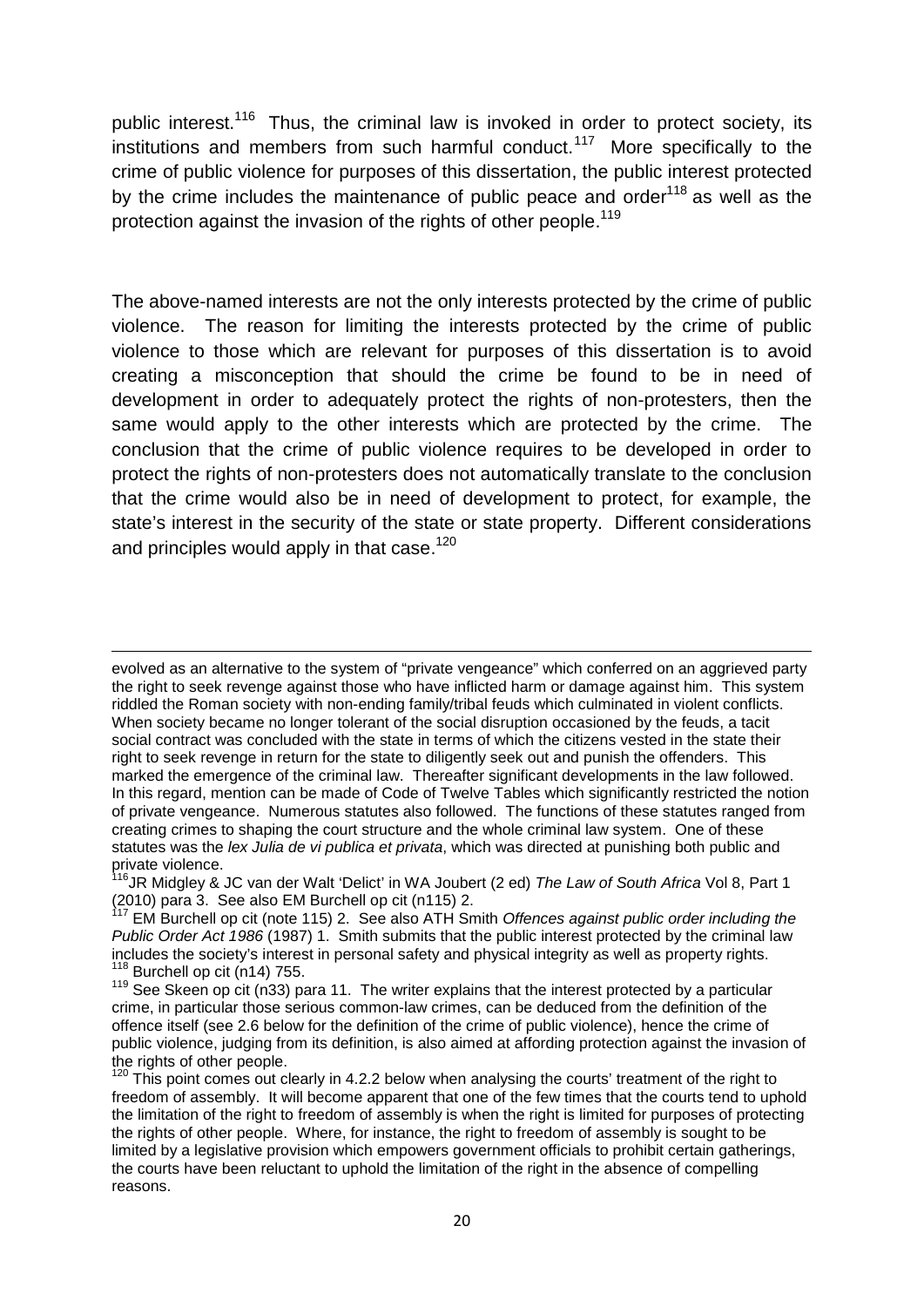Nowadays, the power to criminalise, as per the principle of legality,<sup>121</sup> lies with the legislature. It is therefore the legislature that decides which legal interest to protect by means of a criminal sanction.<sup>122</sup> The courts only have the power to develop the common law and not to create new crimes. The question that arises is what informs the legislature's decision to criminalise certain conduct? It is submitted that there appears to be very little that guides the legislature in exercising its power to criminalise.<sup>123</sup> Therefore, it follows that the decision to criminalise is still driven

 $121$  On the principle of legality, see generally Burchell op cit (n14) 34-38; Burchell op cit (n115) 94-96; Snyman op cit (n115) 35-49; S Hoctor 'Specific crimes – recent cases' (2007) 20(1) *South African Criminal Law Journa*l 79–80; and AS Matthews *Law, order and liberty in South Africa* (1971) 1-47 (Part I). The principle of legality is important for present purposes since the topic for debate led in the dissertation turns on the issue of the development of the common law (i.e the common-law crime of public violence) and the principle of legality places some very significant constraints on the exercise of the power to interpret and develop the common law. To provide a brief background, the principle of legality, expressed in the maxims *nullum crimen sine lege* and *nulla poena sine lege*, denotes respectively that prohibited conduct is only punishable if it is explicitly identified by a properly made law as constituting a crime (*ius acceptum* principle) and that for there to be a crime in law there must be punishment affixed to the commission of that crime. The application of both maxims bear some fundamental consequences for the common-law crimes and statutory offences. For instance, the effect of the *nullum crimen sine lege* maxim on common-law crimes is that the definitions of these crimes are required to be reasonably precise and settled (*ius certum* principle). As a result, there can be no new common-law crimes created by the courts. The power to create new crimes vests solely in the legislature and the courts are confined only to the adaptation or development of the common law so to ensure that it reflects the changing social, moral and economic fabric of society. In exercising their power to develop the common-law crimes, the principle of legality requires the courts to be careful not to extend the definitions of crimes by analogy. However, there is a very thin line between the interpretation and development of the common law and adaptation by analogy. The Constitutional Court decision in *Masiya v Director of Public Prosecutions, Pretoria and Another* 2007 (5) SA 30 (CC) and its resultant controversy is evidence for this. In *Masiya*, The Constitutional Court upheld the extension of the common-law definition of rape to cover the cases of anal penetration of females. The court's decision has opened a debate as to whether the extension violated the principle of legality. See further the debate between Snyman and Phelps on this point in CR Snyman 'Extending the scope of rape – a dangerous precedent: note' (2007) 124(4) *South African Law Journal* 677 - 678 and K Phelps 'A dangerous precedent Indeed – a response to CR Snyman's note on Masiya' (2008) 125(4) *South African Law Journal* 648 - 659. Also consider the view expressed by

<sup>&</sup>lt;sup>122</sup> Skeen op cit (n33) para 11.<br><sup>123</sup> Ibid para 8. It suffices to mention that as per the *Report* of the Canadian Committee on Corrections entitled *Towards Unity: Criminal Justice and Corrections* (1969) 11-12, cited in EM Burchell op cit (n115) 9, the proposed criteria for criminalisation was formulated as follows: "(1) [n]o act should be criminally proscribed unless its incidence, actual or potential, is substantially damaging to society; (2) [n]o act should be criminally prohibited where its incidence may be adequately controlled by forces other than the criminal process; and (3) [n]o law should give rise to social or personal damage greater than it was designed to prevent". Another criteria for criminalisation is presented in Burchell op cit (n115) 61 and is formulated as follows: "(1) [t]he conduct is prominent in most people's view of socially threatening behaviour, and is not condoned by any significant segment of society; (2) [s]ubjecting it to punishment is not inconsistent with the goals of punishment; (3) [s]uppressing it will not inhibit socially desirable conduct; (4) [i]t may be dealt with through even handed and non-discriminatory enforcement; (5)[c]ontrolling it through the criminal process will not expose that process to severe qualitative or quantitative strains; and (6) [t]here are no reasonable alternatives to the criminal sanction for dealing with it".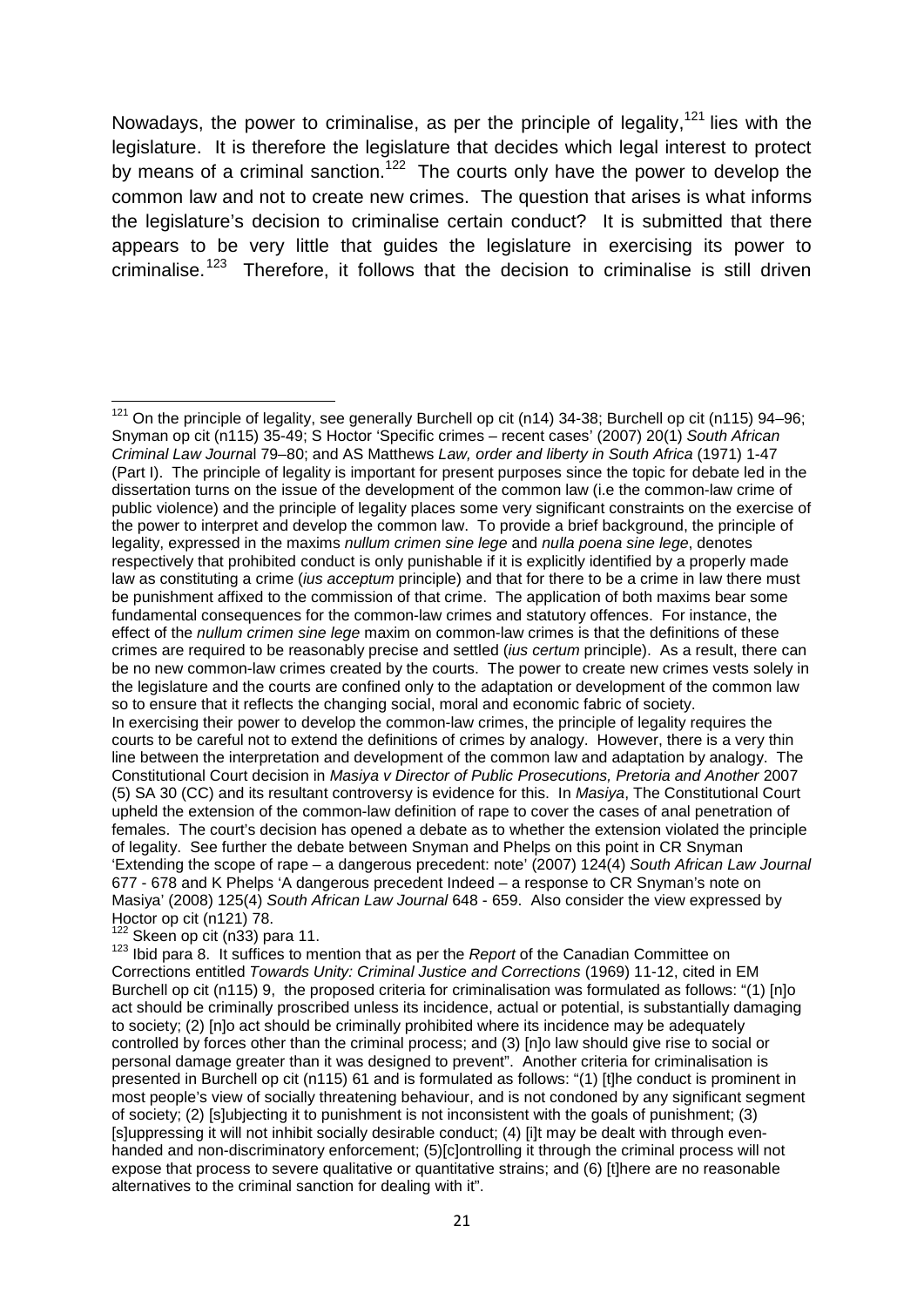mainly by the inclination to protect members of society and its institutions from harmful conduct.<sup>124</sup>

Although the criminal law is aimed at protecting the public interest, certainly not every violation of the public interest needs to be met with a criminal sanction.<sup>125</sup> It has been contended that the crucial consideration in criminalisation is that "the interest in question should be so valuable that peaceful and orderly societal co existence cannot be guaranteed without its protection through the criminal law, even if it may also be protected through other branches of law". $126$ 

The question that follows is whether the invasion of the rights of other people during violent protests and strikes is a valuable interest that requires protection through the criminal law although there are also civil remedies available in terms section 11 of the RGA or the common law. The phenomenon whereby a single incident gives rise to a civil claim and a criminal charge is explained by the fact that the interests protected by the civil (law of delict) and the criminal law sometimes overlap or are identical.<sup>127</sup> However, not all criminal acts give rise to a civil (or a delictual) claim and not all delicts amount to a crime.<sup>128</sup>

Despite some apparent similarities between delicts and crimes, there are, however, some fundamental differences between the two and the distinction has to be maintained.<sup>129</sup> For example, the criminal law falls under the branch of public law and is aimed at protecting the public interest, whereas the law of delict falls under the branch of private law and is aimed at protecting the individual (private) interest.<sup>130</sup> Even the sanctions emanating from these two fields of law also differ. Civil sanctions are compensatory in nature (compensating and indemnifying the party who has suffered a loss, harm or damages as a result of a delict) while criminal sanctions are punitive in nature (they punish the offender for the breach of the public interest).<sup>131</sup>

 $124$  See EM Burchell op cit (n115) 3-4. The writer respectfully submits that this approach is also consonant with JS Mill's formulation that "the only purpose for which power can rightfully be exercised over any member of a civilised community against his will is to prevent harm to others".<br>
<sup>125</sup> Skeen op cit (n33) para 11.<br>
<sup>126</sup> Ibid.<br>
<sup>127</sup> Skeen op cit (n33) para 11.

<sup>127</sup> Skeen op cit (n33) para 11. <sup>128</sup> <sup>J</sup> Neethling et al *Law of Delict* 6 ed (2010) 7. <sup>129</sup> For a historical treatment of delicts and crimes under the Roman and Roman-Dutch law, see Midgley & Van der Walt op cit (n116) para 3.<br><sup>130</sup> See Neethling op cit (n128) 7; Snyman op cit (n115) 3-4; and Midgley & Van der Walt op cit (n116)

para 1.<br><sup>131</sup> Neethling op cit (n128) 7.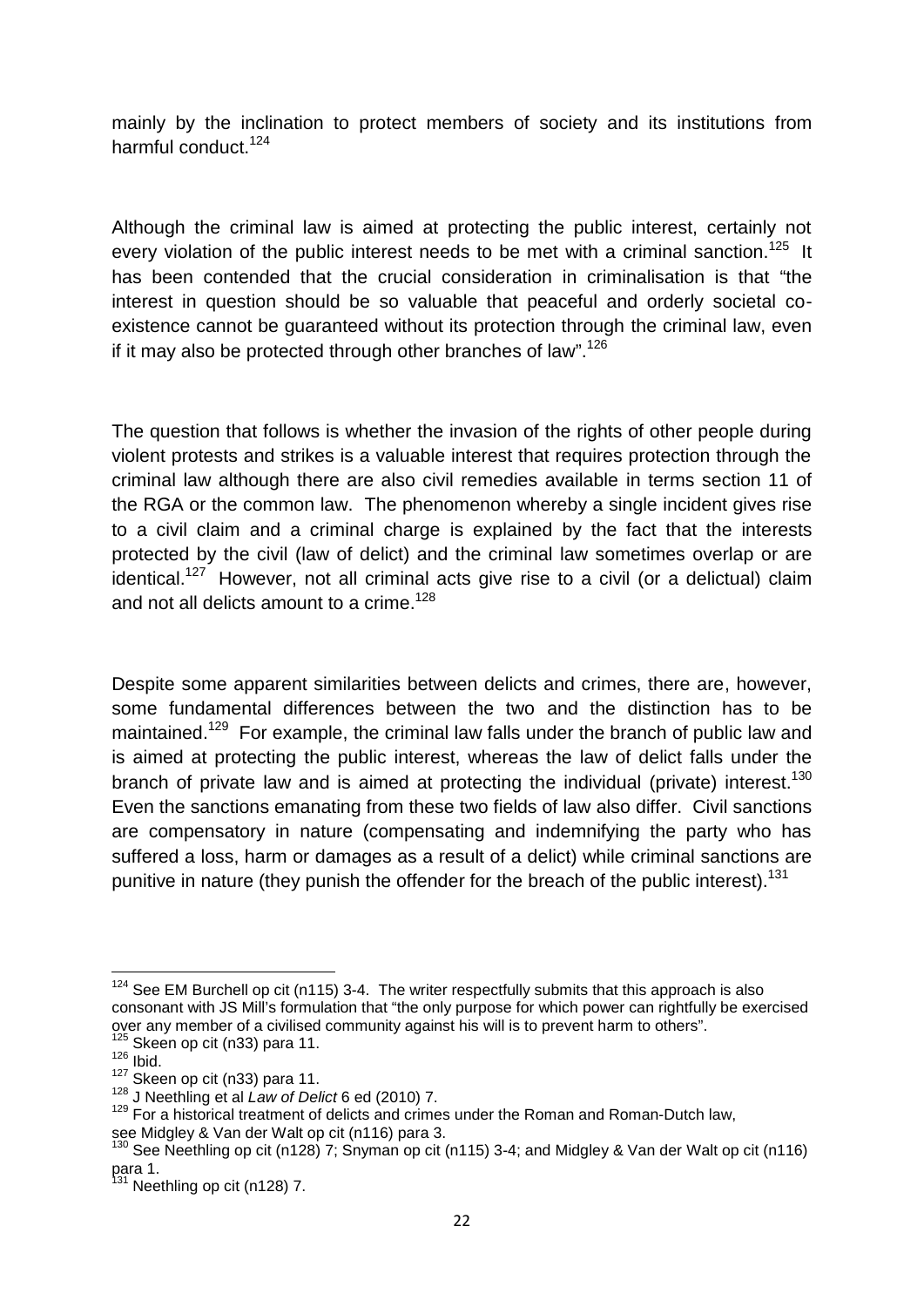The maintenance of the distinction between the civil and criminal law is closely guarded to the extent that some writers are of the view that those common-law principles which upset this distinction should be abolished.<sup>132</sup> Therefore, the invasion of the rights of other people has historically been a valuable interest and is worthy of protection through the criminal law and other fields of law.

 $132$  Ibid.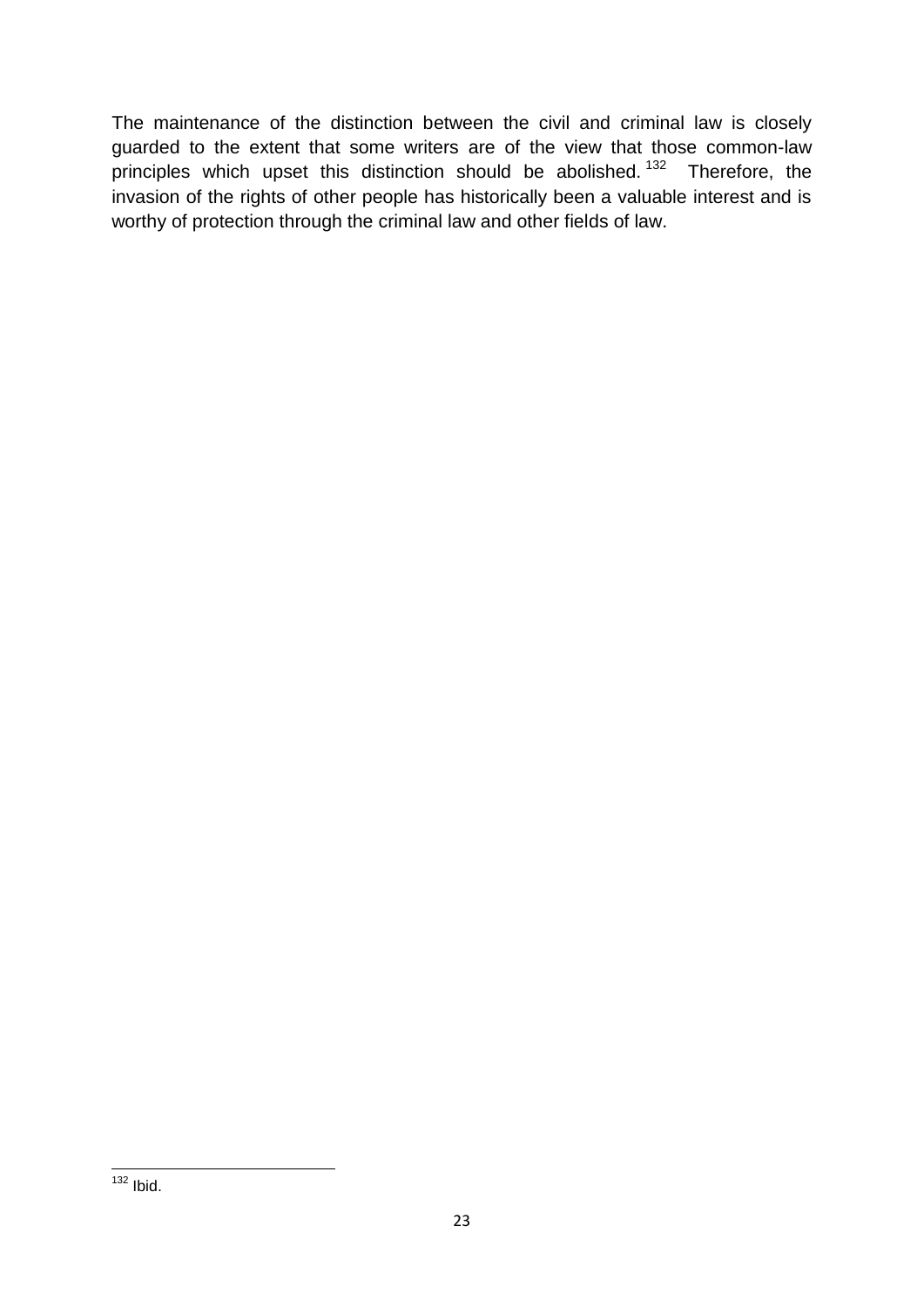#### **Chapter 2**

#### **PUBLIC VIOLENCE**

#### **2.1 Introductory remarks**

The South African common law<sup>133</sup> has as its source of origin a mixture of different legal systems, these being the Roman,  $134$  Roman-Dutch  $135$  and English law.  $136$ Likewise, the common-law crime of public violence consists of a mixture of legal principles borrowed from these legal systems and tailored by the South African jurists and legislators over the years to serve the needs of the South African society.

Thus, the significant historical developments in public violence jurisprudence, in particular the historical developments leading up to the adoption of the present definition and elements of the crime, are foreshadowed in this chapter. There is also a discussion of the sentencing principles used to guide the courts in reaching a sentence for public violence offenders.

The chapter also comprises a section on statutory forms of public violence, a discussion which will outline the various statutory measures of the pre-Union, post- Union and apartheid legislatures aimed at regulating assemblies, as well as the reason(s) for the conclusion that a legislative response to the violent protests is highly unlikely.

#### **2.2 Roman law**

Roman law is the oldest source from which the common law of South Africa derives. Burchell<sup>137</sup> submits that during the Roman times the crime of public violence was prosecuted and punished as a type of the *crimen laesae majestatis*, a generic name for various conduct which constituted an offence against the existence, independence, safety, authority or dignity of the state whereby the *majestas* or the

 $133$  Snyman defines the common law as referring to "the rules of law not contained in an Act of parliament or legislation enacted by some other subordinate legislature, such as a provincial legislature, but which are nevertheless just as binding as any legislation" – see Snyman op cit (n115)

<sup>6.</sup>  $134$  See 2.2 below.

 $135$  See 2.3 below.

 $136$  See 2.4 below.

 $137$  Burchell op cit (n14) 756.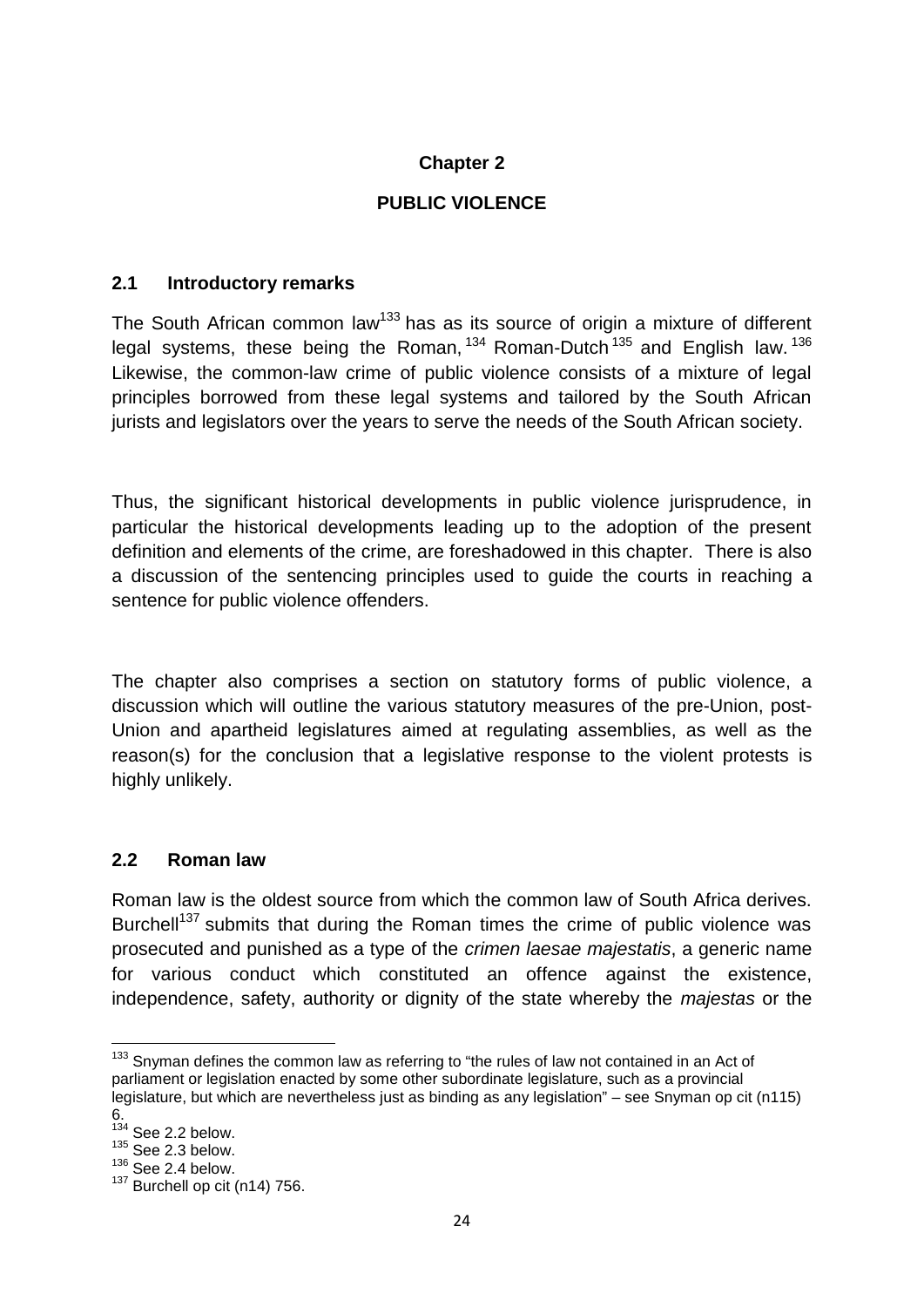supreme power was impaired.<sup>138</sup> The rationale for punishing public violence as such was informed by the fact that since the maintenance of peace and order was the responsibility of the state, any disturbance of public peace and order impaired the *majestas* of the state.<sup>139</sup>

For lack of a precise definition of the *crimen laesae majestatis* as it encompasses a number of criminal acts thus broadening its scope, the crime can nonetheless be understood to be committed where a person "unlawfully and intentionally arrogates to himself the authority vested exclusively in the president or government of the Republic, but without entertaining any hostile intent against the Republic".<sup>140</sup> The question as to whether or not the *crimen laesae majestatis* still forms part of the South African law is a subject of some doubt and controversy.<sup>141</sup>

As the criminal law in Rome continued to evolve with an increasing number of statutes being enacted to create various offences, public violence became a subject of statute known as the *lex Julia de vi*.<sup>142</sup> The statute drew a distinction between public (*vis publica*) and private violence (*vis privata*), and punished the various prohibited acts, although not all of those acts would today be considered to constitute public violence.<sup>143</sup> The common feature of the acts constituting public and private violence in the *lex Julia de vi* was that most of these comprised some element of violence or the potential to lead to violence<sup>144</sup> and many of the examples given in the statute were of mob violence.<sup>145</sup>

<sup>&</sup>lt;sup>138</sup> See Milton op cit (n115) 58-97 (Chapters 3 and 4); Skeen op cit (n33) para 176 - 179; Hunt op cit (n115) 55-102 (Chapters 3 and 4); and SALC report op cit (n36) 1-12. See also MF Ackerman *Die reg insake openbare orde en staatsveiligheid* (1984) 143-147 (Chapter 8); and JC De Wet & HL Swanepoel *Die Suid-Afrikaanse Strafreg* 2 ed (1960) (Chapter XXVI). It has been observed in the above authorities that should the crimes of treason and sedition be divorced from the genus *crimen laesae majestatis* and become independent offences (as is already the case in modern South Africa), the remaining species of the genus *crimen laesae majestatis* can be arranged into the following categories: (a) the usurping of imperial prerogatives and public authority; (b) impairing the dignity of the emperor and the state (the *crimen laesae venerationis*) and (c) conduct which challenges the authority or safety of the state (falling short of constituting treason and sedition as defined today in South African law). It is unclear whether any of these offences still exist in South African law or they<br>have all fallen into abrogation by disuse.<br> $\frac{139}{200}$  PALO are the U.S. 200.

<sup>&</sup>lt;sup>139</sup> SALC report op cit (n36) 7.<br><sup>140</sup> Skeen op cit (n33) para 179. Although various writers have provided definitions of their own, it is noteworthy that all of them make use of more or less the same elements - see Milt <sup>141</sup> Refer to the discussion at 138 above. Skeen op cit (n33) para 179 contends that it would be taking

it too far to suggest that the offence has now been abrogated by disuse.<br>
<sup>142</sup> Burchell op cit (n14) 756.<br>
<sup>143</sup> Ibid.<br>
<sup>144</sup> Milton op cit (n115) 77.

<sup>145</sup> EM Burchell op cit (n115) 17. Although the statute gave examples of mob violence, it transpires that a large number of examples provided were those of violence committed by individuals such as rape, kidnapping, robbery, burning a building, appearing armed in public, harbouring vagabonds, plundering a shipwreck, executing, scourging or imprisoning a Roman citizen who has appealed to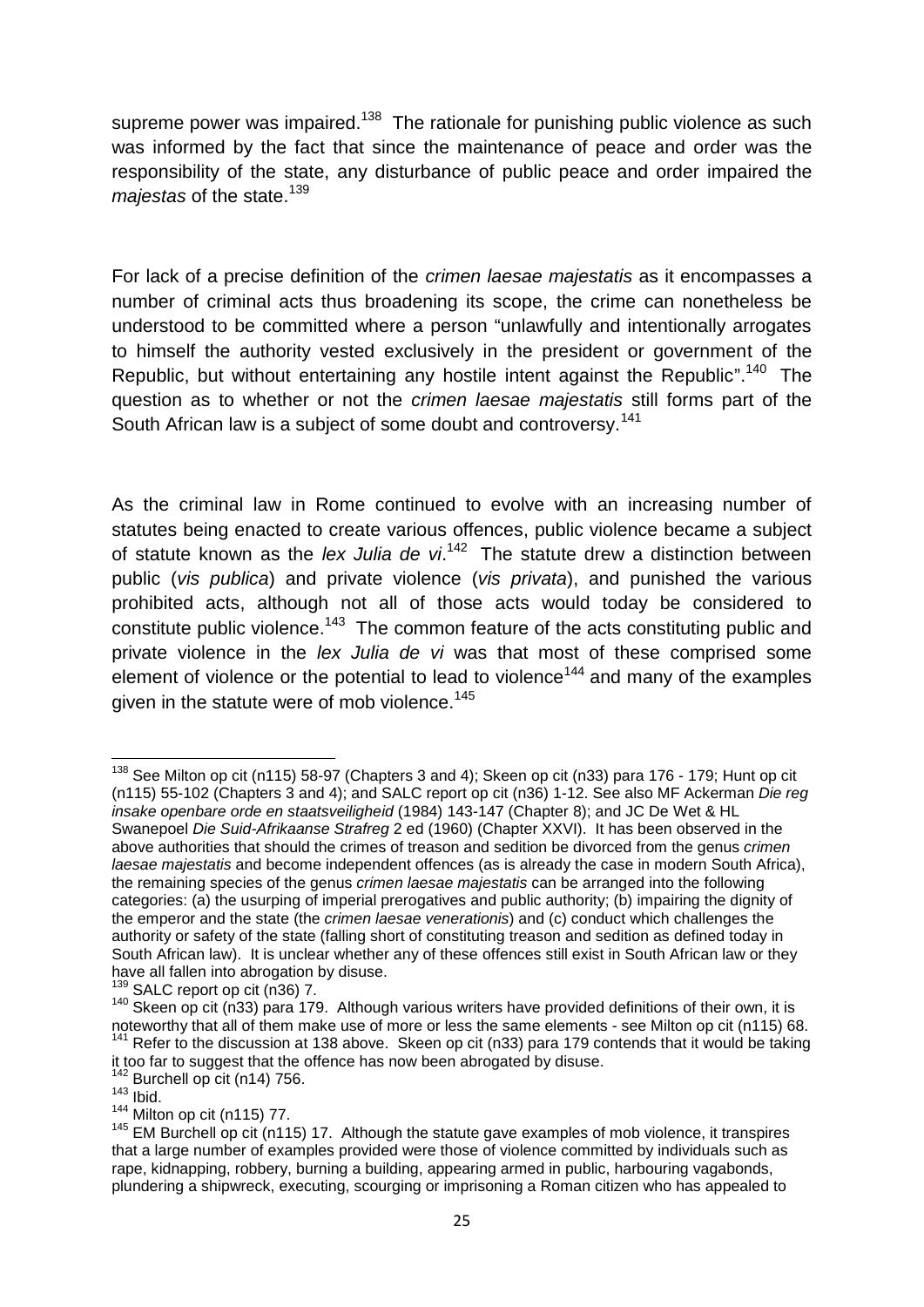Furthermore, it is not entirely clear what the difference was between public and private violence. There is, however, authority to suggest that the distinction between the two was drawn by considering whether or not the persons causing the violence were armed.<sup>146</sup> If they were armed, public violence was committed and if they were not armed, then private violence was committed. Any object which might cause injury sufficed.<sup>147</sup> This could entail spears, shields or stones.

Roman law did not recognise as the essential elements for the crime of public violence the "serious dimensions" as well as the "concerted action by a number of people" elements.<sup>148</sup> Those Roman law texts which did make mention of the number of persons element did not define the required number of persons who must act together in concert.<sup>149</sup> It was, however, envisaged in D 47.8.4 of the statute (which dealt with damage caused by a disorderly crowd (*turba*)) that the word *turba* referred to a riotous assembly caused by a multitude of men, at least ten or fifteen of them.<sup>150</sup>

Although the descriptions of the offences created under the *lex Julia de vi* were largely vague and unsystematic, the statute remains the founding authority for the crime of public violence.<sup>151</sup> The public violence jurisprudence which resonated in Rome and codified in the *lex Julia de vi* was to later become a part of the Dutch legal system and thereby form part of what became known as Roman-Dutch law, a major subject of comment by many Dutch writers.<sup>152</sup>

#### **2.3 Roman-Dutch Law**

As the name suggests, Roman-Dutch law is the end product of the amalgamation of Roman and Dutch law.<sup>153</sup> The fusion happened during a process in Holland which

the emperor or people, violating a sepulchre, collecting together an abnormal quantity of arms, forcibly dispossessing someone of his villa or land, and forcibly seizing one's debtor's goods - see Milton op cit (n115) 77.<br><sup>146</sup> Milton op cit (n115) 77.<br><sup>147</sup> Ibid.

 $148$  Ibid.

 $149$  lbid.

 $150$  Ibid.<br> $151$  EM Burchell op cit (n115) 14.

<sup>&</sup>lt;sup>152</sup> The writers include Philippus Wielant (1439 – 1519) *De pratyke crimenele*; Joost Damhouder (1507 – 1581) *practycke in criminele saken*; Antonius Matthaeus *De criminibus* II (1601 – 1654); Pieter Bort (1615 – 1674) *Tractaet van crimineele saecken*; Johan Moorman (1696 – 1743) *Verhandelinge over de misdaden*; DG van der Keessel (1738 – 1816) *Dicta ad criminale libri*; Groenewegen (1613 – 1652) *Tractus de legibus abrogatis*; Van Leeuwen (1626 – 1682) the *Het roomsch-hollandsch recht (RHR)*; Huber (1636 – 1694) *Hedendaegse rechtsgeleerdheyt (HR)* and *Praelectiones juris civilis*; Voet (1647 – 1713) *Commentarius ad pandectas*; Van der Linden (1756 – 1835) *Rechtsgeleered practicaal en koopman's handboek*. <sup>153</sup> EM Buchell op cit (n115) 22.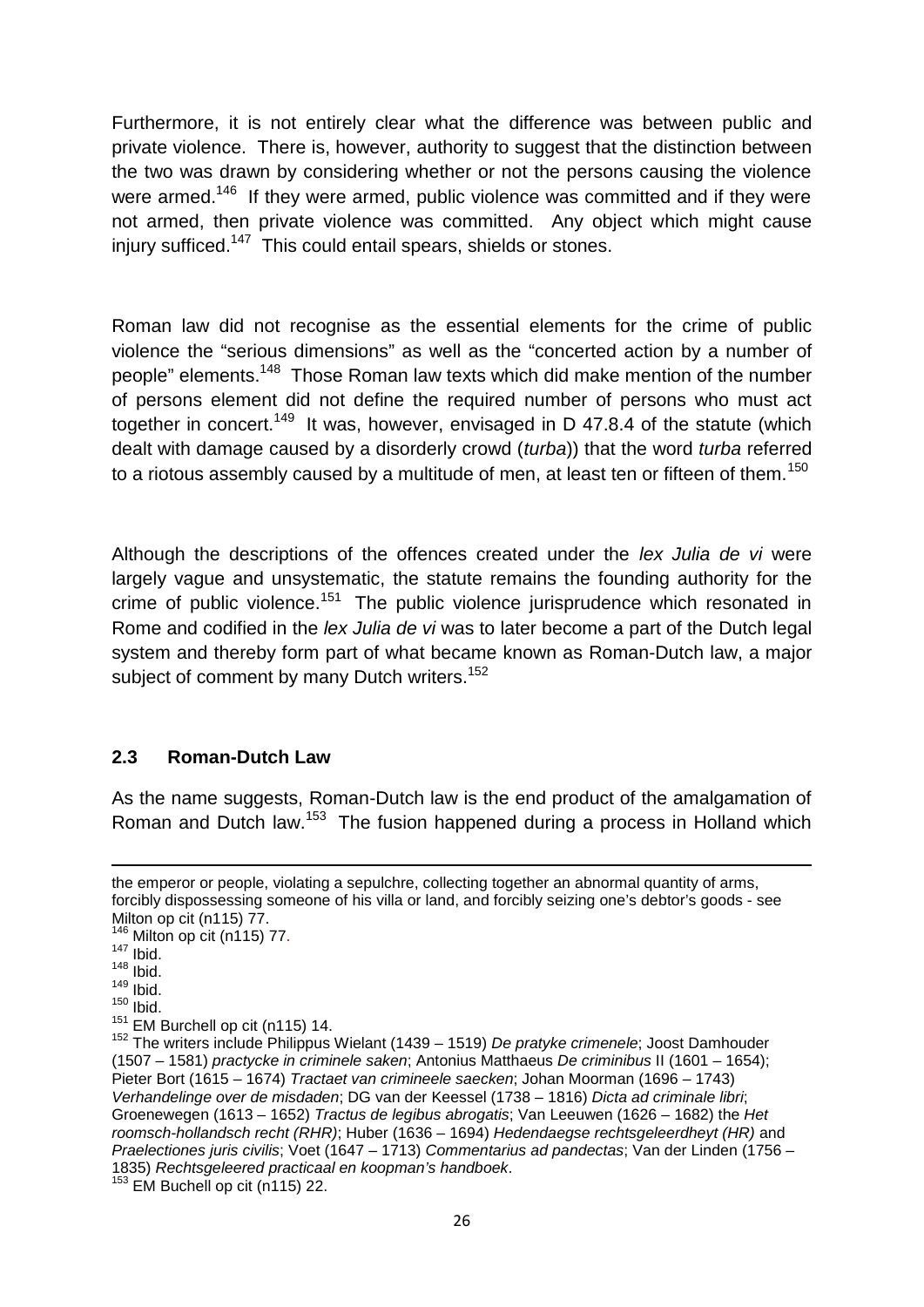took effect in the thirteenth century until the seventeenth century.<sup>154</sup> At the time, the United Netherlands did not have uniform laws applicable across the whole country, but each province had its own legal system and common-law principles which were notably similar in many respects.<sup>155</sup>

In regard to the crime of public violence, Roman-Dutch law proceeded from the same premise as Roman law. It maintained a distinction between public violence (*openbare geweld*) and private violence (*geweld*) and regurgitated the wide-ranging Roman examples of prohibited acts.<sup>156</sup> Roman-Dutch law also did not recognise the "concerted action by a number of people" and "serious dimensions" factors as essential elements for the crime of public violence.<sup>157</sup> However, Milton<sup>158</sup> submits that *dolus* and unlawfulness were recognised as the essential elements in Roman- Dutch law.

There came a point where differences of opinion among the Dutch writers on certain aspects of the Roman law emerged and this led to uncertainties and contradictions in Roman-Dutch law. For instance, the Dutch writers were split on the approach for the classification of crimes.<sup>159</sup> Some also questioned the basis for the distinction between public and private violence i.e. that if the perpetrators of violence were armed, then public violence was committed and if they were not armed, then private violence was committed.<sup>160</sup> These uncertainties and contradictions became a phenomenon of the Roman-Dutch law era.<sup>161</sup>

 $154$  Ibid.

 $155$  Ibid 28.

<sup>&</sup>lt;sup>156</sup> See Burchell op cit (n14) 756; and Skeen op cit (n33) para 181.<br><sup>157</sup> Milton op cit (n115) 78.<br><sup>158</sup> Ibid.

 $159$  EM Burchell op cit (n115) 27 submits that the Roman-Dutch writers were divided into two categories: one group comprised those who followed the Roman classification and treatment of crimes (i.e. that crimes must be classified according to the nature of the tribunal which took cognisance of them) and the other group comprised those who classified crimes according to the interests they protected. The latter was entirely foreign to the Roman people. It would seem that one of the leading Dutch writers to classify crimes according to the interests they protected was Van Leeuwen in the *Het Roomsch-Hollandsch Recht* (*RHR*). He categorised the various crimes into: (1) crimes against the Supreme Power and the Government; (2) crimes against life; (3) crimes against the body; (4) crimes against natural liberty; (5) crimes against honour and good fame; and (6) crimes against property – see EM Burchell op cit (n115) 96. As was typically the case for many Dutch writers, Van Leeuwen's work showed very little clear definition of crimes.

 $160$  Milton op cit (n115) 78. For example, some writers argued that there were instances where public violence could be committed without arms. They singled out the instances of aggravated violence committed without arms such as when a mob creates so much of commotion or applies force in a dangerous fashion.<br><sup>161</sup> EM Burchell op cit (n115) 27.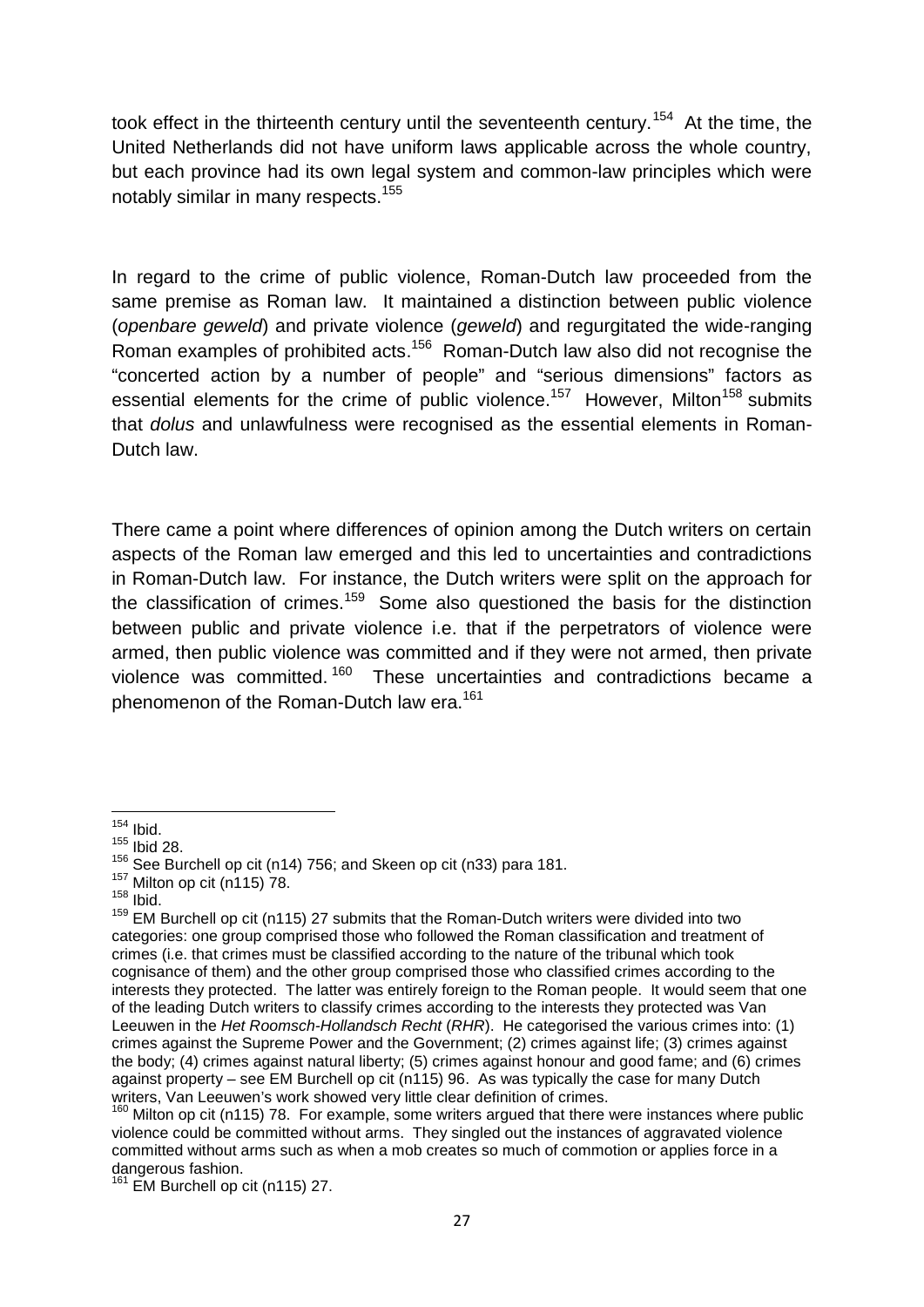Following from the Roman-Dutch law contradictions and uncertainties, it will become apparent in 2.5 below that although the present South African criminal law writers have embraced the classification of crimes into common-law crimes and statutory offences, and that crimes are further classified according the interests they protect, the writers are still not in agreement as to the specific interests protected each crime. As a result, for one writer a particular crime protects a particular interest while for the other writer a different interest is protected by the same crime.

Furthermore, hardly any clear definitions of crimes appeared in the work of many of the Dutch writers.<sup>162</sup> Often the writers focused more on punishment rather than on the development of proper definitions of crimes. It therefore follows that the answers to questions sought to be answered by reference to Roman-Dutch law are not readily accessible.<sup>163</sup> There is a whole host of authorities one would need to dig through before arriving at an answer, if there is an answer.<sup>164</sup> As will be discussed in 2.6 below, the historical characteristic of Roman-Dutch law of not having clear definitions of crimes still reflects in South Africa today. Modern writers still have different formulations of the definition of the crime of public violence although they are all substantially similar.

One of the Roman-Dutch writers by the name of Van der Linden did, however, bring forth somewhat of a clear and fairly precise definition of the crime of public violence. According to his exposition, "*geweld* is committed not only by causing an *oproer*, but by all such acts as have for their object the unlawful disturbance of the peace and security or a forcible invasion of the rights of other people".<sup>165</sup> Despite visibly not incorporating the elements of "concerted action by a number of people" and "serious dimensions", Van der Linden's work was highly regarded in the nineteenth and twentieth century during the formative period of the South African criminal law.<sup>166</sup>

Roman-Dutch law was introduced into South Africa in the year 1652 following the arrival of the Dutch settlers at the Cape of Good Hope. Britain's occupation of the Cape in 1795 and again in 1806 saw a lot of the English jurisprudence creeping into South African law although it did not sweep off Roman-Dutch law as the common law.

 $162$  Ibid.

 $163$  Ibid.

 $164$  Ibid.<br> $165$  Milton op cit (n115) 79.

<sup>&</sup>lt;sup>166</sup> EM Burchell op cit (n115) 26. It suffices to mention once more that Roman-Dutch law recognised *dolus* and unlawfulness as the elements of the crime.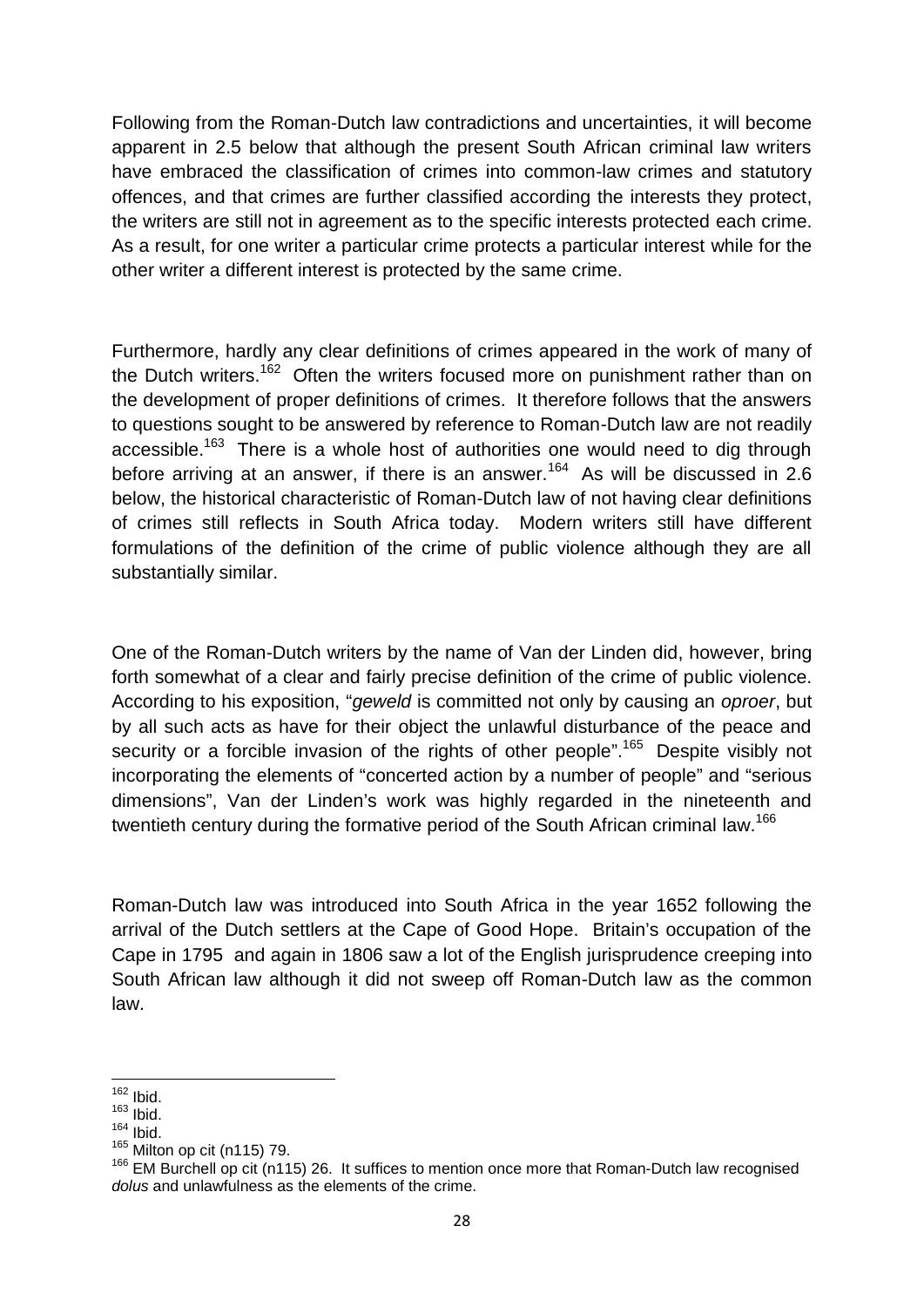# **2.4 English Law<sup>167</sup>**

English law punished the notions of unlawful assembly, rout, riot and affray.<sup>168</sup> An unlawful assembly consisted in the coming together of a crowd with a common purpose to riot.<sup>169</sup> Hunt<sup>170</sup> adds further that the said crowd must have consisted of no less than three persons engaged in a common purpose to commit the crime of violence or to achieve some other object, be it lawful or unlawful, in a manner that is likely to cause a reasonable person to apprehend a breach of the peace. An otherwise lawful assembly could become unlawful in the event that a common purpose to commit violence as articulated above surfaces.<sup>171</sup>

A rout took place when, during an unlawful assembly, some act was done leaning towards the execution of the common purpose, but falls short of the actual execution of that common purpose.<sup>172</sup> It was in actual fact a stage between the completion of the unlawful assembly and the inception of a riot.<sup>173</sup> A riot took place when the unlawful assembly reached its pinnacle point and the common purpose was partially or completely executed.<sup>174</sup> Essentially, the crowd ought to have been engaging in violent and destructive behaviour in order for a riot to have taken place.<sup>175</sup>

Lastly, an affray consisted in the "fighting or a display of force by one or more persons without actual violence in such a way that reasonable people might be frightened or intimidated".<sup>176</sup> Despite the failed attempts by the Criminal Law Commissioners in the 1840s to consolidate these misdemeanours into one, they have nonetheless been repealed by the Public Order Act of 1986 and replaced with statutory offences of violent disorder, riot and affray,  $177$  In South African law,

 $167$  For a history of the English criminal law, see Burchell op cit (n115) 29-30; and Skeen op cit (n33) paras 1-2. Burchell submits that English criminal law also evolved from Germanic origins. However, the English Kings managed to significantly limit the traditional principle of private vengeance in their criminal law system. The criminal jurisdiction was conferred on the King's judges (the royal justices) through the extension of the King's peace. All serious offences were punishable by the royal courts as breaches of the peace. The resounding effect of the foregoing was that a single and coherent body of the criminal law was established and applied throughout the kingdom. English law influenced the South African criminal law, in particular the specific crimes, through the Native Territories Penal Code 24 of 1886.

 $^{168}_{169}$  Burchell op cit (n14) 756.<br> $^{169}_{169}$  Ibid.

 $\frac{170}{171}$  Hunt op cit (n115) 73.

 $\frac{172}{172}$  lbid 73.<br> $\frac{173}{173}$  Burchell op cit (n14) 756.

 $174$  Under the Riot Act of 1714, which is now repealed, a riot was punished if twelve or more persons who were "unlawfully, riotously and tumultuously" assembled together with a view to disturb the peace continued their activities for an hour or more after being called upon to disperse - see Hunt op cit<br>(n115) 73.

 $^{175}$  Burchell op cit (n14) 756.<br> $^{176}$  Hunt op cit (n115) 73.<br> $^{177}$  Milton op cit (n115) 79.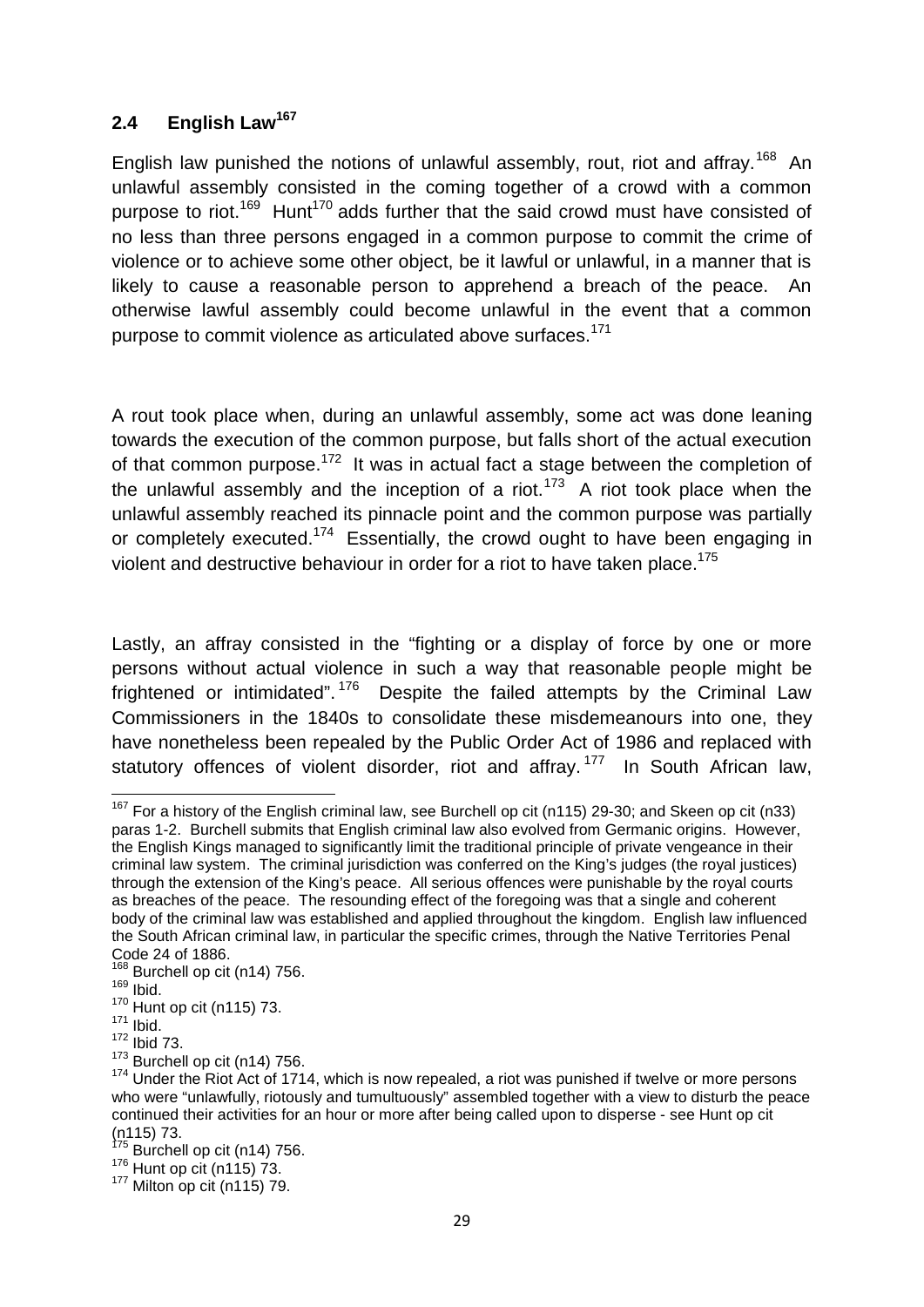conduct which would have constituted the crimes of unlawful assembly, rout and riot in English law was always covered by the common-law crime of public violence.<sup>178</sup>

### **2.5 Public violence in South Africa**

South Africa inherited a Roman-Dutch law system in a state of disarray and chaos with writers disagreeing on certain aspects of the substantive criminal law. At the same time, English law was exerting influence on South African law.  $179$  It is submitted that the acceptance of Van der Linden's definition<sup>180</sup> of the crime of public violence served as a point of departure for the articulation of the definition and elements of the crime of public violence in South Africa. Gardiner and Lansdown expanded on Van der Linden's definition of public violence and articulated the definition as follows: "public violence (*geweld*) is committed by all such acts as openly and publicly effect, or are intended to cause, a violent and forcible disturbance of the public peace and security, or a forcible invasion of the rights of other people".<sup>181</sup>

 $178$  Ibid.

<sup>&</sup>lt;sup>179</sup> See EM Burchell op cit (n115) 28-50. The arrival of the Dutch settlers in the Cape of Good Hope in 1652 together with the British occupation of the colony had some very profound consequences for the law. In the early years of the reception of Roman-Dutch law in 1652 to 1795, not much movement was observed in the law. None of the *Placaats* and legislation that was passed at the time had a significant influence on the development of the common law. Significant changes came in the period 1795 to 1910 following the capturing and occupation of the Cape of Good Hope by Britain. The period was characterised by a great deal of suspense as to whether or not English law would eventually supersede Roman-Dutch law. There were indeed some fundamental changes that were introduced particularly in regard to the procedural aspect of the criminal law. However, the British government, apart from some of the changes it introduced, did not allow a total replacement of Roman-Dutch law with English law. In actual fact, the criminal law of South Africa came to be a mixture of both Roman-Dutch and English law by the time of the Union in 1910 and continued to develop as such until today. During the period from 1910 onwards, the courts, including the Appellate Division which came with the Union of 1910, developed the definitions of crimes along the same lines as the previous colonial courts and thus maintained a mixture of both Roman-Dutch and English law. However, in the course of defining the common-law crimes, some crimes ended up reflecting more of the English law principles in their definitions (for example rape, defamation, administering poison, perjury, compounding, bigamy, public indecency, robbery, receiving stolen property, theft by false pretences, assault, contempt of court, housebreaking , forgery, and uttering) and others (such as public violence, sedition, high treason, abduction, kidnapping, bribery, *crimen injuria*, incest, defeating the ends of justice, extortion, fraud and arson) experienced little English law influence. Other crimes had significant English law influence in some of the elements, but Roman- Dutch law remained decisive in regard to other elements. This category comprises crimes such as theft, malicious damage to property, culpable homicide, murder and blasphemy.

<sup>&</sup>lt;sup>180</sup> That "*geweld* is committed not only by causing an *oproer*, but by all such acts as have for their object the unlawful disturbance of the peace and security or a forcible invasion of the rights of other<br>people".

The definition has been cited with approval in a number authorities including, *inter alia*, *R v Marthinus and Others* 1941 CPD 319 at 328; *R v Ndaba and Others* 1942 OPD 149 at 152; *R v Segopotsi* 1960 (2) SA 430 (T) at 433; and *R v Kashion* 1963 (1) SA 723 (SR) at 724. See further Milton op cit (n115) 74.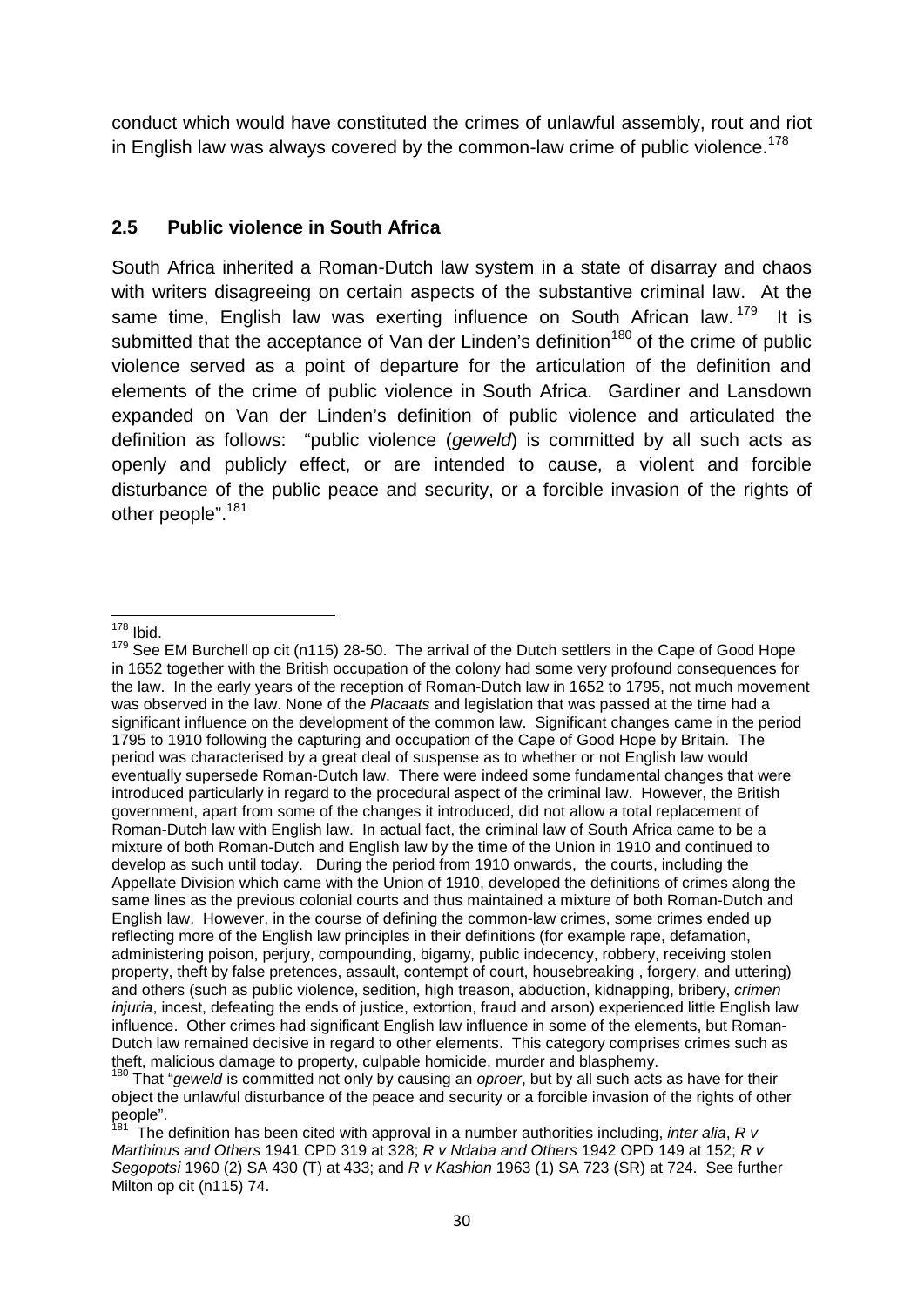As both definitions by Van der Linden as well as that of Gardiner and Lansdown omitted some crucial elements for the crime of public violence, the courts, in carving out a uniquely South African notion of public violence, supplemented these definitions with the addition of the elements of "concerted action by a number of people" and that the acts must assume "serious dimensions".<sup>182</sup> It remains a subject of debate whether the courts were influenced by English law in adding the concerted action element to the definition of the crime of public violence. It is noteworthy that only English law recognised the notion of the "common purpose" to commit a  $r$ rime $183$ 

Whatever the case may be, the courts nonetheless added the "concerted action by a number of people" element with little or no visible citation of the English authorities.<sup>184</sup> If the move was motivated by English law influence, that would also not be surprising as it is well recognised that in the 1800s there was a lot of movement towards the introduction of English jurisprudence into the criminal substantive law of South Africa, but without a blanket replacement of Roman-Dutch law.<sup>185</sup> Apart from this, the crime of public violence retained most of the Roman-Dutch elements. It has also been noted as one of the offences that experienced minimal English law influence.<sup>186</sup>

In regard to the "serious dimensions" element, it has been noted by Milton<sup>187</sup> that some Roman-Dutch writers (notably Van der Linden and Huber) found a distinction between public and private violence in the dimensions factor and that the South African courts also relied on this distinction without expressly citing the Dutch writers

 $182 \text{ Milton op cit (n115) } 81.$ <br> $183 \text{ lbid.}$ 

<sup>184</sup> Ibid.

<sup>185</sup> Refer to the discussion at 179 above. See further EM Burchell op cit (n115) 34-36: some of the reasons for the move towards the adoption English law include: first, at that particular point in time, Roman-Dutch law in the Netherlands had been dispensed with and in 1809 the Napoleonic *Code Penal* was applicable throughout the Netherlands. Therefore, Van der Linden's *Koopmans Handboek* (1806) was the last publication on the Roman-Dutch law system. Second, most judicial appointees were versed largely in English law. Third, very few judges and practitioners had proper command of Dutch and Latin. Fourth, many of the old authorities were inaccessible as they were poorly indexed. Lastly, Roman-Dutch criminal law principles were largely uncertain as the Dutch jurists often focussed on punishment rather than on the development of the substantive law.

It has been pointed out that by no means could the foregoing reasons for preferring English law be interpreted as "a deliberate policy of the Anglicization of the law". The courts never took the approach of deliberately substituting a Roman-Dutch law principle with that of English law. It could have occurred that the court opted for an English law principle because it bore resemblance to that of the Roman-Dutch law, that the names in both systems were similar, that the courts could not find any Roman-Dutch authority to fill the void, that much of the legislation of the time had adopted English law terminology, or simply a belief that "every system of enlightened jurisprudence must share a particular

 $\frac{186}{186}$  EM Burchell op cit (n115) 44.<br> $\frac{187}{187}$  Milton op cit (n115) 81.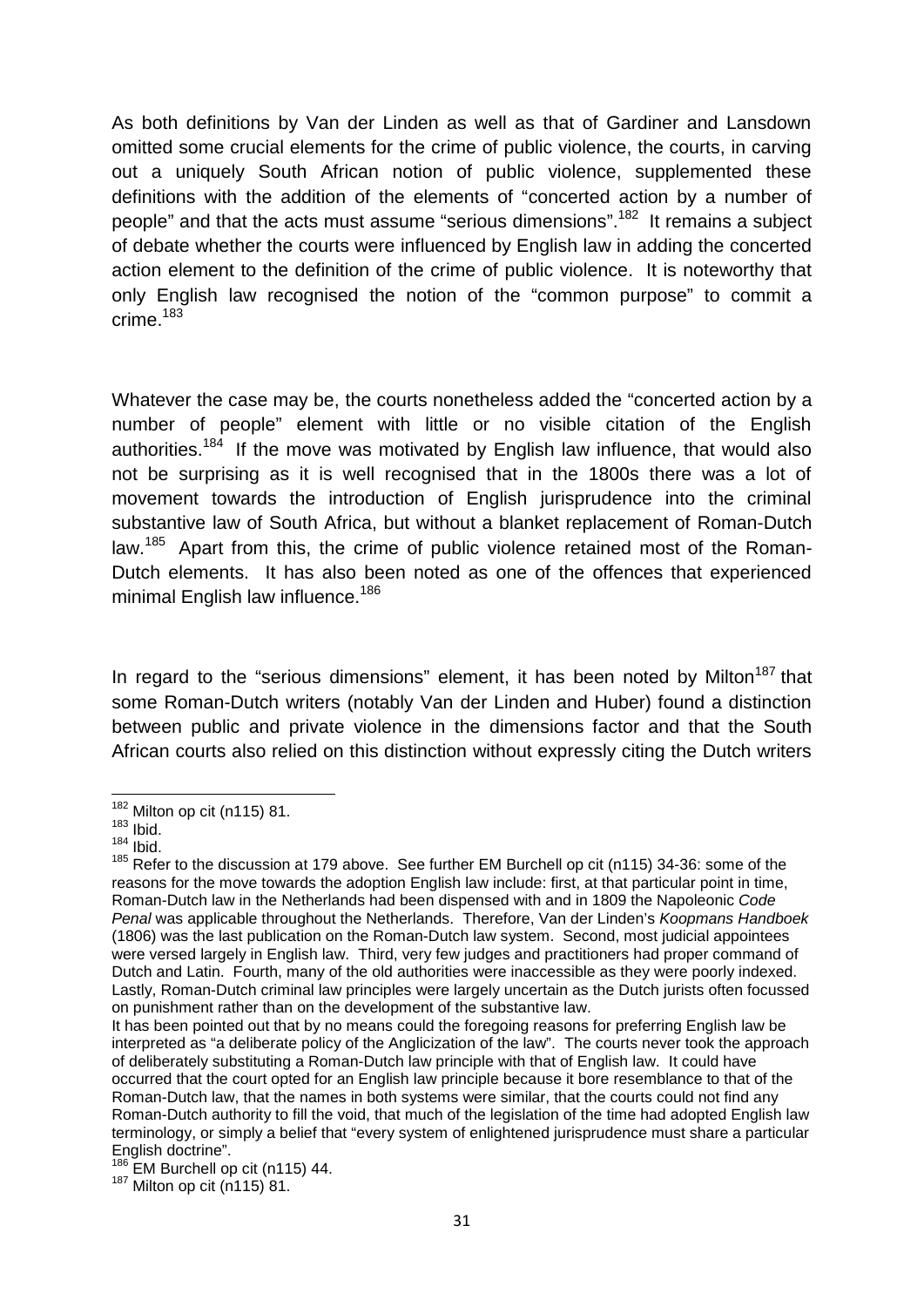as authority. Thus, the legal position is settled in that where the dimensions of the fracas, taking cognisance of the duration, locality, numbers involved, the nature of the quarrel and other circumstances, are not sufficiently serious, then a charge of public violence will not suffice, but that of a lesser offence such as assault, malicious injury to property, arson and robbery.<sup>188</sup>

Furthermore, the South African courts, in developing the country's jurisprudence for the crime of public violence, cast doubt on the existence of a distinction between public and private violence as previously recognised in Roman and Roman-Dutch law.<sup>189</sup> In *R v Van Daventer*,<sup>190</sup> the court stressed that even though the notion of *vis privata* still existed in South African law, it was nonetheless a common practice for private violence amounting to assault to be charged as such. A couple of years later in *Dabee v R*<sup>191</sup> the court also downplayed the significance of the distinction between public and private violence. A further rejection of the charge of private violence emerged in *R v Ndwardwa and Others*<sup>192</sup> where, on appeal, the court rejected the finding of the court *a quo* that private violence was a competent verdict to a charge of public violence.

As already mentioned in 2.3 above, the effects of the Roman-Dutch law phenomenon of writers differing on the classification of crimes is still felt in South Africa even today. While the writers have embraced the classification of crimes according the source of the provision (i.e the distinction between common-law crimes and statutory offences) and classification of both the common-law crimes and statutory offences according to the interests they protect, the writers have nonetheless failed to come to an agreement on the exact interest protected by each crime.<sup>193</sup> As a result, it has become a custom for each writer to develop his own classification of crimes according the interests protected by that particular crime as he perceives them.<sup>194</sup> This approach is not a strange practice in South Africa since various Roman-Dutch writers also adhered to the same practice.<sup>195</sup>

<sup>188</sup> Ibid.

<sup>&</sup>lt;sup>189</sup> See for example *R v Molosi and others* 1916 EDL 401.<br><sup>190</sup> (1917) 38 NLR 454.

 $\frac{191}{192}$  (1928) 49 NLR 50.<br>
192 1937 TPD 165.

<sup>&</sup>lt;sup>193</sup> Skeen op cit (n33) at para 20. See also EM Burchell op cit (n115) 96. Buchell applauds the approach to the classification of crimes according to the interests they protect as being able to shine the light specifically on why the state has criminalised particular conduct and that it allows for the interpretation and development of the elements of the crime in a socially acceptable and satisfactory manner.

Skeen op cit (n33) at para 20

<sup>195</sup> See EM Burchell op cit (n115) 96-98. For example, Roman-Dutch law writers such as Van Leeuwen, Moorman and Van der Linden offered different classification approaches. Further, upon reception of Roman-Dutch law in South Africa going forward to the apartheid era, the Transkeian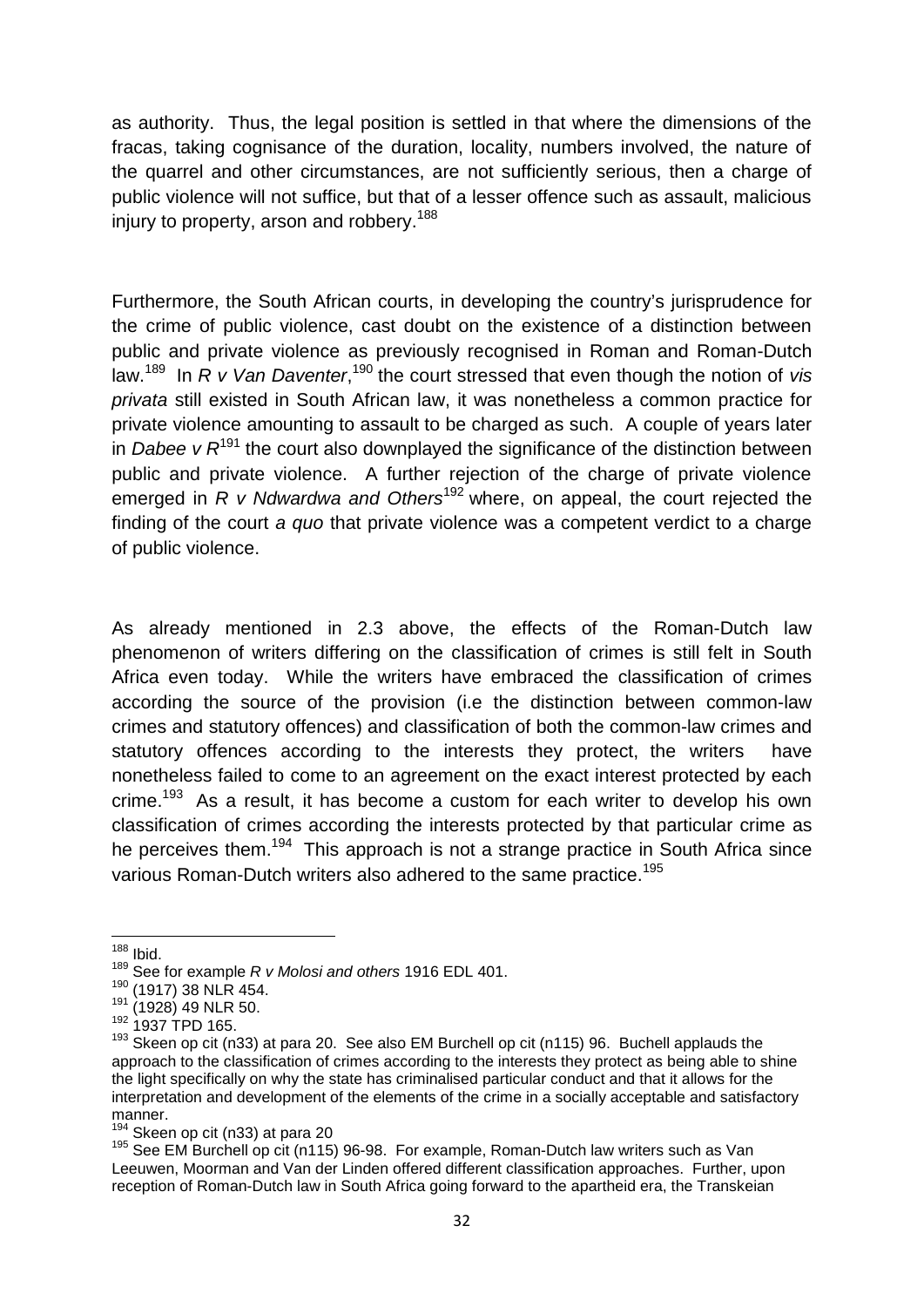The crime of public violence is one of the crimes that has notably been classified differently by different writers. For instance, Burchell<sup>196</sup> classifies public violence as a crime against community interests, Snyman<sup>197</sup> classifies it as a crime against the state, Milton classifies it as a crime against public order, and in LAWSA<sup>198</sup> public violence is classified under crimes against the state and administration. Given the conflict on the approach to classifying crimes, particularly the crime of public violence, the expectation might well be to give an indication as to which one is correct or is to be preferred. It is submitted that none of these classifications are wrong or undesirable because the crime of public violence does protect all the above-named interests.

It is correct to classify the crime of public violence under crimes against the community like Burchell has done. Each and every crime is intended to protect the community. Thus, the crime of public violence also protects the community interest in public peace and order.<sup>199</sup> To classify public violence as a crime against the state is also not entirely wrong for it does serve to protect the interests of the state in public peace and security<sup>200</sup> as well as state property. Classifying public violence as a crime against public order is also acceptable because that is one of the interests protected by the crime of public violence.

It suffices to add, however, that there is an additional interest protected by the crime of public violence as is evident from the definition of the crime.  $201$  In this regard, I am referring to the protection against the invasion of the rights of other people whom I refer to as non-protesters. It is contended throughout this dissertation that the crime of public violence serves to protect the rights of non-protesters which are often violated during protests and strikes in South Africa.

#### **2.6 The current definition and elements of the crime**

As already mentioned in 2.3 above, the lack of clear definitions of crimes characterises the state of disarray and chaos in which South Africa inherited the

Penal Code, LAWSA, and writers such as Gardiner and Lansdown; and De Wet and Swanepoel, also developed their own classifications.<br>
<sup>196</sup> Burchell op cit (n14) 755.<br>
<sup>197</sup> Snyman op cit (n115) 311.<br>
<sup>198</sup> Skeen op cit (n33) at para 180.<br>
<sup>199</sup> Burchell op cit (n14) 755<br>
<sup>200</sup> See Skeen op cit (n33) at para 180; an

 $201$  It has been arqued in 1.3 above that the interests protected by a particular crime may also be deduced from the definition of that crime.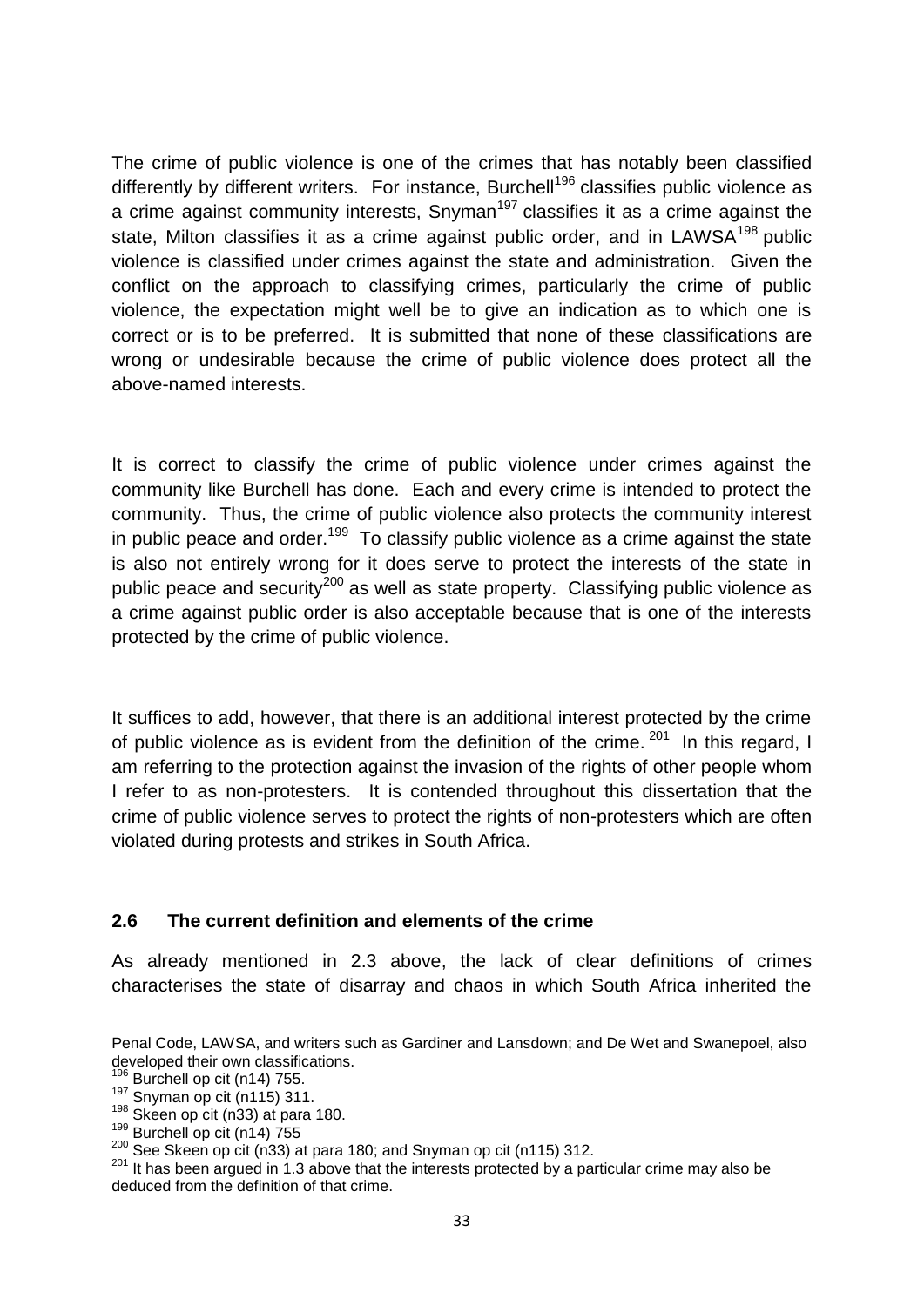Roman-Dutch law system. The crime of public violence was not spared the misfortune of not having a clear and precise definition. However, the South African jurists have over the years attempted to formulate a precise definition of the crime of public violence. Owing to the difficulty, if not the impossibility, of precisely defining the crime of public violence which many of the courts have conceded, it is not surprising that different writers have formulated slightly different definitions of the crime, though they are all substantially similar. <sup>202</sup>

Milton<sup>203</sup> provides a concise summary of the reasons for the difficulty of precisely defining the crime of public violence and the vagueness of some of its elements as was articulated in *R v Salie*.<sup>204</sup> The reasons are as follows:

"*Firstly*, public violence can occur in various circumstances and arise out of various causes; there are diverse kinds of public violence. *Secondly*, though this offence is usually defined in terms of the unlawful and intentional conduct of a group, it must not be forgotten that the accused's liability depends on his individual unlawful and intentional participation. There are in a sense two sets of elements to be proved; one set concerns the group, the other the accused as an individual participant. *Thirdly*, it is probably impossible to define the exact boundaries between assault by a group and public violence; it is probably necessary to resort (as our Courts have done) to the fairly vague criterion of gravity; the dimensions of the fracas must be sufficiently serious for it to be regarded as public violence. One who seeks to define public violence is consequently met by something of what one might call a conflict between theory and practice".

Therefore, according to Burchell<sup>205</sup> "public violence consists in the unlawful and intentional commission by a number of people acting in concert of acts of sufficiently serious dimensions that are intended to forcibly disturb the public peace or security or to invade the rights of others". The essential elements of the crime are: (1) unlawful; (2) number of persons; (3) disturbance of serious dimension; (4) personal

 $202$  In this regard, see for instance Milton op cit (n115) 74; Skeen op cit (n33) at para 180; and the SALC report op cit (n36) 4. To illustrate the point for present purposes, only the definitions advanced by Burchell and Snyman are cited below.

 $\beta$  Milton op cit (n115) 74. The reasons for the difficulty of precisely defining the crime and the vagueness of some of its elements were also accepted with approval by the court in *S v Thonga* 1993 (1) SACR 365 (V) at 371.<br><sup>204</sup> 1938 TPD 136 at 137-8.

<sup>205</sup> Burchell op cit (n14) 755.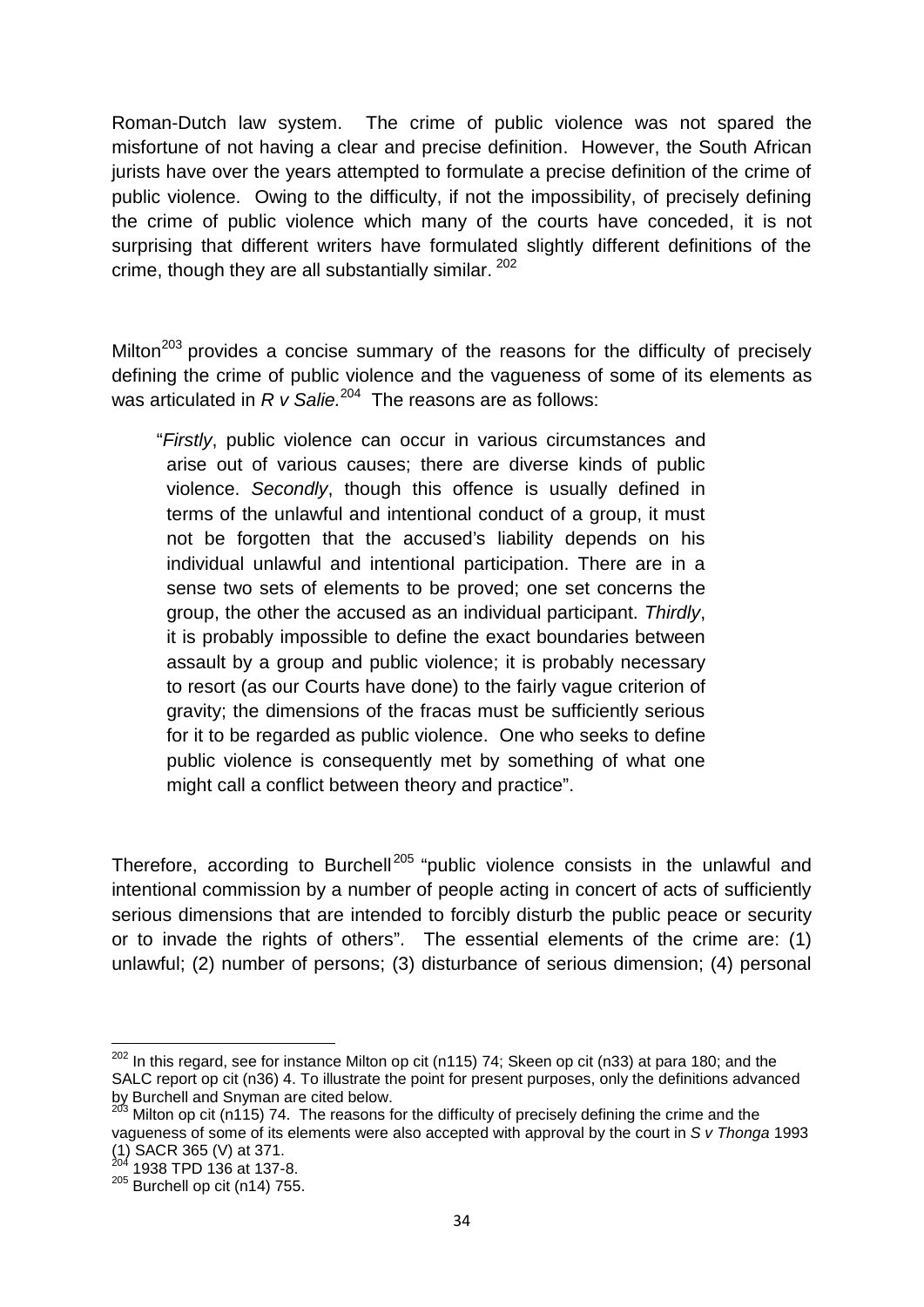association with the group; (5) intention; it must also be proved that the accused (6) was unlawfully and intentionally party to the conduct of those who acted jointly.<sup>206</sup>

On the other, hand Snyman<sup>207</sup> submits that "public violence consists in the unlawful and intentional commission, together with a number of people, of an act or acts which assume serious dimensions and which are intended forcibly to disturb public peace and tranquillity or to invade the rights of others". The elements of the crime are: (a) an act; (b) by a number of people; (c) which assumes serious proportions; (d) which is unlawful and (e) intentional, including more specifically an intention (e(i) to disturb the public peace and order by violent means, or (e(ii)) to infringe the rights of others.<sup>208</sup>

The above definitions and elements of the crime of public violence have been met with approval from South African courts in a number of cases although the courts conceded the vagueness of some of the elements of the crime and the difficulty of giving the offence a precise definition.<sup>209</sup> For convenience, this dissertation adopts the definition and elements of the crime advanced by Burchell. I now turn to consider each of the elements in some detail.

## 2.6.1 Unlawful

Both the acts of the group together with the participation of the individual in the acts of the group must be unlawful in order to satisfy the unlawfulness element for purposes of the commission of the crime of public violence.<sup>210</sup> It is submitted that the basic criterion for determining the unlawfulness element is whether or not there was an element of violence or a threat of violence in the disturbance of the peace and order or the invasion of the rights of other people.<sup>211</sup> The reference to violence in this context means that there must be an "exercise of physical force so as to inflict injury or damage to persons or property or both".<sup>212</sup>

<sup>206</sup> Ibid 757-760.

<sup>207</sup> Snyman op cit (n115) 311.<br>
<sup>208</sup> Ibid.

<sup>209</sup> In this regard, see in particular *R v Salie* 1938 TPD 136 at 137-8. See further *S v Mei* 1982 (1) SA 299 (O) at 301-302; *S v Mlotshwa* 1989 (4) SA 787 (W) at 794; *S v Whitehead* 2008 (1) SACR 431 (SCA) at para 38 and *S v Le Roux* 2010 (2) SACR 11 (SCA) at para 5; and *S v Thonga* 1993 (1)

<sup>&</sup>lt;sup>210</sup> Skeen op cit (n33) para 186. See also Snyman op cit (n115) 313.<br><sup>211</sup> Burchell op cit (n14) 756.<br><sup>212</sup> Milton op cit (n115) 85.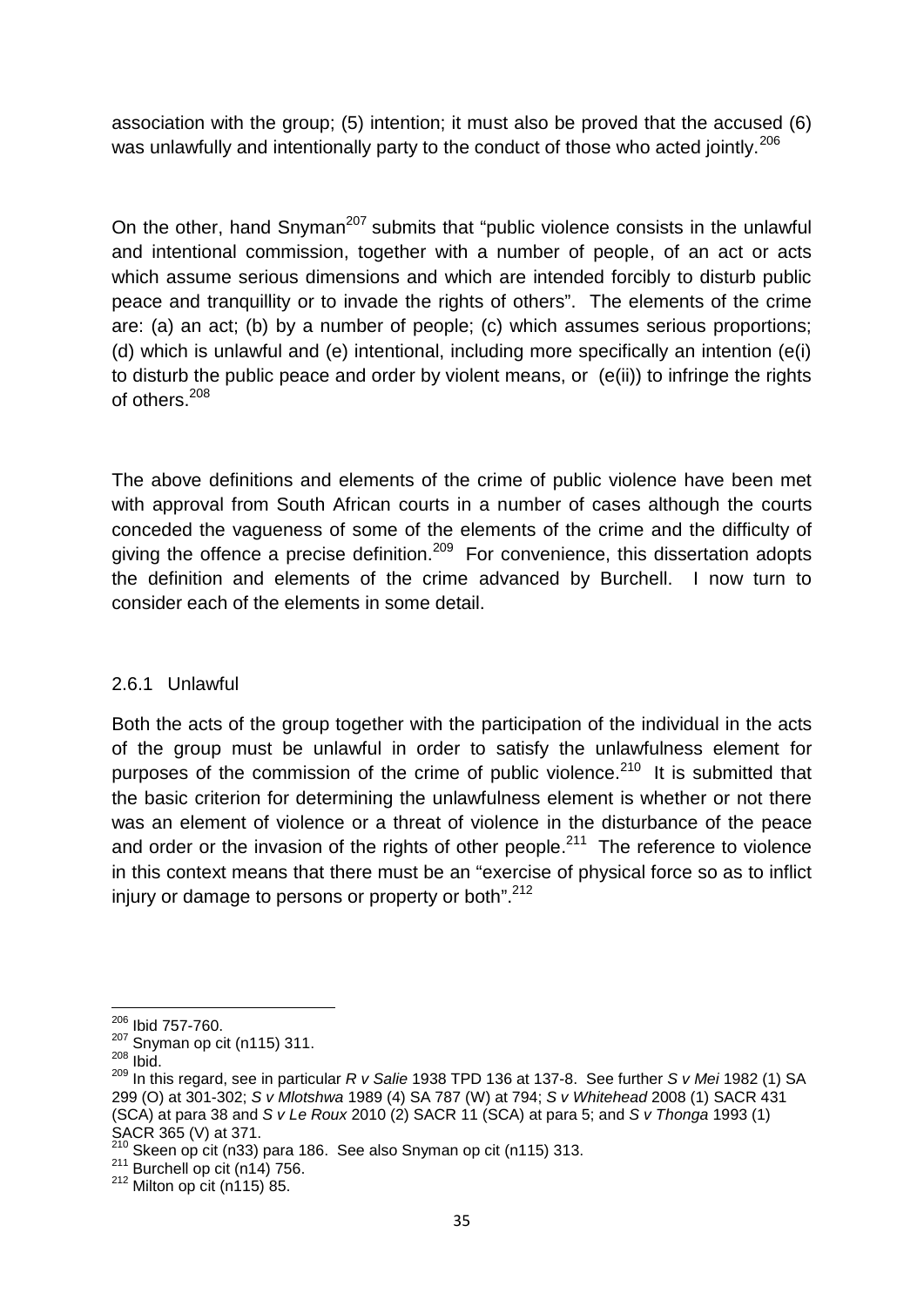It follows that protest action of passive resistance or other forms of non-violent protests are not unlawful for purposes of the commission of public violence since there is no element of violence regardless of the disruption to, *inter alia*, the flow of traffic or the disruption to police operations.<sup>213</sup> The immediate consequence of the requirement of violence or a threat thereof is that the mere participation in an unlawful protest or unprotected strike does not render the participants guilty of public violence. However, the act of association with an unlawful protest or unprotected strike may carry some other adverse consequences, legal or otherwise.<sup>214</sup>

As already stated above, both the conduct of the group and the individual's participation therein must be unlawful. The unlawfulness of the individual's participation in the acts of the group may be vitiated if the person was coerced<sup>215</sup> or acted under necessity in committing the unlawful act in concert with the others.<sup>216</sup> Any legally-recognised ground of justification is available to a member of a group charged with public violence. Private defence has notably been the most commonly used ground of justification in public violence cases.<sup>217</sup>

#### 2.6.2 Number of persons

This is one of the elements of the crime of public violence that are the innovation of South African jurists since the element was not recognised in Roman and Roman- Dutch law. It is noteworthy that neither the Roman, Roman-Dutch or English law stipulated the number of persons who must act in concert despite being the earliest authorities to somewhat postulate the requirement. This is not to suggest that Roman and Roman-Dutch law officially recognised the "concerted action by a number of persons" as an element of the crime of public violence, but that there are scattered references to the question of the number of persons involved in the crime.

The closest indication of a likely number of persons required for purposes of the commission of public violence in Roman law was that the word *turba* (a disorderly crowd) referred to a riotous assembly of a multitude of men, ten or fifteen of them,

<sup>&</sup>lt;sup>213</sup> Burchell op cit (n14) 757. See also *S v Mei* 1982 (1) SA 299 (O).<br><sup>214</sup> For instance, in labour law, section 68(5) of the Labour Relations Act 66 of 1995 provides that participation in an unprotected strike may constitute a fair reason for the dismissal of employees who are guilty of having participated in an unlawful strike. Furthermore, in terms of section 68(1)(b), the Labour Court may order the payment of what it deems to be a just and equitable compensation for the loss suffered because of the unprotected strike. The employer may also be within its rights to invoke the 'no work, no pay' principle if the employees go on strike.<br><sup>215</sup> See *R v Samuel* 1960 (4) SA 702 (SR).<br><sup>216</sup> Burchell op cit (n14) 760.<br><sup>217</sup> Ibid 757. See also Skeen op cit (n33) para 186.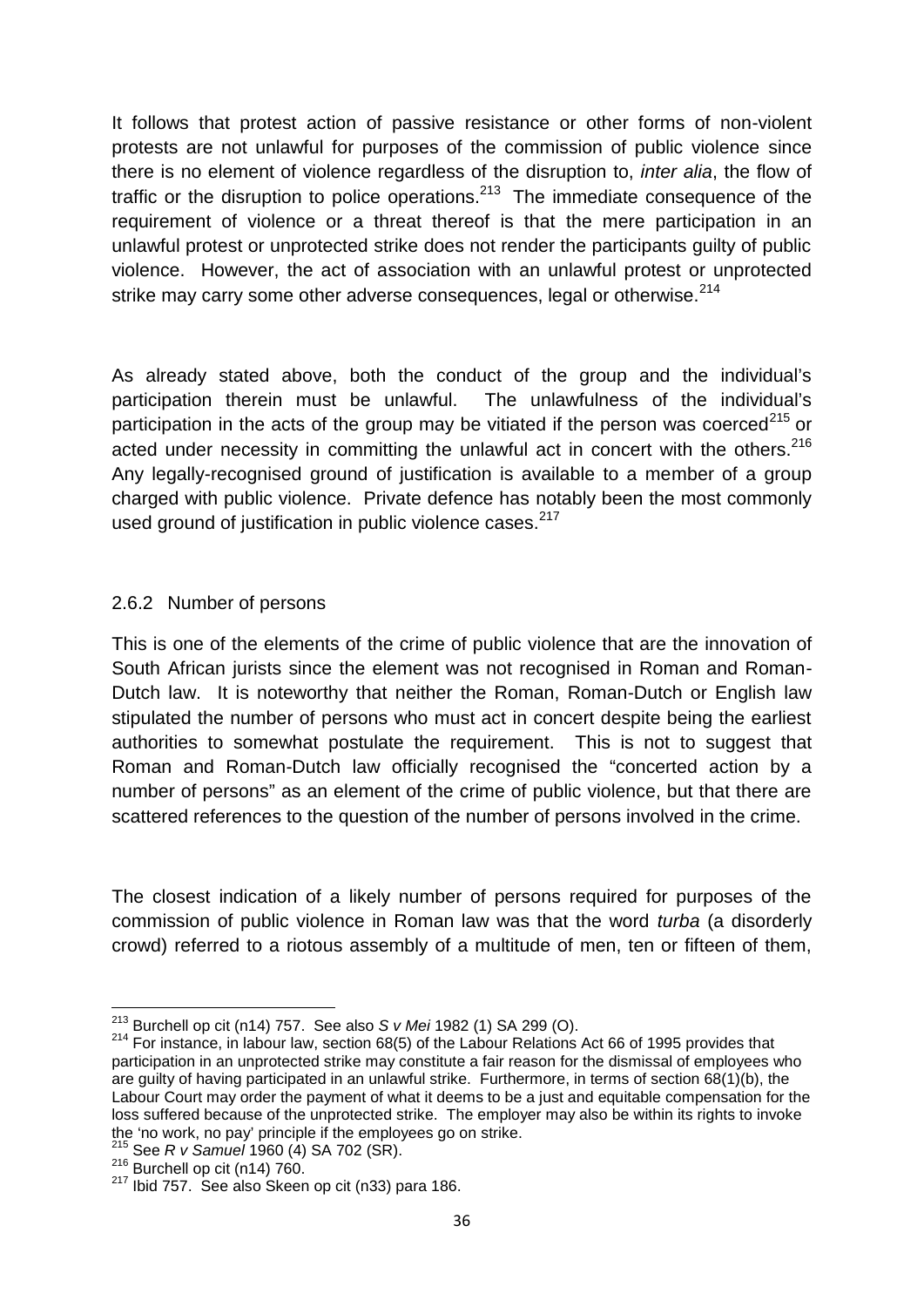thus placing within the ambit of a quarrel ( $rixa$ ) a crowd of less than ten people.<sup>218</sup> Furthermore, of all the Dutch writers, only Moorman advanced the number of persons element for purposes of the commission of public violence.<sup>219</sup> However, he did not specify the actual number of persons required.<sup>220</sup> In English law, under the Riot Act of 1714, which is now repealed, a riot was punished if twelve or more persons who were "unlawfully, riotously and tumultuously assembled together with a view to disturb peace continued their activities for an hour or more after being called upon to disperse".<sup>221</sup>

Be that as it may, it is plain that public violence cannot be committed by a single person acting alone.<sup>222</sup> The "number of persons" element, however, no longer turns on the numerical figure of the actual participants in isolation, $223$  but that each case depends on its own facts taking into account the character and dimensions of the disturbance of the peace or the invasion of the rights of others.<sup>224</sup>

The participants in the conduct of the group must act in concert. That means they must have a common purpose<sup>225</sup> to forcibly (i.e. violently) disturb the public peace and security or invade the rights of others. The essence of the common purpose doctrine is that where two or more persons agree to commit a crime or associate in the commission of a crime jointly, then each individual may be held responsible for the acts of the others.<sup>226</sup> Milton<sup>227</sup> submits that the rationale for the crime of public violence imputing liability based on the common purpose doctrine is that:

 $^{218}$  Milton op cit (n115) 77.<br> $^{219}$  Ibid 83.

 $\frac{220}{221}$  Ibid.<br> $\frac{221}{221}$  Hunt op cit (n115) 73.

<sup>&</sup>lt;sup>222</sup> See also Skeen op cit (n33) para 183.<br><sup>223</sup> Compare *R v Terblanche* 1938 NPD 229 (where five people were found to be sufficient for the number of persons element) and *R v Mvelase* 1938 (NPD) 239 (where ten people who were attacking four were also held to be sufficient). However, in *R v Mcunu* 1938 NPD 229 (six people were found to be insufficient); *R v Salie* 1938 TPD 136 (eight people were insufficient); *R v Nxumalo* 1960 (2) SA 442 (T) (ten people were found to be insufficient). Close scrutiny of the cases where the number of people involved were held to be insufficient for the commission of public violence shows that the findings of the courts were informed not just by the consideration of the numbers involved, but also the consideration of the seriousness of the dimensions by taking into account the factors such as, *inter alia*, the duration of the fracas or whether the quarrel was of a restricted of private nature. Therefore, it is submitted that Milton is correct in his conclusion that the number of persons required for the commission of public violence is informed by the seriousness of the dimensions of the fracas –<br>see Milton op cit (n115) 84.

<sup>&</sup>lt;sup>224</sup> Snyman op cit (n115) 312. See also Burchell op cit (n14) 758.<br><sup>225</sup> For more on the common purpose doctrine, see generally Skeen op cit (n33) paras 117 – 128); Burchell op cit (n14) 32; Burchell op cit (n115) 574–597; and DS Koyana, DS 'Legal pluralism in South Africa: the resilience of Transkei's separate legal status in the field of criminal law' (2005) 26(1)<br>Obiter 14-25. See also S v Mgedezi [1989] 2 All SA 13 (A).

<sup>&</sup>lt;sup>226</sup> M Reddi 'The doctrine of common purpose receives the stamp of approval' (2005) 122(1) South *African Law Journal* 59.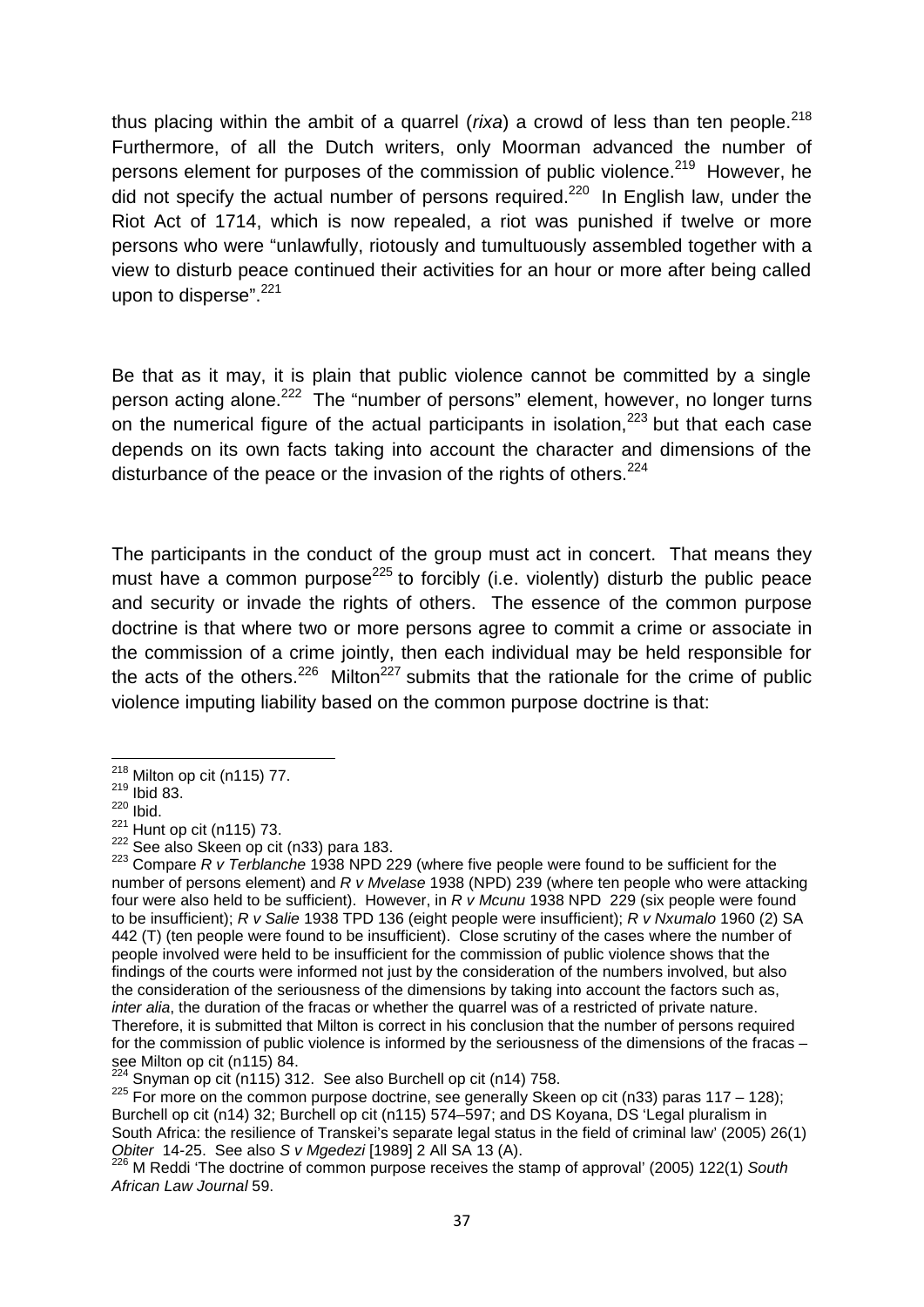"A person who is part of a group will draw courage from the conduct of others in the group, and may well behave in ways that he would not act when alone. His chances of detection are, in the nature of things, rather lower when he can hide in the rabble...[W]here several people are together acting violently, their weight of numbers in itself increases the dangers to public order inherent in their conduct".

The doctrine of common purpose in South Africa finds application in various crimes such as murder, treason, housebreaking, robbery, fraud, theft and assault.<sup>228</sup> A common purpose exists either where there was a prior agreement (express or implied) to engage in a joint criminal venture or where there was no such agreement, in which case the common purpose can be established by way of active association in the joint criminal venture.<sup>229</sup>

Much of the controversy around the common purpose doctrine emanates from what some writers correctly argue to have been an unwarranted extension of the scope of the doctrine, in its active association form, to secure the guilty verdicts of the accused persons in murder cases committed or perpetrated by large groups or organisations as seen in the cases of *S v Safatsa*<sup>230</sup> and *S v Nzo*.<sup>231</sup> However, the constitutionality of the common purpose doctrine was once and for all ironed out in *S v Thebus and Another.*<sup>232</sup>

 $227$  Milton op cit (n115) 75-76 quoting Smith op cit (n117) 3.

 $228$  Ibid 59.

 $229$  Ibid 62.

<sup>230</sup> 1988 (1) SA 868 (A). The *Safatsa* case became widely known as the 'Sharpeville Six' case. In this case the doctrine was extended to secure a guilty verdict and death penalty for the six accused held jointly for the murder of the deceased in the absence of any evidence of specific participation in the said murder except that they were members of a crowd that killed the deceased.

 $231$  1990 (3) SA 1 (A). In this case the Appellate Division fuelled the criticism of the doctrine even more when it was extended and applied to secure the conviction of the two Appellants not because they participated in any way in the murder of the deceased, but because they were members of the African national Congress (ANC), an alleged terrorist organisation with a common purpose to commit acts of sabotage. The court reasoned that the members of the ANC, including the Appellants, must have foreseen the possibility of fatalities occurring in the course of the said campaign of the ANC. Therefore, the Appellants were convicted because the murder took place in the furtherance of the common purpose of the ANC campaign in which they had actively associated themselves.

 $232$  2003 (2) SACR 319 (CC). The Constitutional Court upheld the constitutionality of the common purpose doctrine despite the criticism that it exempts the state from proving beyond a reasonable doubt all the elements of the crime, in particular the causation element. It was held that the doctrine was necessary for crime control purposes in cases of joint criminal ventures. The court also rejected the argument that the doctrine infringed the right to be presumed innocent until proven otherwise, the right to dignity and freedom and security of the person.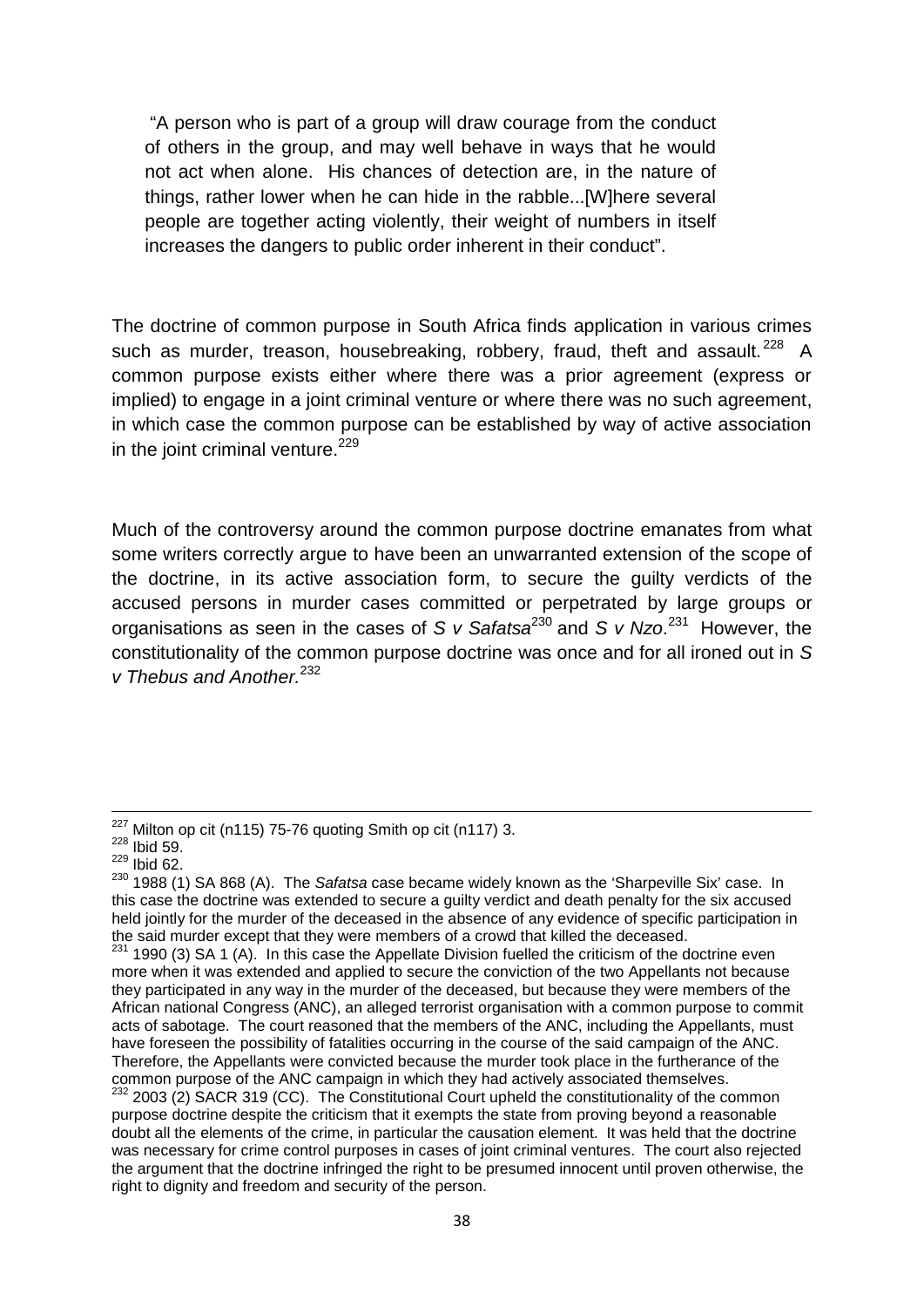Despite the finding of constitutionality in *Thebus*, the criticisms of the doctrine keep on surfacing.<sup>233</sup> The latest attack was occasioned by the attempt, though later withdrawn following the widespread public outcry, by the National Prosecuting Authority to prosecute the 270 miners arrested during the strike in Marikana for the murder of the 34 workers killed during the 2012 Marikana massacre on the basis of the common purpose doctrine.<sup>234</sup> However, all the criticisms of the doctrine will remain purely academic for as long as the *Thebus* decision is unaltered.

It is noteworthy that not all the acts of a single member of the group will fall within the ambit of the common purpose of the whole group. There have been cases where, on the evidence, the courts held that certain acts of a member of the protesting crowd "went beyond the common purpose of the group and became his own individual acts". Whether a particular act falls within the common purpose of the group depends on the facts of each case. In *R v Kashion*<sup>235</sup> the act of throwing a stone at two individuals against whom the crowd had jeered was found to have gone beyond the common purpose of the crowd since the accused was the only member of the crowd who carried and threw a stone. Furthermore, in S  $v$  Me $\ell^{36}$  the court found that the common purpose was absent unless it could be shown that by barricading the road with stones the group had as its object the stoning of vehicles.

When a similar stone-throwing incident occurred in *S v Mbuvisa*<sup>237</sup> the matter was decided differently as the court found no evidence dissociating the accused's act of throwing a stone from the common purpose of the main group. Therefore, despite the accused being the only person who threw a stone from a sub-group of about ten pupils, his conduct could not be dissociated from that of the main crowd which was

<sup>&</sup>lt;sup>233</sup> Of note is Burchell op cit (n115) 575-597 who insists on thwarting the doctrine in murder cases on the basis that it infringes the right to be presumed innocent, the right to freedom and security of the person, and the right to dignity. He contends further that the infringement of these rights is not justifiable in terms section 36 of the Constitution as there are alternative crimes with which the offender may be charged. These include public violence, defeating the administration of justice, conspiracy, incitement, attempt and accomplice liability. He further rejects the emphasis on crime control as a justification for the doctrine and emphasises the more pressing need for fair labelling of offenders. See also J Grant 'Common purpose: Thebus, Marikana and unnecessary evil' (2014) 30(1) *South African Journal on Human Rights* 1 – 23 in which further criticisms of the doctrine are well documented.

 $\frac{^{234}}{11}$  See Grant op cit (n233) 1-23.

<sup>235 388</sup> Grant up of the set of 230 1200.<br>
236 1963 (1) SA 723 (SR).<br>
<sup>236</sup> 1982 (1) SA 299 (O).<br>
<sup>237</sup> 1988 (1) SA 89 (N). The accused threw a large stone onto the roof of a school. It was accepted into evidence that there was violence at the school characterised by the throwing of stones, screaming and shouting. The accused was the only member of a group of about ten pupils who threw a stone. It was contended on his behalf that the state's evidence did not establish that his act of throwing a large stone was committed in concert with the others and with the intention to commit public violence. The court held that "it ought to have been apparent to the accused that public violence was being committed and once it was accepted that he had thrown a stone, nothing served to dissociate his act from those of the other pupils who were throwing stones".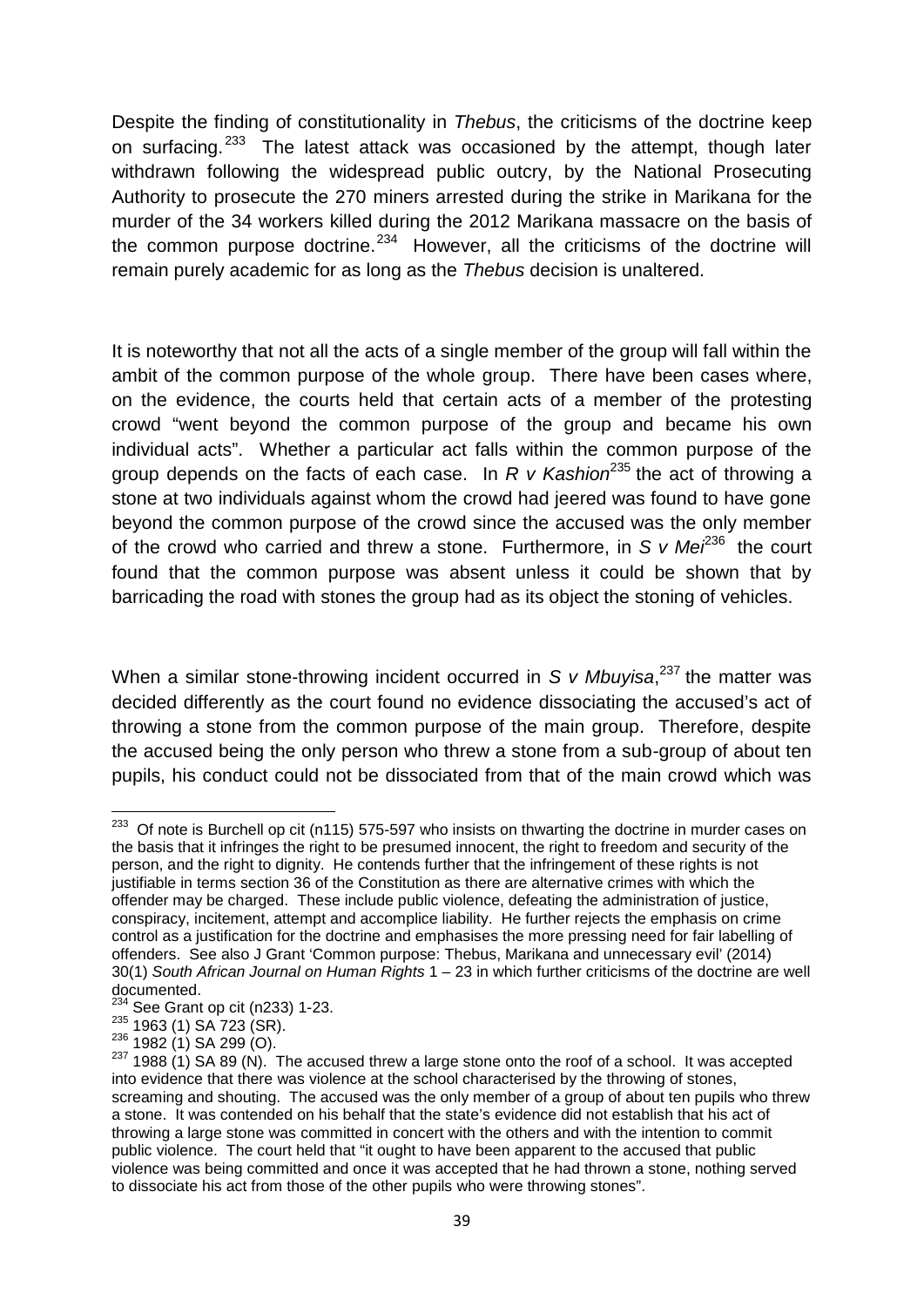throwing stones. Accordingly, it seems that the common purpose of the whole group is imputed even to sub-groups if the members of the sub-group perform some act sufficiently associating them with the conduct of the main group.

While the state is generally required to prove all the elements of the crime beyond a reasonable doubt, the application of the common purpose doctrine in public violence cases renders it unnecessary for the state to establish the specific act of violent disturbance of the peace and order or the invasion of the rights of others committed by each individual member of the group.<sup>238</sup>

### 2.6.3 Disturbance of serious dimension

This element was also not recognised in Roman and Roman-Dutch law. It is established law that the reference to a 'forcible disturbance' in the definition of public violence connotes a violent disturbance or a threat of such violence. The requirement that there be violence remains in force despite the fact that the definition of the crime of public violence does not make use of the word "violent", but rather uses "forcibly". However, the mere use of force is insufficient as any public protest may involve the use of force in its physical manifestation.<sup>239</sup> The court in *S v Me* $i^{40}$ expressed obiter that the use of the word "forcibly" as opposed to "violent" by Professor Hunt in the definition of the crime of public violence is intended to capture that even a threat of violence suffices for the commission of the crime of public violence.

While it is conceivably easy to identify the instances of actual violence from a set of facts, the same cannot be said for threats of violence. Thus, the test is that a threat of violence must be "such that a person so threatened would apprehend immediate personal harm".<sup>241</sup> Applying the test to the facts such as those in *S v Mei*,<sup>242</sup> it follows that the court was undoubtedly justified in finding that the barricading of the road with stones does not amount to violence or a threat of violence despite it being a common trend that such conduct has a tendency to lead to the stoning of vehicles in the course of demonstrations in South Africa. There was certainly no apprehension of immediate harm emanating from such conduct.

<sup>&</sup>lt;sup>238</sup> Skeen op cit (n33) at para 183.<br><sup>239</sup> Burchell op cit (n14) 758.<br><sup>240</sup> 1982 (1) SA 299 (O).<br><sup>241</sup> Milton op cit (n115) 85. See also *R v Cele* and Others 1958 (1) SA 144 (N) at 153; *R v Segopotsi* and Others 1960 (2) SA 430 (T) at 437 and *R v Pungula and Others* 1960 (2) SA 760 (N) at 763-4.

 $242$  1982 (1) SA 299 (O).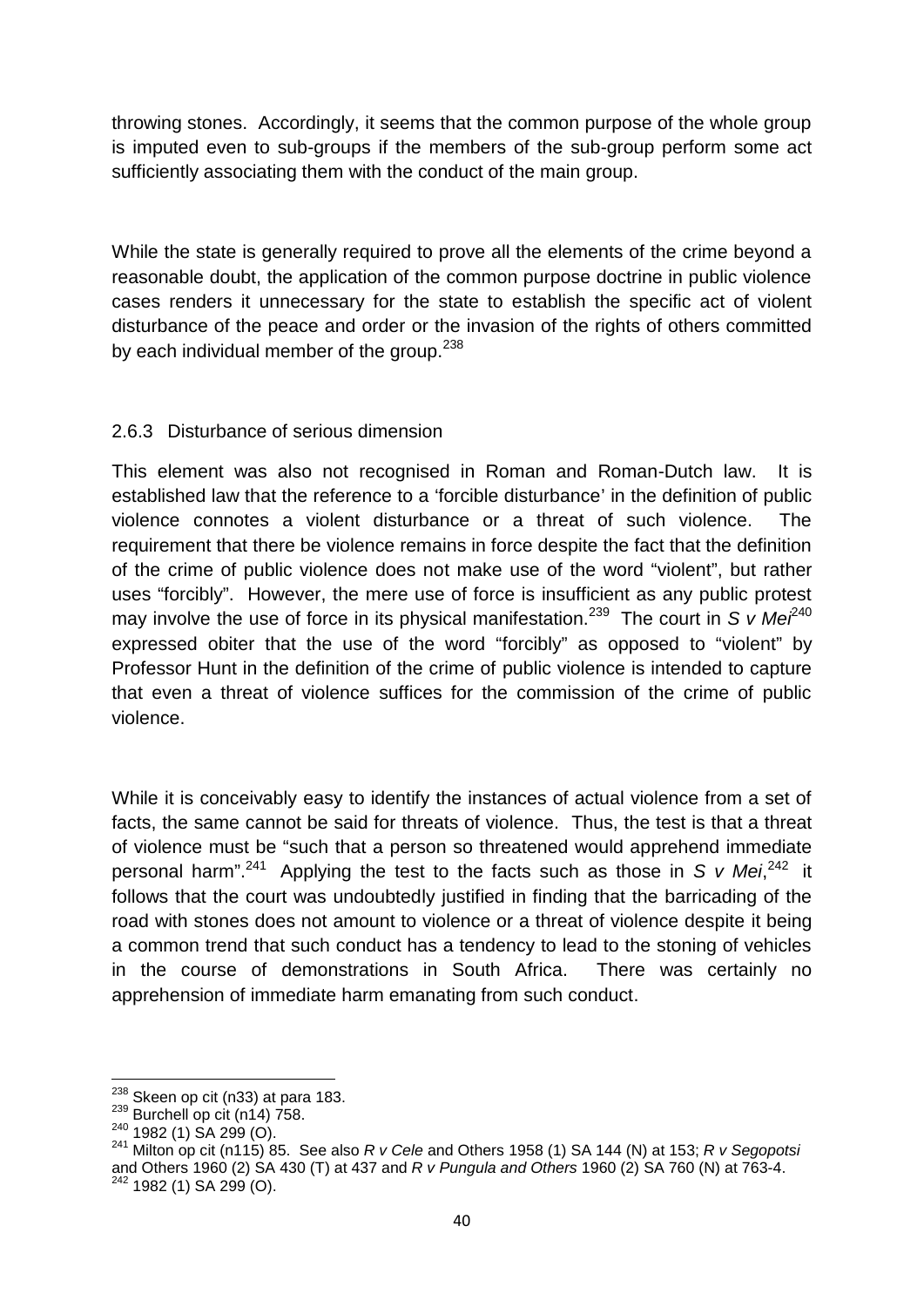The disturbance or intended disturbance must assume serious or dangerous dimensions. The inclusion of the serious dimensions element in the definition of the crime of public violence is a result of the innovation of South African jurists in carving out a uniquely South African public violence jurisprudence which is distinct from the Roman and Roman-Dutch law approach. It is noteworthy that in *R v Salie*<sup>243</sup> the court acknowledged as one of the reasons for the difficulty of precisely defining the crime of public violence and the vagueness of some of its elements the impossibility of drawing boundaries between assault by a group and public violence and that this led the courts to have recourse to a vague criterion of serious dimensions. Therefore, in essence, the serious dimensions element came about in order to determine when certain conduct would be elevated to constitute public violence.

To further illustrate that the serious dimensions element is central to the determination of when public violence would be committed, it will be recalled that even the "number of persons" element<sup>244</sup> is also determined with reference to the seriousness of the dimensions. The factors taken into account in order to establish the seriousness of the dimensions include the number of persons involved in the fracas, time, locality, duration of the fight, the cause of the quarrel, the status of the persons engaged in it, the way which it ended, whether the participants were armed or not, and whether there were actual assaults on people or damage to property committed.<sup>245</sup> The seriousness of the dimensions element thus plays a significant role in ensuring that the crime of public violence is not abused to bring to book the offenders in instances particularly where a large number of people are involved and identification is not easy.<sup>246</sup>

It is unfortunate that the cases of public violence which were decided on the basis of threatened violence were decided in terms of the old definition of public violence advanced by Gardiner and Lansdown and thus did not factor in the serious dimensions element.  $247$  Assuming that the dimensions in those cases were sufficiently serious, the immediate consequence is that the act of marching on the streets carrying sticks and other dangerous weapons, chanting slogans, singing and dancing (all of which amounts to conduct which is common during the course of protests and strikes in South Africa) would amount to public violence as there is an apprehension of harm on the part of the members of the neighbouring community

 $243$  1938 TPD 136. See also Milton op cit (n115) 74.<br> $244$  Refer to the discussion at above 2.6.2 above.

<sup>&</sup>lt;sup>245</sup> Snyman op cit (n115) 313. See also Skeen op cit (n33) para 185). For a further discussion of each of these factors see Milton op cit (n115) 94.

<sup>&</sup>lt;sup>246</sup> Skeen op cit (n33) para 185.<br><sup>247</sup>See *R v Xybele and Others* 1958 (1) SA 157 (T); *R v Segopotsi and Others* 1960 (2) SA 430 (T); *R v Cele and Others* 1958 (1) SA 144 (N), *R v Pungula and Others* 1960 (2) SA 760 (N), *R v Kashion* 1963 (1) SA 723 (SR).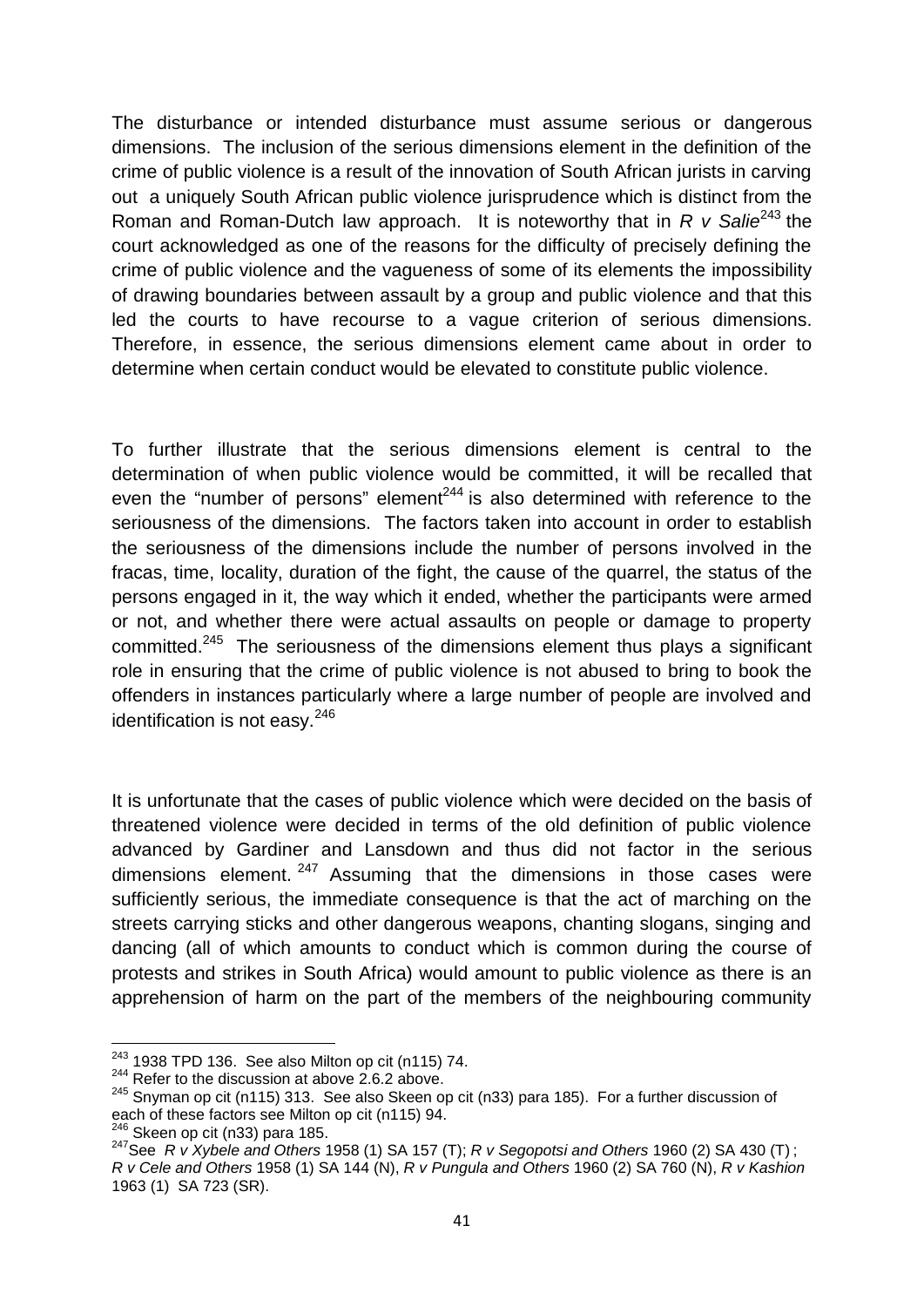(thus qualifying as a threat of violence). It also means that the protesters in Marikana could have been apprehended and charged with public violence for gathering on the mountain carrying traditional weapons and other objects since so doing had elements of threats of violence.

However, the loophole was rectified in *Mlotshwa*<sup>248</sup> where there clearly was a threat of violence, but the court held that the threatening conduct did not assume serious dimensions because it lasted for a mere seven seconds, the striking workers were not armed and there was no injury to any person or property. The court also expressed the need for the courts not to make adverse inroads into the right of workers to strike by categorising conduct during strikes as public violence. A further stamp of approval for the *Mlotshwa* case is that it pushed out of the ambit of the crime of public violence the criminal conduct of carrying weapons during strikes and protests into the ambit of statute, the Dangerous Weapons Act.<sup>249</sup>

Public violence can take place on public or private property, <sup>250</sup> it being an aggravating factor that it took place in public. Furthermore, the cases of public violence can be organised into the following non-exhaustive categories of instances where it normally arises:  $251$  faction fighting,  $252$  rioting,  $253$  violent resistance to the police acting lawfully,  $254$  forcible coercion by strikers of other workers,  $255$  and breaking up or taking over a meeting. $256$  Milton $257$  goes further and adds two more categories, these being a gratuitous group attack on members of the public or their property<sup>258</sup> as well as stone-throwing<sup>259</sup> and disruption of traffic.<sup>260</sup>

 $^{248}$ 1989 (4) SA 787 (W).<br> $^{249}$  15 of 2013.

<sup>250</sup> Milton op cit (n115) 87. See also *R v Tshayitsheni* 1918 TPD 23; *R v Tailor* 1920 EDL 318; *Dabee v R* (1928) 49 NLR 50; and *R v Mjoli* 1934 EDL 236.<br><sup>251</sup> See Burchell op cit (n14) 759; Skeen op cit (n31) para 184 and Milton op cit (n110) 89.

<sup>251</sup> See Burchell op cit (n14) 759; Skeen op cit (n31) para 184 and Milton op cit (n110) 89. <sup>252</sup> See *R v Tshayitsheni and Others* 1918 TPD 23; *R v Mjoli* 1934 EDL 236; *R v Salie* 1938 TPD 136; *R v Ngubane* 1947 (3) SA 217 (N); *R v Xybele and Others* 1958 (1) SA 157 (T); *R v Ndaba and Others* 1942 OPD 149; *R v Mcunu* 1938 NPD 229; *R v Mvelase* 1938 NPD 239; and *S v Usayi and*

<sup>&</sup>lt;sup>253</sup> See *R v Tailor* 1920 EDL 318; S v Katsande, S v Mahlangu, S v Mutisi 1974 (1) SA 355 (RA); R v Ndaba; *R v Samuel and Others* 1960 (4) SA 702 (SR) and *R v Mashotonga and Others* 1962 (2) SA

<sup>321 (</sup>SR). <sup>254</sup> See *R v Ndwardwa and Others* 1937 TPD 165; *R v Marthinus and Others* 1941 CPD 319; *R v Lekoatha and Seven Others* 1946 OPD 6; *R v Mathlala and Another* 1951 (1) SA 49 (T) and *R v*

*Segopotsi and Others* 1960 (2) SA 430 (T).<br><sup>255</sup> See *R v Cele* and Others 1958 (1) SA 144 (N); *S v Mlotshwa* 1989 (4) SA 787 (W) and *S v*<br>*Whitehead* 2008 (1) SACR 431 (SCA).

<sup>&</sup>lt;sup>256</sup> See R v Wilkens and Others 1941 TPD 276 and R v Claassens and Another 1959 (3) SA 292 (T).<br><sup>257</sup> Milton op cit (n115) 89.<br><sup>258</sup> See R v Terblanche 1938 TPD 229; S v Solani en Andere 1987 (4) SA 203 (NC); S v Quandu

*Andere* 1989 (1) SA 517 (A); and *S v Khumalo en Andere* 1991 (4) SA 310 (A) and *S v Le Roux* 2010

See *S v Mbuyisa* 1988 (1) SA 89 (N); and *S v Mei* 1982 (1) SA 299 (O).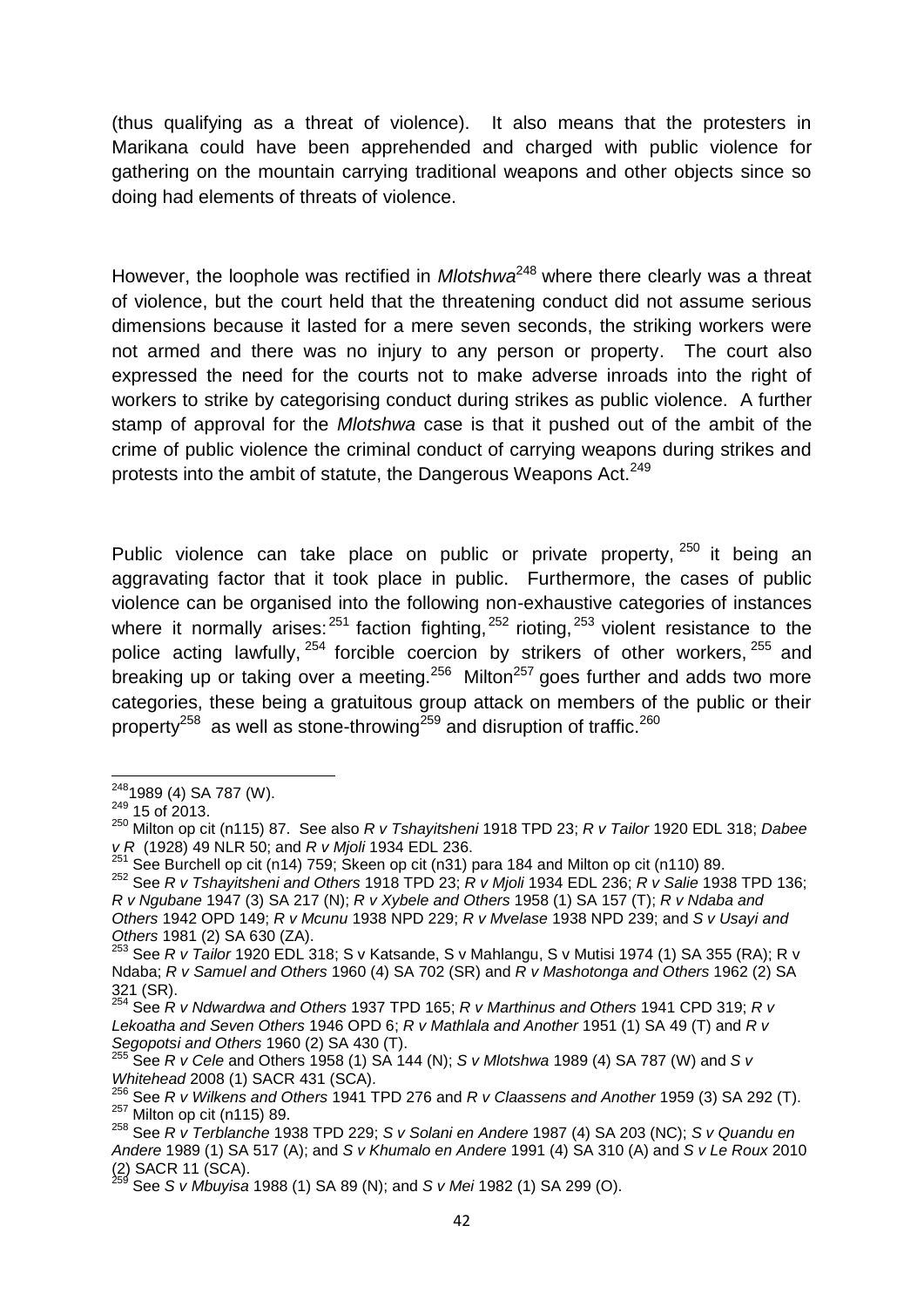#### 2.6.4 Personal association with the group

The accused must have done some act sufficiently indicating that he associates himself with the conduct of the group.<sup>261</sup> Association is usually evidenced by the accused's unlawful and intentional participation in the acts of the group (and not just mere presence at the scene). The accused's association with the conduct of the group has been previously be established by proving the verbal utterances of the accused which can be construed as indicating his association with the group.<sup>262</sup>

#### 2.6.5 Intention

The intention element (be it *dolus directus* or *dolus eventualis*)<sup>263</sup> in the first part envisages that the individual must have intended to form part of the offending group.<sup>264</sup> That means the individual must have been aware of what the group is doing or aiming to do (i.e. to commit the public violence).<sup>265</sup> The second aspect entails that the group itself must have as its intention a common purpose to forcibly (through the manifestation of actual violence or a threat thereof) disturb the public peace or to invade the rights of others.<sup>266</sup> This does not mean that there must be a prior plan to commit public violence as the common purpose can arise spontaneously or tacitly even from a lawful gathering.<sup>267</sup> Therefore, it is clear that both the participation of the individual in the acts of the group and the acts of the group its must be intentional in order to satisfy the intention element for purposes of the commission of the crime of public violence. $268$ 

#### 2.6.6 Commentary

<sup>260</sup> See *S v Dingiswayo* 1985 (3) SA 75 (Tk); *S v Samaai* 1986 (4) SA 860 (C); and *S v Maseko* 1988

<sup>(4)</sup> SA 1 (A).<br><sup>261</sup> Burchell op cit (n14) 760. It is not sufficient that the accused should be found guilty because some act of violence was committed by other members of the group, but that the accused must be shown to have been party to that specific act.

<sup>&</sup>lt;sup>262</sup> See generally Burchell op cit (n14) 760. Shouting "Kill, Kill" and that "we shall not sleep tonight" was found to be sufficient in *R v Simati* 1961 (1) PH H46 (SR). In *R v Aaron* 1962 (2) PH H177 (SR) it was sufficient for personal association that the accused was found looting a grocery store in which the rioting mob was rampaging and shouting "freedom!". The accused further uttered the words "go away- don't you know today is freedom". Both these cases are cited in Milton op cit (n115) 92. <sup>263</sup> Intention in the form of *dolus eventualis* in public violence cases is manifest when a person

foresees the possibility of the commission of public violence through the disturbance of the peace or the invasion of the rights of others, but nonetheless continues with that conduct. See Milton op cit (n115) 92.<br><sup>264</sup> Burchell op cit (n14) 760.<br><sup>265</sup> Snyman op cit (n115) 314.<br><sup>266</sup> Burchell op cit (n14) 758.

 $268$  Skeen op cit (n33) para 186.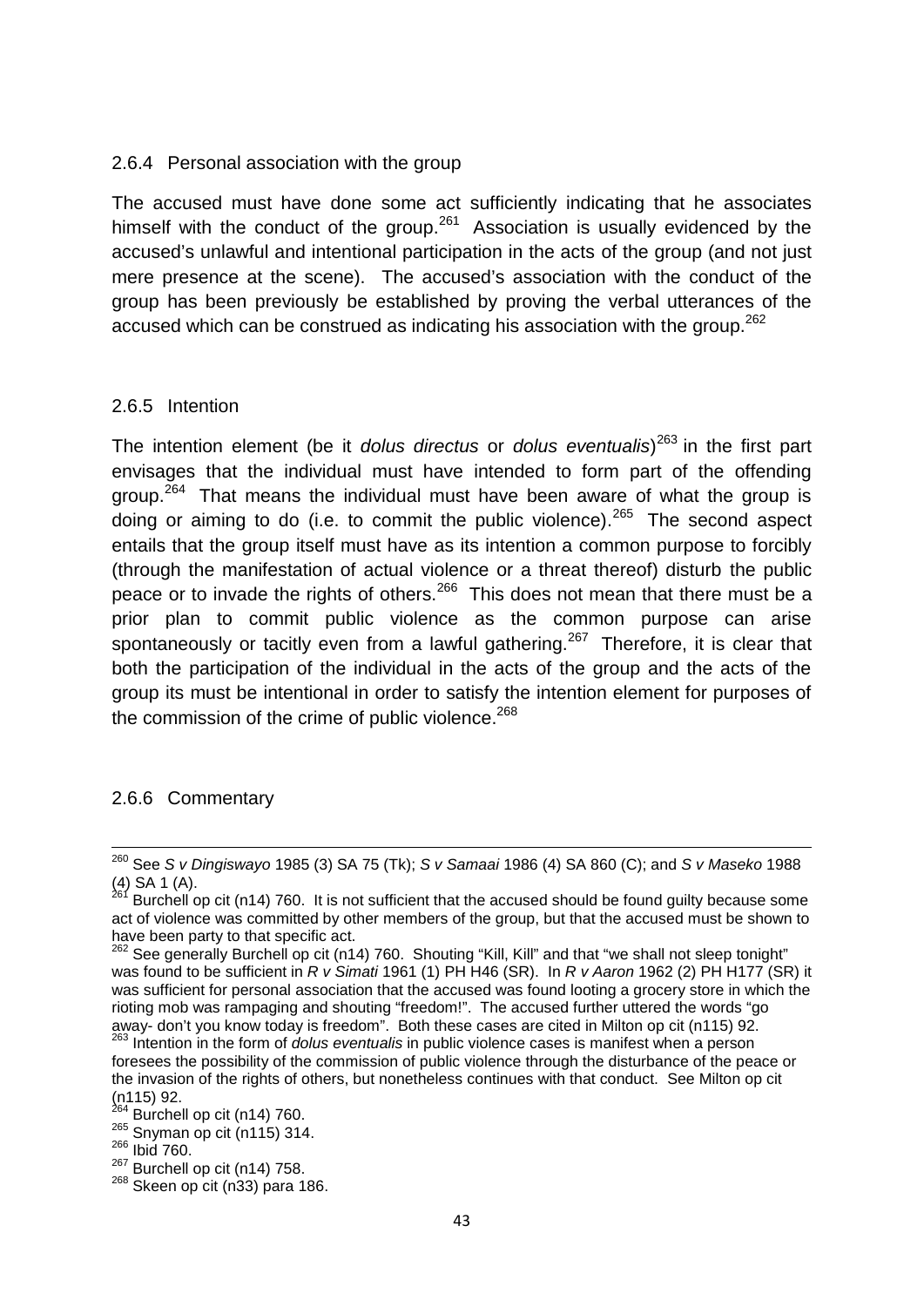The purpose of this commentary section is to sum up the discussion of the elements of the crime and highlight some crucial observations which are pertinent to the topic for debate. It will be recalled from the discussion in 2.1 and 2.2 above that neither the Roman nor the Roman-Dutch law recognised as essential elements of the crime of public violence the "concerted action number of persons" and "serious dimensions" elements. Their inclusion in the definition and elements of the crime is, in essence, the creation of the South African jurists following the years of the development of the crime.

Milton<sup>269</sup> goes as far as to state that the "concerted action by a number of persons" and "serious dimensions" elements are decisive in determining when conduct amounting to other crimes which overlap with public violence (such as assault, malicious injury to property, arson and robbery) will be elevated to constitute public violence. As for the elements of intention and unlawfulness, Milton $^{270}$  submits that these were recognised as elements of the crime in Roman-Dutch law. Therefore, the law on the elements of intention, unlawfulness and, personal association with the group appears to be reasonably settled.

Despite being once notorious for controversy, the law on the "concerted action by a number of persons" element is now settled following the *Thebus*<sup>271</sup> decision which sealed any doubt or speculation with regard to the constitutionality of the common purpose doctrine. In regard to the "number of persons" aspect, the law is settled in that this aspect no longer turns on the consideration of the numerical figure of the number of people involved, but is determined through the consideration of the character and dimensions of the disturbance.<sup>272</sup> As such, the seriousness of the dimensions is decisive in determining the number of persons element.

In essence, only one element of the crime of public violence remains open-ended or vague, and that is the "serious dimensions" element. What is even more startling is that the serious dimensions element, vague as it is, is central to the determination of the commission of public violence (i.e. it determines the number of persons element and also determines when certain conduct would constitute public violence). However, its vagueness is perhaps not entirely a negative feature for it has been utilised to achieve some very fundamental goals.

<sup>&</sup>lt;sup>269</sup> Milton op cit (n115) 76.<br><sup>270</sup> Ibid 78.<br><sup>271</sup> 2003 (6) SA 505 (CC).

 $272$  Refer to the discussion in 2.6.2 above.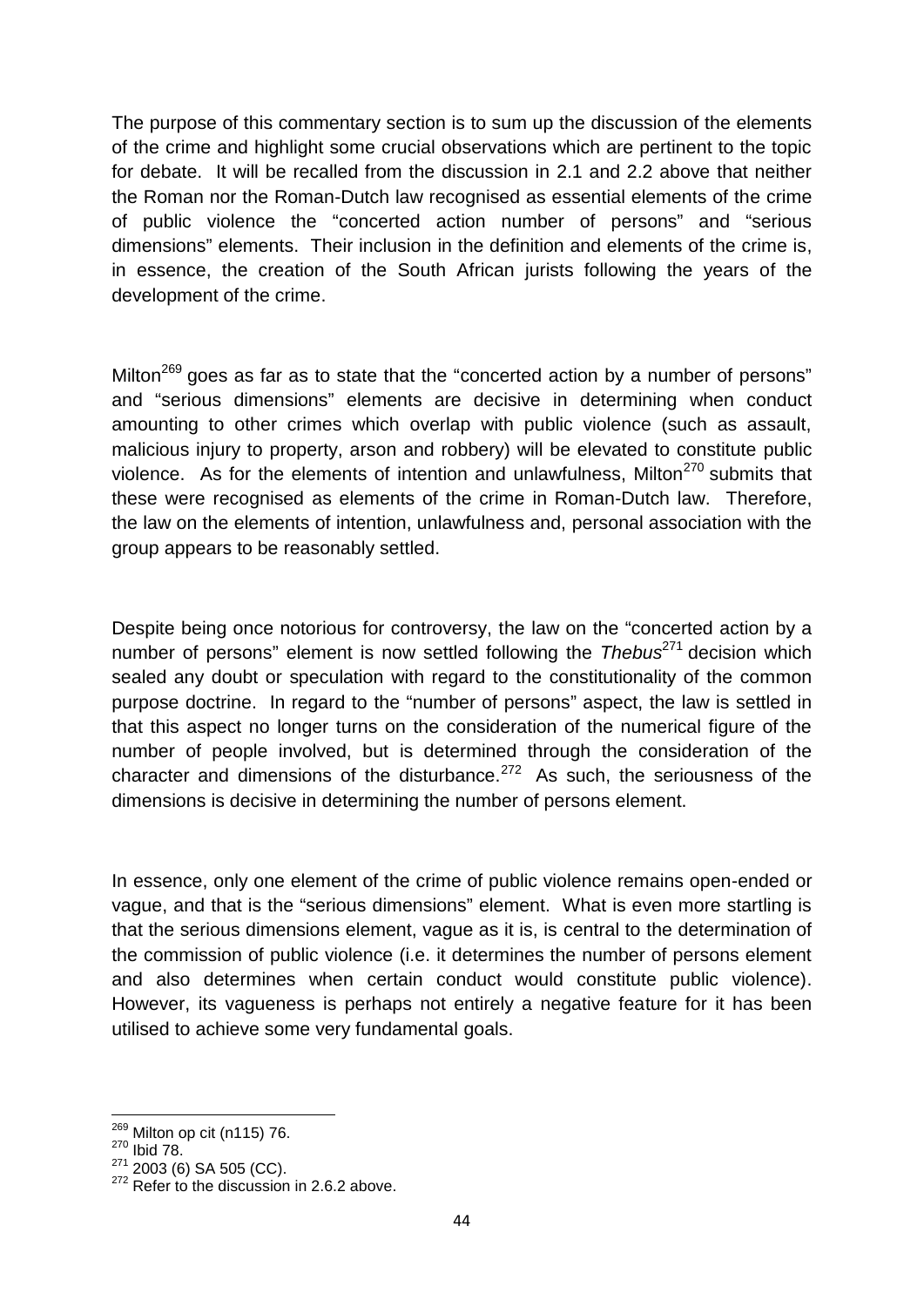For example, the court in *Mlotshwa*<sup>273</sup> can be argued to have utilised the vagueness of the serious dimensions element as a loophole or conduit to infuse into the jurisprudence of public violence the recognition of the fundamental right to strike so that the future application of the crime in strike situations is done with restraint given the need to preserve fundamental right to strike. It will be remembered that at the time that the *Mlotshwa* case came about, South Africa was at the beginning of a transitional era towards democracy and the recognition of human rights. It is submitted that the approach in *Mlotshwa* of redefining the interpretation afforded to the serious dimensions element was a perfect way of infusing the recognition of human rights so that the application of the crime also reflected this change in society.

Likewise, today South Africa is confronting the scourge of violent protests and strikes characterised by the invasion of the rights of other people and the call being made is that the crime of public violence must be developed in order to reflect that the Constitution and its underlying values endorses the need for the protection of the rights of other people. Following from the finding in the case of *K v Minister of Safety* and Security<sup>274</sup> in regard to the development of the common-law principles of vicarious liability, the purpose of section 39(2) of the Constitution is to ensure that the values of the Constitution are infused into the common law and the procedure for the said infusion entails nothing more than that the common-law principles be understood and applied within the normative framework of the Constitution.

Therefore, all that is required in developing the crime of public violence in light of section 39(2) of the Constitution is to approach the crime and the interpretation of all its elements bearing in mind the values of the Constitution and the protection of the rights of other people sought to be achieved by the crime. Thus, the vagueness of the serious dimensions element in particular, being an element that is central to determining when public violence is likely to be committed, presents an ideal opportunity to infuse into the jurisprudence of the crime of public violence the recognition of the vulnerability of non-protesters, their general plight as well as the role which the crime ought to play in the protection of non-protesters' rights.

<sup>273</sup> 1989 (4) SA 787 (W). In *Mlotshwa* the striking workers barred the non-striking workers from entering the premises of the employer. They surrounded the vehicle conveying the non-striking workers and opened its doors shouting and hitting the vehicle. The court found that the dimensions of the fracas were not sufficiently serious since neither of the striking workers were armed, nor was there any injury to persons or property and the incident lasted for merely seven seconds. The court expressed further that the accused were on a lawful strike and the courts should be careful not to make adverse inroads into the right of workers to strike by classifying conduct during a strike as public violence.

<sup>&</sup>lt;sup>274</sup> 2005 (6) SA 419 (CC).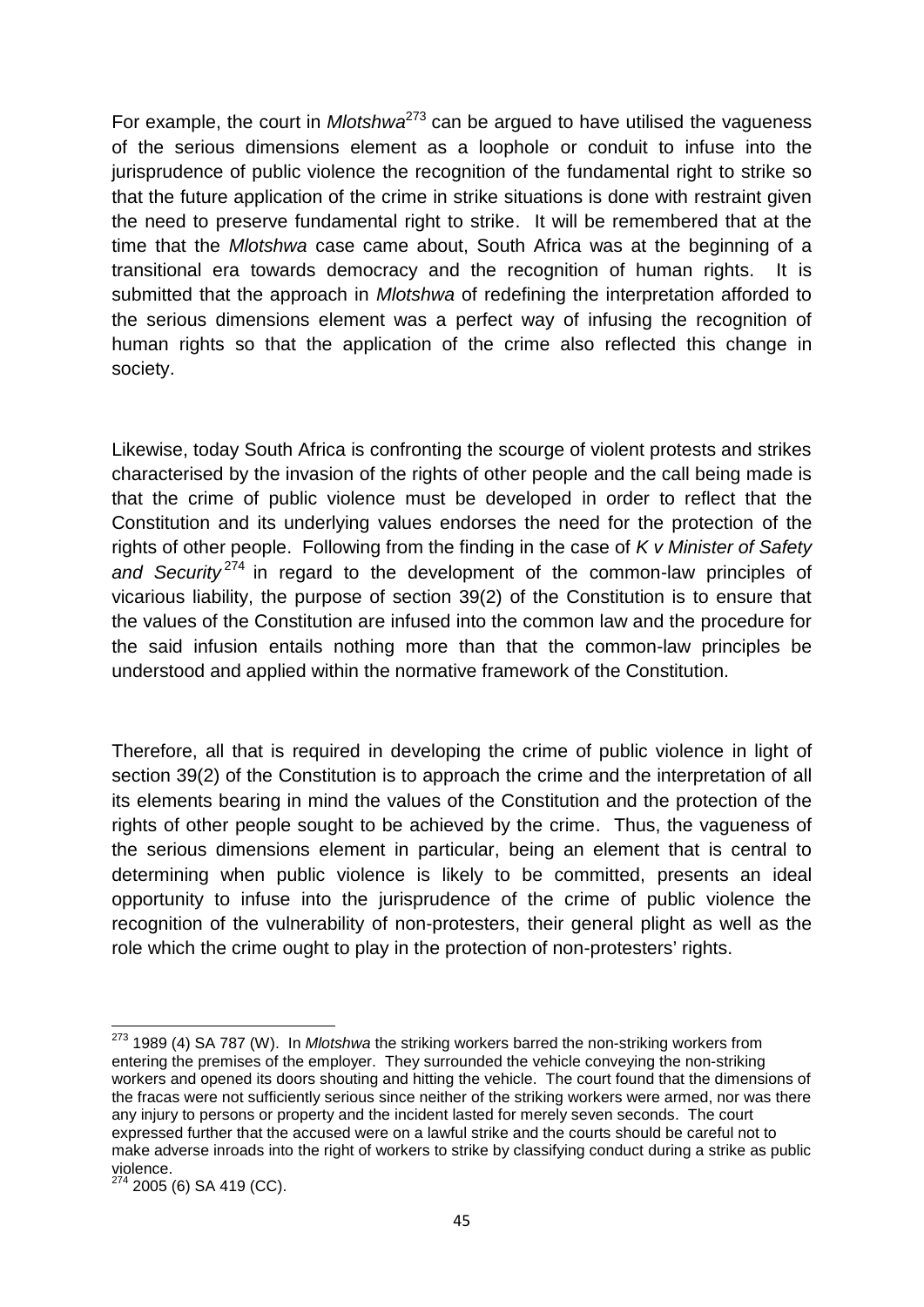### **2.7 Sentencing for public violence**

Sentences for public violence offenders have been omitted from the minimum sentences legislation save for those instances where the accused had with him a firearm which was intended for use during the commission of public violence, amongst other offences.<sup>275</sup> It follows that the sentencing discretion in respect of the crime of public violence lies with the courts guided by the principles encapsulated in the *Zinn*<sup>276</sup> triad.

The *Zinn* triad consists of the crime, the offender and the interests of society. These considerations combined guide the court towards reaching an appropriate sentence which achieves the purposes of sentencing, these being deterrence, prevention, rehabilitation/reformation and retribution.<sup>277</sup> Should the Draft Sentencing Framework Bill proposed by the South African Law Commission (SALC) in the year 2000 be enacted into law, the above purposes will be replaced with new purposes of sentencing, these being the restoration of the victim's rights, the protection of society and affording the offender the opportunity of a crime-free life.<sup>278</sup>

It has been stressed by Terblanche<sup>279</sup> that the crime element (the first element of the *Zinn* triad) is the most crucial factor in sentencing. It is the seriousness of the crime that determines the severity of the sentence, subject to the personal circumstances of the accused mitigating the sentence. The expression that "punishment must fit the crime" goes to further enhance the point. The relationship between the seriousness of the crime and the sentence is also expressed by the requirement of proportionality between the two.<sup>280</sup>

Generally, the seriousness of the crime is deduced from society's view (this being the view of right-minded or reasonable members of society) of the offence.  $281$ However, the courts must supplement society's view of the crime with the exercise of its own value judgment as to the seriousness of the crime so to ensure that the

<sup>&</sup>lt;sup>275</sup> See section 51(2)(c)(i) – (iii) of the Criminal Law Amendment Act 105 of 1997. The Act stipulates a minimum imprisonment sentence of five years for a first offender, a minimum of seven years for a second offender and ten years for a third or subsequent offender.<br>  $276$  S v Zinn 1969 (2) SA 537 (A) at 541.

<sup>277</sup> S Terblanche Guide to sentencing in South Africa 2 ed (2007) 137.<br><sup>278</sup> See section 3(3) of the Draft Sentencing Framework Bill, 2000 annexed to the South African Law Commission (Project 82) *Report: Sentencing (A New Sentencing Framework)* (2000) 100. See also S Terblanche 'Sentencing guidelines for South Africa: lessons from elsewhere' (2003) 120(4) *South African Law Journal* 858 at 860.

<sup>&</sup>lt;sup>279</sup> Terblanche op cit (n277) 147.<br><sup>280</sup> Ibid.

 $281$  Ibid 149.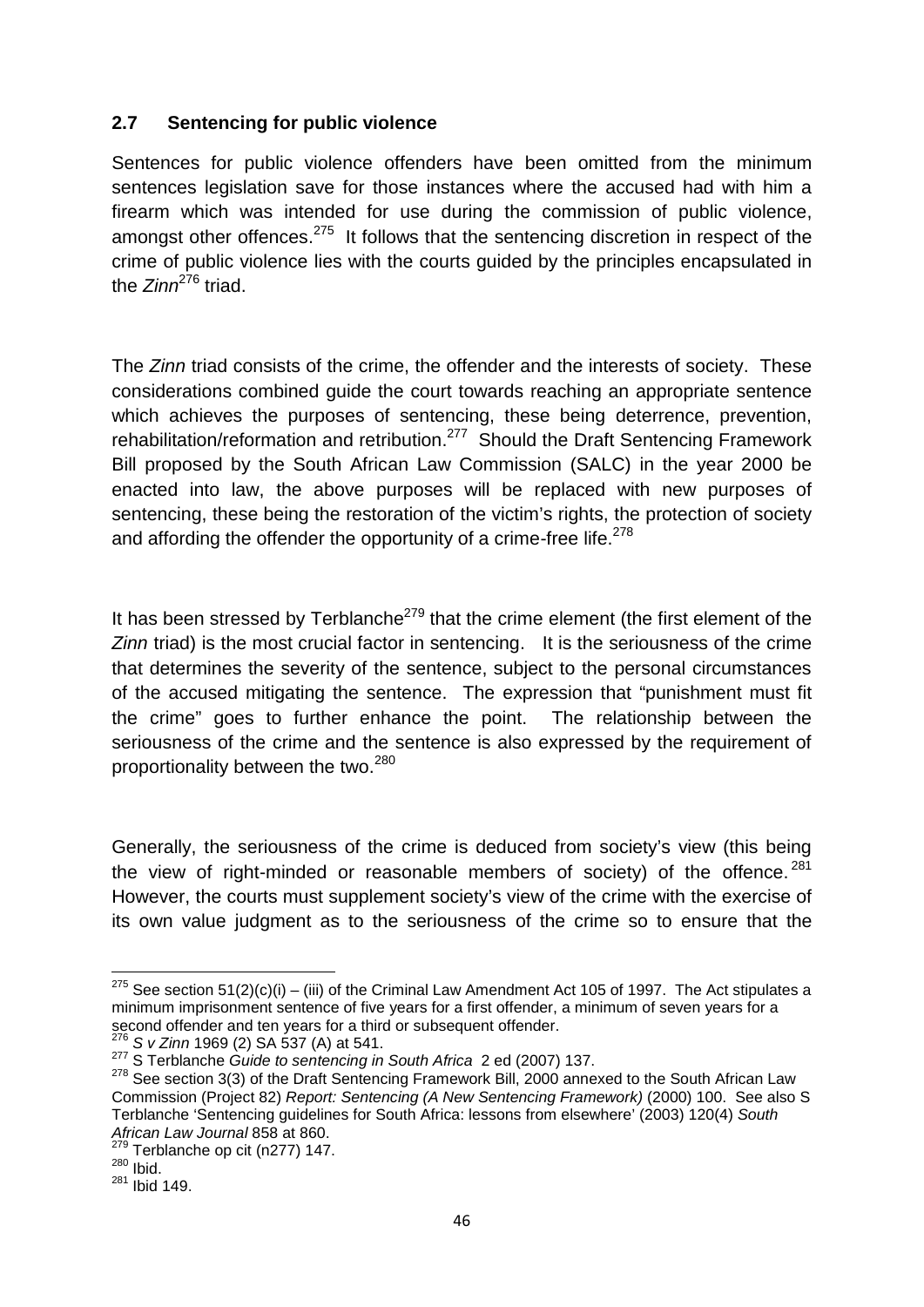society's view is correct.<sup>282</sup> The SALC in section 3(2) of its Draft Sentencing Framework Bill, 2000<sup>283</sup> proposed that the seriousness of any offence must be established through the consideration of: (1) the degree of harmfulness (or risk of harmfulness) of the offence; and (2) the degree of culpability of the offender. The latter will take effect once the Bill is enacted into law.

For the crime of public violence, factors that are crucial to the determination of the seriousness of the crime include the size of the group, the duration of the attack and the extent of the damage caused.<sup>284</sup> It is trite that although the seriousness of any crime is deduced from society's view of the crime, the courts must be wary not to approach sentencing with the view to satisfy public opinion, but rather to ensure that the sentence serves a public interest.  $285$ 

The second leg of the *Zinn* triad entails the consideration of the personal circumstances of each individual offender. The court, in determining the appropriate sentence, assesses the blameworthiness or culpability of the offender, his character and motive.<sup>286</sup> Other personal circumstances in mitigation may include, *inter alia*, age, marital status, the presence of dependants, level of education, employment and health of the convicted offender.<sup>287</sup> Remorse exhibited by the accused bodes well in calling for mercy in sentencing.  $288$  Therefore, in determining the appropriate sentence, the court weighs the personal circumstances of the offender against the seriousness of the crime and the interests of society.

The third leg of the *Zinn* triad is the interests of society and it comprises a dual meaning.<sup>289</sup> On the one hand it refers to the community's reaction to the offence (i.e. the indignation or abhorrence of the offence) and their subsequent expectations or demands relating to the sentence. On the other hand it emphasises that the sentence should serve society or the public interest. The former meaning does no more than to emphasise that it is society's view of the offence that determines the seriousness thereof. Only the latter meaning of the interests of society warrants a further discussion.

 $^{282}$  Ibid.<br> $^{283}$  SALC (Project 82) report op cit (n278) 99.

<sup>&</sup>lt;sup>284</sup> S Terblanche 'Sentencing: recent cases' (2010) 23(3) South African Journal of Criminal Justice 427 at 437.

<sup>&</sup>lt;sup>285</sup> *Mhlakaza and Another v S* [1997] 2 All SA 185 (A); 1997 (1) SACR 515 (SCA).<br><sup>286</sup> Terblanche op cit (n277) 150.<br><sup>287</sup> Ibid 150.

 $288$  Ibid 147.

 $289$  Ibid 153.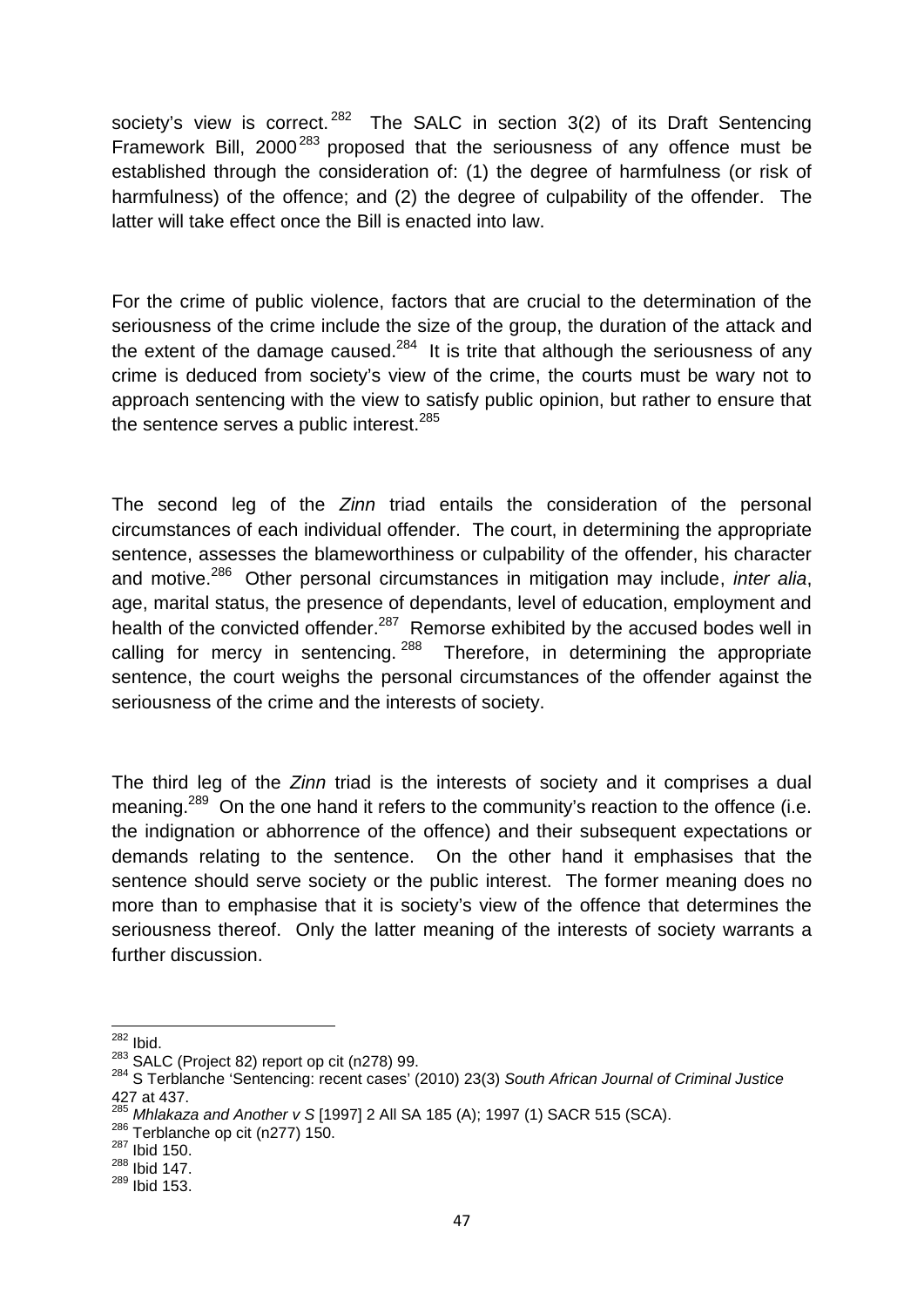The interests of society or the public interest find expression in the following principles: first, the interests of society are best served by a sentence that produces the greatest advantage and least harm to society, but does so at the lowest cost for the criminal justice system.<sup>290</sup> Second, a sentence can also be justified as being in the interests of society if it achieves any one or more of the fundamental purposes of punishment (retribution, deterrence, prevention and rehabilitation) or any other positive purpose for the community.<sup>291</sup> Third, the ideal sentencing framework is one which promotes consistency in sentencing, eradicates the perception that some crimes are not visited with the appropriate degree of seriousness, allows for the participation of the victim and restorative initiatives, and produces sentences which are within the capacity of the state to enforce.<sup>292</sup> It is therefore trite that the interests of society are not served by a sentence which is too lenient, neither are they served by a sentence which is too severe. The punishment must be in proportion to the crime.

There can be no doubt that the right-minded or reasonable members of society would consider it to be in the interests of society that public violence offenders, an offence which is becoming prevalent and adopts a recurring pattern of violence and blatant disregard for the rule of law and the rights of other people, be subjected to harsher punishment, though the need for freedom of assembly which is free of unwarranted restrictions and impediments must be spared with the greatest conviction.

It must be highlighted that the aforementioned purposes of punishment are further divided either into retributive or utilitarian theories of punishment.<sup>293</sup> Following the tussle of philosophical opinion on the most appropriate theory between retribution and utilitarian theories, the research evidence produced criticises and discredits both theories of punishment to the extent that it is unclear which theory is to be preferred. Burchell's response is that the retributive theory of just desert should be preferred.<sup>294</sup> while Terblanche<sup>295</sup> argues that for some writers such as Snyman, the answer lies in the combination theory, which is the combination of the attractive aspects of both retributive and utilitarian theories.

<sup>290</sup> Ibid 154.

 $^{291}$  Ibid 155.

 $292$  SALC (Project 82) report op cit (n278) 25.

 $293$  On which see Burchell op cit (n115) 68-93; Snyman op cit (n115) 10-20; and Terblanche op cit (n277) 171-178. According to Burchell's classification, the ideas grouped under the retributive theories include: the appeasement of society (revenge), expiation or atonement, denunciation, and just deserts. Grouped under the utilitarian theories is the idea of prevention/incapacitation, deterrence, reinforcement, and reformation or rehabilitation.<br><sup>294</sup> Burchell op cit (n115) 80.

 $295$  Terblanche op cit (n277) 174.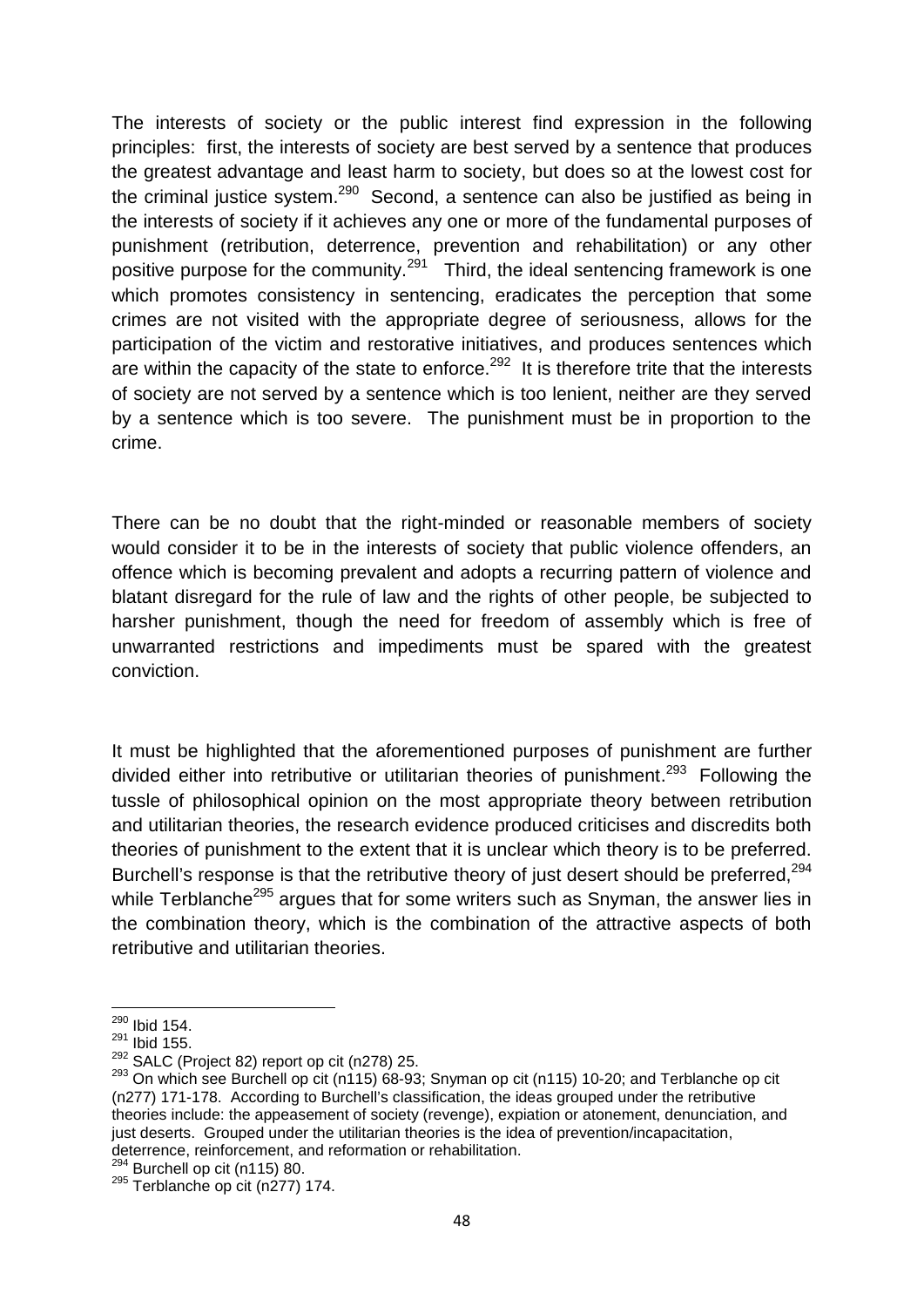The courts have since shied away from this philosophical debate and they insist on handing down sentences which they believe to achieve the purposes of punishment (retribution, deterrence, prevention and rehabilitation). In so doing, the courts have ignored the research evidence which apparently shows that punishment for crimes hardly, if ever, achieve the purposes of punishment.<sup>296</sup> Take the issue of deterrence for instance, despite research evidence showing that there is hardly any relation between punishment and deterrence, the courts still insist on handing down sentences informed by the need for deterrence, in particular the deterrence of potential offenders (general deterrence).<sup>297</sup> The generally accepted view by the courts is that the harsher the sentence, the greater the deterrent value.

In actual fact, deterrence is one of the leading factors in sentencing crimes which are deemed to be prevalent.<sup>298</sup> No doubt public violence would fall into the category of prevalent crimes and therefore, the sentence for public violence offenders ought to have a deterrent and preventative<sup>299</sup> measure, while the sentence must remain in proportion to the offence.

Given that the court bears the sentencing discretion in public violence cases and that each case depends on its own facts, it is be difficult, if not impossible, to pre determine the appropriate sentence for public violence offenders. Therefore, in determining the appropriate sentence, the court must always undertake the exercise of weighing the seriousness of the crime, the personal circumstances of each individual offender and the interests of society. The courts can, however, look to previous cases for guidance. For public violence, the courts can have regard to the cases of, *inter alia*, *S v Dingiswayo and Others*,<sup>300</sup> *S v Samaai*,<sup>301</sup> *S v Whitehead and Others*<sup>302</sup> and *S v Le Roux and Others*.<sup>303</sup>

<sup>&</sup>lt;sup>296</sup> Ibid 156. Terblanche observes that there are instances where the courts have taken judicial notice of such research.

<sup>&</sup>lt;sup>297</sup> Ibid 157. Terblanche argues that where the courts do take into account evidence of such research, it is nonetheless dismissed on the ground that logic would dictate that some people have to be deterred from committing crimes as a result of the sentences handed down by the courts.<br><sup>298</sup> Ibid 158.

 $^{299}$  Ibid 162.<br> $^{300}$  1985 (3) SA 175 (CK).

 $301$  1986 (4) SA 860 (C).<br> $302$  2008 (1) SACR 431 (SCA).<br> $303$  2010 (2) SACR 11 (SCA).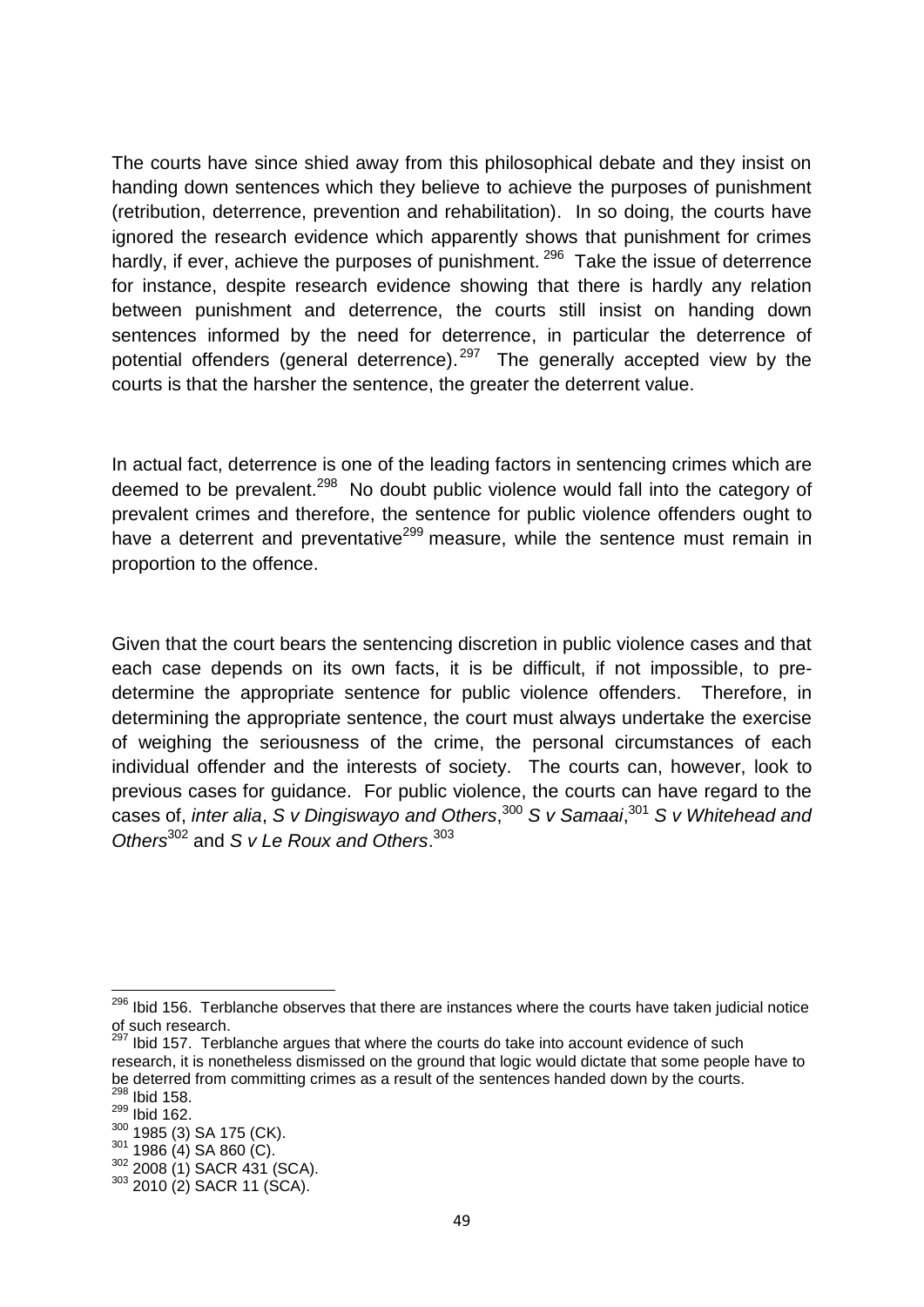Both the *Dingiswayo* and *Samaai* cases were decided in the 1980s during the peak of the uprisings against the apartheid regime.<sup>304</sup> Patterns of violent protests, akin to those presently taking place, were the order of the day. In both these cases the courts emphasised strongly the cost implications occasioned by damage to property committed during protests in sentencing the offenders, a factor that could easily be dismissed as being aligned to the protection of the apartheid state. In *Dingiswayo* the court went further and expressed that it was unsustainable to proceed with punishing public violence offenders with a fine or a wholly suspended sentence. Direct imprisonment was thus considered an appropriate sentence.

The *Whitehead* and *Le Roux* cases are the most recent cases on public violence. Although factually they do not emanate from instances of protest violence, they nonetheless provide a guideline for sentencing the extreme cases of public violence (for instance, a fracas which resulted in the death of a person or one which was characterised by severe damage to property).<sup>305</sup> These cases serve as authority for the imposition of more or less six years imprisonment, suspended as the court deems appropriate.

## **2.8 Statutory forms of public violence**

The purpose of this section is two-fold. First, it is to place on record an acknowledgement of other statutory offences<sup>306</sup> which overlap with the common-law crime of public violence in their punishment of the various acts of public violence, notably the disturbance of peace and order as well as participation in gatherings which threaten public order. Second, it is to present reasons for the view taken in this dissertation that the prospects of any legislation being introduced to counter the violence during protests are remote.

## 2.8.1 Statutory public violence

South Africa boasts a number of statutory offences enacted from the reign of the pre- Union, post-Union and apartheid legislatures to the current democratic parliament,

<sup>304</sup> For more sentencing principles for public violence from the 1980s to date, see *S v Solani en Andere* 1987 (4) SA 203 (NC); *S v Maseko* 1988 (4) SA 1 (A); *S v Mbuyisa* 1988 (1) SA 89 (N); *S v Quandu en Andere* 1989 (1) SA 517 (A); *S v Thonga* 1993 (1) SACR 365 (V); and *Ningi and Another*

<sup>&</sup>lt;sup>305</sup> For a discussion and detailed critique of the sentences handed down in *Whitehead* and Le Roux cases, see Terblanche op cit (n284) 436-438.

 $306$  See Skeen op cit (n33) para 367 – the term 'statutory offence' denotes "any crime, regardless of its gravity, which has its origin either directly or indirectly in a legislative enactment. It originates from legislation enacted by parliament, provincial legislatures and local authorities as opposed to common law offences which are sourced from precedents and other old authorities".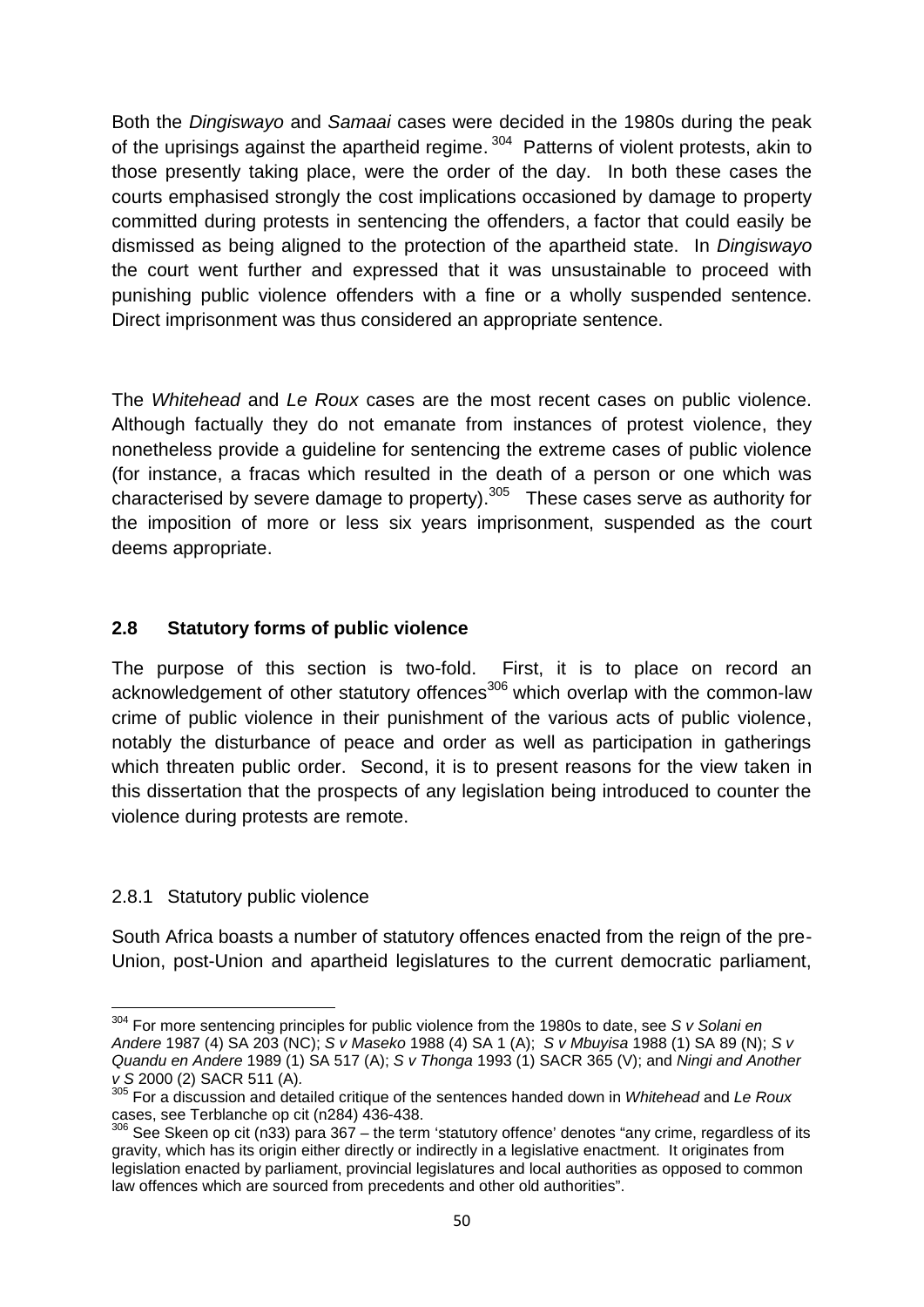provincial legislatures and local authorities. Below are some of the leading examples of legislation that made up the body of statutory public violence at various stages of the South African history.<sup>307</sup>

The pre-Union and post-Union statutes in point can be arranged into three categories; namely legislation that prohibited: (1) fighting; (2) assemblies which threaten public order; and (3) breach of the peace. Included in the above-named categories is the Transkeian Penal Code 24 of 1886 (repealed in 1983 and replaced with the Penal Code Act, 1983 (Tk)); Law 11 of 1896 (N) which penalised faction fighting within the territory of Natal; the Police Offences Act 27 of 1882 (C) which, in the territory of the Cape, prohibited the use of threatening, abusive or insulting words or behaviour with the intention to cause a breach of peace or from which a breach of peace may be occasioned; the Bantu Administration Act 38 of 1927; Development Trust and Land Act 18 of 1936 and the Bantu (Urban Areas) Consolidation Act of 25 of 1945.

During the reign of apartheid from the year 1948 onwards, mention must be made of the Riotous Assemblies Act 17 of 1956 (previously the Riotous Assemblies and Criminal Law Amendment Act 27 of 1914); Suppression of Communism Act 44 of 1950; Criminal Law Amendment Act 8 of 1953 (in regard to organising or instigating unlawful campaigns to protest against the laws of the Republic); Boxing and Wrestling Control Act 39 of 1954; Unlawful Organisations Act 34 of 1960; General Law Amendment Act 76 of 1962 (section 21 of the Act created the crime of sabotage); and the Terrorism Act 83 of 1967.

Other apartheid legislation includes the Prohibition of Political Interference Act 51 of 1968; Gatherings and demonstrations in the Vicinity of Parliament Act 52 of 1973; Internal Security Act 74 of 1982; Demonstrations in or near Court Buildings Prohibition Act 71 of 1982; Intimidation Act 72 of 1982; Natal Code of Zulu Law (as amended in 1987); and the Gatherings and Demonstrations at or near the Union Buildings Act 103 of 1992.

 $307$  On which see Hunt op cit (n115) 94-102 (Chapter 4); Matthews op cit (n121) 53-313 (Parts II & III); SALC report op cit (n36) 8; JRL Milton & NM Fuller *South African Criminal Law And Procedure* (*formerly Gardiner and Lansdown*) *Vol III: Statutory Offences* (1971) Chapters 1, 7 and 10; SV Hoctor *South African Criminal Law and Procedure Vol III: Statutory Offences* 2 ed (revision service no 23, 2013) (2010) 1-16; J Dugard *Human Rights and the South African legal order* (1978) 146-191 (Part two); and E Cameron 'Civil disobedience and passive resistance' in H Corder *Essays on law and social practice in South Africa*, (1988) 230-231.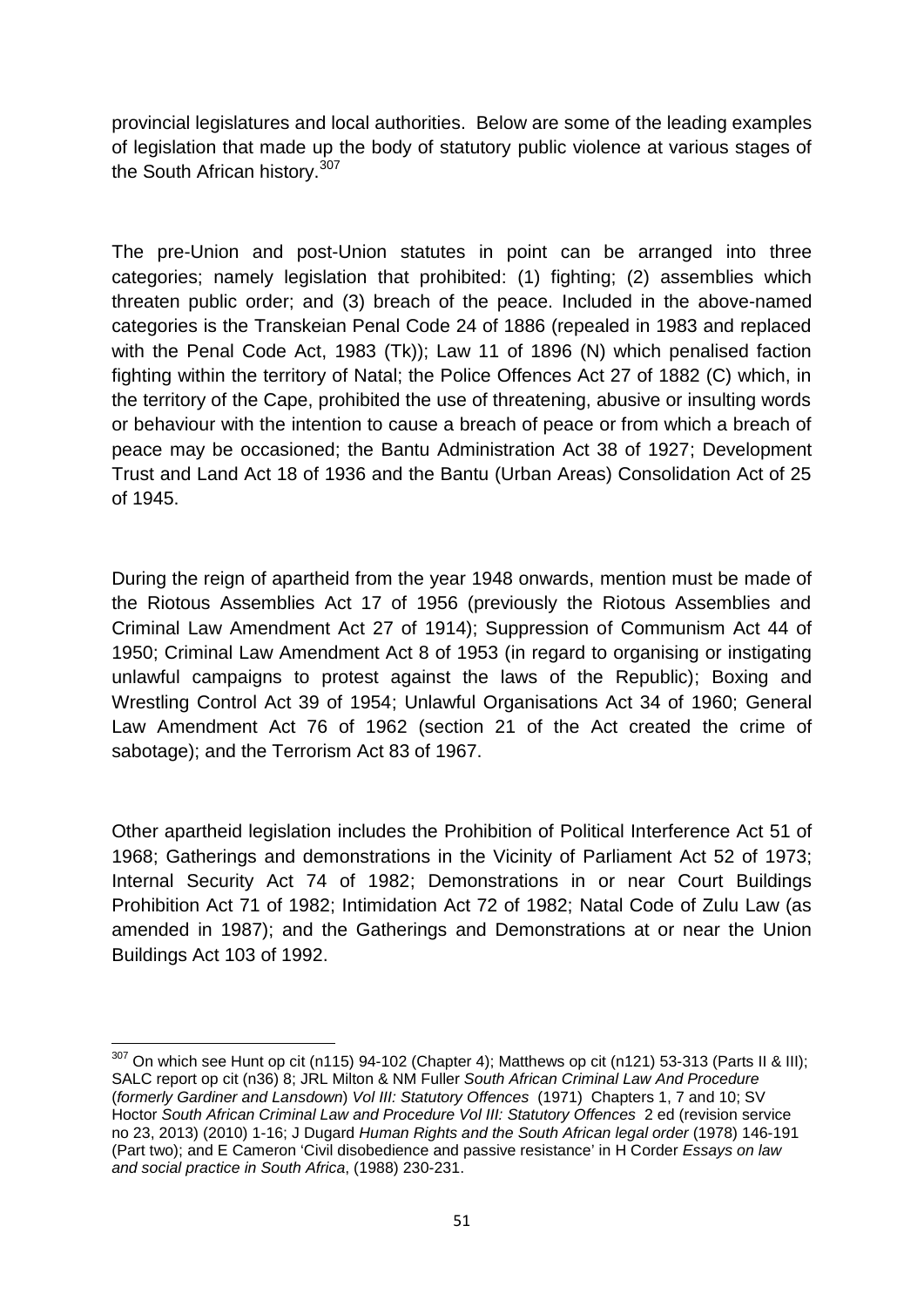In the transitional period to the democratic era, mention must be made of the Prevention of Public Violence and Intimidation Act 139 of 1991; Internal Peace Institutions Act 135 of 1992; the Regulation of Gatherings Act 205 of 1993; and the Dangerous Weapons Act 15 of 2013 (previously the Dangerous Weapons Act 71 of 1968 and similar Acts of the various independent (homeland) states).

A large number of these statutory measures have since been repealed either in whole or in part  $308$  save for the RGA which is the existing legislation regulating gatherings and demonstrations in the democratic South Africa. The enactment of these statutory measures does make sense because certainly not every breach of the peace, the invasion of the rights of other people, participation in unlawful assemblies that threaten public order, fighting or any other act of public violence will amount to the commission of the common-law crime of public violence, hence the need for legislation punishing conduct that falls short or outside of the definition of the crime of public violence.

The intimidation of non-protesters or non-strikers is a typical example of behaviour which is common during protests and strikes in South Africa, but on its own does not amount to public violence. The prohibition of intimidation is therefore criminalised not as public violence but rather in terms of the intimidation Act.<sup>309</sup> Likewise. the carrying of dangerous weapons during a protest is also not punished as public violence but rather in terms of the Dangerous Weapons Act.<sup>310</sup>

Liability for inchoate offences of incitement, conspiracy and attempt also exemplify the above phenomenon. More specifically to public violence, the accused may be charged with the crime of incitement to commit public violence within the meaning of section 17 of the Riotous Assemblies  $Act^{311}$  if, from the acts so committed, it can "reasonably be expected that the reasonable and probable consequence of his act would be the commission of public violence by members of the public generally or by persons in whose presence the acts took place or to whom the speech or publication was addressed".<sup>312</sup> It suffices to add that it is clearly imperative that both the common and statutory law dealing with public violence must co-exist with one

<sup>&</sup>lt;sup>308</sup> See the Pre-Union Statute Laws Revision Act 24 of 1979; the Safety Matters Rationalisation Act 90 of 1996; and the Justice Laws Rationalisation Act 18 of 1996.

 $\frac{309}{12}$  72 of 1982.

<sup>310</sup> 15 of 2013.

<sup>311</sup> 17 of 1956. See also *R v Radu* 1953 (2) SA 245 (E) at 248 and *R v Maxaulana* 1953 (2) SA 252 (E) at 253-4. For more general principles on incitement to commit public violence, see *R v O'Brien* 1914 TPD 287*; R v Msimang* 1919 OPD 38; *R v D'Arcy* 1934 GWL 8; *R v Njongwe* 1953 (1) PH H88 (E); *R v Cobo* 1953 (2) PH H127 (GW); and *R v Moilwanyana and others* 1957 (4) SA 608 (T). <sup>312</sup> See Milton op cit (n115) 94.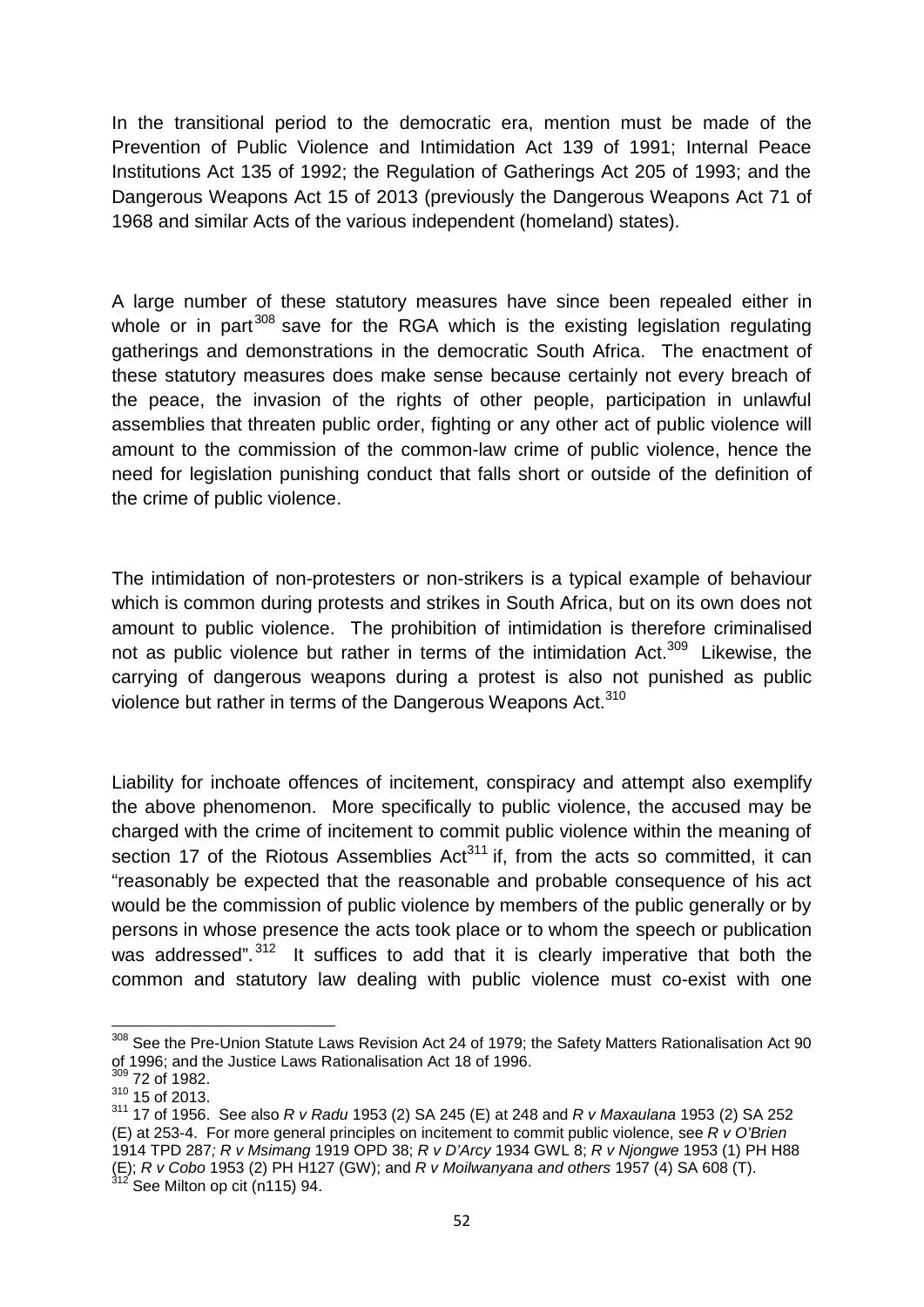another, unless it is the express intention of the legislature to alter the common  $law.<sup>313</sup>$ 

## 2.8.2 Prospects of a legislative response to violent protests

While on the topic of statutory forms of public violence, it is worth commenting on the attitude of the legislature in relation to the possibility of a legislative response to the violence during protests and strikes. Perhaps the biggest and most patent drive for statutory intervention to curb the violence accompanying protests came in the year 1976 with the proposal by the South African Law Commission (SALC) $314$  to codify the crimes of treason, sedition and public violence.

However, to date, the call has not yet been heeded by parliament and it is not likely that would happen in the foreseeable future. It goes to reason that given the reluctance on the part of the apartheid parliament, coupled with the reluctance of the first four democratic parliaments which have already sat in the past 20 years of democracy, to enact the proposed legislation by the SALC, the feasible conclusion is that the current fifth parliament is also not likely to do so.  $315$ 

More recently, the Democratic Alliance (DA) tabled before parliament a private members' Bill dealing with strike violence.<sup>316</sup> However, the Congress of South African Trade Union (COSATU) was quick to reject this Bill and sternly reiterated that the existing laws were sufficient to deal with strike violence.<sup>317</sup> This goes to question the prospects of the Bill being enacted into law given that COSATU is in alliance with the African National Congress (ANC), the majority party in parliament and government of South Africa. It would not be for the first time that COSATU successfully lobbies the ANC to reject the amendments to the Labour Relations Act  $(LRA)^{318}$  which it disagrees with. In the recent past, some of the proposed amendments to the LRA which COSATU was not happy with were omitted from the Act on the instruction of the ANC.<sup>319</sup>

<sup>&</sup>lt;sup>313</sup> Skeen op cit (n33) para 372.<br><sup>314</sup> SALC report op cit (n36).<br><sup>315</sup> See Snyman op cit (n115) 5. Snyman also shares the view that it is not likely that the codification of these crimes will be adopted by parliament in the foreseeable future.

<sup>316</sup> The Labour Relations Amendment Bill, 2014. See also the Democratic Alliance: *Memorandum on the Objects of Labour Relations Amendment Bill,* 2014.

<sup>317</sup> W Khuzwayo 'Cosatu opposes claims of violence' *Business Report* 09 July 2014, available at *http://www.iol.co.za/business/news/cosatu-opposes-claims-of-violence-1.1716580*, accessed on 18 November 2014.

<sup>318</sup> 66 of 1995.

 $319$  Khuzwayo op cit (n317).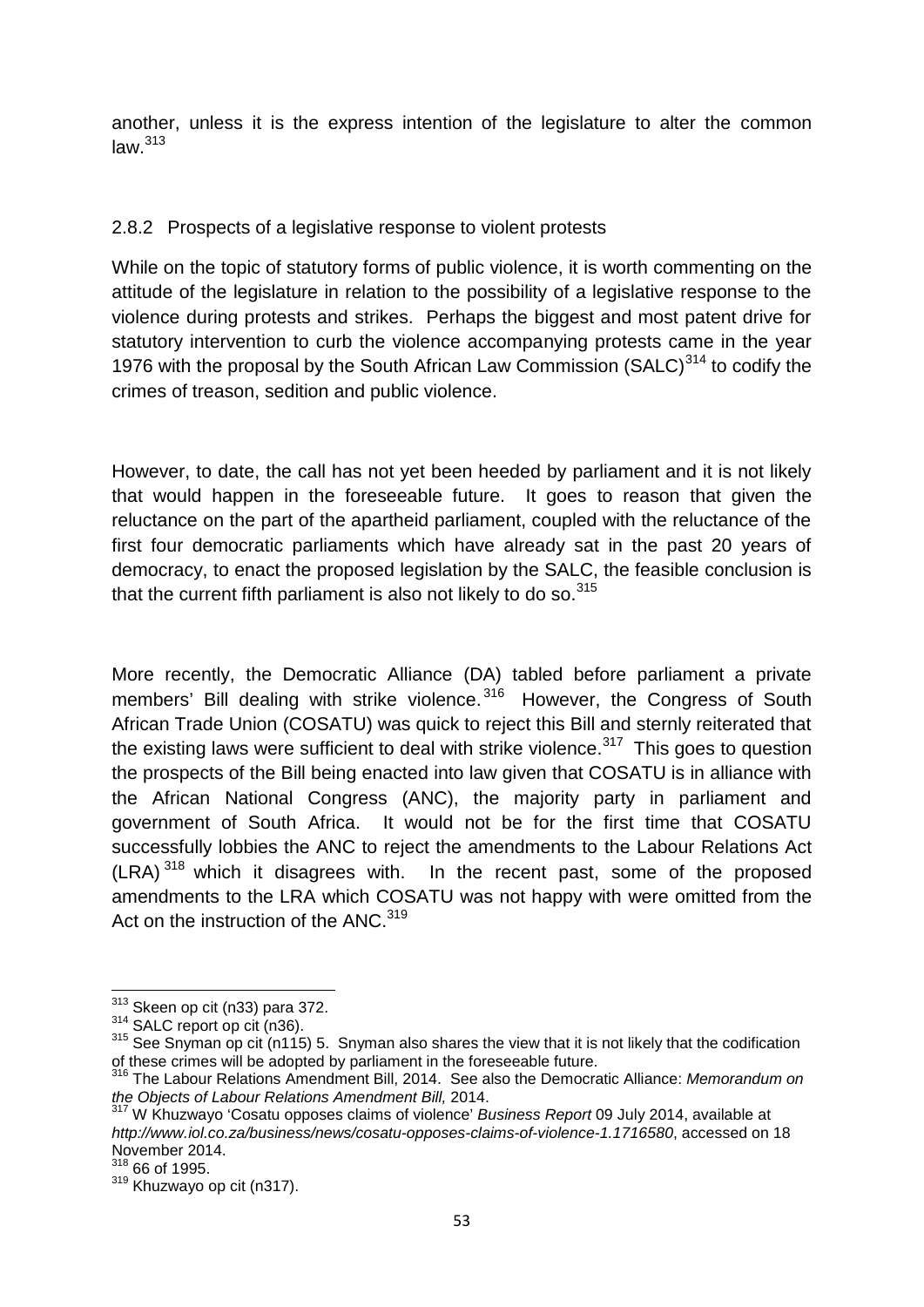Apart from the influence of COSATU within the ANC, the attitude of the current government when it comes to the violence during protests has also not echoed the sentiments of enacting legislation or amending any of the existing legislation, but rather to capacitate the Public Order Police Unit and use the existing law to prosecute the perpetrators of violence.<sup>320</sup> That means for parliament and government, the civil and criminal sanctions created in terms of section 11 and 12 of the RGA respectively as well as the common-law crime of public violence will remain the measures in place to deal with protest and strike violence, hence the debate led in this dissertation calling for a consideration as to whether or not the crime of public violence needs to be developed in order to perform this crucial function effectively.

Although the prospects of a legislative response appear to be a foregone conclusion, that does not mean that legislation would be unwelcome or would not be an apt response to the violence. In actual fact, any legal response, legislative or otherwise, to the violence would be welcome in this dissertation. Indeed, legislation has its advantages. $321$  but at the present moment, the view taken in the dissertation is that it is unlikely that there would be any statutory intervention for reasons stated above. In closure, the relevance of the discussion in this chapter will be crystallised further in Chapter 4 below when dealing with the arguments on the topic for debate led in this dissertation.

 $320$  See Mthethwa op cit (n114).<br> $321$  Snyman provides a concise account of some of the major advantages of codification (which, in essence, could be used to justify preferring legislation over the common law) in the introduction part to his book entitled: CR Snyman *A draft criminal law code for South Africa* (1995).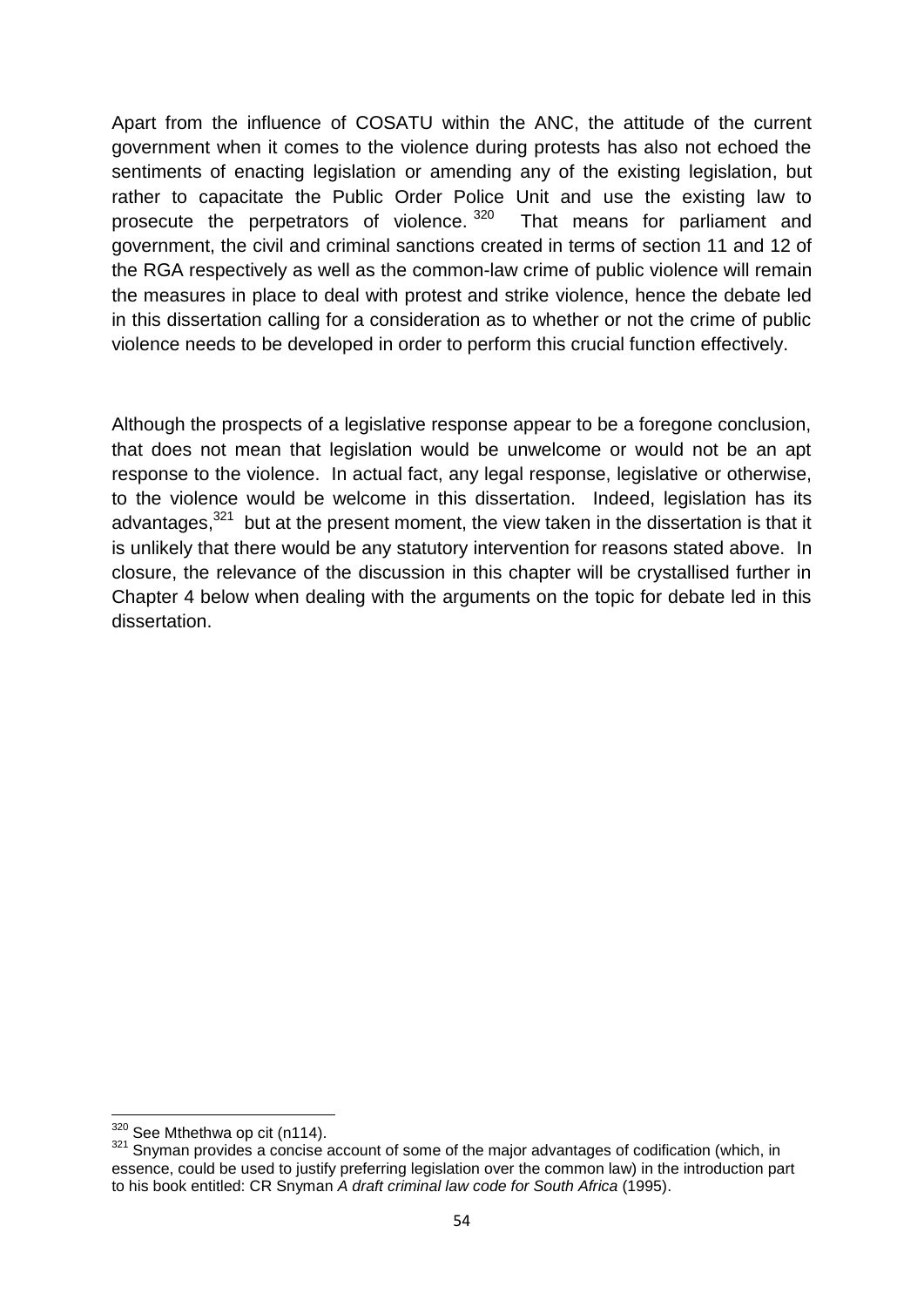#### **Chapter 3**

#### **FREEDOM OF ASSEMBLY**

#### **3.1 General**

The purpose of this section is to briefly set out how the topic for debate  $322$  fits in the whole constitutional law structure and the Bill of Rights litigation. To begin with, it is noteworthy that in every constitutional dispute, the court must first address certain procedural issues<sup>323</sup> and thereafter deal with substantive issues and then turn to consider the appropriate remedies. $324$  The procedural issues that the court must first address include the consideration of whether the Bill of Rights applies to the dispute in question and how it applies (i.e. the application of the Bill of Rights), the justiciability of the issues (i.e the mootness or ripeness of the issues as well as the *locus standi* of the applicant), and the jurisdiction of the court to hear the dispute and hand down the remedy sought.<sup>325</sup>

When dealing with substantive issues in constitutional disputes, the court is at that stage engaged in the process of interpreting the Bill of Rights in light of the facts of the case with a view to come to a conclusion as to whether a right in the Bill of Rights was limited, and whether the limitation is justifiable or not. $326$  In the present case, however, the court would be dealing with substantive issues when it is engaged in the examination of whether the crime of public violence falls short of the spirit, purport and objects of the Bill of Rights and thus requires to be developed, and how that development must take place.

From the above-mentioned procedural issues, for purposes of this dissertation, only the application of the Bill of Rights warrants further discussion. Other issues can be presumed not to be controversial and therefore they do merit any further discussion. The application of the Bill of Rights raises a question which comprises two parts. The first part is whether the Bill of Rights applies to the present debate or dispute? If so, how does the Bill of Rights apply? In regard to the first part of the question, there

<sup>322</sup> That being whether the apparent failure of the crime of public violence to adequately safeguard the rights of non-protesters means that the crime falls short of the objectives of section 39(2) of the Constitution and thus requires to be developed in order to promote the spirit, purport and objects of the Bill of Rights? If so, how must the development take place in order to meet these objectives?<br><sup>323</sup> Currie & De Waal op cit (n23) 23.

<sup>&</sup>lt;sup>324</sup> DW Freedman 'Constitutional law: Bill of Rights' in WA Joubert (2 ed) The Law of South Africa Vol 5, Part 4 (2012) para 2. See also De Vos op cit (n23) 323.<br><sup>325</sup> Currie & De Waal op cit (n23) 23.

 $326$  Currie  $\alpha$  De Waal op cit (n324) at para 2.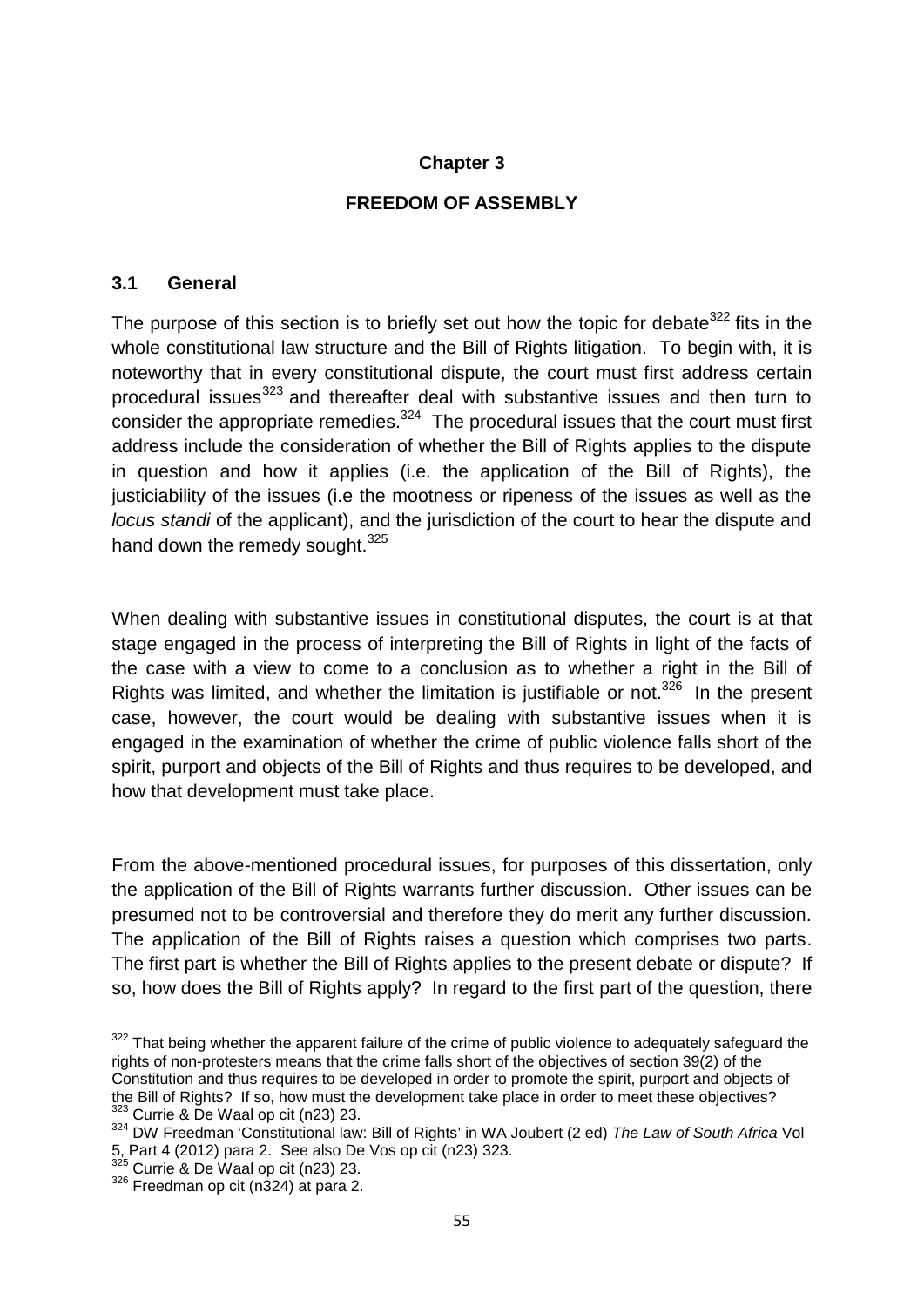can be no doubt that the Bill of Rights does apply to the dispute. $327$  The Bill of Rights finds application because the victims of violent protests have a legitimate claim to the benefits of the Bill of Rights, in particular the rights to life, dignity, equality as well as freedom and security of the person. These rights are often violated during protests despite the protesters having an obligation to respect them.

In regard to the second part of the question, it suffices to state that from the reading of section 8(1) and (2) and section 39(2) of the Constitution,  $328$  the Bill of Rights generally applies directly<sup>329</sup> and indirectly<sup>330</sup> to both vertical and horizontal disputes.

 $327$  A dispute on the development of the crime of public violence could arise and come before a court of law in a number of ways, the simplest being the State referring a dispute to court for the development of the crime.<br>
<sup>328</sup> Section 8(1) provides that "[t]he Bill of Rights applies to all law, and binds the legislature, the

executive, the judiciary and all organs of state". Section 8(2) provides that "[a] provision of the Bill of Rights binds a natural or a juristic person if, and to the extent that, it is applicable, taking into account the nature of the right and the nature of any duty imposed by the right". Section 39(2) provides that "[w]hen interpreting any legislation, and when developing the common law or customary law, every court, tribunal or forum must promote the spirit, purport and objects of the Bill of Rights".

<sup>329</sup> For a further discussion of the meaning of direct and indirect application of the Bill of Rights as well as the principle of avoidance, see Currie & De Waal op cit (n23) 29-89 (Chapter 3); Freedman op cit (n324) at paras 1 - 13; De Vos op cit (n23) 319-338 (Chapter 9); MH Cheadle et al *South African Constitutional Law: The Bill of Rights* (2002) 19-44 (Chapter 3).

**Direct application of the Bill of Rights:** when the Bill of Rights is said to have a direct application to a dispute, that refers to a situation where the Bill of Rights imposes duties on specified actors (these being the state actors and private persons) and a breach of such a duty amounts to a violation of a constitutional right. The purpose of applying the Bill of Rights directly to a dispute is to determine if the ordinary rules of law (these being the common law, legislation and customary law) are consistent with the Bill of Rights. Should there be an inconsistency between the Bill of Rights and ordinary law or conduct of the specified actors, the effect of applying the Bill of Rights directly to such a situation is that the Bill of Rights would override the ordinary law and conduct that is inconsistent with it. The Bill of Rights in the circumstances also generates its own remedies such as declaratory orders, constitutional damages, reading down or reading in etc.

Furthermore, the Bill of Rights can be applied directly to vertical and horizontal relationships or disputes. A vertical relationship is one that exists between an individual and the state. It is created when the Bill of Rights confers rights on private persons and imposes a duty on the state not to violate the rights of individuals either by law or through the conduct of state actors. Therefore, section 8(1) of the Constitution provides a legal framework for challenging state conduct or law that is allegedly inconsistent with the Bill of Rights.

A horizontal relationship is one between private persons governed by the common law. Traditionally, the Bill of Rights only concerned itself with regulating vertical relationships and did not concern itself so much with horizontal relationships. The rationale for the foregoing was that a vertical relationship was not a relationship of equality as the state was far more powerful than an individual, hence the need to protect individuals from state power. Following on the traditional model, the Bill of Rights under the Interim Constitution applied directly only to vertical disputes. This came about in two ways. First, it came as a result of the exclusion of the word "judiciary" from the wording of section 7 of the Interim Constitution (the application section) despite the judiciary being responsible for adjudicating and enforcing the rights and duties of private individuals. Secondly, the Bill of Rights was not applicable to "all law". Accordingly, the duty to uphold the constitutional rights of others was imposed only on state actors and not private individuals and the judiciary.

To eradicate the effect of confining the direct application of the Bill of Rights in the Interim Constitution only to vertical disputes, the words "judiciary" and "all law" were added to section 8(1) of the Final Constitution together with the whole of section 8(2). These changes or additions paved the way for the direct application of the Bill of Rights even to horizontal disputes. The changes or additions also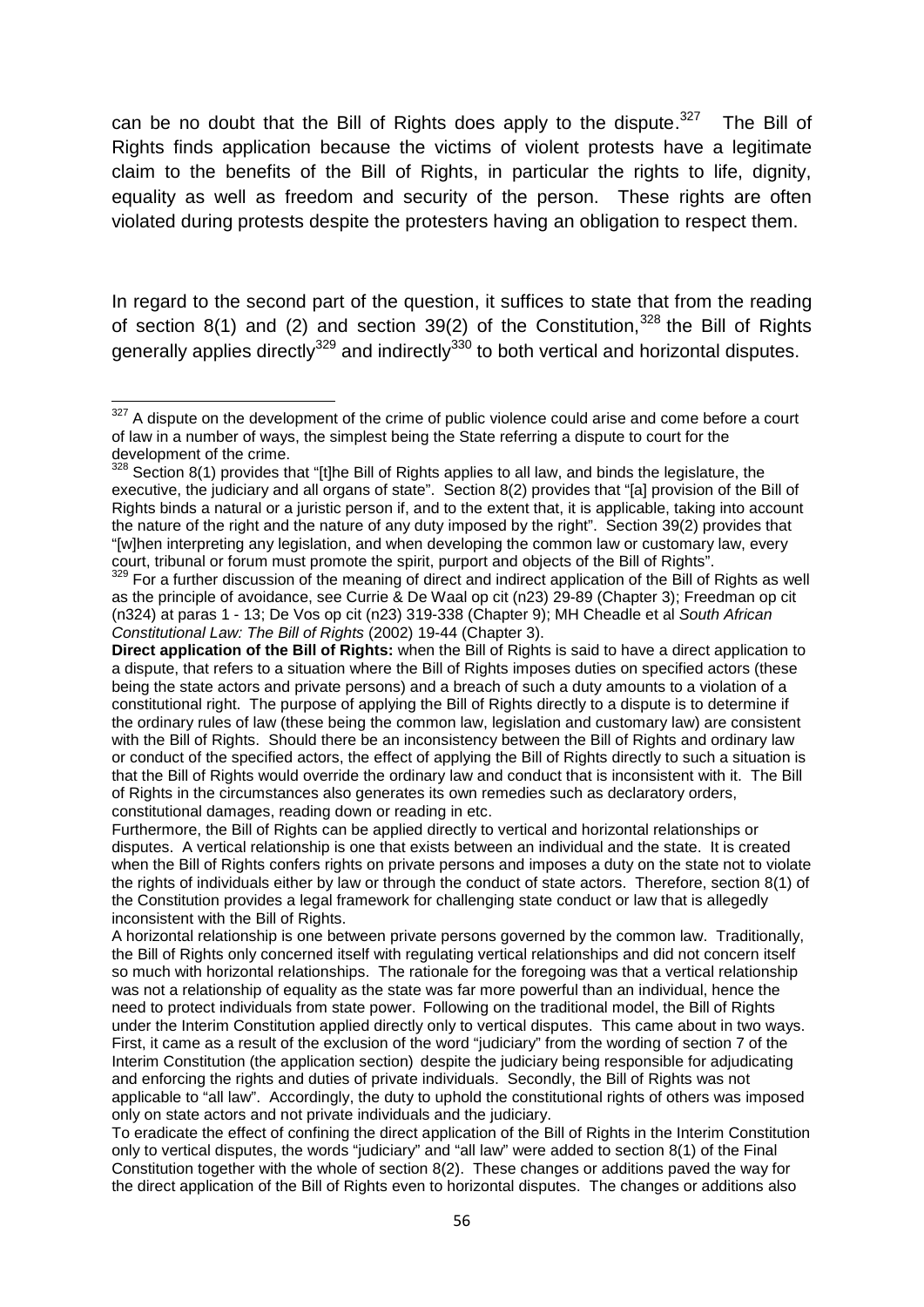An example of a situation where the Bill of Rights is applied directly is where a common-law rule or a statutory provision is alleged to be inconsistent with a provision of the Bill of Rights and after engaging the inquiry in terms of section 36 of the Constitution the court finds that the common-law rule or the statutory provision is unconstitutional because it unjustifiably limits a right in the Bill of Rights and the common-law rule or statutory provision is struck down.

However, before a court may resort to applying the Bill of Rights directly and strike down the common-law rule or statutory provision in question, the principle of avoidance<sup>331</sup> requires the court to first attempt to interpret the impugned commonlaw rule or statutory provision in such a way that it conforms to the Bill of Rights. When the court conforms to the latter, the Bill of Rights is said to be applied indirectly

It has been argued by some writers that despite the inclusion of section 8(2) to the Final Constitution, the courts hardly apply the Bill of Rights directly to horizontal disputes. As a result, the section is nearing redundancy since the courts insist on applying the Bill of Rights indirectly to horizontal disputes. One possible explanation for this reluctance is perhaps the principle of avoidance which prefers the indirect application before the direct application of the Bill of Rights. <sup>330</sup> **Indirect application of the Bill of Rights:** the Bill of Rights is said to apply indirectly when,

instead of the Bill of Rights directly imposing rights and duties, they are imposed by the ordinary law (legislation, common law or customary law) and, in turn, the Bill of Rights exerts its influence on the ordinary law through the development and interpretation of the ordinary law in light of the Bill of Rights. The purpose of indirectly applying the Bill of Rights is to test whether the ordinary rules of law promote the values and objectives of the Bill of Rights. Section 39(2) of the Constitution becomes relevant as it sets out the values that must be promoted when legislation is being interpreted or when the common law is being developed.

The Bill of Rights can apply indirectly both to vertical and horizontal disputes. As already explained above, a vertical relationship is one between an individual and the state. A horizontal relationship is one between private persons governed by the common law. When the Bill of Rights is indirectly applied, it does not override the ordinary law nor does it generate its own remedies, but instead it calls for the ordinary law to be interpreted or developed in a manner that is consistent with the Bill of Rights, thus creating harmony between the Bill of Rights and the ordinary law.

Although the Bill of Rights in the Interim Constitution did not apply directly to horizontal disputes, it did apply indirectly to vertical and horizontal disputes because of the old section 35(3) of the Interim Constitution which has a similar effect as the current section 39(2) of the Final Constitution. <sup>331</sup>**The principle of avoidance:** According to the principle of avoidance, constitutional issues in any

case (civil or criminal) should, where possible, be avoided. That means the courts should first try to "resolve a dispute by applying ordinary legal principles, as interpreted and developed with reference to the Bill of Rights, before applying the Bill of Rights directly to a dispute".

Therefore, in regard to impugned statutory provisions, the principle of avoidance requires that before a court resorts to the invalidation of such a statutory provision, it must first attempt to interpret the provision in such a way that it conforms to the Bill of Rights (indirect application). This is widely known as 'reading down'. Other ways of curing a constitutionally defective statutory provision, apart from a declaration of invalidity (direct application), include 'reading in' or severance of the offending provision. The principle of avoidance is also influenced by section 39(2) of the Constitution which places a duty on the courts, any tribunal or forum to promote spirit, purport and objects of Bill of Rights when interpreting legislation.

For the common law, the principle of avoidance holds that if the common-law provision is found to be inconsistent with the Bill of Rights or if it falls short of its spirit, purport and objects, the court is required to develop the common law in order to quell the inconsistency or develop the common law such that it is in harmony with the objective normative value system found in the Constitution.

came following the realisation that private violations of human rights could be as invasive as those of the state. Thus, section 8(2) of the Constitution sets out the circumstances in which the conduct of private individuals may be challenged for infringing the Bill of Rights.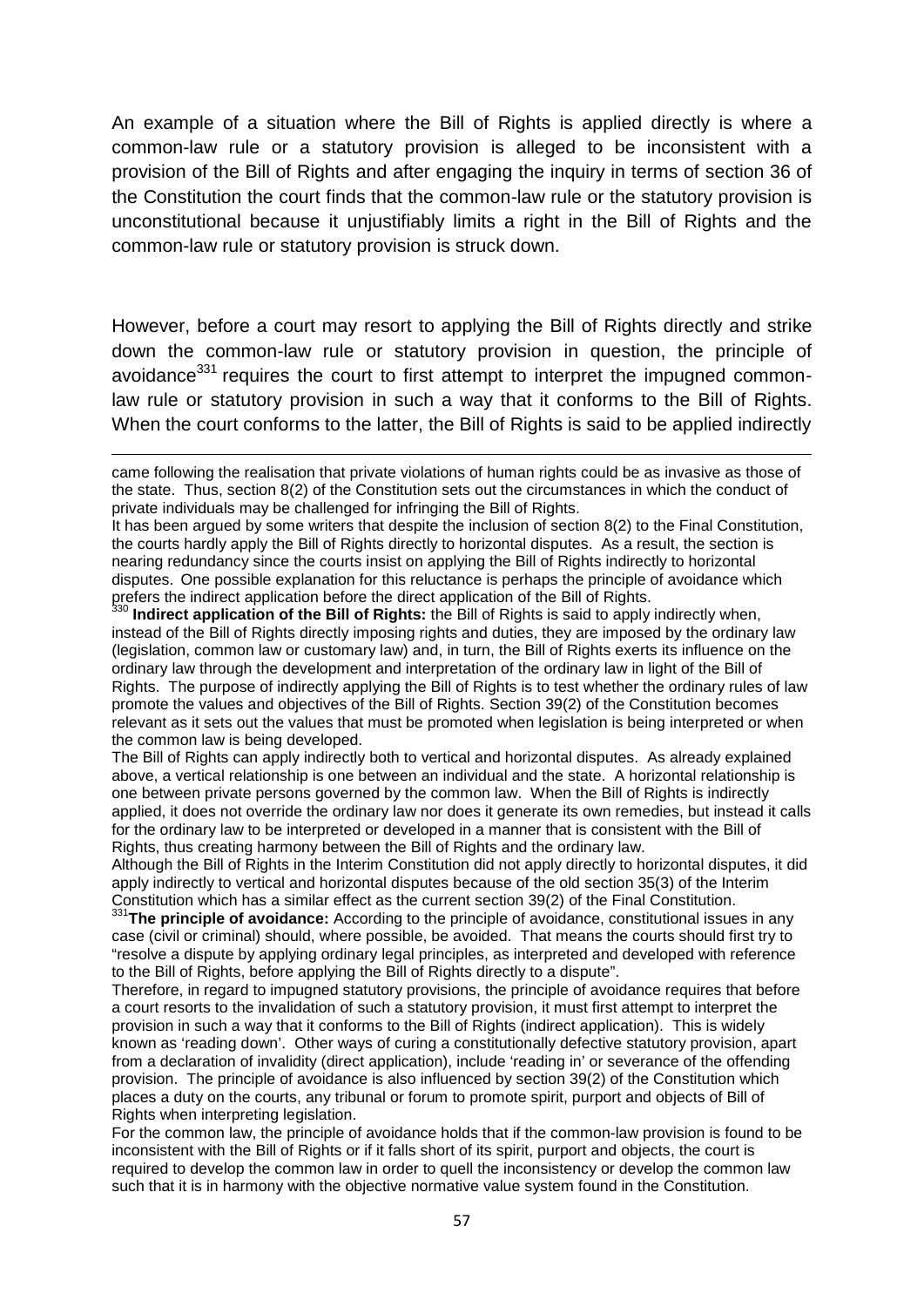to the dispute. Therefore, the present debate is premised on the indirect application of the Bill of Rights. Should the issue of the development of the crime of public violence come before court, it would require the court to develop the crime so that it is in harmony with the Bill of Rights and this procedure is said to be the indirect application of the Bill of Rights.

### **3.2 Background to assembly jurisprudence**

The theory of human rights was first expounded in the  $17<sup>th</sup>$  century by John Locke.<sup>332</sup> Since then, the Constitutions of various jurisdictions now incorporate the basic human rights consolidated in the Bill of Rights section.<sup>333</sup> South Africa has also had its fair share of Constitutions dating back to the pre-Union or colonial era. The common feature of all the previous Constitutions (i.e. the Constitutions of the pre- Union, post-Union or apartheid era) is that none of these had an entrenched and iusticiable Bill of Rights. $334$ 

Only the pre-Union constitution of the Orange Free State is an exception in that it guaranteed certain rights; such as the right of peaceful assembly and petition, equality before the law and property rights; although these rights were reserved largely for the enjoyment of the white population only. 335 However, a rigid

 $332$  Q Dlamini 'Mass action and the law – can South Africa do without the Regulation of Gatherings Act?' (2009) 1 *African Journal of Rhetoric* 86 at 88.

<sup>333</sup> Ibid. See further IM Rautenbach 'The liability of organisers for damage caused in the course of violent demonstrations as a limitation of the right to freedom of assembly *SATAWU v Garvas* 2012 8 BCLR 840 (CC): regspraak' (2013) 1 *Tydskrif vir die Suid-Afrikaanse Reg* 151 at 158. The writer submits that the first Constitution to incorporate an entrenched and justiciable Bill of Rights was that of the United States of America in the 18<sup>th</sup> century.<br><sup>334</sup> For a history of constitutionalism in South Africa see Dugard op cit (n307) 3 - 201 (Parts 1 & 2).

The writer submits that in the years building up to the Union of 1910, each of the four colonies (the Cape of Good Hope, Natal, Orange Free State and Transvaal) had a Constitution of its own. Although none of these Constitutions had an entrenched Bill of Rights, the Constitutions of the Orange Free State and the Cape nonetheless comprised some elements of the protection of individual liberties, although much of these liberties were reserved for the enjoyment of the white population. The Constitutions of Natal and the Transvaal had no such attributes and were notably the most racist. Even during the deliberations towards the finalisation of the Union Constitution, it is the representatives of Natal and the Transvaal that eventually succeeded in driving a racist and flexible Constitution premised on racial exclusion; the supremacy of parliament; and the exclusion of the Bill of Rights, civil liberties and the rule of law. When the constitutional debate once again opened up in the year 1961, the call for the inclusion of the Bill of Rights, despite having garnered support from some segments of the white population, also fell to be rejected by the reigning apartheid rulers of the time because of the fear that a rigid Constitution with a Bill of Rights would not bode well with the notion of parliamentary sovereignty.

Even if a rigid Constitution with an entrenched Bill of Rights had been opted for, some writers have expressed doubt that a rigid Constitution with an entrenched Bill of Rights would have thrived in an environment where parliament was sovereign – see IM Rautenbach & EFJ Malherbe *Constitutional*

<sup>&</sup>lt;sup>335</sup> Dugard op cit (n307) 18. See also De Vos op cit (n23) 6; and S Woolman 'Freedom of Assembly' in S Woolman et al (2 ed) *Constitutional Law of South Africa* (2005) 2-11.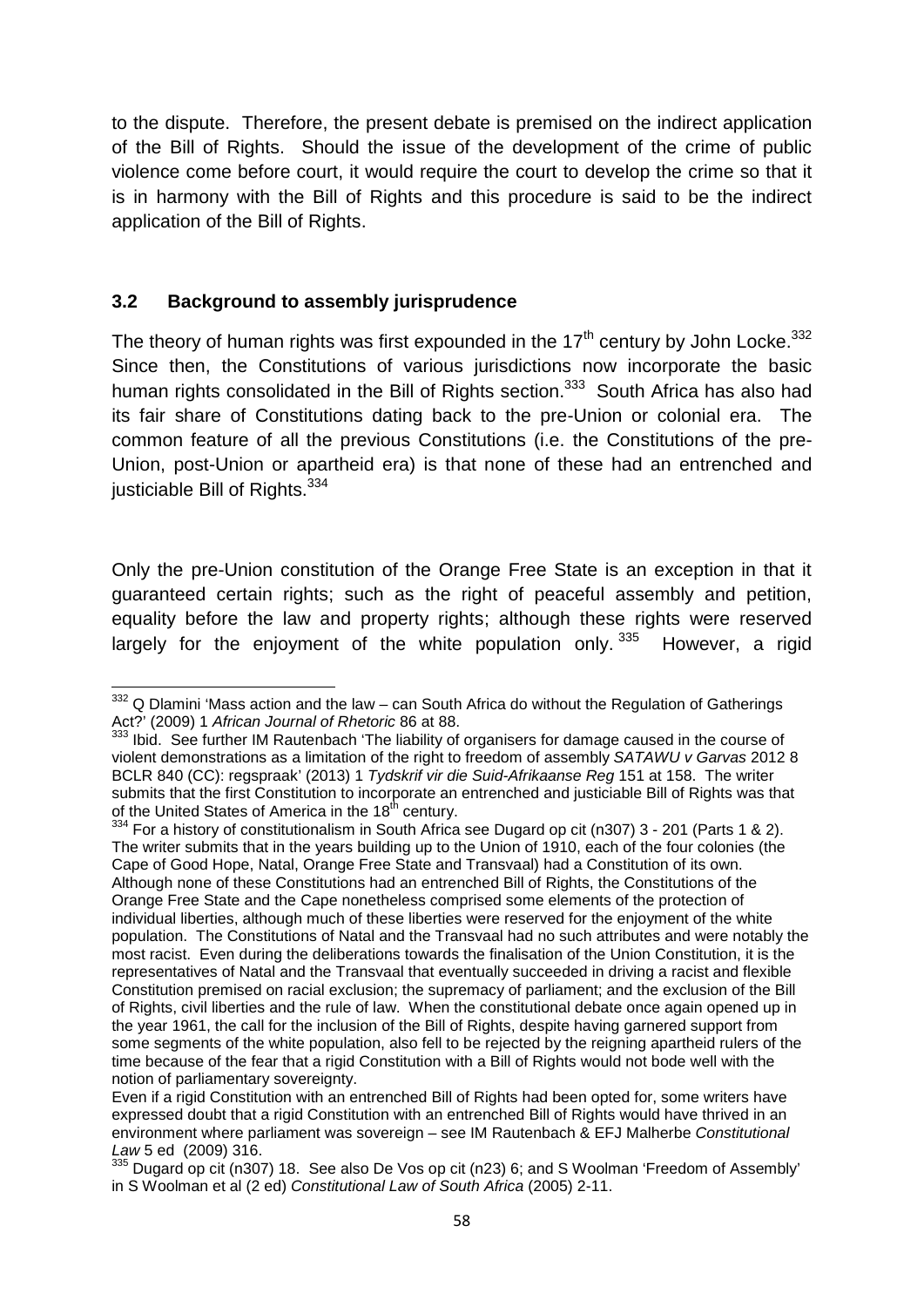Constitution with an entrenched Bill of Rights was rejected by the drafters of the Constitution of the Union in 1910 and again in 1961.

Notwithstanding the decades of the non-existence of an entrenched Bill of Rights, the concept of freedom of assembly has always been a part of the South African history and even enjoys international recognition.<sup>336</sup> The South African courts and academics have over the years unequivocally expressed the notion of freedom of assembly as a right of every citizen, though it can be limited in certain circumstances especially for purposes of public safety. $337$  It is submitted that the source of the right was the common law.<sup>338</sup>

Extensive statutory regulation of the right to freedom of assembly began in the year 1914 with the enactment of the Riotous Assemblies Act 27 of 1914 in an attempt to deal with white labour unrest.  $339$  It would seem that prior to the enactment of the laws regulating the freedom of assembly, the right was exercised almost without any legal impediments.<sup>340</sup> This is informed by the fact that the common-law position at the time was that an individual was entitled to all rights not expressly prohibited or limited by statute or the common law. $341$  Therefore, the common-law crime of public violence was the primary limitation of the right to freedom of assembly.<sup>342</sup>

The implementation of repressive laws aimed at frustrating this fundamental freedom gained momentum from the 1920s and peaked at the inception of the official apartheid policy in 1948. $343$  Thereafter, a number of statutory measures which made significant adverse inroads into freedom of assembly were enacted.<sup>344</sup> For black South Africans, however, their right to freedom of assembly did not have to wait until

<sup>336</sup> See Dlamini op cit (n332) 88; and GE Devenish 'Constitutional law' in WA Joubert (2 ed) *The Law of South Africa* Vol 5, Part 3 (2004) para 87. Freedom of assembly has received recognition in international treaties, notably articles 17, 19 and 20 of the Universal Declaration of Human Rights; articles 19, 21 and 22 of the International Covenant on Civil and Political Rights; articles 10 and 11 of the African Charter on Human and People Rights; articles 15 and 16 of the American Convention of Human Rights; article 11 of the European Convention; article 5 of the Convention on the Prohibition of All Forms of Racial Discrimination; and article 7 of CEDAW.

<sup>337</sup> The court in *S v Turell and Others* 1973 (1) SA 248 (C) at 256 and in *S v Budlender* 1973 (1) SA 264 at 272 made it clear that freedom of assembly was a right enjoyed by the citizens of this country. See also E Kahn 'Freedom of Assembly' (1973) 90 *South African Law Journal* 18; and Dlamini op cit (n332) 96 citing the cases of *Makwele v Government of Bophuthatswana* 1994 (1) SA 503 (BA) and *Segale v Bophuthatswana* 1990 (1) SA 434 (BA).<br><sup>338</sup> See Cheadle op cit (329) 241.<br><sup>339</sup> Woolman op cit (n335) 43-5.

 $340$  Ibid.

 $341$  Ibid.

 $342$  Ibid.

<sup>343</sup> Ibid.

<sup>344</sup> For a list of these statutory measures see 2.8.1 above.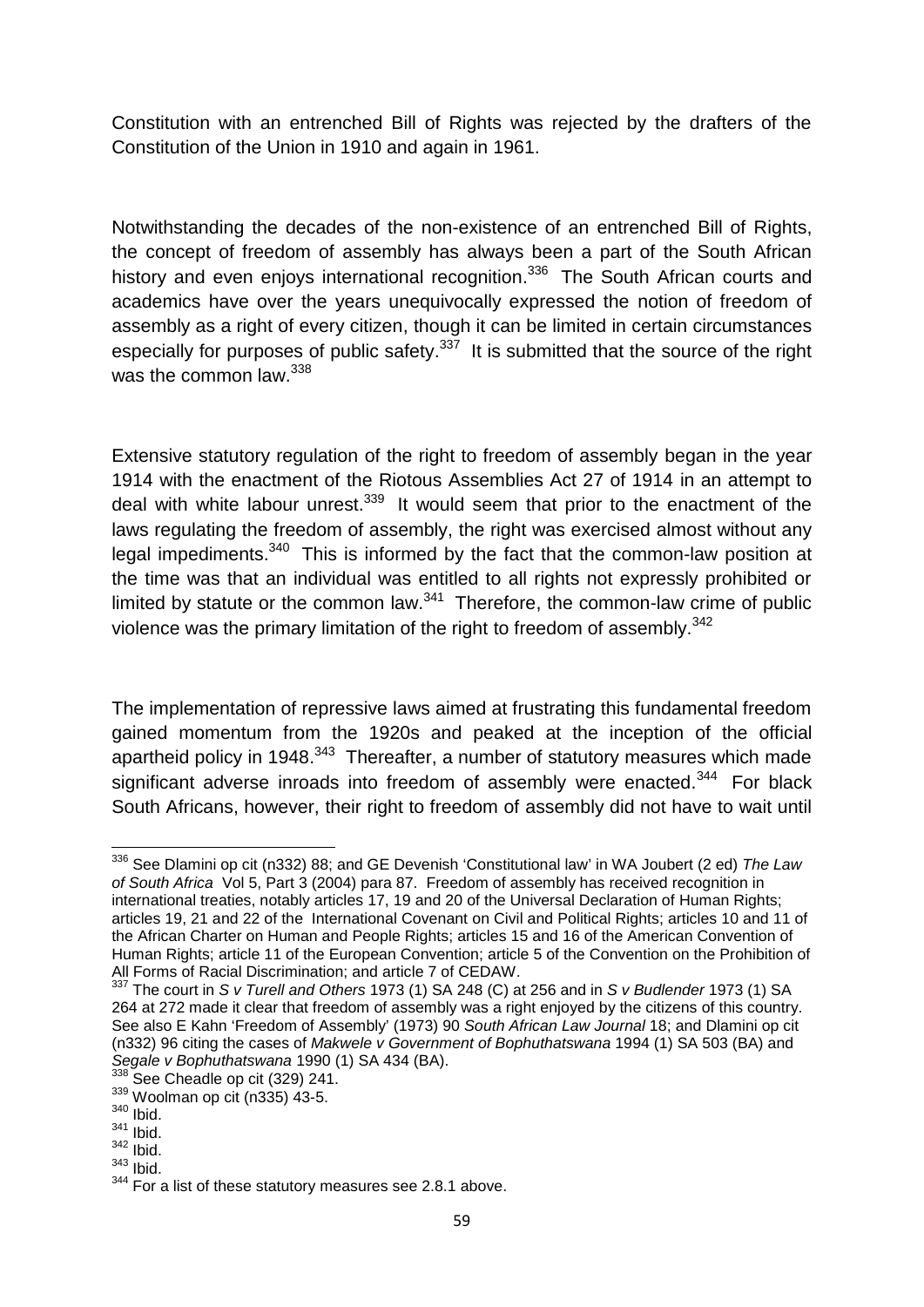the coming into effect of the official policy of apartheid in order for it to endure severe suppression. The Black Administration Act 38 of 1927, Development Trust and Land Act 18 of 1936 and Black (Urban Areas) Consolidation Act 25 of 1945 already had an impact on the regulation of assemblies of the Bantus or black South Africans.<sup>345</sup>

As already stated, unregulated assemblies were short-lived and numerous statutory measures began to emerge from the year 1914 and escalated particularly after the official adoption of the apartheid policy in the year 1948. The trend continued for a number of years until the beginning of the 1990s. A major breakthrough towards democracy in South Africa which set the tone for the adoption of a Constitution with an entrenched Bill of Rights came with the signing of the National Peace Accord in February 1990 by the majority of political parties.<sup>346</sup>

The year 1992 saw real attempts to reconcile the right to freedom of assembly with the state's interest in the maintenance of peace and order. This led to the appointment of a Commission of Inquiry known as the Commission of Inquiry Regarding the Prevention of Public Violence and Intimidation ("the Goldstone Commission") <sup>347</sup> whose task was to carve a new and uniquely South African approach to assemblies and demonstrations.<sup>348</sup>

A major innovation of the Goldstone Commission was the adoption of the Regulation of Gatherings Act (RGA).<sup>349</sup> The RGA is lauded for having struck a balance between

<sup>345</sup> Woolman op cit (n335) 43-5.

<sup>346</sup> Ibid 43-6.

<sup>347</sup> On which see Heymann, PB *Towards peaceful protest in South Africa: Testimony of multinational panel regarding lawful control of demonstrations in the Republic of South Africa before The Commission of Inquiry regarding the prevention of public violence and intimidation* (1992) ("the Heymann report").<br><sup>348</sup> Hjul op cit (n40) 458 observes that, unlike other commissions of inquiry which are appointed by the

President in terms of the Commissions of Inquiry Act 8 of 1947, the Goldstone Commission was mandated by the Prevention of Public Violence and Intimidation Act 139 of 1991. The Act was never repealed, but its provisions can be argued to have fallen into disuse because, although the Act intended the Goldstone Commission to live beyond the three-year life span that it survived, the presidency never appointed the successor to Goldstone J. Hjul argues further that the collapse of the Commission might have had a role in the resurfacing of violent protests and strikes.<br><sup>349</sup> 205 of 1993. The Act lays down the procedural requirements for organising and holding

demonstrations, it stipulates the role and powers of the police, local authorities and interested parties, it provides for the imposition of civil liabilities on organisers or conveners of demonstrations should riot damage occur, and sets out the criminal penalties for the breach of certain provisions of the Act. For a summary of the provisions of the RGA, see *Garvis v SATAWU (Minister for Safety & Security, Third Party)* 2010 (6) SA 280 (WCC) paras 12 - 18; and *SATAWU v Garvis and Others* 2011 (6) SA 382 (SCA) paras 21 - 28. For an analysis and a critique of the provisions of the RGA, see Woolman op cit (n335) 43-7 – 43-17; De Vos op cit (n23) 556-557; Currie & De Waal op cit (n23) 381-383; Cheadle op cit (n329) 243-245; and Hjul op cit (n40) 456.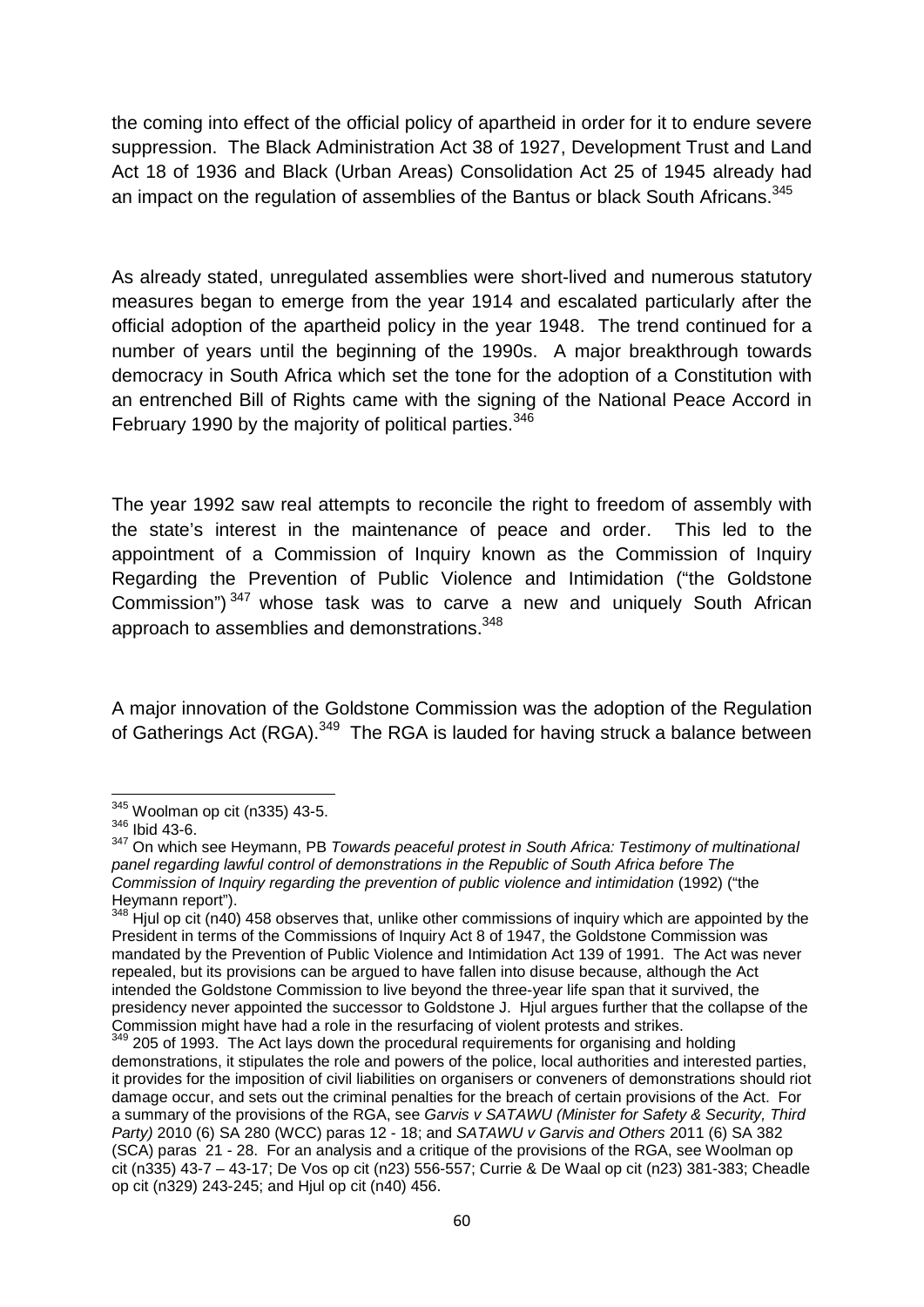the right to assemble freely and the maintenance of peace and order.  $350$  Thereafter, the official demise of the apartheid system came with the Interim Constitution and the Final Constitution, both of which had an entrenched Bill of Rights.

# **3.3 The importance of free assemblies<sup>351</sup>**

The right to freedom of assembly has not lost the significance it has always carried. In actual fact, the need for free assemblies has become even more important especially now that South Africa is a democratic state. In a democracy, dialogue is a crucial precursor to decision-making. Individual views are represented by organised formations, hence the need for legal recognition and protection of the right of individuals to organise themselves into these formations and then be able to express themselves freely.<sup>352</sup> As a result, assemblies create a platform or an environment which is conducive for collective dialogue and deliberations.<sup>353</sup>

The backdrop against which the right to freedom of assembly is to be interpreted and treated, hence signalling the importance of the right, was articulated in *S v Turrell* and Others<sup>354</sup> as follows:

"Freedom of speech and freedom of assembly are part of the democratic rights of every citizen of the Republic and Parliament guards these rights jealously for they are part of the very foundations upon which parliament itself rests. Free assembly is a most important right for it is generally only organised public opinion that carries weight and it is extremely difficult to organise it if there is no right of public assembly".

The case arose in the context of the interpretation of the Riotous Assemblies Act 17 of 1956 (as amended). The interpretation of the sections of the said Act dealing with the powers of the Magistrate and the Minister of Justice to prohibit gatherings, and the overall aura of the judgment is couched in terms which are favourable to the preservation of the freedom to assemble.

 $350$  De Vos op cit (n23) 556. See also P De Vos 'Freedom of assembly and its limits: Constitutional Court' (2009) 9(8) Without Prejudice 4 at 5.

<sup>&</sup>lt;sup>351</sup> For a comparison of the treatment of the right to freedom of assembly in South Africa with that of Germany and the United States of America, see Rautenbach op cit (n333) 157.

Woolman op cit (n335) 43-1. See also De Vos op cit (n23) 550.

<sup>353</sup> Woolman op cit (n335) 43-2.

<sup>354</sup> 1973 (1) SA 248 (C) at 256.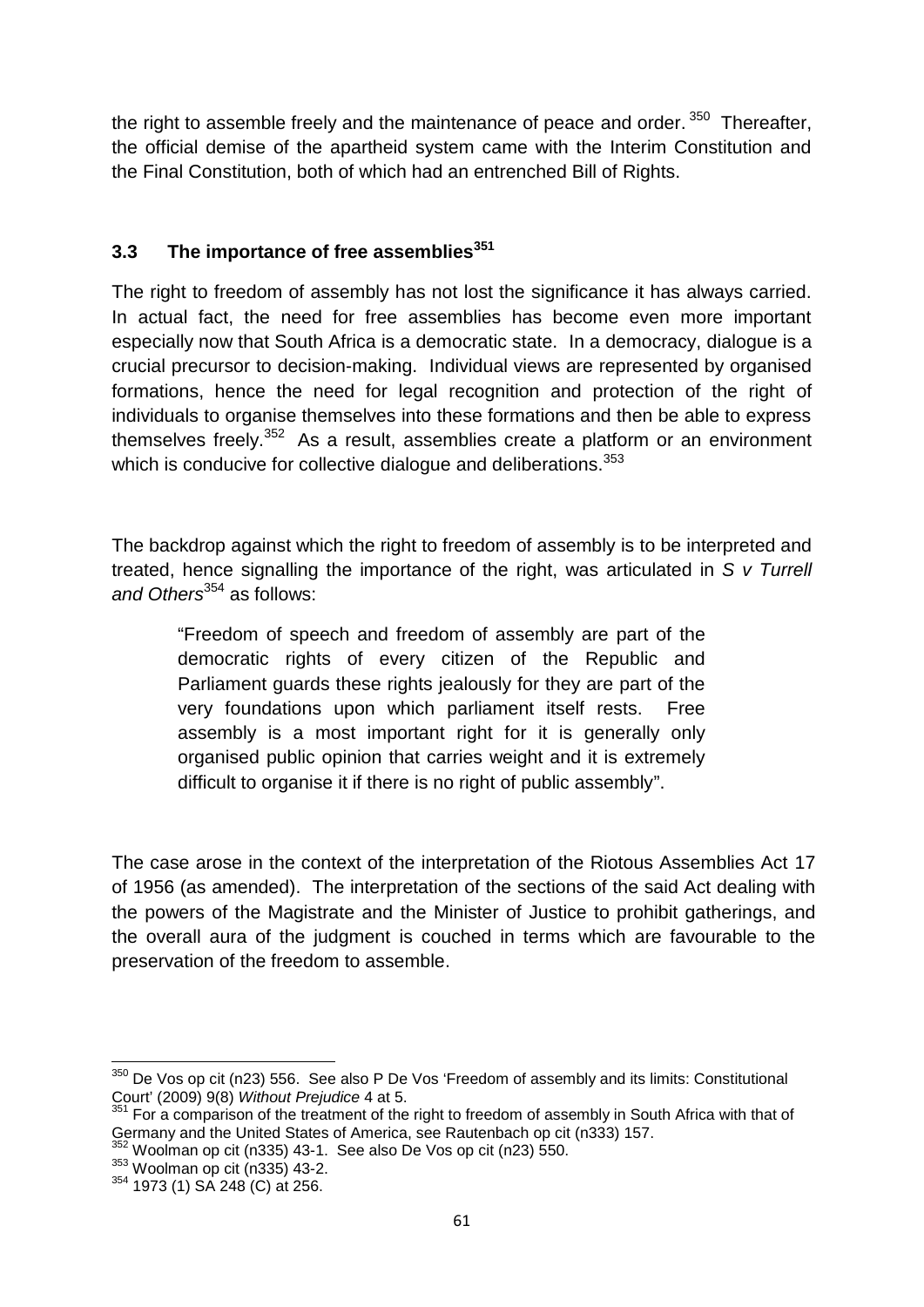The subsequent cases of *S v Budlender*,<sup>355</sup> and *Seeiso v Minister of Home Affairs and Others*<sup>356</sup> also advance the preservation of the fundamental right to freedom of assembly. These cases call for the courts to exercise restraint in interpreting the statutory provisions which have the effect of curtailing the right to freedom of assembly and not readily uphold the laws and conduct that restrict the right to freedom of assembly.<sup>357</sup>

In *Seeiso* <sup>358</sup> the court held that "[i]n view of the provisions of the Constitution articulating this fundamental freedom, the Court should be loath to give a strained or extended meaning to a statute which would through such an interpretative process seek to confer power to abridge or curtail the right to free assembly". Therefore, in the absence of compelling evidence to sustain the limitation of the right to freedom of assembly, it was found to be insufficient that the right to freedom of assembly be limited in favour of the maintenance of state security, the protection of the public interest and the maintenance of law and order.

The court in *Budlender*<sup>359</sup> also made some crucial findings. First, it noted that the Riotous Assemblies Act created a "political offence". Having done so, it further took into account a crucial consideration of the nature of the South African society, and that is South Africa comprises various racial, cultural, tribal and linguistic communities. With that in mind, the court then reasoned that all these communities possess different beliefs and ideologies and they do not view the "political offence" created in the Act with the same degree of condemnation, if any. In fact, in some communities the commission of what is deemed to be a political offence even carries approval. It was then held that the courts have a duty to approach such an offence with an open mind so to ensure that people are not severely punished for upholding their beliefs.

No doubt the *Budlender* case holds relevance for the offences and civil remedies provided for in the RGA as well as the crime of public violence. The RGA and the crime of public violence operate in a societal setting that is no longer defined mainly

 $355$  1973 (1) SA 264 (C).<br> $356$  1998 (6) BCLR 765 (LesCA).<br> $357$  Other leading cases where the importance of the right to freedom of assembly is emphasised include *In Re Manhumeso and Others* 1995 (1) SA 551 (ZS); *South African National Defence Union v Minister of Defence and Another* 1999 (4) SA 469 (CC); and *S v Mamabolo (Etv and Others*

<sup>&</sup>lt;sup>358</sup> Seeiso 1998 (6) BCLR 765 (LesCA) 777. In this case the Minister of Home Affairs had relied on the provisions of the Chieftainship Act of 1968 to prohibit a meeting of the Chiefs convened by the King to discuss matters of succession on the ground that it would threaten public safety and the maintenance of law and order.

<sup>&</sup>lt;sup>9</sup> *Budlender* 1973 (1) SA 264 (C) 268.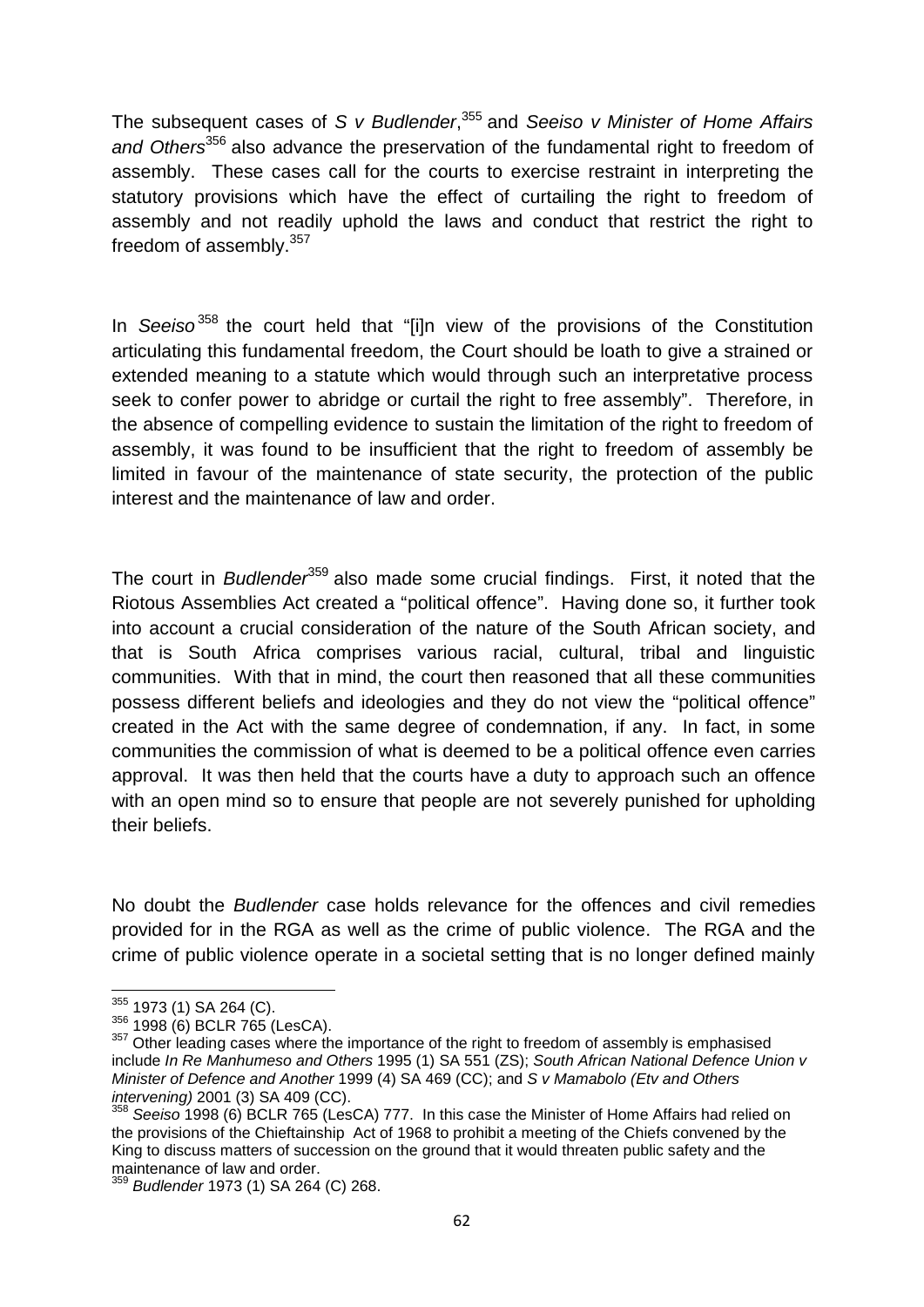by race but by economic disparities. Therefore, the breach of the RGA or the commission of public violence carries different degrees of condemnation for the privileged and less privileged communities and the court must bear this in mind when enforcing the statutory offences in the RGA or the crime of public violence. This also ties in with the Constitutional Court's view on the importance of the right to freedom of assembly expressed in *SATAWU and Another v Garvas and Others*.<sup>360</sup>

"The right to freedom of assembly is central to our constitutional democracy. It exists primarily to give a voice to the powerless. This includes groups that do not have a political or economic power, and other vulnerable persons. It provides an outlet for their frustrations. This right will, in many cases, be the only mechanism available to them to express their legitimate concerns. Indeed, it is one of the principal means by which ordinary people can meaningfully contribute to the constitutional objective of advancing human rights and freedoms. This is only too evident from the brutal denial of this right and all the consequences flowing therefrom under apartheid. In assessing the nature and importance of the right, we cannot therefore ignore its foundational relevance to the exercise and achievement of all other rights".

To further elaborate on the importance of free assemblies, it is noteworthy that resort to protest action is a potent tool used by vulnerable groups in South Africa to communicate their concerns. Unlike in western countries where communities have an option communicate their concerns electronically through computers, televisions and newspapers, the vulnerable groups in South Africa do not have access to the media, thus leaving demonstrations their only available avenue to vent out their frustrations<sup>361</sup>

Woolman<sup>362</sup> submits further that by allowing minorities to protest and signal their dissatisfaction with the ruling majority, that helps to quench the feeling of marginalisation, helplessness and isolation for these vulnerable groups, and it provides for democracy to be seen to also work in their favour, thereby legitimising the exercise of power by the majority. It goes without saying that the demonstrations envisaged are peaceful demonstrations only.<sup>363</sup>

 $360$  2013 (1) SA 83 (CC) at para 61. For a discussion and analysis of this case, see 3.4 below.  $361$  Woolman op cit (n335) 43-3.

<sup>362</sup> Ibid.

<sup>363</sup> Section 17 of the Constitution provides for the right to freedom of assembly, but also incorporates its own internal modifiers to the effect that the gathering must be peaceful and the participants in the gathering must be unarmed. See further *Fourways Mall (Pty) Ltd and Another v South African*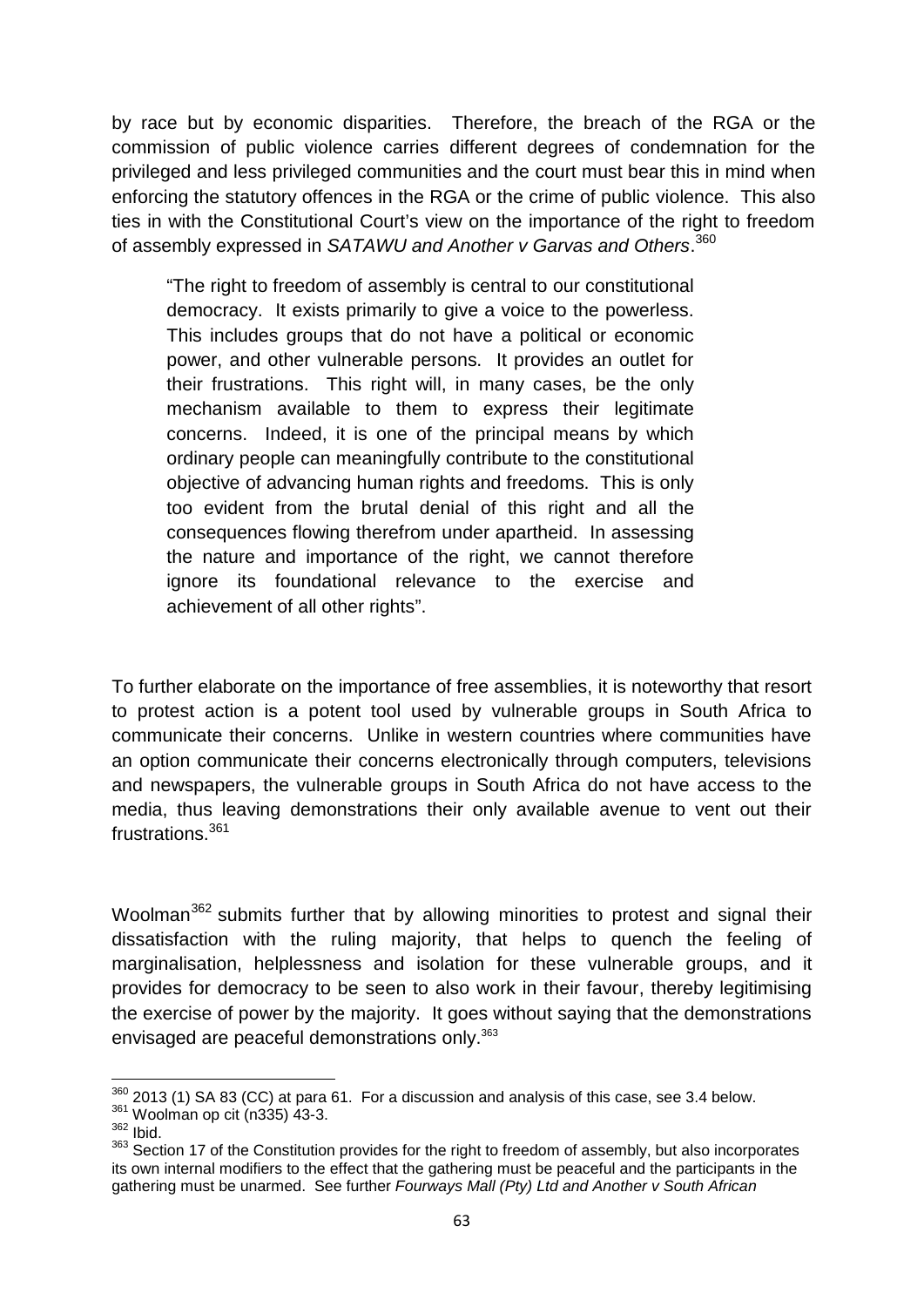Furthermore, the exercise of the right to assemble also assists the government to identify pressing issues in society in-between elections, thereby promoting government accountability and responsiveness.<sup>364</sup> It has also been observed that free assemblies contribute to a participatory democracy in terms of which the citizens are actively involved in public affairs.<sup>365</sup> Therefore, free assemblies "create space for large, vocal social formations that service representative democracies; act as catalyst for debate; and enhances the legitimacy of the political processes by allowing for the articulation of minority views".<sup>366</sup>

Even though South Africa is a democratic state and all segments of society are allowed an opportunity to express their views in matters of governance, one cannot be naïve to assume that individuals and organised formations would have an equal voice and equal bargaining power. Free assemblies become more crucial in the event that dialogue dies down and the balance of power is skewed or abused to the detriment of the minority.<sup>367</sup> Assemblies and demonstrations thus provide a voice for the minority to communicate their views with a sufficient degree of force for them to get attention.

# **3.4** *SATAWU and Another v Garvas and Others* **2013 (1) SA 83 (CC)**

## 3.4.1 Background

This case is the most recent and landmark pronouncement by the Constitutional Court on the right to freedom of assembly.<sup>368</sup> It comes in the wake of a growing pattern of violent protests sweeping right across the country. The judgment provides an indication of South Africa's current assembly jurisprudence in light of the violence during protests and strikes as well as the violation of the rights of non-protesters. Therefore, the jurisprudential articulations outlined in this case offer some insight into the court's likely attitude towards developing the crime of public violence.

<sup>366</sup> Woolman op cit (n335) 43-21 – 43-22.

*Commercial Catering and Allied Workers Union and Another*.1999 (3) SA 752 (W). The effect of this decision is that section 17 of the Constitution and the Labour Relations Act 66 of 1995 does not extend to protect protesters from liability for assaults and other conduct that violates the rights of other people.<br><sup>364</sup> Woolman op cit (n335) 43-3.

<sup>365</sup> De Vos op cit (n23) 550.

<sup>367</sup> Ibid 43-2.

<sup>368</sup> M Bishop & J Brickhill 'Constitutional law' (2013) *Annual Survey of SA Law* 150 at 175.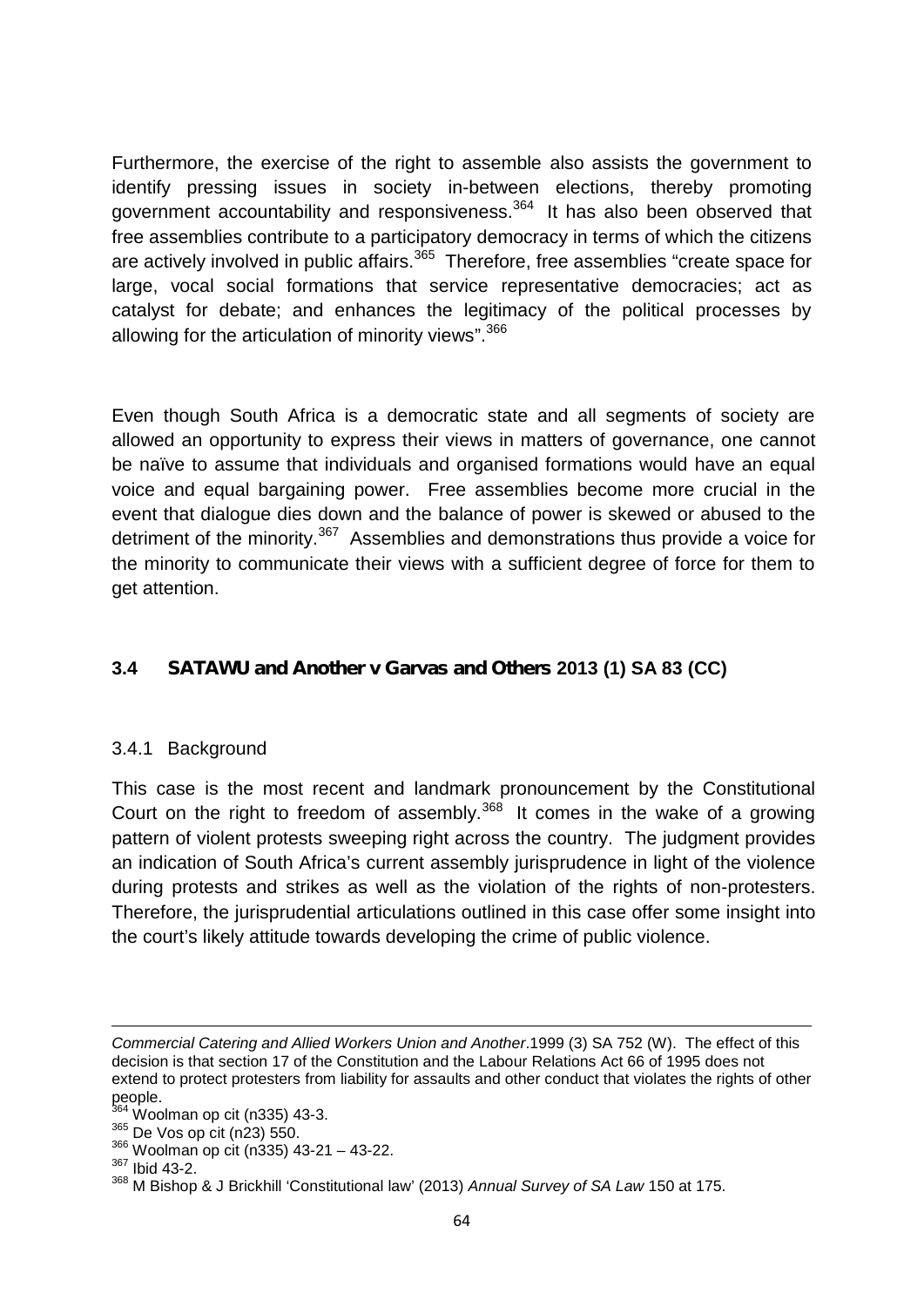#### 3.4.2 Facts

During the course of a protracted strike in the security industry led by the South African Trade and Allied Workers Union (SATAWU), which had already seen about 50 people being killed and massive damage to property, SATAWU proceeded to convene a march of thousands of people in the city of Cape Town to present the concerns of the workers in the security industry. The gathering turned into a full scale riot and property to the value of R1.5 million was damaged. As a result, the Respondents (Claimants/Plaintiffs in the High Court), most of whom being business owners as well as persons with a financial interest in the vehicles damaged during the riot, instituted legal action against SATAWU in terms of section 11(1) of the RGA<sup>369</sup> and, alternatively, in terms of the common law for damages suffered.

In the run-up to the march in question, SATAWU had complied with the procedural requirements of the RGA. It, *inter alia*, gave the necessary notice to the local authority, arranged about 500 marshals to control the crowd, requested the local authority to cordon off certain roads and advised its members to refrain from any unlawful and violent behaviour. Despite these precautionary measures, a riot ensued causing massive damage to property.

SATAWU denied liability and contended that the words "and was not reasonably foreseeable" in section 11(2)(b) of the RGA, render the statutory defence against the imposition of civil liability for riot damage created in section 11(1) internally destructive and irrational, and therefore unconstitutional. The irrationality was argued to emanate from the wording of subsections (b) and (c) of section 11(2) which effectively requires on the one hand that the organiser of a gathering proves that the act or omission which led to riot damage was not foreseeable, and, on the other hand, that it (the organiser) took reasonable steps to guard against the act or omission that was not reasonably foreseeable.

 $369$  Section 11(1) of the RGA holds the organisers or conveners of gatherings as well as the participants in demonstrations jointly and severally liable for riot damage arising from the said gatherings or demonstrations. To ameliorate the effect of section 11(1), section 11(2) provides a defence as follows: "[i]t shall be a defence to a claim against a person or organisation contemplated in subsection (1) if such a person or organisation proves – (a) that he or it did not permit or connive at the act or omission which caused the damage in question; and (b) that the act or omission in question did not fall within the scope of the objectives of the gathering or demonstration in question and was not reasonably foreseeable; and (c) that he or it took all reasonable steps within his or its power to prevent the act or omission in question: provided that proof that he or it forbade an act of the kind in question shall not by itself be regarded as sufficient proof that he or it took all reasonable steps to prevent the act in question".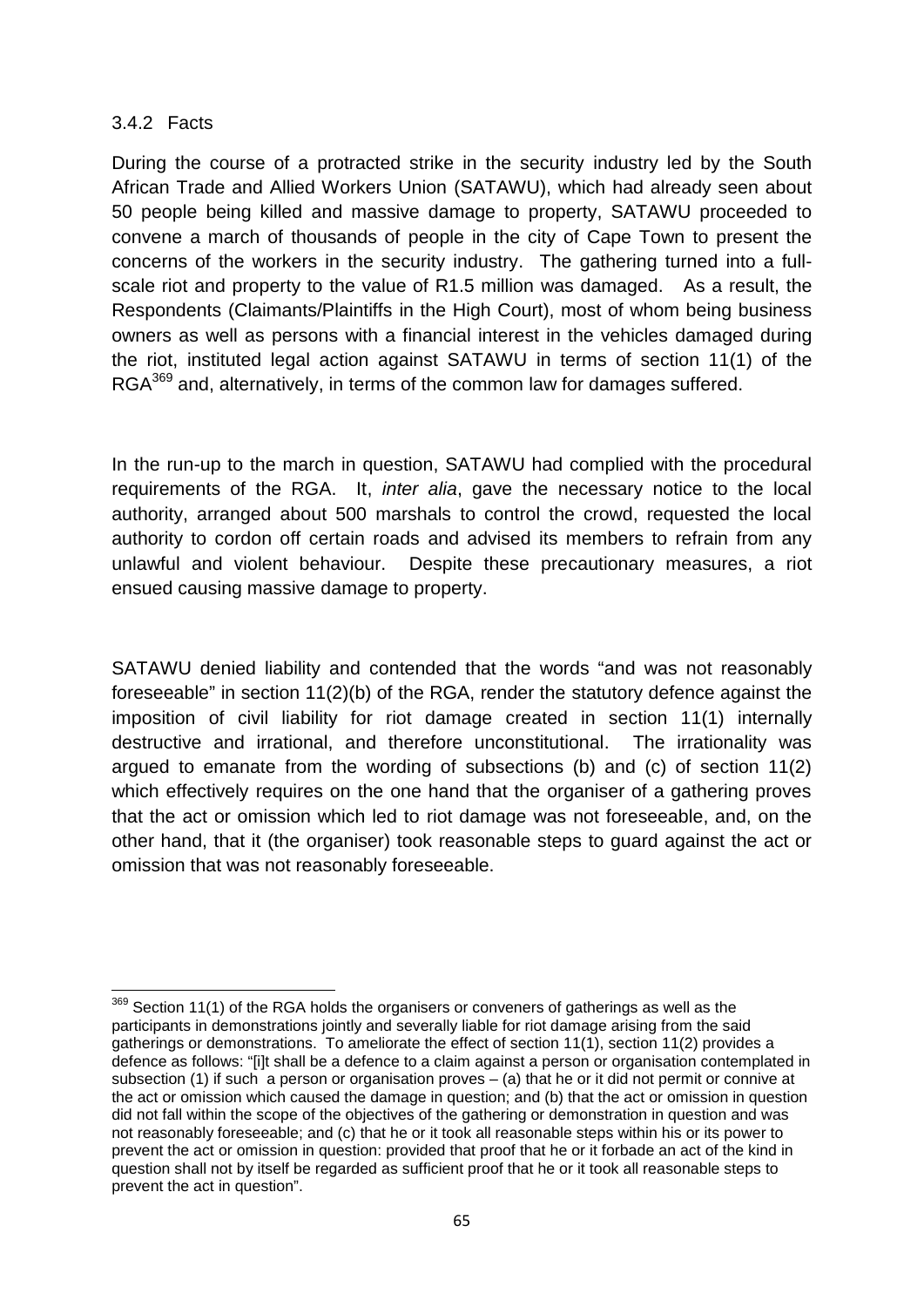SATAWU argued further that an organiser who has taken steps to guard against the occurrence of riot damage can never prove that the riot damage was not foreseeable, thus would never satisfy subsection (c) of section 11(2) and will automatically be liable. Furthermore, section 11(2) was argued by SATAWU to have limited the right to freedom of assembly and that the limitation was not justifiable.

The Respondents argued that the right to freedom of assembly was not implicated in the present case because the march in question had not been peaceful. They pointed out that the right in section 17 of the Constitution is only available to gatherings that are peaceful and unarmed. Therefore, it was argued to be unnecessary to even undertake the balancing of rights in terms of section 36 of the Constitution. The parties agreed before the High Court that the constitutional pronouncement on section 11(2)(b) had to be decided separately and before the consideration of the merits of the case.

# 3.4.3 Findings of the High Court<sup>370</sup> and Supreme Court of Appeal<sup>371</sup>

The High Court, per Hlophe JP, held that the right to freedom of assembly was not implicated because the assembly in question had not been peaceful as it led to riot damage. The court also rejected that the requirements of section 11(2) of the RGA had a chilling effect on the exercise of the right to freedom of assembly. In that regard, it reasoned that even with SATAWU being aware of the Act and the potential for liability, it still proceeded with the planned march. This way, clearly SATAWU was not prevented from exercising its right to demonstrate and thus there was no chilling effect.

Also on the chilling effect argument, the court held further that SATAWU had not given evidence of a situation where the intended gathering was not held because of the fear of liability. The court also accepted the testimony of two witnesses who had frequent dealings with the RGA to the effect that section 11 of the RGA does not inhibit organisations or people from embarking on demonstrations.

Notwithstanding the finding that section 17 of the Constitution was not implicated in the present case and that the imposition of civil liability did not have a chilling effect on the exercise of the right to freedom of assembly, the court nonetheless engaged

<sup>&</sup>lt;sup>370</sup> The decision of the High Court is reported as *Garvis and Others v SATAWU (Minister for Safety and Security, Third Party*) 2010 (6) SA 280 (WCC).

*and Security, Third Party)* 2010 (6) SA 280 (WCC). <sup>371</sup> The decision of the Supreme Court of Appeal the case is reported as *SATAWU v Garvis and Others* 2011 (6) SA 382 (SCA).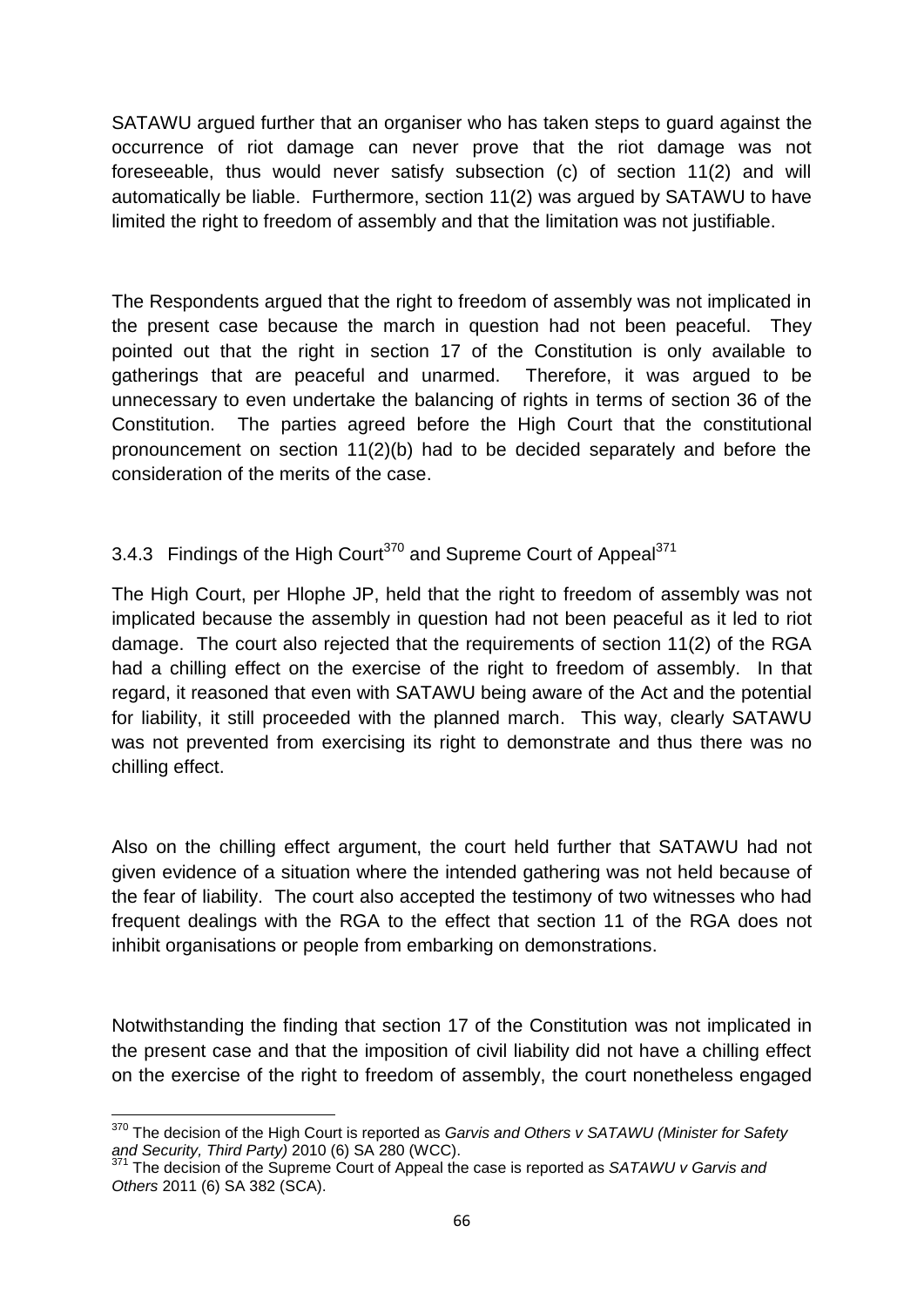the section 36 inquiry and found that even if section 11(2) did limit the right to freedom of assembly, the limitation was justifiable taking into account the individual's right to dignity, and freedom from violence and arbitrary deprivation of property.

When the matter went on appeal before the Supreme Court of Appeal (SCA), SATAWU insisted mainly on the argument that the defence created in section 11(2)(b) was internally incoherent and self-destructive. It was held that section 11(2) created a real defence which was capable of being proven and the court cited a number of hypothetical examples to enhance its finding. The SCA also agreed with the High Court and found that the right to freedom of assembly was not implicated in the present case.

The court did not undertake the section 36 inquiry to test if the right to freedom of assembly had been unjustifiably limited because counsel for the Appellants had conceded that if the defence so created was intelligible and provided a real defence, then it would be unnecessary to embark on the section 36 inquiry. The court remarked further that the internal modifiers of the right (peaceful and unarmed) are deliberately included in constitutions in order to ensure that no constitutional challenges can be raised in respect of the laws regulating riots and other breaches of the peace.<sup>372</sup> On the "chilling effect" argument, the court held that the only chilling effect the section had was on unlawful behaviour that threatens the rule of law and the rights of others.

# 3.4.4 Findings of the Constitutional Court

On the rationality<sup>373</sup> of the defence created in section 11(2) of the RGA given the allegedly unintelligible and self-destructive wording of subsection (b) of section 11(2), the majority of the Constitutional Court, per Mogoeng CJ, found that it is a long standing principle that if an impugned statutory provision is capable of a rational interpretation which is within the bounds of the Constitution, then the said provision must be afforded that interpretation so to preserve its constitutional validity and preserve the purpose of the provision.<sup>374</sup>

<sup>&</sup>lt;sup>372</sup> It suffices to add that the restriction imposed by these 'internal modifiers' has been a part of the right to freedom of assembly from the eighteenth century when the first entrenched and justiciable Bill of Rights was adopted in America – see Rautenbach op cit (n333) 158.<br><sup>373</sup> For a critique and further analysis of the rationality requirement, see Rautenbach op cit (n333) 153-

<sup>156.</sup>

 $374$  At para 37.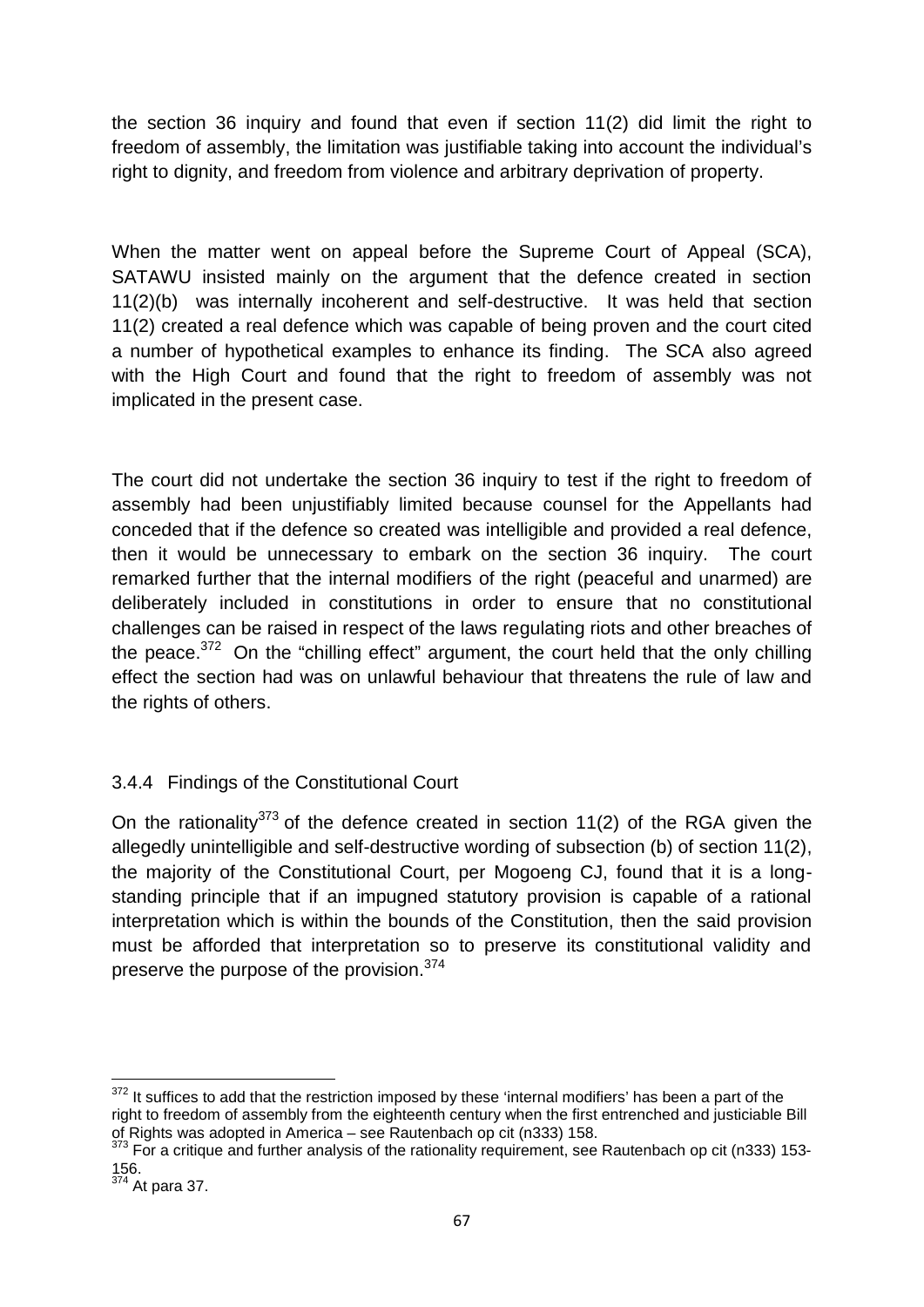In that regard, the court reasoned that the intention of the legislature by enacting section 11 of the RGA was to hold the organisations liable for their decision to hold gatherings and demonstrations.<sup>375</sup> The effect of such liability was alleviated by the creation of a statutory defence in section 11(2). Therefore, by imposing civil liability on organisers of gatherings and demonstrations, and also providing a defence thereto, parliament sought (i) to create statutory liability of organisations, so as to avoid the common-law difficulties associated with proving the existence of a legal duty on the organisation to avoid harm; (ii) to afford the organiser a tighter defence, allowing it to rely on the absence of reasonable foreseeability and the taking of reasonable steps as a defence to the imposition of liability; and (iii) to place the onus on the Defendant to prove this defence, instead of requiring the Plaintiff to demonstrate the Defendant's wrongdoing and fault.<sup>376</sup>

The court then found that the irrationality of the defence would be avoided if the whole of section 11(2) is taken together and understood as requiring that reasonable steps within the power of the organiser be taken to guard against an act or omission that is reasonably foreseeable. $377$  Therefore, if the steps, within the power of the organiser, so taken were reasonable to prevent what was foreseeable, then the act or omission subsequently giving rise to riot damage would not have been foreseeable and the organiser would not be liable.<sup>378</sup>

On the issue of whether section 11(2) limits the right to freedom of assembly and whether the limitation is justifiable, the court rejected the finding of the High Court and the Supreme Court of Appeal (SCA) that the right in section 17 of the Constitution was not implicated at all in the present case because the existence of riot damage meant that the march had not been peaceful. By implication, the majority of the court disagreed with the finding of the minority of the Constitutional Court, per Jafta J, that that the right in section 17 was not applicable in the present case, although the minority of the court concurred with the majority of the court that section 11(2) of the RGA was rational and that it was a justifiable limitation of the right to freedom of assembly, also decided. In this regard the court<sup>379</sup> stated that:

"[n]othing said thus far detracts from the requirement that the right in section 17 must be exercised peacefully. And it is important to emphasise that it is the holders of the right who must assemble and demonstrate peacefully. It is only when

<sup>&</sup>lt;sup>375</sup> At para 38.<br><sup>376</sup> At para 39.<br><sup>377</sup> At para 43.<br><sup>378</sup> For a critique and alternative approach to untangle the interpretation impasse, see Bishop op cit  $(n368) 177.$ <sup>379</sup> At para 53.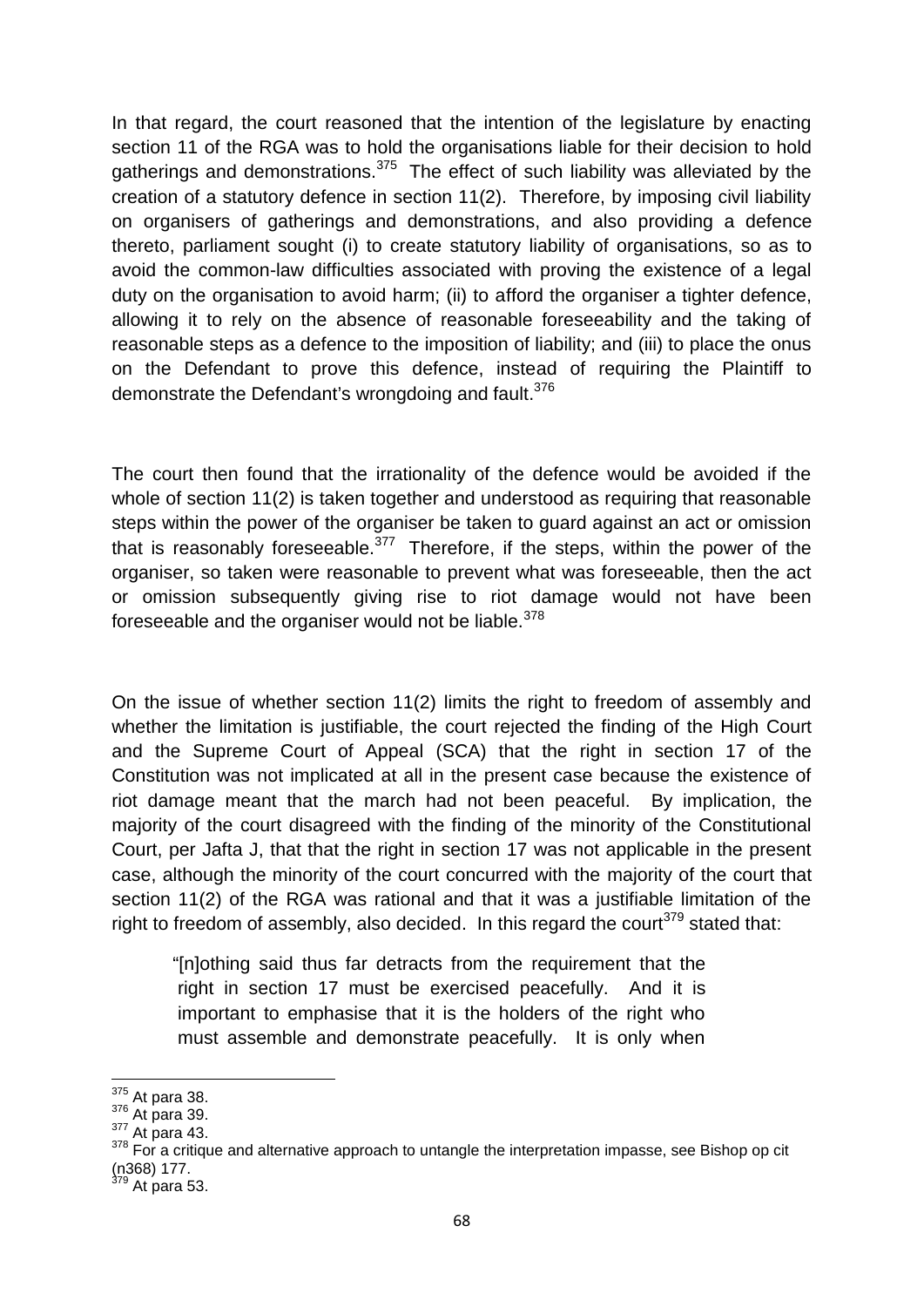they have no intention of acting peacefully that they lose their constitutional protection".

The court proceeded to cite with approval the *dictum* of the European Court of Human Rights in *Zilberberg v Moldova* (ECHR Application No 61821/00; 4 May 2004) at para 2 to the effect that:

"[a]n individual does not cease to enjoy the right to peaceful assembly as a result of sporadic violence or other punishable acts committed by others in the course of the demonstration, if the individual in question remains peaceful in his or her own intentions or behaviour".

The court then went on to consider how the right to freedom of assembly was limited by section 11(2) of the RGA. It found that compliance with section 11(2) requirements to successfully raise the defence so provided significantly increases the cost of organising a demonstration and thereby limits the right to freedom of assembly.<sup>380</sup> Furthermore, the right to freedom of assembly was also limited because those poorly-resourced organisations would be inhibited from organising protests to express their views on pressing societal issues.

The court expressed further that it is not only the right of organisers to freedom of assembly was that was limited, but also of many people who would have wanted to participate in the protest action.<sup>381</sup> However, upon engaging the section 36 inquiry, the court found that the limitation was reasonable and justifiable in an open and democratic society based on human dignity, equality and freedom. It emphasised that the right to freedom of assembly was very important,<sup>382</sup> but the importance of the limitation was also crucial because it served to protect members of society especially those without the necessary resources to identify and pursue the perpetrators of riot damage which they have suffered.<sup>383</sup>

The court went on to say that the nature and extent of the limitation must not be exaggerated.<sup>384</sup> The RGA does not prevent people or organisations from embarking on demonstrations, but imposes conditions in order to prevent damage to property

<sup>380</sup> At para 57. <sup>381</sup> At para 58. <sup>382</sup> At para 61. See further the *dictum* of the court quoted in 3.3 above

 $384$  At para 69.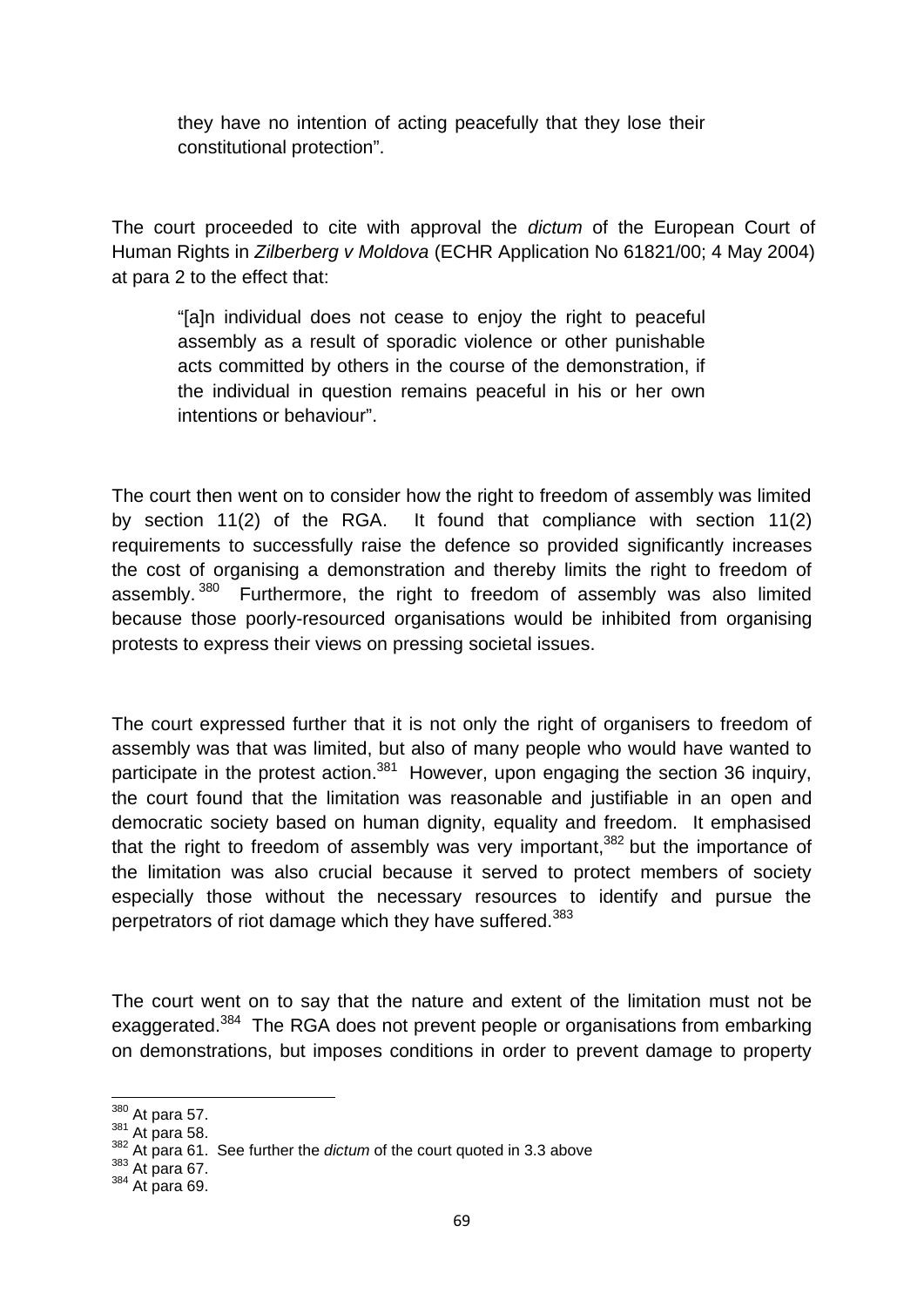and personal injury. In so doing, the RGA placed a presumption of liability on the organisers of demonstrations for damages arising out of a demonstration. The effect of the presumption was alleviated by the possibility of organisers claiming from other joint wrongdoers on the basis of the apportionment of damages.

On the relation between the limitation and its purpose, the court found that the purpose of section 11 of the RGA was to afford the victims of riot damage a viable legal recourse in the event that riot damage occurs.<sup>385</sup> This way, an appropriate balance is struck between the right to assemble and the safety of people and property.<sup>386</sup> This balance could not have been achieved through any other means.

### 3.4.5 Analysis of the case

The analysis of the *Garvas* case is geared towards ascertaining South Africa's jurisprudential direction when it comes to the development of the crime of public violence in light of the right to freedom of assembly. As a point of departure, the analysis proceeds on two premises. The first premise is that criminal sanctions for acts of violence committed during protests provided for in the RGA and in terms of the common law (that being the crime of public violence) are hardly ever enforced or, if enforced, the sentences imposed are too light/trivial to have a deterrent effect. $387$ hence the question whether or not to develop the crime of public violence in order to enable the crime to adequately safeguard the rights of non-protesters.

The second premise is that freedom of assembly is a very important right and that it would take very compelling reasons to limit it.<sup>388</sup> This begs the question whether in South Africa's jurisprudence the need to uphold the laws (be it civil or criminal laws) that serve to protect the rights of non-protesters constitute a compelling reason for limiting the right to freedom of assembly. In regard to civil laws that protect the rights of non-protesters, the Constitutional Court in the *Garvas* case answered in the affirmative the question articulated above. It held that the RGA's imposition of civil sanctions on organisers of protests was a justifiable limitation of the right to freedom of assembly. However, whether or not the court would also uphold the criminal sanctions (by allowing the development of the crime of public violence) aimed at protecting the rights of non-protesters is debatable.

 $385$  At para 80

 $386$  At para 81.

<sup>387</sup> De Vos op cit (n350) 4-5. De Vos attributes the lack of strict enforcement of public violence laws to the following: first, South Africa's apartheid past which promoted the undue restriction of assemblies; second, the use of brutal force by the police in breaking up demonstrations; and third, the fact that the demonstrators are usually a poor and desperate group of people. <sup>388</sup> At para 66.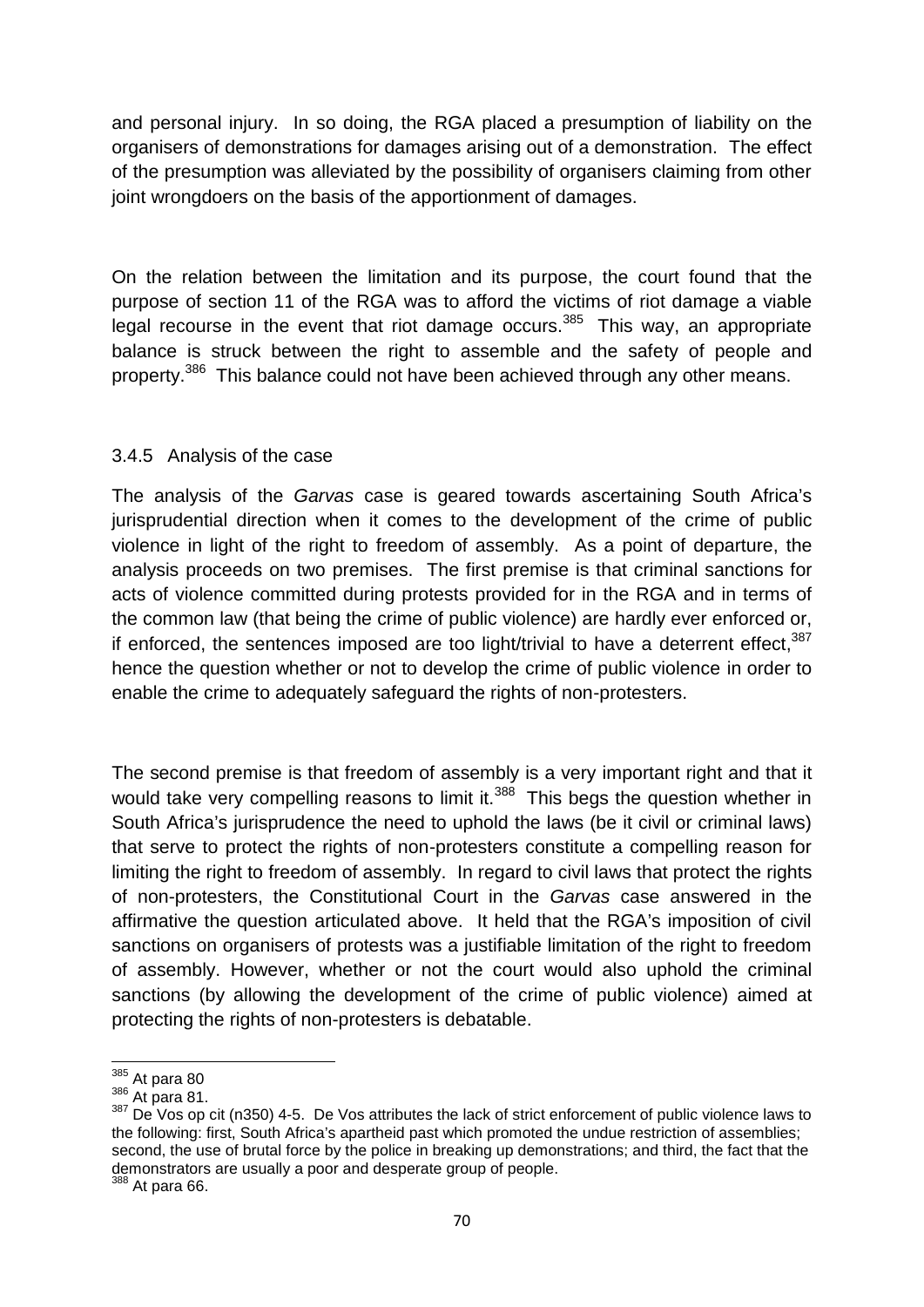The object of this analysis is to examine what the court's position would be in regard to developing the crime of public violence given that civil sanctions have already been given a stamp of approval. The approach to this analysis would be to draw from the reasoning of the Constitutional Court in the *Garvas* case and apply that reasoning as though the development of the crime of public violence had been in issue.

As already indicated, the court in *Garvas* held that the imposition of civil sanctions on organisers of protests, in terms of section 11 of the RGA, for the protection of the rights of non-protesters is a justifiable limitation of the right to freedom of assembly. Given this finding, there is an inclination to simply conclude that the same applies to the crime of public violence because, like civil sanctions, the crime also serves to protect the rights of non-protesters, particularly in the event that they lack the financial means to pursue a civil suit against the organisers of demonstrations or the actual perpetrators of violence.<sup>389</sup> However, the matter is not so simple. There are certainly some very compelling arguments that would operate against the development of the crime of public violence. These arguments will be outlined below coupled with the examination of the weight the courts could attribute to them in deciding the question of whether or not the crime of public violence ought to be developed.

I now turn to consider these arguments more closely. The most potent argument is that the civil sanctions, and by implication the criminal sanctions (i.e. the development of the crime of public violence), have a chilling effect on the exercise of the right to freedom of assembly and thereby limit the said right. Before examining the weight of this argument, it is best to track back and firstly consider whether the right to freedom of assembly provided for in section 17 of the Constitution is really implicated in public violence cases. One view is that the right to freedom of assembly is not implicated because a demonstration loses its constitutional protection when it is not peaceful or where the protesters are armed.

<sup>389</sup> On the face of it, it seems to be the next logical conclusion that if a civil remedy limiting the right to freedom of assembly is constitutionally valid, then a correlative criminal sanction with the same effect would also be constitutional. I say this because section 11 of the RGA (through the imposition of civil liability on organisers of demonstrations) and the crime of public violence protect the same interests that are harmed because of the violence during protests. I have also explained previously in the section on *criminalisation* (see 1.3 above) that it is because of this phenomenon of identical interests being protected by civil and criminal law that in some instances a single incident can found a civil claim and a criminal charge.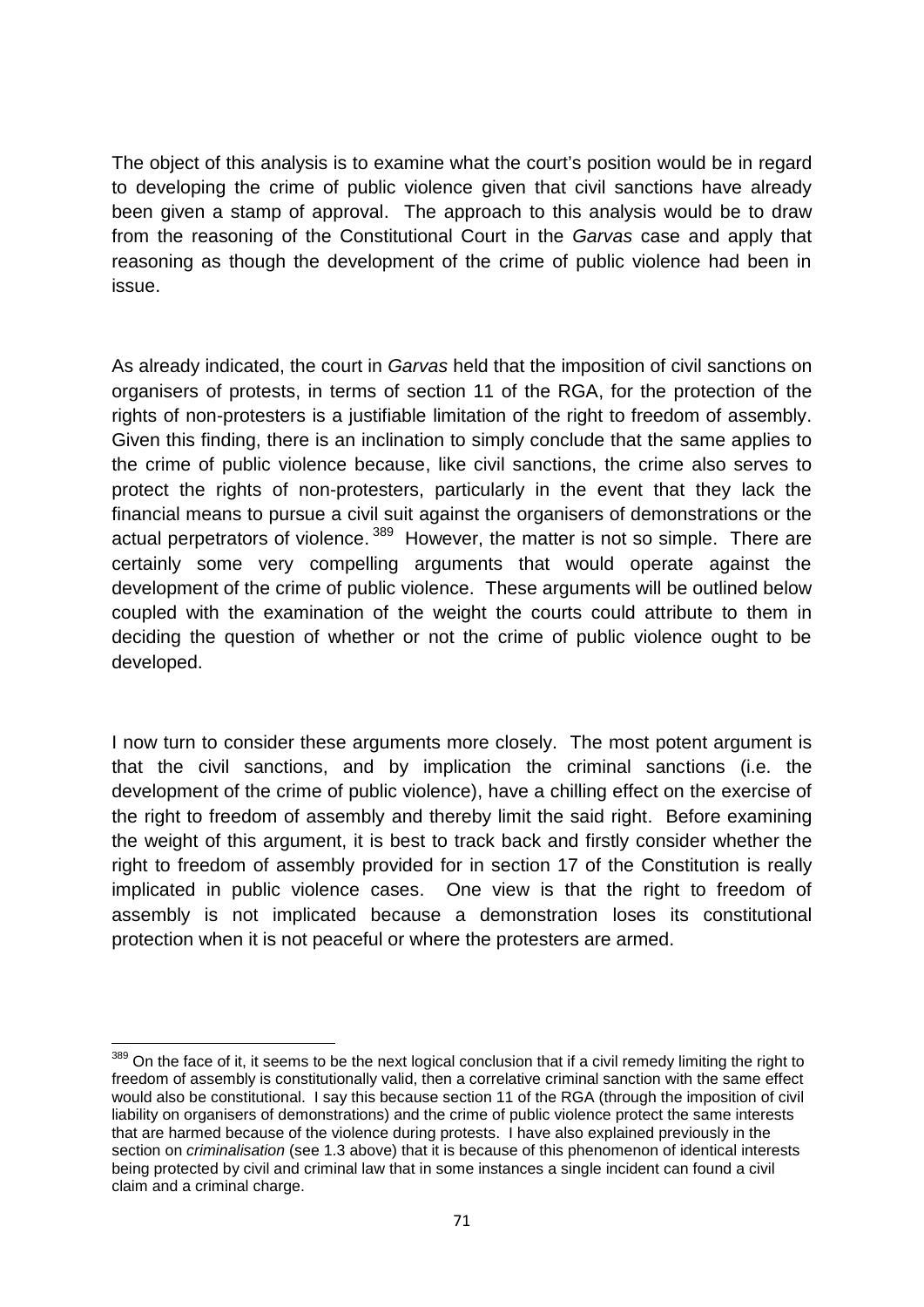The majority of the Constitutional Court in *Garvas*, per Mogoeng CJ, mindful of the fact that the march in question turned into a riot during the course of which serious damage to property occurred, nonetheless found that section 17 of the Constitution was applicable although it did not express such in so many words, unlike the High Court,<sup>390</sup> the Supreme Court of Appeal<sup>391</sup> and the minority of the Constitutional Court<sup>392</sup> which expressly stated that the right in section 17 was not applicable at all. The majority of the court acknowledged the generous nature of the right in section 17 of the Constitution and stated that each individual taking part in the demonstration is a bearer of this right, thus an individual does not forfeit his right to freedom of assembly because others have turned violent or have committed unlawful acts during the course of the demonstration, provided the individual remains peaceful in the way he conducts himself.<sup>393</sup>

The resounding effect of the generous interpretation of the right in section 17 of the Constitution adopted by the majority of the court in *Garvas* is that the participants in violent demonstrations do not forfeit their right to assembly and protest freely even when others turn violent and that any other "indirect limitations" that constrain or make it difficult to exercise the right to protest would be found to limit the right to freedom of assembly and would thus have to be shown to be a justifiable limitation.<sup>394</sup> It is therefore clear that the generous or broad interpretation of the right in section 17 of the Constitution leads to some significant legal conclusions, yet many of the academic commentators in the constitutional law field appear to endorse the idea of a broad or generous interpretation of the right to freedom of assembly.<sup>395</sup>

To illustrate the above point, in his quest to provide a solution to the problem created by the notion of "definitional limitations"<sup>396</sup> which is visible in South Africa's right to assemble in section 17 of the Constitution, Rautenbach<sup>397</sup> suggests that a broad interpretation of the right to freedom of assembly is a solution to overcoming the difficulty of interpreting the meaning and extent of the internal modifiers (peaceful

<sup>390</sup> *Garvis and Others v SATAWU (Minister for Safety and Security, Third Party)* 2010 (6) SA 280

<sup>(</sup>WCC) at para 29.<br>  $394$  SATAWU v Garvis and Others 2011 (6) SA 382 (SCA) at para 48.<br>  $394$  SATAWU v Garvis and Others 2011 (6) SA 382 (SCA) at para 48.<br>  $394$  Rishop op cit (n368) 178.<br>  $394$  Bishop op cit (n368) 178.<br>

See Rautenbach op cit (n333) 158-160. The notion of "definitional limitations" refers to a situation where certain rights in the Constitution are formulated in such a way that certain actions or activities are excluded from its ambit. For example, section 17 of the Constitution excludes from its ambit those assemblies which are armed and which are not peaceful. A major drawback for such provisions is that the constitutionality of the excluded activities is shielded from being reviewed nor can it be subjected to the limitations clause, though the answer is most likely to be the same. <sup>397</sup> Rautenbach op cit (n333) 160.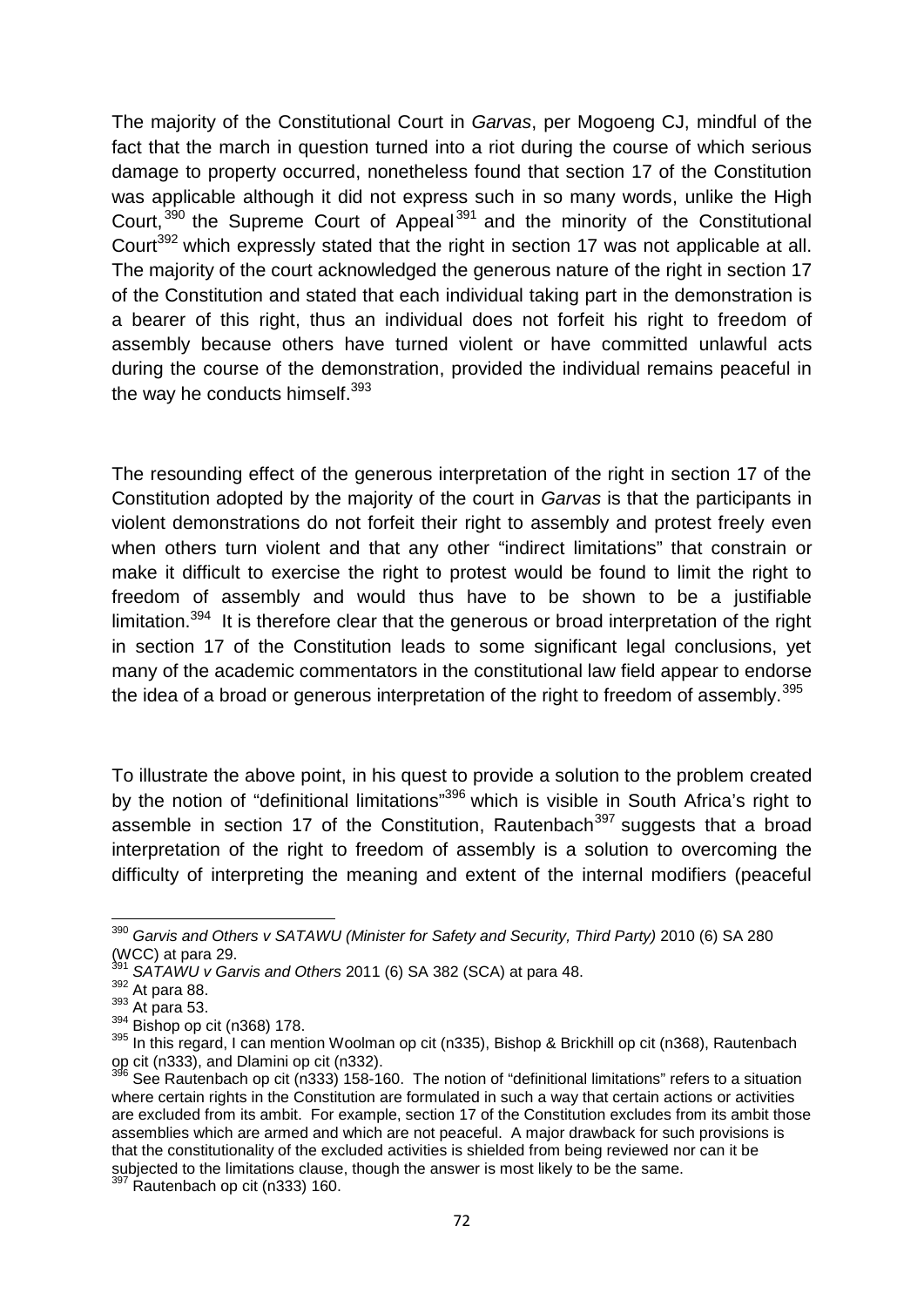and unarmed) of the right. Woolman<sup>398</sup> also argues that the generous construction of the scope of the right to freedom of assembly is necessary to:

"[p]revent the state from exploiting this requirement (i.e. peaceful) in order to suppress unpopular positions; to ensure that if some members of an assembly resort to violence, while the majority of the participants remain peaceful, the assembly remains protected; and to prevent a peaceful assembly from being hijacked by violent opponents or agents of provocateurs".

Would the right in section 17 of the Constitution be applicable in public violence cases? To begin with, it will be recalled the right to freedom of assembly only apples to gatherings and demonstrations which are "peaceful" and "unarmed". At first glance, a demonstration from which public violence is allegedly committed could not have been peaceful. Therefore, such a gathering should not fall within the protective ambit of section 17 of the Constitution.<sup>399</sup> However, the effect of the court's decision in *Garvas* is that the meaning of the word "peaceful" is restricted and a demonstration does not automatically become non-peaceful (such that the constitutional protection of the right to gather and demonstrate of all the participants is forfeited) simply because other members of the protesting crowd committed the acts of public violence. <sup>400</sup>

The situation is, however, different in public violence cases compared to what transpired in *Garvas*. Criminal liability for public violence attaches only to those individuals who are identified and apprehended for engaging in unlawful acts that amount to the commission of the crime of public violence. Those individuals so apprehended would, at the time of the commission of public violence, not have been

<sup>&</sup>lt;sup>398</sup> S Woolman, 'My tea party, your mob, our social contract: Freedom of assembly and the constitutional right to rebellion in *Garvis v SATAWU* (*Minister for Safety & Security, Third Party*) 2010 (6) SA 280 (WCC)' (2011) 27(2) *South African Journal on Human Rights* 351-352.

This conclusion follows from an ordinary everyday meaning of the terms "peaceful" and "unarmed", which says that a non-peaceful gathering is one that leads to disorder or violence against property or person. An armed demonstration is the one in which the demonstrators carry arms in the conventional sense of the word (i.e. guns, traditional weapons and other dangerous objects) – see Rautenbach op

cit (n333) 160.<br><sup>400</sup> Rautenbach op cit (n333) 160-161 provides examples of how in other foreign jurisdictions the meaning of "peaceful" and "unarmed" has been restricted. These jurisdictions include Canada, the United States of America and Germany. Of note is the three-fold German approach to restricting word "peaceful" intrinsic in the right to freedom of assembly. First, when the intensity of the disturbance is alleged to render a gathering non-peaceful, what is required is for there to be violence and serious damage to property. Second, regarding the possibility of the occurrence of violence, at least a direct threat of violence must be present. Third, in respect of the different categories of individual participants, simply because some members of the crowd became violent does not mean that the demonstration is not peaceful such that the constitutional protection of the right to freedom of assembly of all the other participants is forfeited. The last approach is identical to the one which was adopted by the Constitutional Court in the *Garvas* case.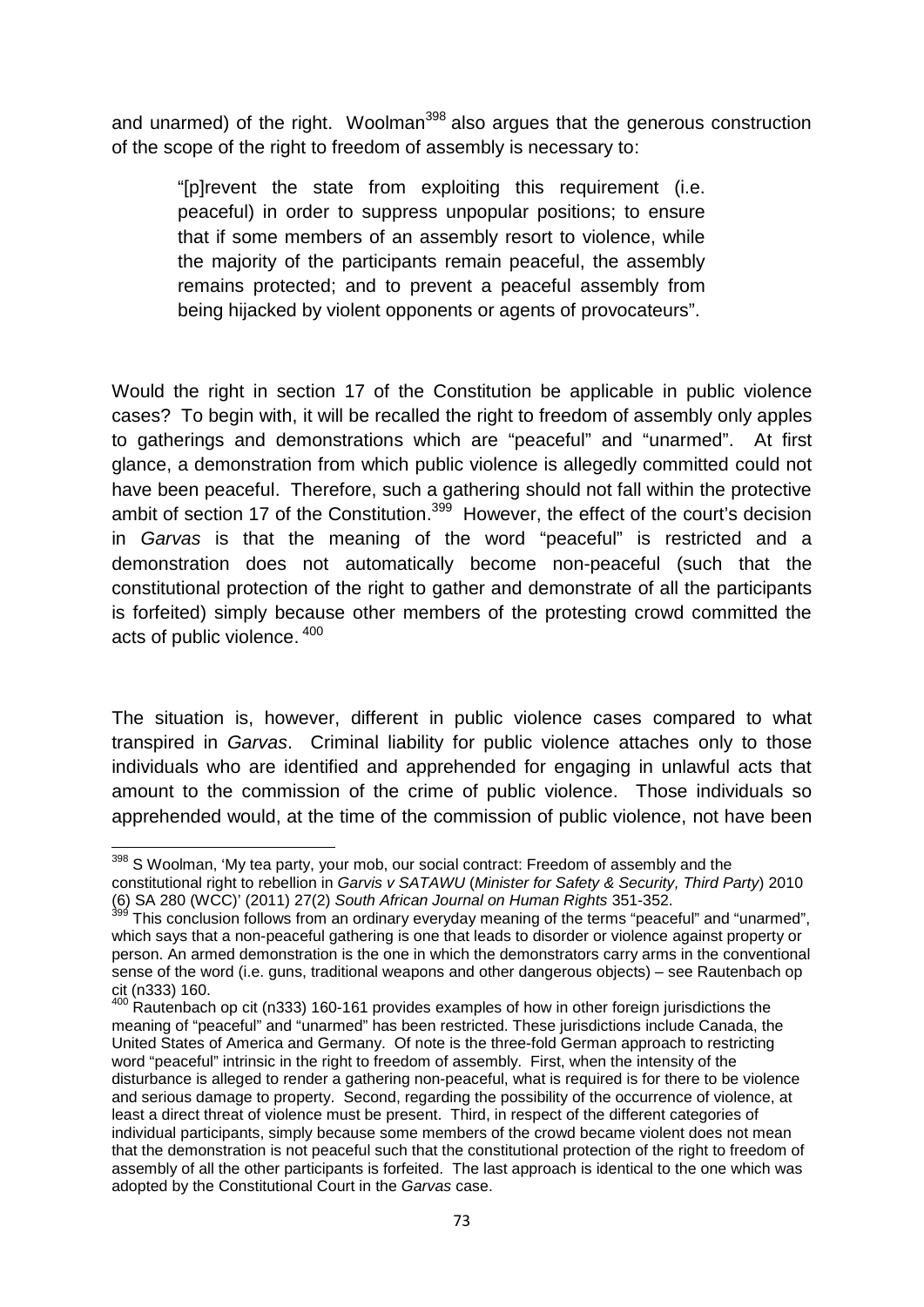exercising their right to freedom of assembly peacefully.<sup>401</sup> Therefore, in the light of the decision in *Garvas*, those individuals would forfeit their right to demonstrate, while the rest of the protesters who are peaceful in their intention and behaviour would still retain the constitutional protection of their right to demonstrate.

The above scenario is different from the *Garvas* case. The *Garvas* case concerned a situation whereby liability for riot damage sought to be imputed on the union (SATAWU). SATAWU was the bearer of the right to freedom of assembly. It follows that since SATAWU had not been shown to have failed to exercise its right peacefully or that it intended the march not to be peaceful, then its right to freedom of assembly remained constitutionally protected regardless of the fact that other participants in the march turned violent and, as a result, caused damage. It also follows that only those individuals who caused riot damage had not been peaceful. Had they been identified and sued for damages instead of SATAWU, those individuals would have been unable to defend themselves on the basis that the RGA's imposition of civil liability infringed their right to freedom of assembly because they would have forfeited the constitutional protection of their right to freedom of assembly.

It is submitted that public violence cases would give the court's decision in *Garvas* a practical application. These are cases that would compel the courts to find that an individual, by engaging in acts of public violence, was not acting peacefully and therefore forfeits his right to freedom of assembly. In closure, since the right to freedom of assembly is not implicated in public violence cases, the development of the crime of public violence cannot therefore be opposed on the basis that it would infringe the right to freedom of assembly.

Assuming that the above conclusion is incorrect and that the right to freedom of assembly is indeed implicated in public violence cases, would the development of the crime of public violence have a chilling effect on the right to freedom of assembly, and thereby limit the said right? It will be recalled that in the *Garvas* case section 11(2) of the RGA was found to have limited the right to freedom of assembly for two reasons: first, compliance with the requirements of the RGA increased the cost of organising a protest. Second, the possibility that poorly resourced organisations would be inhibited from organising demonstrations. Both these

 $401$  This is supported by Rautenbach's submission that some consensus exists among the German courts and writers that a gathering is not peaceful when it leads directly to disorder (*oproer* in Afrikaans) or violence against persons and property - Rautenbach op cit (n333) 160. See also Woolman op cit (n335) 43-19.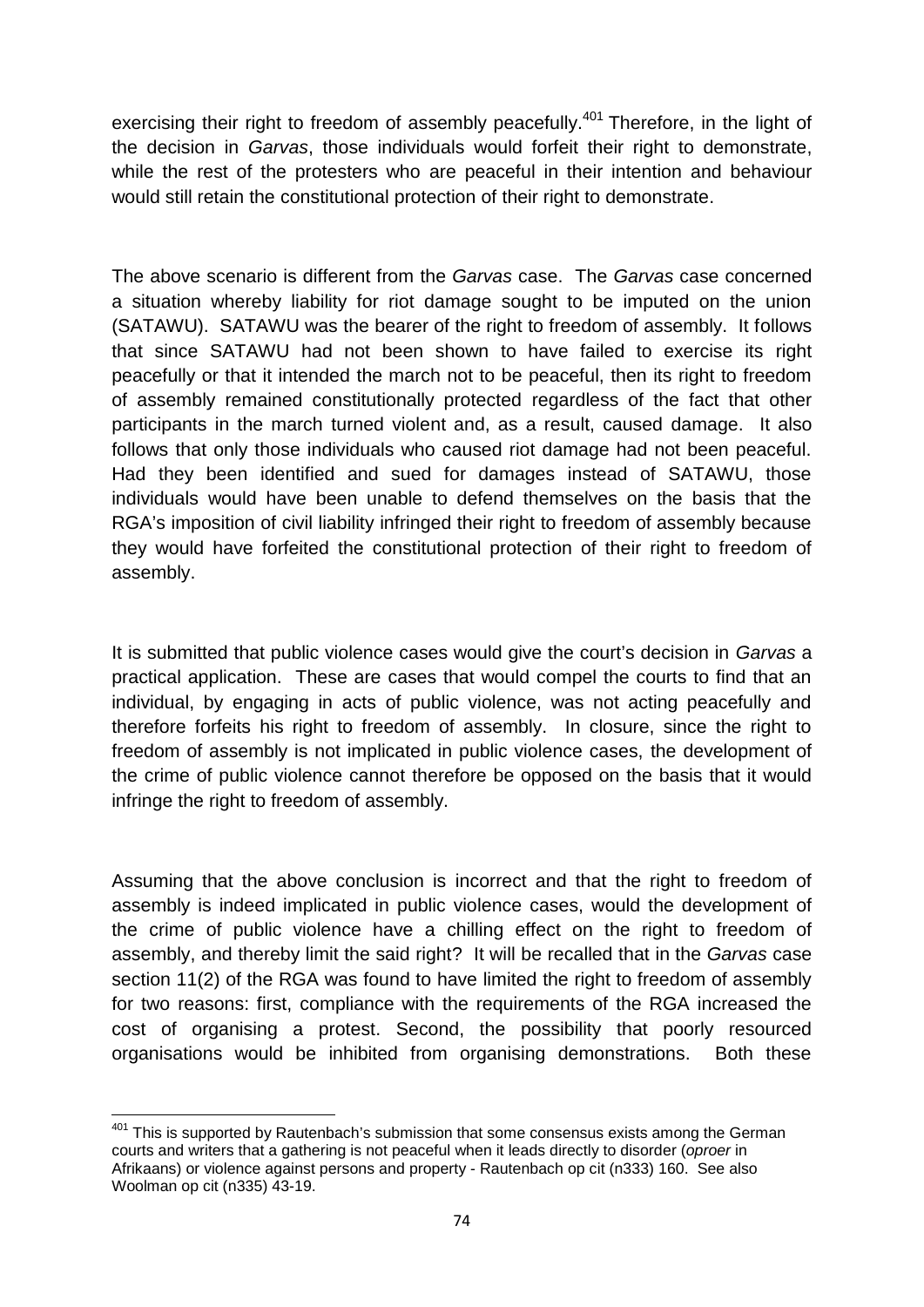considerations had the effect of 'chilling' the exercise of the right to freedom of assembly.

It is difficult to conceive how the crime of public violence would have the same effect as section 11(2) of the RGA. The crime of public violence does not have any cost implications for anyone, let alone the organisers of gatherings and demonstrations. The organisers of demonstrations are not required to take any steps to prevent protesters from engaging in unlawful acts which might constitute public violence, nor does it impose any conditions or restrictions on demonstrations. Consequently, no organisation can complain of being inhibited from embarking on a demonstration because of the existence of the crime of public violence. The crime only comes into effect when the constitutional right to protest is abused and the rights of other people are violated.

Perhaps some weight could be given to Bishop's $402$  contention that the effect of the decision in *Garvas* is that even the "indirect limitations that merely make it more difficult to protest" also limit the right to freedom of assembly and will have to be shown to be justifiable. In my view, perhaps the argument stemming from this line of reasoning could be that the crime of public violence indirectly constrains the exercise of the right to freedom of assembly due to the inherent threat of incarceration and the resultant loss of personal liberty. Persuasive as the argument might seem, one cannot shake off the feeling that this argument is far-fetched. As a result, not much weight could be ascribed to it.

Even if the development of the crime of public violence has a chilling effect on the exercise of the right to freedom of assembly thereby limiting the said right, the limitation would, upon engaging the inquiry in terms of section 36 of the Constitution, be reasonable and justifiable in an open and democratic society for purposes of protecting the constitutional rights of non-protesters. Section 36 of the Constitution provides that:

"[t]he rights in the Bill of Rights may be limited only in terms of law of general application to the extent that the limitation is reasonable and justifiable in an open and democratic society based on human dignity, equality and freedom, taking into account all relevant factors, including  $-$  (a) the nature of the right; (b) the importance of the purpose of the limitation; (c) the nature and extent of the limitation; (d) the relation between the

<sup>402</sup> Bishop op cit (n368)178.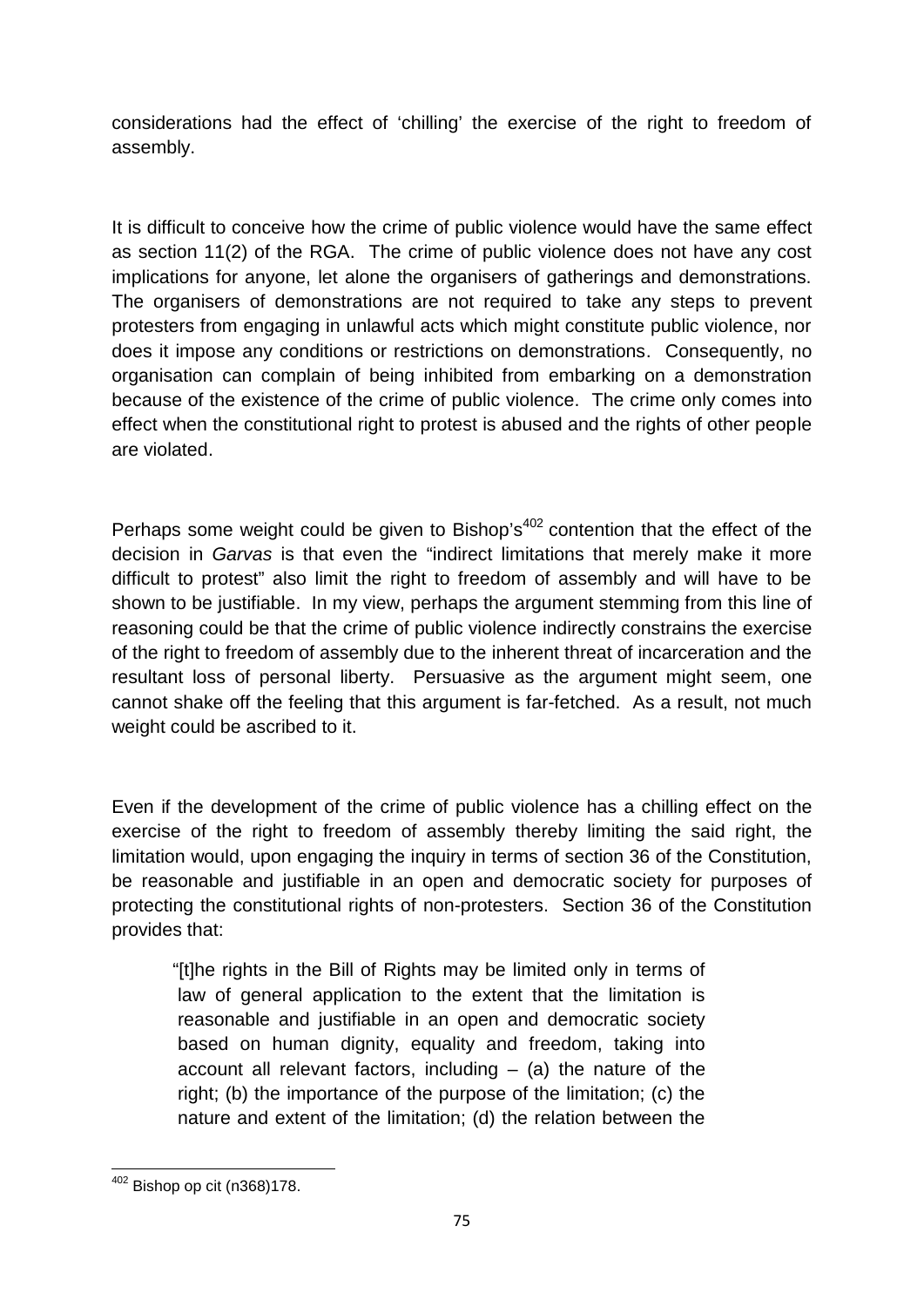limitation and its purpose; and (e) less restrictive means to achieve the purpose".

## a) The nature of the right

The right to freedom of assembly is undoubtedly a very important right as illustrated in 3.3. above. All that is left to be said is that because of the nature and importance of the right to freedom of assembly, it would take some very compelling reasons to limit it.

## b) The importance of the purpose of the limitation

While the right to freedom of assembly is undoubtedly a very important right, the importance of the purpose of the limitation is also as crucial. The limitation would serve to protect a vulnerable group in society that probably does not have the resources to pursue the organisers of protest action for damages and cannot even identify the perpetrators of violence in order to seek recourse against them. The development of the crime of public violence would protect the rights of non protesters as it would ensure that justice is done and the perpetrators of violence and the invasion of the rights of non-protesters are adequately punished for their unlawful deeds.

c) The nature and extent of the limitation

The nature and extent of the limitation must not be exaggerated. By no means does the crime of public violence prevent organisations or people in general from embarking on peaceful, yet meaningful and powerful demonstrations. Developing the crime of public violence only affords protection to the rights of victims of violent protests and ensures that they are not left without a viable legal recourse for the protection of their rights, especially when they lack the necessary resources to pursue the organisers of demonstrations, or where they cannot identify the perpetrators of violence.

## d) the relation between the limitation and its purpose

Given the nature and extent of the limitation discussed above, a proper balance or a relation is struck or achieved between, on the one hand, the protection of the rights of non-protesters and, on the other hand, the exercise of the right to freedom of assembly. The fact that already the civil sanctions in terms of section 11 of the RGA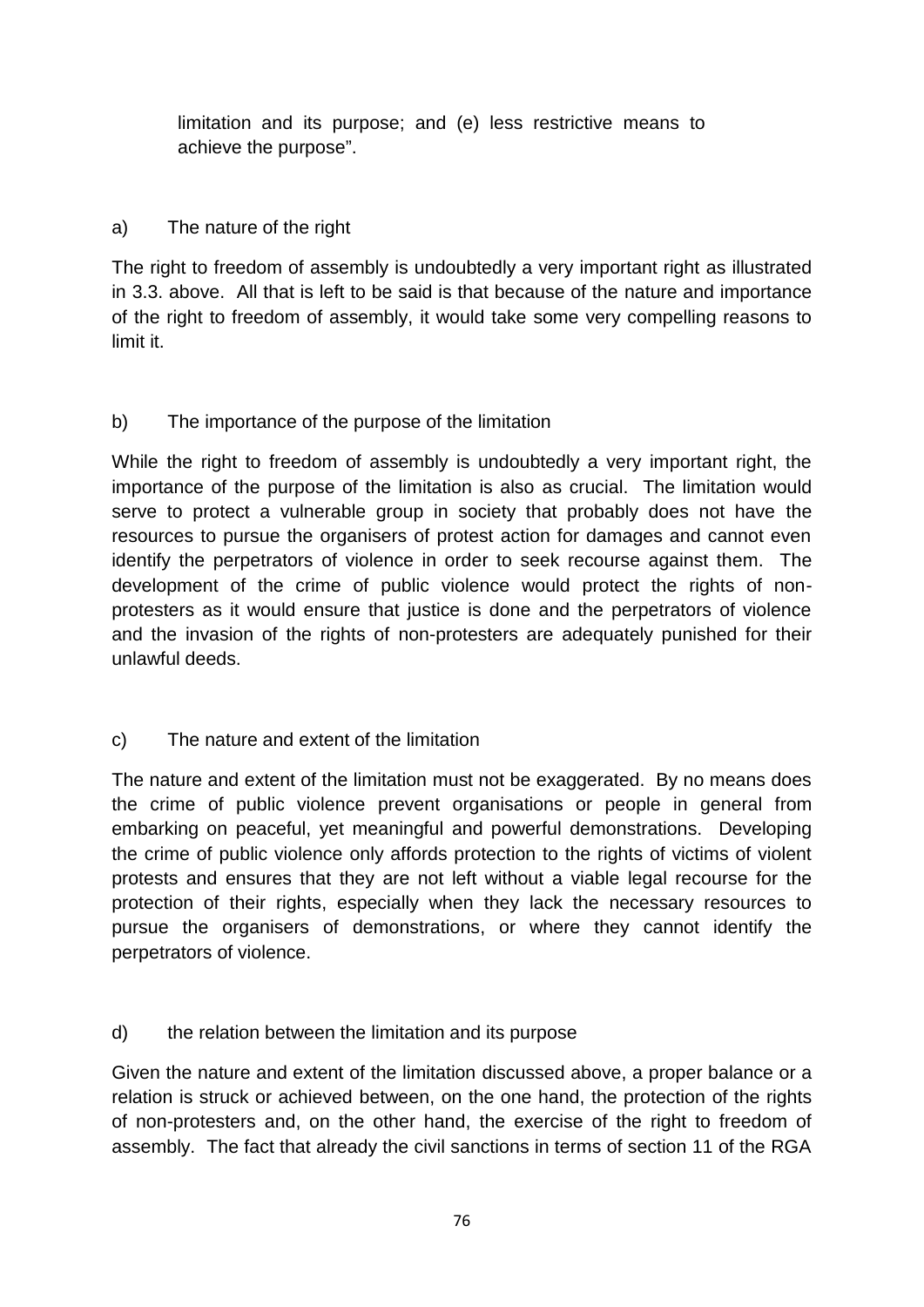serve this purpose is no impediment to developing the crime of public violence to balance the scales even more.

### e) Less restrictive means to achieve the purpose

The crucial balance struck between the limitation and its purpose cannot be achieved through other less restrictive means.

It must be emphasised that the conclusion that the right to freedom of assembly in section 17 of the Constitution is most likely not to be implicated in public violence cases, that the development of the crime of public violence would most likely not have a chilling effect on the right to freedom of assembly and that the development of the crime would also constitute justifiable limitation of the right to freedom of assembly is not a blank cheque for the courts not to heed the call to approach with caution and restraint any limitation of the fundamental right to freedom of assembly.

As Bishop<sup>403</sup> correctly observes, although the court in *SATAWU* found against those who wished to assert their right to freedom of assembly, the decision is landmark in that it makes out a strong case for the importance of the right to freedom of assembly in the democratic South Africa.<sup>404</sup> The advocates for the right to freedom of assembly should be happy with the *Garvis* decision and therefore not contest its correctness. Indeed, Bishop believes that the decision of the court is "defensible".<sup>405</sup> I believe the Constitutional Court decision also alleviates Woolman's<sup>406</sup> concern that the High Court decision<sup>407</sup> was contrary to the spirit of the generous interpretation that ought to be afforded the right to freedom of assembly.

A seemingly compelling argument against the development of the crime of public violence is that the limitation of the right to freedom of assembly more than it is limited by the RGA would threaten the country's young constitutional order. This argument emanates from Woolman's caution that the restriction imposed by the present case on the right to freedom of assembly places the country at risk of the public withdrawing their consent to the social contract that is manifest in the Constitution.<sup>408</sup> The immediate result would be rebellion, and, if I may add, the

 $^{403}$  Bishop op cit (n368) 179.<br> $^{404}$  Ibid 175.

 $405$  Ibid 179.<br> $406$  Woolman op cit (n398) 353.

<sup>407</sup> The High Court had found that the right to freedom of assembly was not implicated because the march in question had not been peaceful given that it led to the occurrence of riot damage.<br><sup>408</sup> Woolman op cit (398) 352.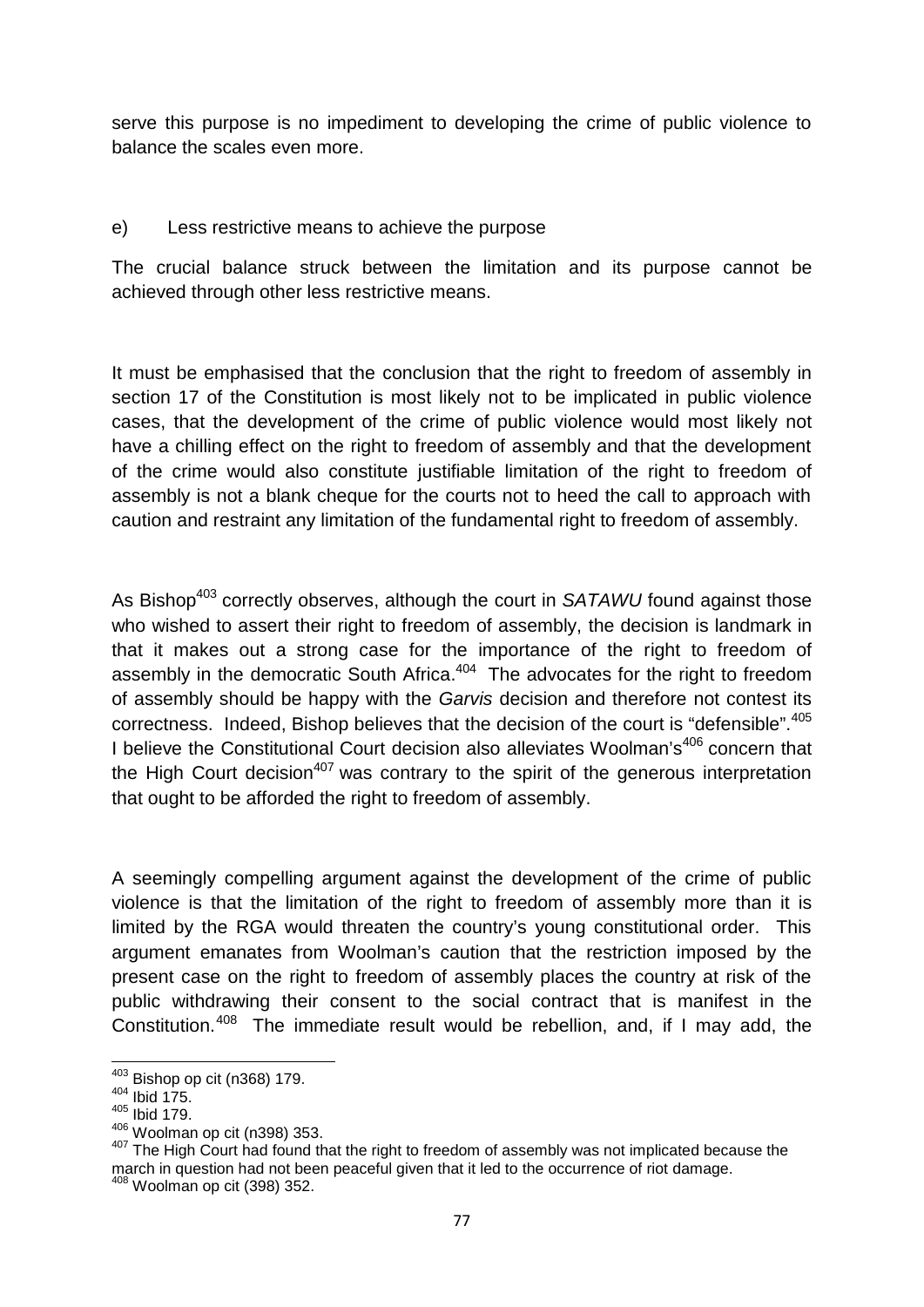resultant loss of legal order leading to a total state of anarchy.<sup>409</sup> Woolman's contention is complemented by the following quote: "[v]iolence is seldom, if ever, spontaneous, but arises from a conviction that fundamental rights are denied".<sup>410</sup>

It seems that Woolman was reflecting on the events of the apartheid era where every newly enacted law which increasingly restricted assemblies was met with more fierce opposition from the public, thus leading to a breakdown of legal order in the country and a total state of anarchy. Back then, many of the fundamental rights were denied and violence directed at persuading the government to recognise these fundamental human rights was rife.

It stands to reason that the undesirability of limiting the right to freedom of assembly any more than it is presently restricted cannot entirely be an impediment to the development of the crime of public violence if that promotes the spirit, purport and objects of the Bill of Rights. It may certainly be a factor, but it cannot be decisive on its own. Furthermore, it is doubtful that the threat of rebellion, violence and anarchy should the right to freedom of assembly be limited further by the development of the crime of public violence is a legally sound argument. It is actually tantamount to holding the courts ransom so as to make a particular finding that is favourable to a specific segment of society, failing which disorder would erupt.

A further crucial point against the on the development of the crime of public violence is submitted by Dlamini<sup>411</sup> who points out that the state's response to service delivery protests (which he attributes to the government's own failure to deliver basic services) has largely been intolerant and suppressive, and such action has seen peaceful protesters being placed in custody, assaulted and charged with the crime of public violence. The point being made is that the development of the crime bears the risk of it being manipulated and utilised by those in authority to stifle dissent.

Dlamini<sup>412</sup> provides some evidence for his above-mentioned assertion. Although the incidents of assault and detention of peaceful protesters cannot be said to occur frequently, one must acknowledge that such incidents do occur. To the extent that such manipulation and abuse occurs, it must certainly be condemned and punished. However, such abuse must be condemned with the same degree of disapproval as

 $409$  Ibid 352-353. Woolman cites as proof of the looming rebellion of the public the frequently dangerous trends which South African protests have assumed over the years.<br>
<sup>410</sup> Hjul op cit (n40) 456.<br>
<sup>411</sup> Dlamini op cit (n332) 98.<br>
<sup>412</sup> Ibid 98-99.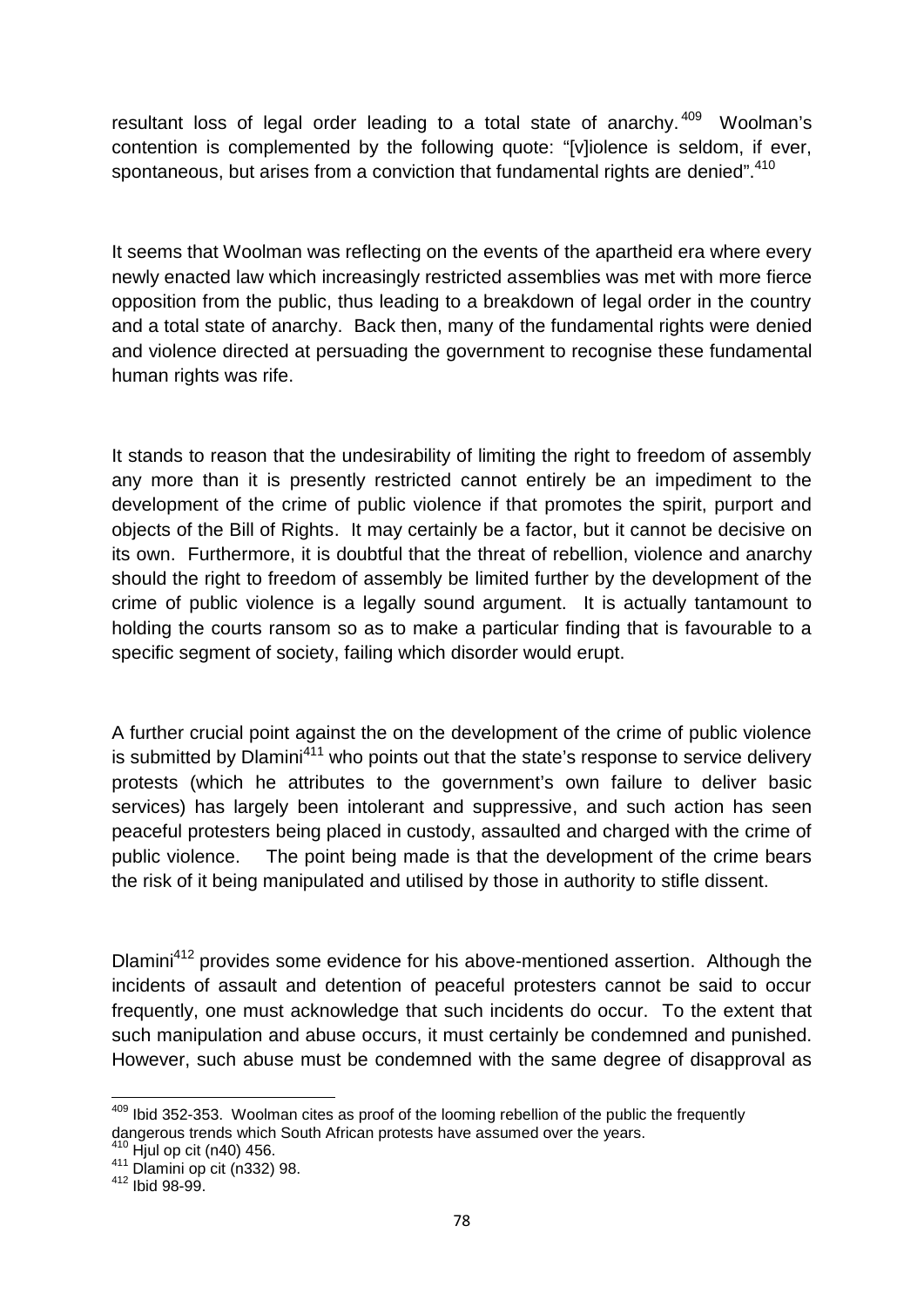the violence seen in most recent protests which culminate in the invasion of the various rights of non-protesters. It must not appear as though one takes preference over the other for they are equally wrong.

There is also another factor to consider which might operate against the development of the crime of public violence. That factor is the patent lack of a political will to enforce the criminal sanctions applicable in cases of violent protests and the likely conclusion that perhaps civil sanctions, as opposed to criminal sanctions, are the desired sanctions for protest violence. This conclusion is drawn from the following: first, the apartheid system made organising and holding gatherings a difficult and dangerous exercise which could, notably under the Internal Security Act 74 of 1982 and the Riotous Assemblies Act 17 of 1956, result in the incarceration of the organisers and participants if not done strictly according to the law.<sup>413</sup> Today, section 12 of the RGA still imposes criminal sanctions and other common-law offences are still in place, but all of these offences are hardly enforced.<sup>414</sup>

In those few instances where the perpetrators are prosecuted and convicted, the sanction that are handed down are trivial and hardly have a deterrent effect.  $415$ Therefore, resort to criminal sanctions for participating in a protest is associated with apartheid policing and the country would want to dispense with such a stigma. To further enhance this argument, common sense would dictate that incarceration is a very serious form of punishment. It involves a total loss of liberty of the convicted person. Indeed it must be reserved for very grave circumstances. Terblanche<sup>416</sup> goes further and argues that cases of public violence, especially those where there was no loss of life, such as in *S v Le Roux*,<sup>417</sup> present a perfect opportunity for the courts to apply restorative justice methods and not impose an imprisonment term.

The aforementioned argument must, however, be weighed against the submission made in 2.7 above to the effect that the elements of the Zinn triad applicable during the sentencing stage of a criminal trial, particularly the seriousness of the crime and the interests of the community, justify that a conviction for public violence be met with no less than an imprisonment term. Alternative forms of punishment such as a fine or a wholly suspended sentence are no longer apt for public violence offenders.

 $^{413}$  De Vos op cit (n350) 4.<br> $^{414}$  Ibid.

 $415$  Ibid 5.

<sup>416</sup> Terblanche op cit (284) 438.

<sup>417</sup> 2010 (2) SACR 11 (SCA).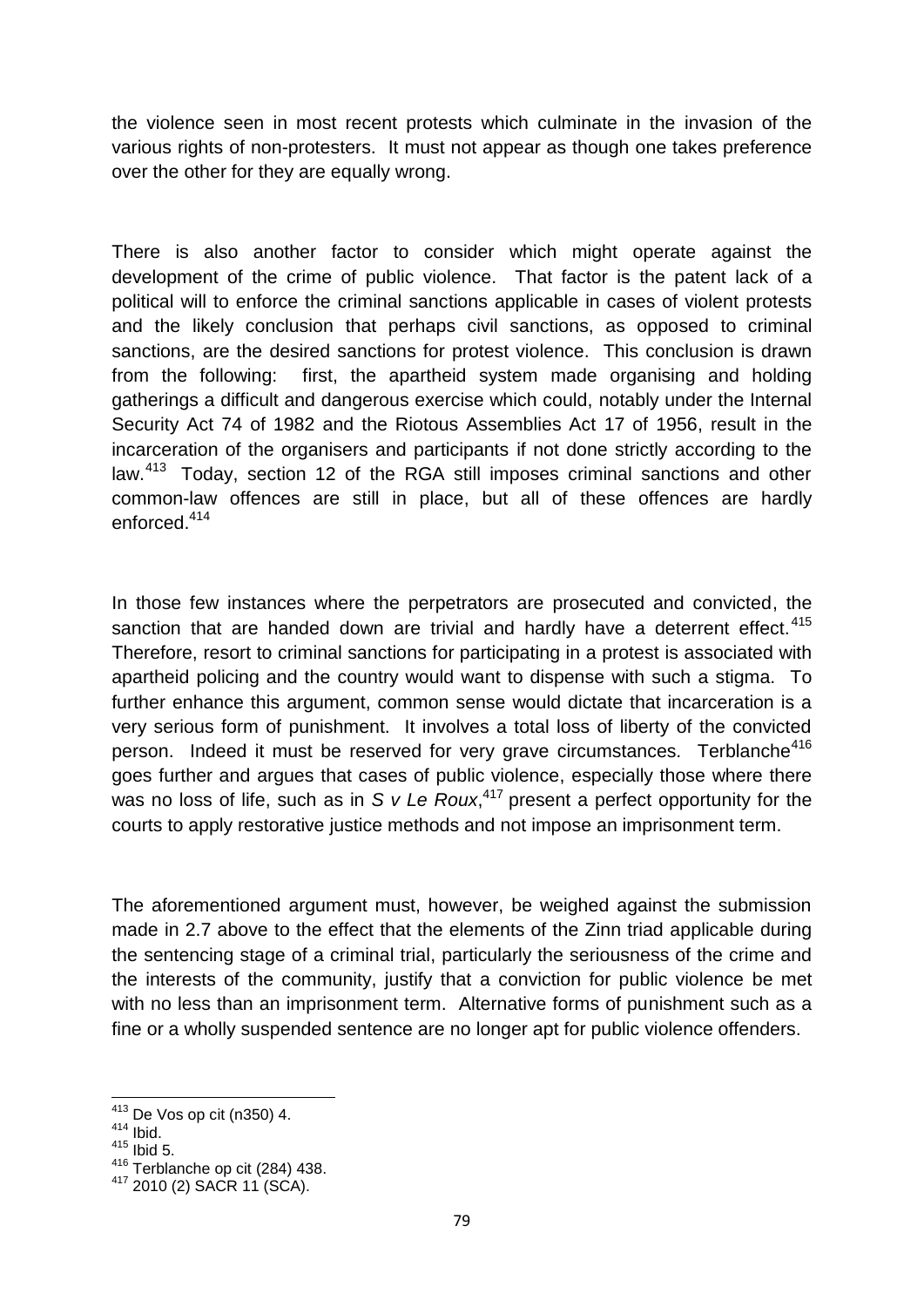The second source of the argument that criminal sanctions are perhaps not the ideal way to deal with protest violence is section 11 of the RGA which provides for the imposition of civil sanctions on organisers or conveners of protest action jointly and severally, and creates a reverse onus so to make it easier for the victims of violence to claim damages. This could be an indication that civil sanctions are the preferred remedy to aggrieved victims of protest violence.

However, the civil sanctions remedy operates against an adverse backdrop that might hinder its effectiveness. That backdrop is the possibility that despite the reverse onus which makes it easier to obtain damages, not all victims of protest violence would have the financial means. $418$  or perhaps even the desire, to proceed by way of civil action. Another backdrop is the possibility that not all the organisations or conveners of protest action would have the financial means to pay the amount claimed by the victims of protest violence as damages.

It would, therefore, seem that in spite of the criminal sanctions being not so desirable, circumstances compel that criminal sanctions be invoked in order to protect the rights of non-protesters for the greater good of the community. The police have it within their means and resources to identify, pursue and successfully prosecute the perpetrators of public violence. It is argued in this dissertation that many, if not all, public violence cases are proven more or less on the identification and testimony of the police officers who were present at the scene. Their evidence can always be corroborated by other police officers who were also present at the scene and they are well resourced with equipment that can aid their identification of the perpetrators.

In any event, as indicated in 1.3 above under the topic on *criminalisation*, although sometimes the interests protected by the criminal law and the law of delict are identical and sometimes even overlap thus giving rise to a claim in delict and a criminal charge, there are however some fundamental differences between the two and the distinction must be maintained. Therefore, the mere fact that a remedy to the acts of public violence has been provided for in delict (either in terms of section 11 of the RGA or the common law) does not mean that the same acts cannot also be punished under criminal law and vice versa. These two fields of law co-exist with one another. The one does not replace the other.

<sup>418</sup> This sentiment is also echoed in Iiyayambwa op cit (n11) 146.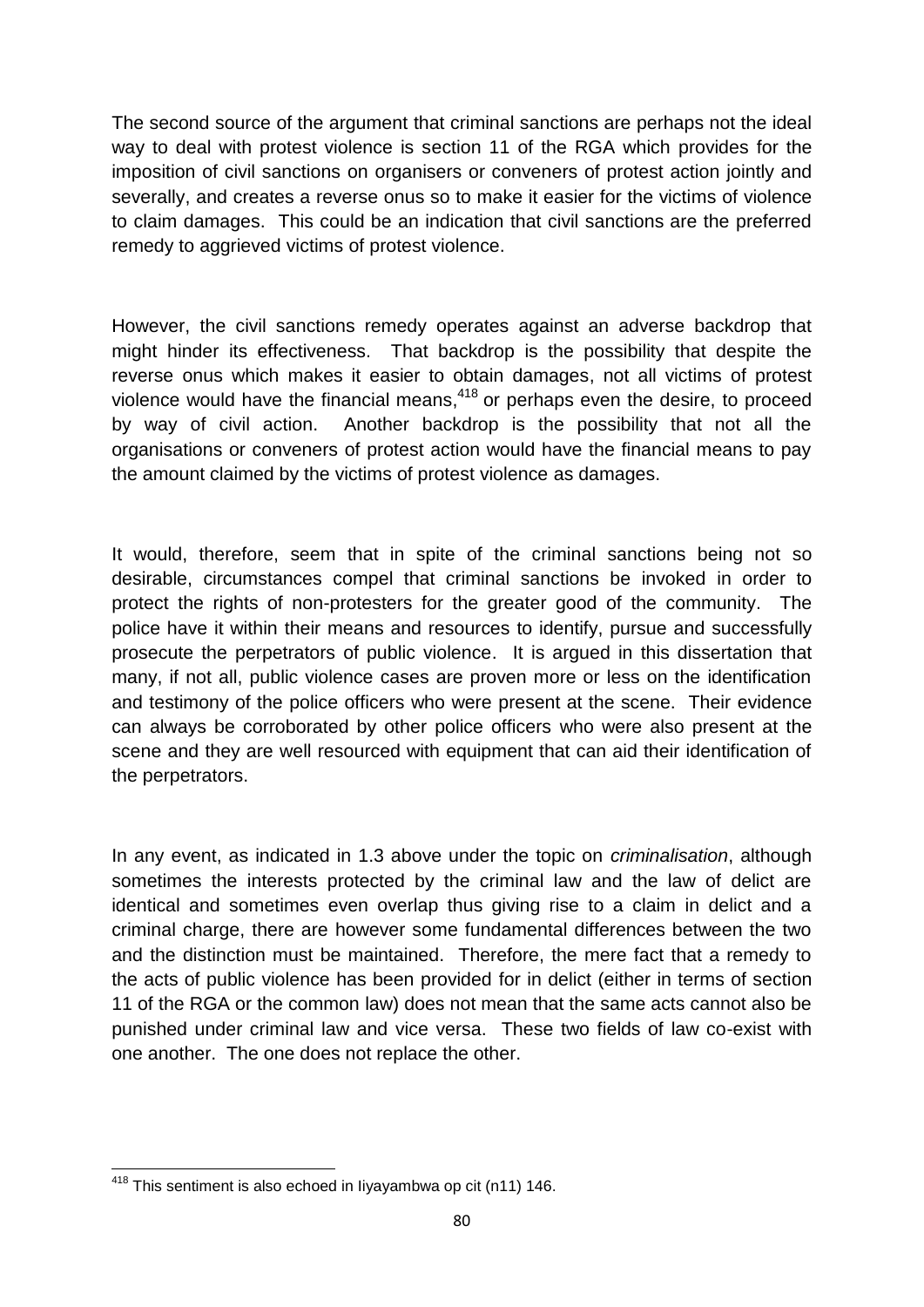### **Chapter 4**

#### **SUMMARY OF ARGUMENTS AND CONCLUSION**

#### **4.1 Introductory remarks**

It has been stressed that the purpose of this dissertation is to lead a debate on the question as to whether the apparent failure of the crime of public violence to adequately safeguard the rights of non-protesters means that the crime falls short of the objectives of section 39(2) of the Constitution and thus requires to be developed in order to promote the spirit, purport and objects of the Bill of Rights? If so, how must the development take place in order to meet these objectives? It has also been stressed that there are two sides with diverging views to the topic for debate. On the one hand, there are advocates for development and, on the other hand, the advocates for the *status quo*.

In this section I refer back to the discussion in each of the preceding chapters in order to identify and extract what could be likely arguments to be advanced by both sides to the debate. Therefore, this section in intended for the presentation and consolidation/weighing of the arguments advanced by each of the sides to the debate with the view to come to a conclusion on the topic. Before I turn to outline these arguments, it is best to first highlight a couple of points, also emanating from the discussion in the preceding chapters, which should be common cause between both sides. These are set out in 4.2 below.

#### **4.2 Preliminary issues**

It has been argued in chapter 1 that the violence during protests and strikes has an adverse impact on the rights of non-protesters, in particular the right to life, dignity, equality and freedom and security of the person. Each of these rights are adversely affected in the following manner<sup>419</sup>: first, the right to life is implicated when nonprotesters are being killed by the protesting mob as punishment for their non participation in the protest or face threats of being killed as a means to persuade them to join the protest action.

The non-protesters' right to human dignity is also implicated particularly when their freedom of choice is disregarded and they are coerced by members of the protesting

<sup>&</sup>lt;sup>419</sup> For real life examples of incidents of violence which exemplify the violation of each of these rights, see generally the discussion in 1.2.1 to 1.2.3 above.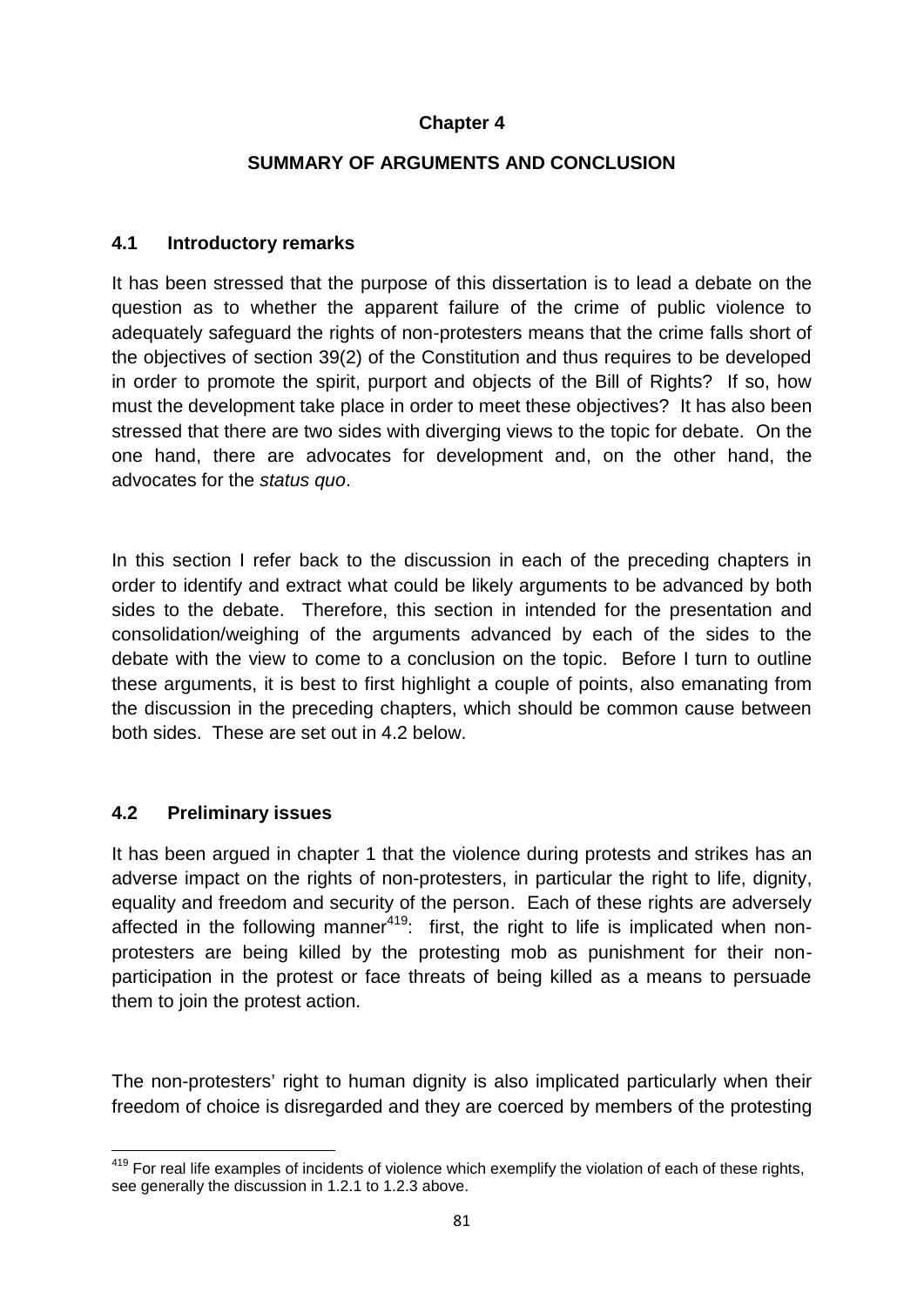crowd to join the protest. It is also implicated when non-protesters are assaulted and subjected to various humiliating conduct in public as punishment for their non participation in the protest. The non-protesters' right to equality before the law is implicated when the perpetrators of violence are not prosecuted for their deeds, hence the non-protesters are not afforded the right to equal protection and benefit of the law. The intimidation, assault and other acts of violence directed at non protesters impact adversely on the non-protesters' right to freedom and security of the person.

The aforementioned rights do not constitute a closed list. There are certainly other rights which may be implicated depending of the facts of each case. For example, the right to freedom of trade will be implicated in the event that the violence during a protest leads to the disruption of business operation as a result of damage to business premises and merchandise. Freedom of trade is also implicated in the event that the protesters resort to intimidation, assault, harassment or any interference with the employees or customers of the business or their property. The right not to be deprived of property arbitrarily would also be implicated where the looting of business stock and property takes place. Freedom of press would be implicated when journalists are assaulted or prevented in any way from carrying out their duties.

From the discussion in chapter 2, the following should be common cause: first, judging from the views publicly expressed by the Democratic Alliance, the official opposition party in South Africa, it can be said that it would fall under advocates for development category.<sup>420</sup> Other groups which are likely to follow suite include the various corporate entities under the auspices of the Employers' Organisations to which they belong, and the middle-class to rich segment of the South African society. The latter are entities and individuals with an interest in the property which violent protesters normally target during the course of protest action.

The advocates for the status *quo* are likely to comprise in the main the Congress of South African Trade Union (COSATU); its alliance partners, the African National Congress (ANC) and the South African Communist Party (SACP); as well as the government.<sup>421</sup> Other organisations which are likely to follow suit are political parties such as the Economic Freedom Fighters (EFF); various community organisations representing the poor and illiterate segment of the South African society, other trade unions outside of COSATU such as the Association of Mineworkers and Construction Union (AMCU).

 $^{420}$  For an understanding of how this conclusion is reached, refer to the discussion in 2.8.2 above.<br> $^{421}$  Also refer to the discussion in 2.8.2 above.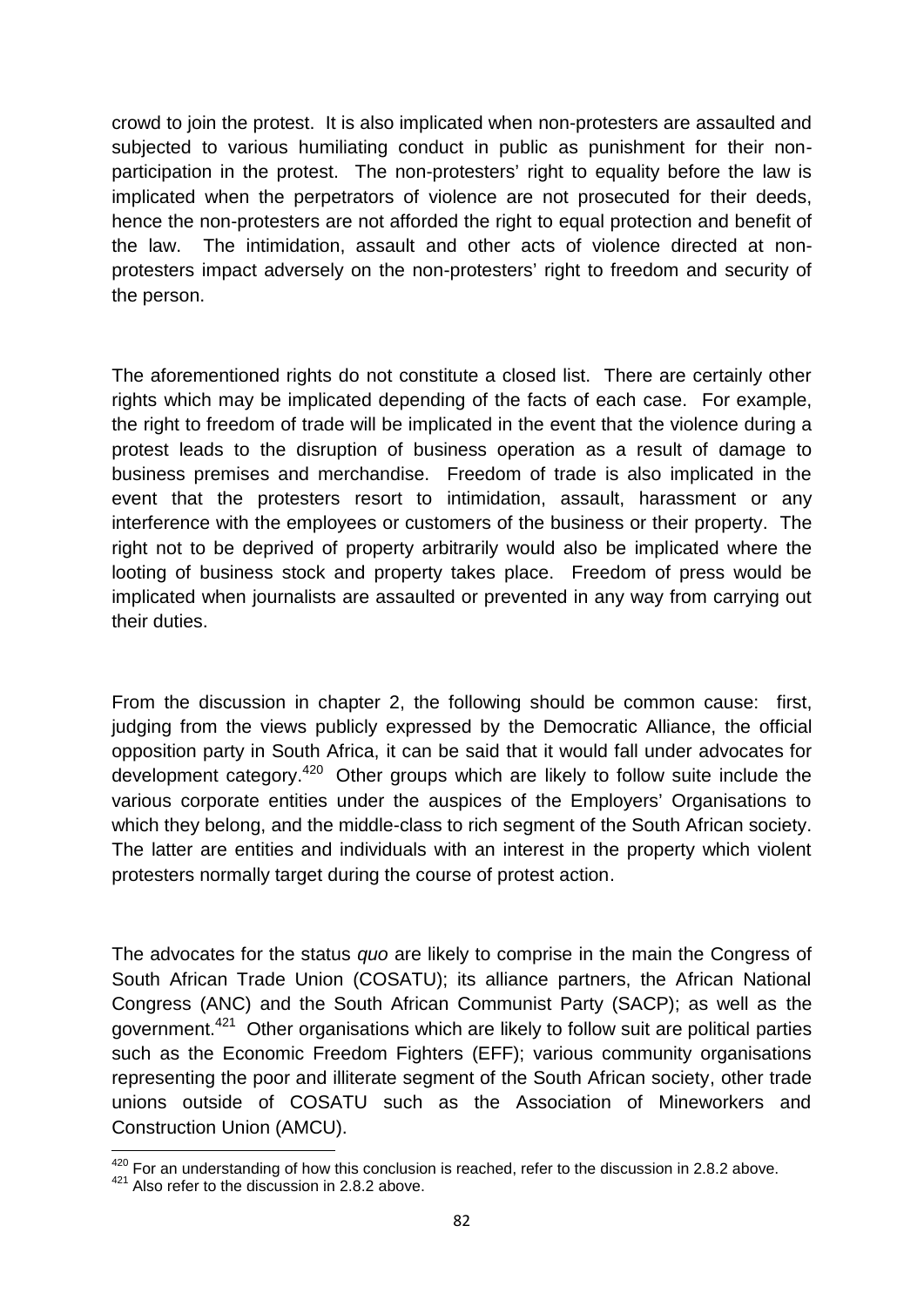The above-mentioned organisations are identified and grouped into one of the two sides to the debate on the basis of the views they have publicly expressed or appear to hold in regard to protests and strikes as well as on the basis of the constituency they represent in society. This does not constitute a closed list. Therefore, it is open for other organisations that have not been vocal about their views to also join in the debate and take whatever side they identify with.

There are also a few conclusions which I have come to during the course of the dissertation. These have to be highlighted once more (without extensively repeating the detail) for they constitute a premise from which the presentation of the arguments in this section proceeds. First, it is undisputed that the common-law crime of public violence has historically been designed to deal with mob violence and continues to be an apt offence to deal with such even today. It is a preferred offence with which the offender is charged for committing acts of public violence despite there being other common-law crimes (such as assault, malicious damage to property, arson and robbery), statutory offences (particularly those which are created in section 12 of the RGA) and civil remedies (available in terms of the common law (the law of delict) and section 11 of the RGA) which overlap with the crime of public violence.<sup>422</sup>

Second, the statistics and media reports cited in the dissertation are included for purposes of depicting a picture of the prevalence of violent protests and strikes in South Africa. These are to be accepted as indicating an upward trend in protest and strike violence. Arguments on the accuracy of the statistics and the reliability of the information obtained from press reports are not relevant for present purposes.<sup>423</sup>

Third, the prospects of a legislative response to the violence appear to be very remote. Parliament has repeatedly ignored the opportunities to enact legislation such that it is feasible to conclude that there is no forthcoming legislation or amendment of existing legislation to deal with the violence during protests and strikes. That leaves the crime of public violence and the RGA the law in place to deal with violent protests and other associated issues.<sup>424</sup>

<sup>&</sup>lt;sup>422</sup> Refer to the discussion in 1.1 above. It is noteworthy that other common-law crimes which overlap with the crime of public violence can, in certain circumstances, be competent verdicts to the charge of public violence.<br><sup>423</sup> Refer to the discussion in 1.2.1 above.

<sup>424</sup> See the discussion in 2.8.2 above.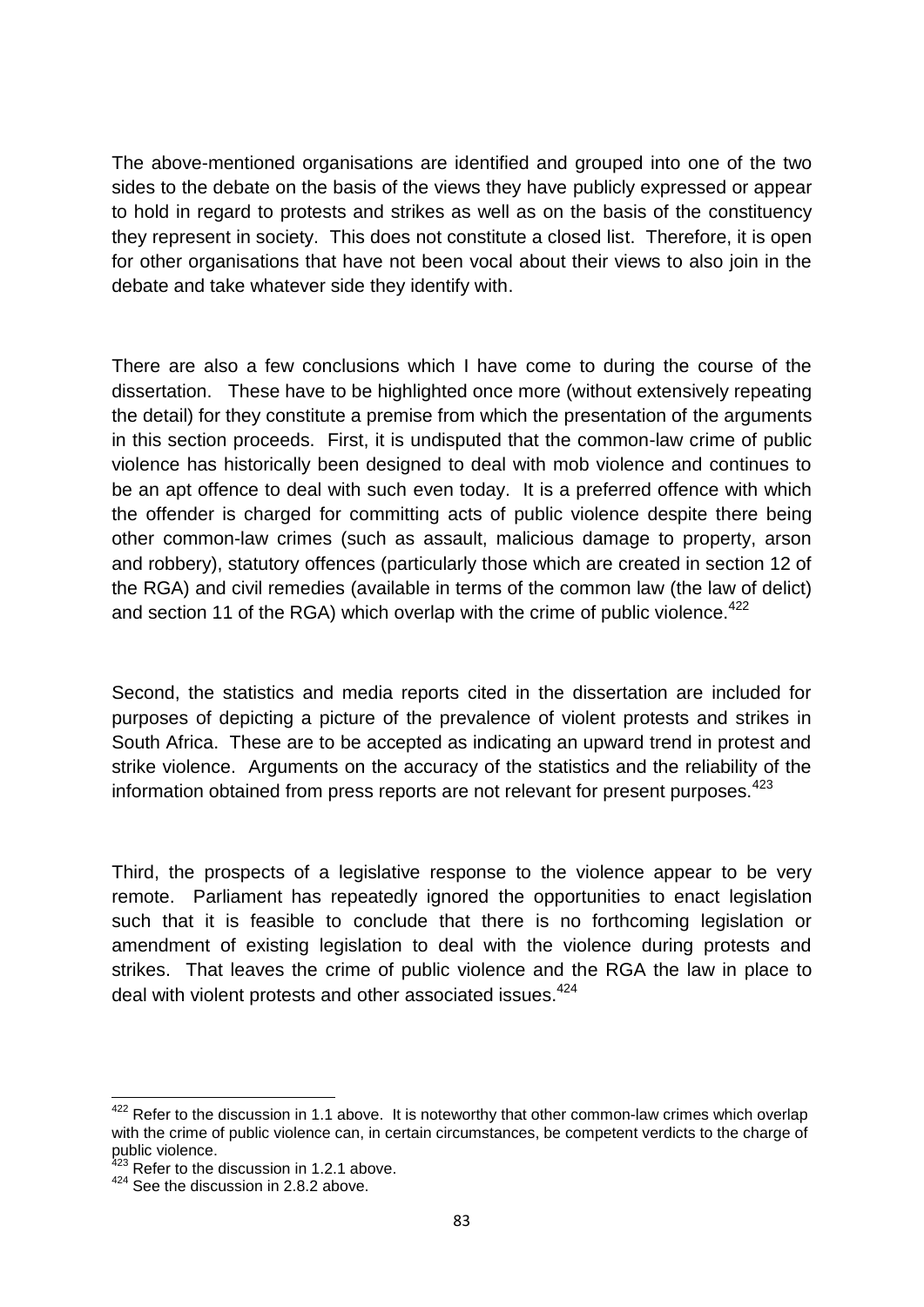### **4.3 Presentation and consolidation of arguments**

## 4.3.1 Is the crime of public violence failing to adequately protect the rights of non protesters?

The first question to consider is on what ground(s) can it be said that the crime of public violence is failing to adequately safeguard the rights of non-protesters? Drawing from the discussion in the first chapter, the advocates for development would argue that the failure of the crime is evidenced by the following considerations: first, the increasing number of violent protests regardless of the existence of the crime, thus raising doubt as to its deterrent effect;  $425$  second, the numerous instances where the rights of non-protesters (particularly the rights to life, dignity, equality, as well as freedom and security of the person) are violated during violent protests;<sup>426</sup> third, the public perception of the offence as being almost irrelevant as it is hardly enforced;  $427$  fourth, the paucity of successful prosecutions for public violence; $428$  fifth, the reluctance or the lack of a political will to pursue public violence charges;<sup>429</sup> and that the sentences imposed on public violence offenders are trivial and hardly have a deterrent effect.<sup>430</sup>

There are certainly other possible explanations, so the advocates for the *status quo* would contend in response to the above, which could negate the above-named factors as being evidence of the failure of the crime to safeguard the rights of non protesters. For instance, the lack of successful prosecutions for public violence could be explained by the difficulty of securing sufficient evidence in a crowd situation to secure a conviction for public violence.<sup>431</sup> Furthermore, many public violence cases are dealt with in the Magistrates' Court and never make it to the High Court either on appeal or review because most of the times the accused persons are poor and lack the necessary funds to pursue the case further. It is also possible that the acts of public violence for which the offenders are apprehended are not charged as public violence but rather as assault, malicious damage to property, arson or robbery or other crimes.

<sup>&</sup>lt;sup>425</sup> See the statistics in 1.2.1 above.

 $426$  Refer to the various incidents of violence and the violation of the rights of other people reported in media reports discussed in 1.2.1 to 1.2.3 above.

 $\frac{427}{428}$  See above (n16).<br> $\frac{428}{428}$  There is no doubt that with so much of violence taking place during protests and the police effecting so many arrests, the expectation is that there would be more than two reported judgments on public violence, these currently being the cases of *S v Whitehead and Others*2008 (1) SACR 431 (SCA) and *S v Le Roux and Others* 2010 (2) SACR 11 (SCA). <sup>429</sup> De Vos op cit (n350) 5.

 $430$  Ibid 4.

<sup>431</sup> Iiyayambwa op cit (n11) 145.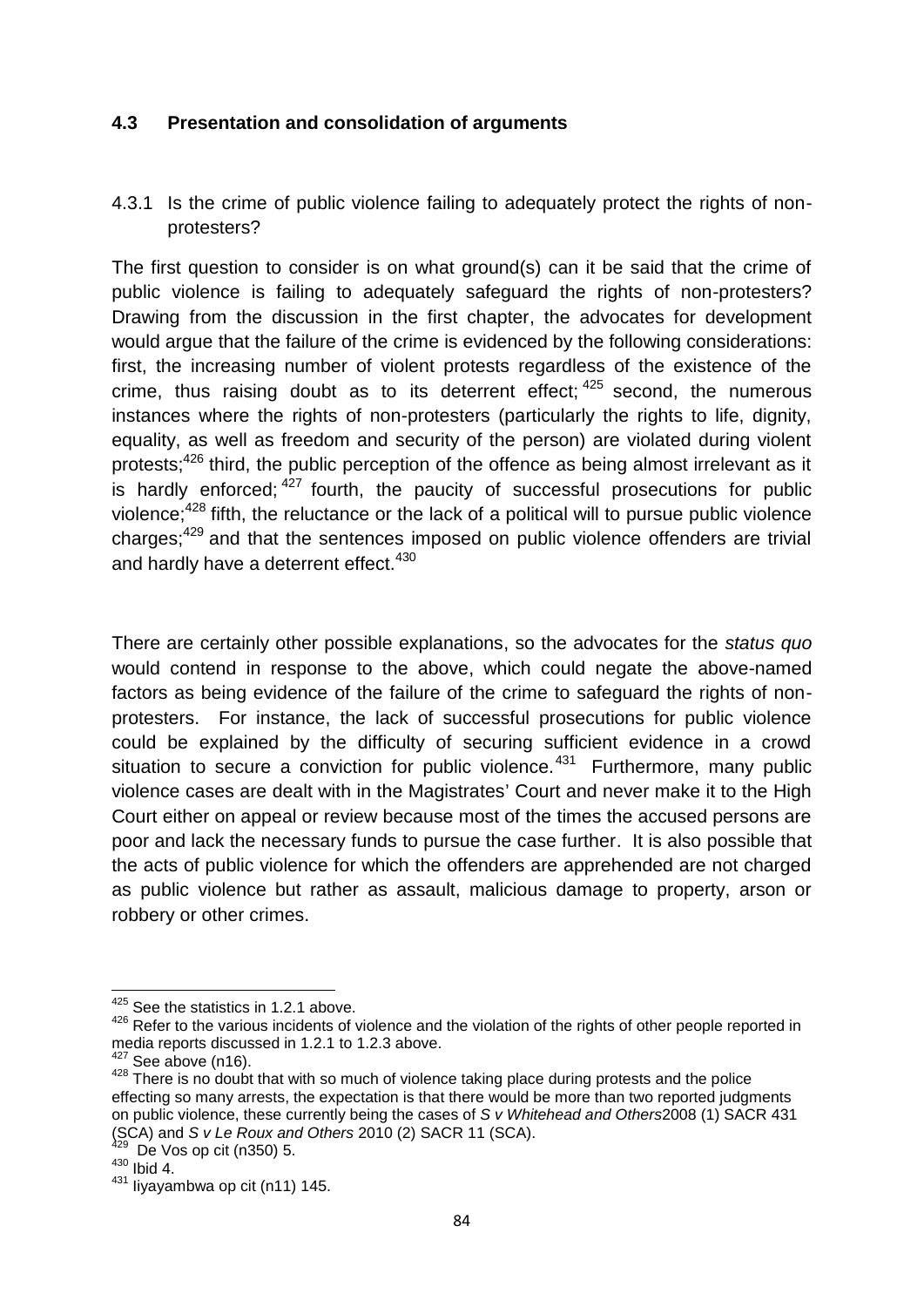The advocates for development would, in counter-argument, contend that even if it were true that the reason for the lack of successful prosecutions for the crime of public violence is perhaps that the offenders are charged with other offences such as assault and not public violence, then it is clear that the charges of assault or any other crime so charged still fail to curb the violence during protests because the levels of violent protests are still high. The conviction for those other offences would also seem to have done little to deter the violence as popular opinion still resonates in society that the acts of public violence are never prosecuted and the transgressors walk out freely without bail.

To reconcile the foregoing arguments, we must accept that it is nonetheless a possibility, irrespective of how remote, that the aforementioned factors could justifiably be construed as being indicative of the failure of the crime of public violence in protecting the rights of non-protesters. The crucial question is whether the alleged failure of the crime to adequately safeguard the rights of non-protesters renders the crime to fail to promote the spirit, purport and objects of the Bill of Rights? The answer to this question lies in the interpretation or meaning of the term 'spirit, purport and objects of the Bill of Rights'.

4.3.2 Does the crime of public violence fall short of the spirit, purport and objects of the Bill of Rights and therefore requires to be developed?

It has been established that the term "spirit, purport and objects of the Bill of Rights" finds expression in the values upon which the Constitution is founded.<sup>432</sup> Therefore, looking at the issue of the need for the protection of the rights of non-protesters during protests and strikes against the backdrop of the values of the Constitution, the advocates for development would argue for an interpretation of the spirit, purport and objects of the Bill of Rights that affords protection to the rights of vulnerable groups in society that do not have a significant political voice.

Authority for the courts' inclination to interpret the values of the Constitution in a manner that affords protection to vulnerable groups may be found in numerous cases, especially those dealing with the marital and property rights of women<sup>433</sup> as well as the rights of gays and lesbians.<sup>434</sup> More recently, in the case of SATAWU and Another v Garvas and Others<sup>435</sup> the court identified with the plight of the victims of riot damage following a violent protest and upheld the constitutionality of a

<sup>&</sup>lt;sup>432</sup> De Vos op cit (n23) 38. See also Currie & De Waal op cit (n23) 57.<br><sup>433</sup> See above (n28).<br><sup>434</sup> See above (n29).<br><sup>435</sup> 2013 (1) SA 83 (CC).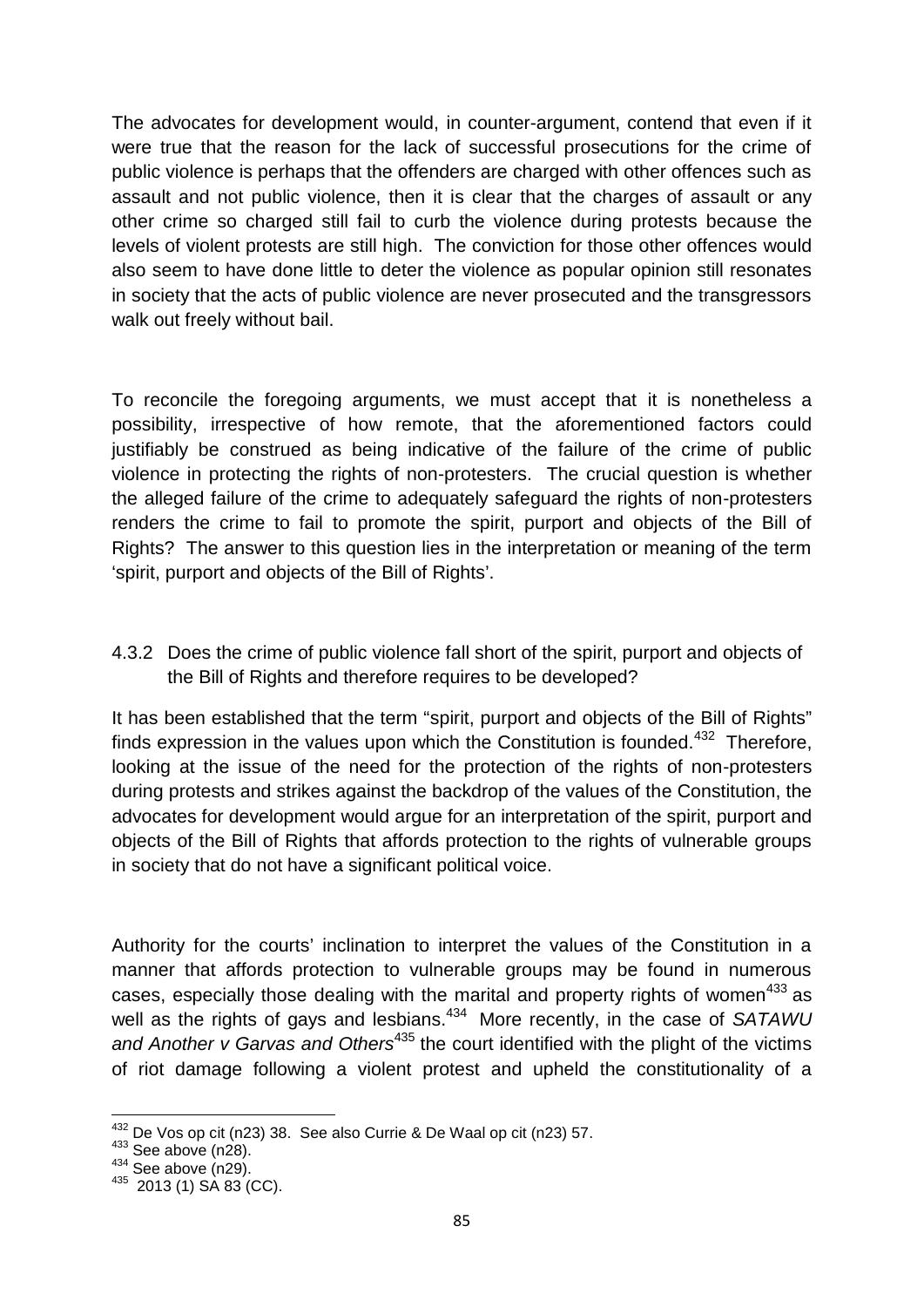statutory provision which imposed liability on organisers of demonstrations for riot damage. Accordingly, should the proposed interpretation by the advocates for development prevail, then the failure of the crime to adequately safeguard the rights of non-protesters would mean that the crime fails to promote the spirit, purport and objects of the Bill of Rights and thus requires to be developed.

On the other hand, the advocates for the *status quo* would argue that a proper construction of the term "spirit, purport and objects of the Bill of Rights" in light of the founding values of the Constitution would lead to an interpretation that affords recognition to the injustices of the past and emphasise the sanctity and importance of fundamental rights, such as freedom of assembly, that were severely suppressed under the apartheid system in favour of state security. This interpretation is consistent with the view taken in various pre-constitutional, post-constitutional and foreign case law to the effect that the courts must be loath to uphold the laws and conduct that have the effect of restricting the fundamental right to freedom of assembly.<sup>436</sup>

The adoption of the interpretation proposed by the advocates for the *status quo*, so the argument continues, would illustrate that the Constitution jealously guards the hard-earned rights and freedoms and seeks to protect them from severe restrictions that curtail their enjoyment. Therefore, in light of this interpretation, the development of the crime of public violence would be contrary to the spirit, purport and objects of the Bill of Rights as that would have the effect of restricting the right to freedom of assembly.

The approach to choosing an appropriate interpretation entails looking at the current jurisprudential articulations evident in case law dealing with the treatment of the right to freedom of assembly in light of the prevailing trend of violent protests which are often accompanied by the invasion of the various rights of innocent by-standers. To begin with, some of the cases cited by the advocates for the *status quo* in support of their proposed interpretation date back to the years of apartheid. At the time, basic human rights such as the right to freedom of assembly did not enjoy constitutional protection. In fact, the right to freedom of assembly, among others, was heavily restricted for purposes of state protection. It is therefore not surprising that the courts in *S v Turell and Others*<sup>437</sup> and *S v Budlender*<sup>438</sup> cases felt so strongly about the right to freedom of assembly and the need for its protection.

<sup>436</sup> See above (n31).<br><sup>437</sup> 1973 (1) SA 248 (C).<br><sup>438</sup> 1973 (1) SA 264 (C).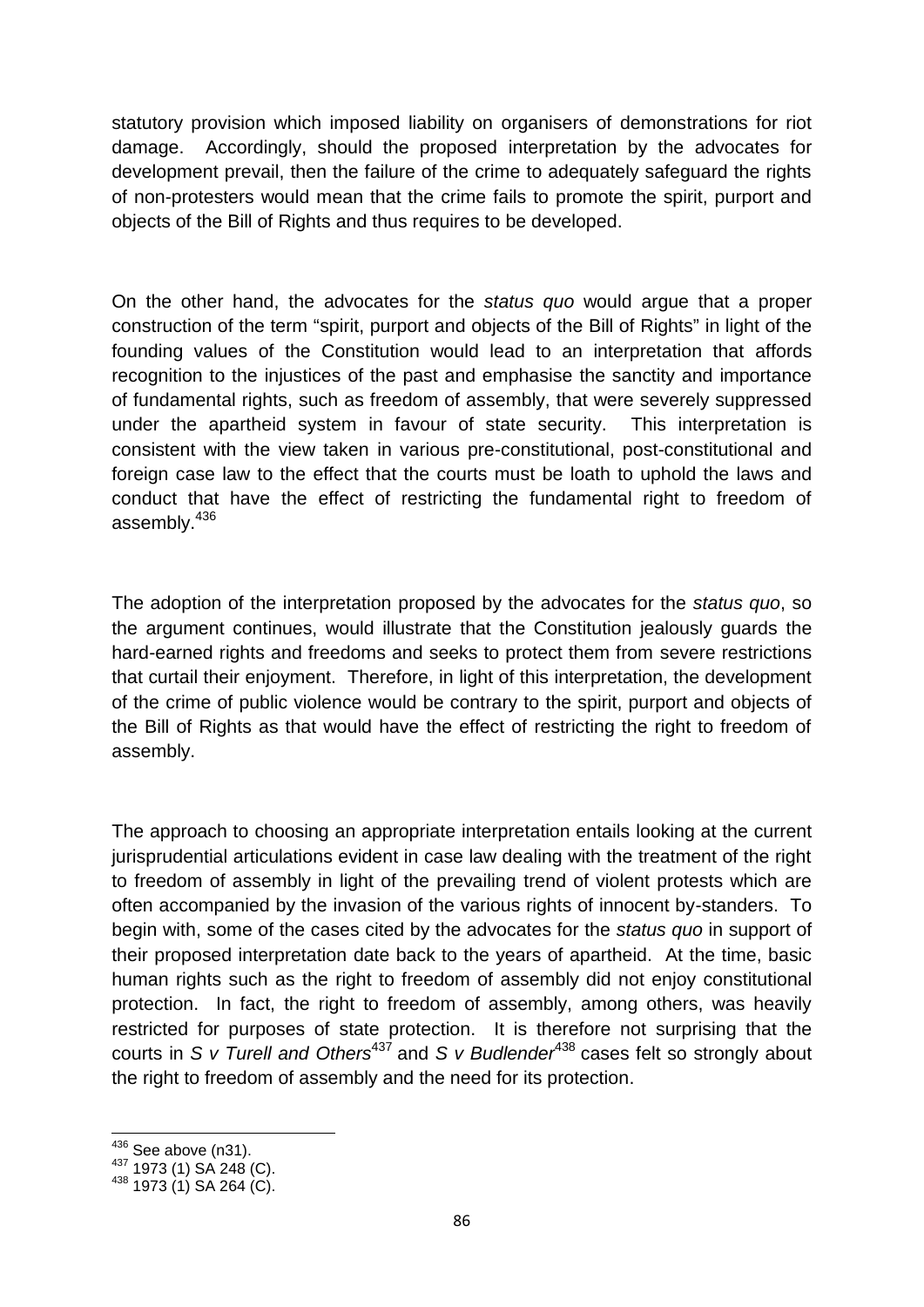The courts continued emphasising the importance of the protection of the right to freedom of assembly even in the early period of the democratic era.<sup>439</sup> While South Africa's history of apartheid might have been the major reason for the protection of the right to freedom of assembly, one must also appreciate that most of the cases where the courts came out strongly in support of the right to freedom of assembly arose in the context of the interpretation of the provisions of legislation that empower the authorities to prohibit certain gatherings.<sup>440</sup> In these cases, vigilance on the part of the courts is required to guard against the abuse of power by the authorities.

The courts' position on the protection of the right to freedom of assembly seems to be different where the right to freedom of assembly is limited for purposes of protecting the rights of other people. It is a well-known fact the culture of violent protests in South Africa has since re-emerged and, as a result of the violence, many of the rights of non-protesters have taken strain. This has led the courts to gradually change their outlook towards the right to freedom of assembly as evidenced by the cases of *Fourways Mall (Pty) Ltd and Another v South African Commercial Catering and Allied Workers Union and Another*<sup>441</sup> and *SATAWU and Another v Garvas and Others*.<sup>442</sup> Both these cases emphasise that despite the importance of the right to freedom of assembly, it may nonetheless be limited for purposes of protecting the rights of other people.

Therefore, given the jurisprudential shift outlined above, the interpretation advanced by the advocates for development appears to be more persuasive. Any law that seeks to protect the rights of the victims of violent protests can be said to promote the spirit, purport and objects of the Bill of Rights. As a result, the failure of the crime of public violence to safeguard the rights on non-protesters means that the crime is failing to promote the spirit, purport and objects of the Bill of Rights. Of course, this is not a blank cheque for disregarding the importance of the right to freedom of assembly, but where necessary the right must be limited.

<sup>439</sup> See *South African National Defence Union v Minister of Defence and Another* 1999 (4) SA 469 (CC); *S v Mamabolo (Etv and Others intervening)* 2001 (3) SA 409 (CC). The courts' treatment of the right to freedom of assembly in these cases is consistent with that of Zimbabwe and Lesotho. In this regard, see *In Re Manhumeso and Others* 1995 (1) SA 551 (ZS); and *Seeiso v Minister of Home Affairs and Others* 1998 (6) BCLR 765 (LesCA).The substantive features of the assembly jurisprudence of both these jurisdictions are similar to that of South Africa – Woolman op cit (n335) 43-2.

<sup>440</sup> See *Turell 1973* (1) SA 248 (C); *Budlender* 1973 (1) SA 264 (C); *In Re Manhumeso* 1995 (1) SA

<sup>551 (</sup>ZS); and *Seeiso* 1998 (6) BCLR 765 (LesCA).<br><sup>441</sup> 1999 (3) SA 752 (W). For a brief summary of this case, see above (n363).<br><sup>442</sup> 2013 (1) SA 83 (CC).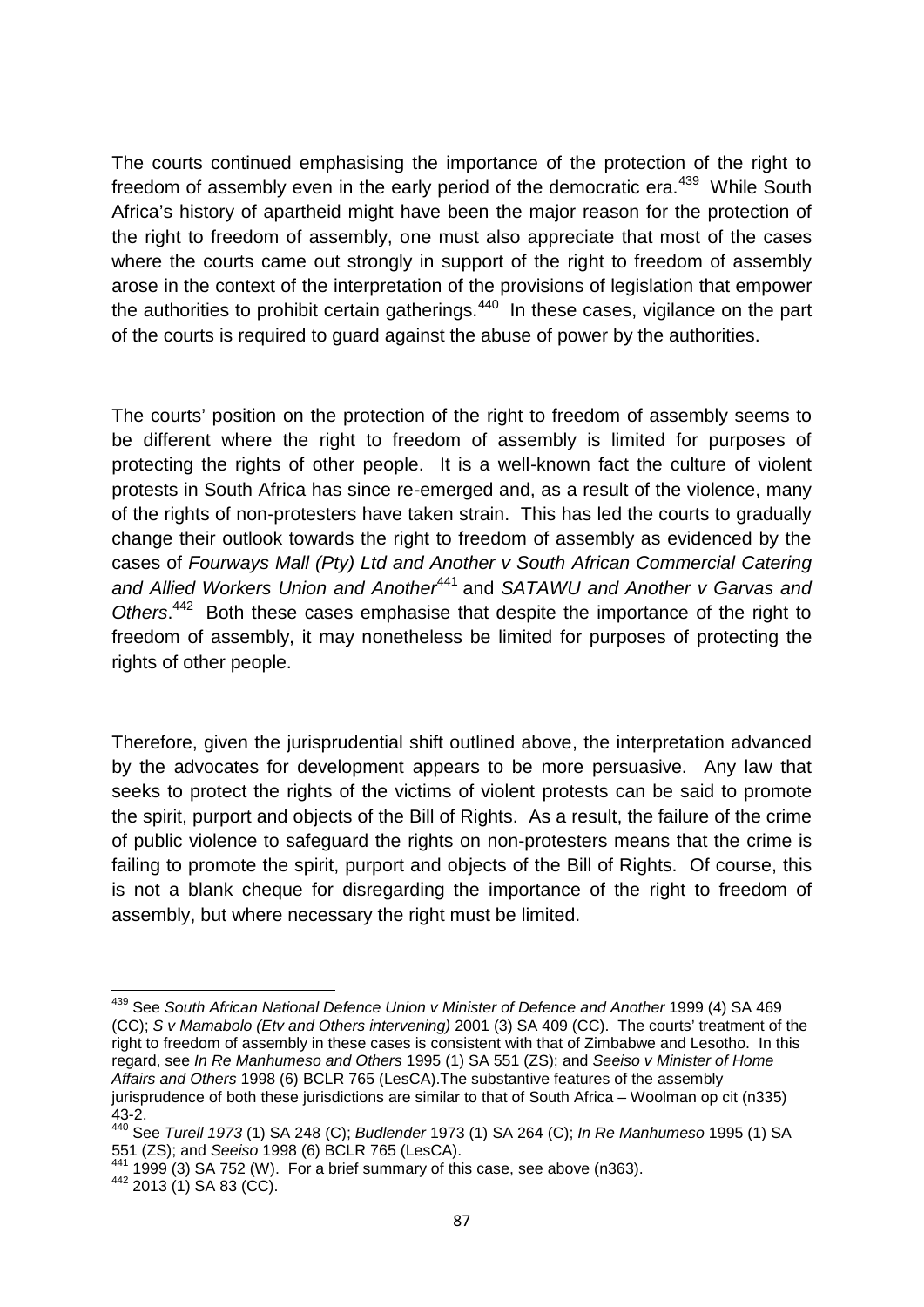### 4.3.3 Further arguments for and against development

To further enhance their call for development, the advocates for development would draw from the history of the crime of public violence outlined in chapter 2 and contend that the crime has always been evolving over the years through judicial interpretation and development. Although it could be argued that a major part of the evolution of the crime of public violence has been in regard to properly defining the crime and its elements, the facts giving rise to the charge of public violence have been emanating from instances of, *inter alia*, violent protests and strikes such that it could be argued that its evolution also entailed ensuring that the crime adequately deals with violent protests in society.

Also drawing from the history of the development of the crime of public violence, the advocates for development would argue that the development of common-law crimes never ceases as they are required to be flexible enough to evolve with the trends in society. Therefore, the rise in violent protests regenerates the need to continue to develop the crime of public violence so that it remains consistent with the changing social, moral and economic fabric of the country, failing which the crime will be unable to continuously reflect or promote the spirit, purport and objects of the Bill of Rights.

However, the advocates for the *status quo* would, in response to the above, argue that the best avenue for any reform of the law which is consistent with the principle of legality<sup>443</sup> is through statute and not adaptation or development of the law by the courts. They would insist on this argument despite it being common cause that there are hardly any prospects of legislation being enacted to deal with the scourge of protest violence or the amendment of existing legislation.<sup>444</sup>

The difficulty with judicial development of the law, so the argument continues, is best illustrated by the case of *Masiya v Director of Public Prosecutions, Pretoria and Another*<sup>445</sup> and the controversy it caused when the court arguably blurred the line between the permitted interpretation and development of common-law crimes (i.e the crime of rape) and the unacceptable extension of crimes by analogy. The general rule, as per the principle of legality, is that the courts are prohibited from creating new crimes or extending the existing definitions of crimes to include conduct not

 $443$  On the principle of legality, see the discussion in 1.3 above.<br> $444$  Refer to the discussion in 2.8.2 above.

<sup>445 2007 (5)</sup> SA 30 (CC).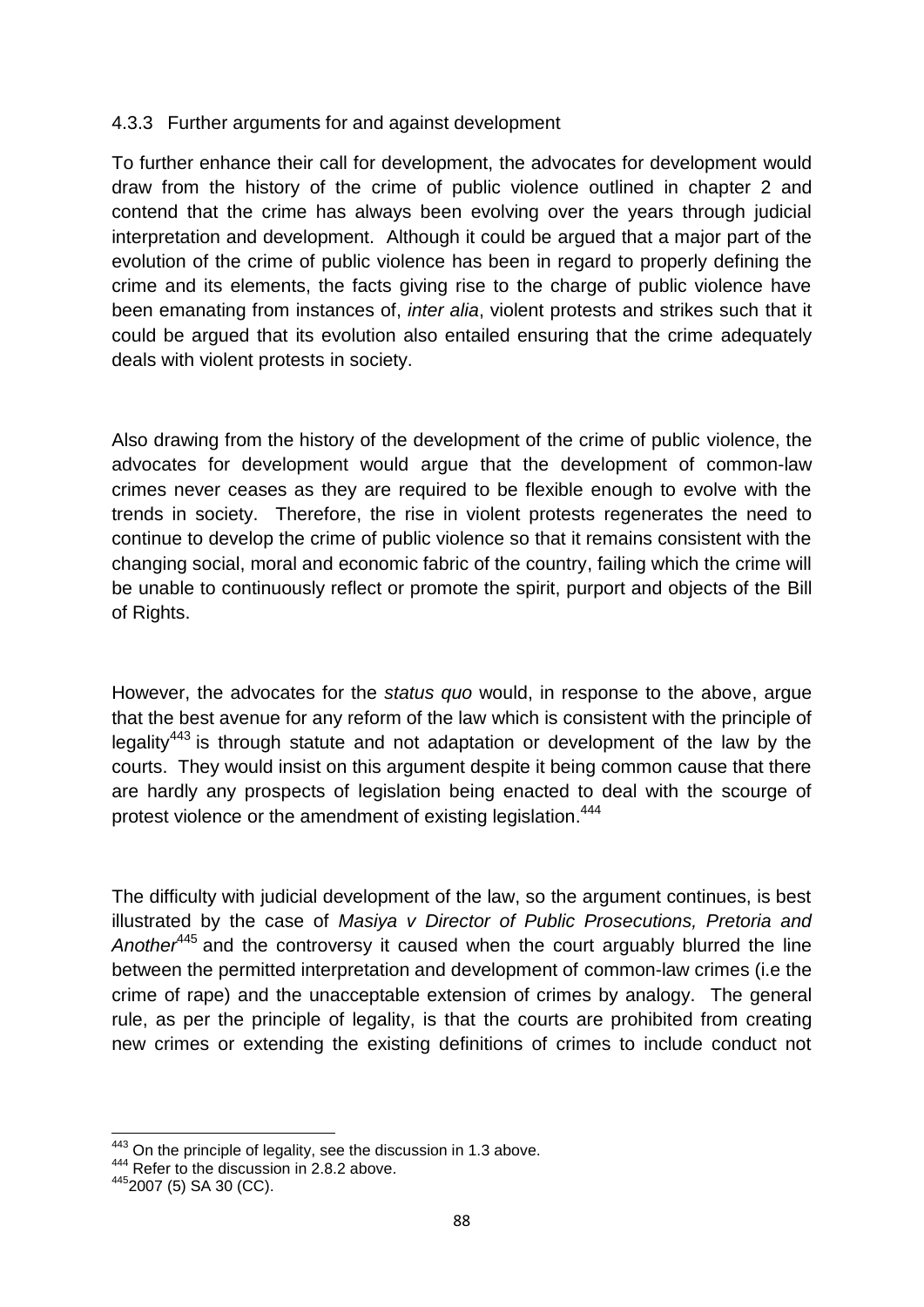previously covered by the definition of a particular crime<sup>446</sup> as that would have the effect of that causing legal uncertainty.<sup>447</sup>

The *Masiya* case, so the advocates for development would counter-argue, illustrates that there is indeed a very thin line between interpretation and extension of crimes by analogy. However, for present purposes, the contemplated approach to developing the crime of public violence<sup>448</sup> does not require the extension of the definition of the crime to cover new conduct not previously covered by the definition of the crime. The invasion of the rights of other people during violent protests has always been a form of behaviour punishable as public violence. The development of the crime only serves to ensure that it executes its task of protecting the rights of other people during violent protests effectively and thereby promote the spirit, purport and objects of the Bill of Rights. This way, the *Masiya* case is distinguishable and its controversies are forthwith avoided.

In any event, so the argument by the advocates for development continues, although there is a lot of debate on whether or not the *Masiya* case violates the principle of legality, that debate is rather academic because the effect of the decision of the court in *Masiya* is that it serves as authority for the view that the extension of the definition of the crime of rape in that particular case did not violate the principle of legality. Furthermore, the development of common-law crimes in this manner is not a new practice and the principle of legality has always been present. The same happened with the extension of the definition of the crime of theft to cover theft of credit.<sup>449</sup> The same happened with the extension of the crime of defeating or obstructing the course of justice to cover the obstruction of the police in the execution of their duties and not just the courts.

The advocates for development would also draw from the courts' concession of the difficulty to precisely define the crime of public violence and the vagueness of some of its elements<sup>450</sup> and argue that the concession is indicative of the need to develop the crime. Developing the crime of public violence, so the argument continues, would bring with it the advantage of eliminating the existing doubtful areas and fill whatever gaps there may be in the definition and elements of the crime.  $451$ 

<sup>&</sup>lt;sup>446</sup> Snyman op cit (n115) 678.<br><sup>447</sup> Ibid 680.

<sup>448</sup> For a discussion as to how the crime of public violence stands to be developed, see 4.3.10 and  $4.3.11$  below.

Burchell op cit (n14) 41-42.

<sup>450</sup> On this point, refer to the discussion in 2.6 above.

<sup>451</sup> CR Snyman 'Extending the scope of rape – a dangerous precedent: note' (2007) 124(4) *South African Law Journal* 677-678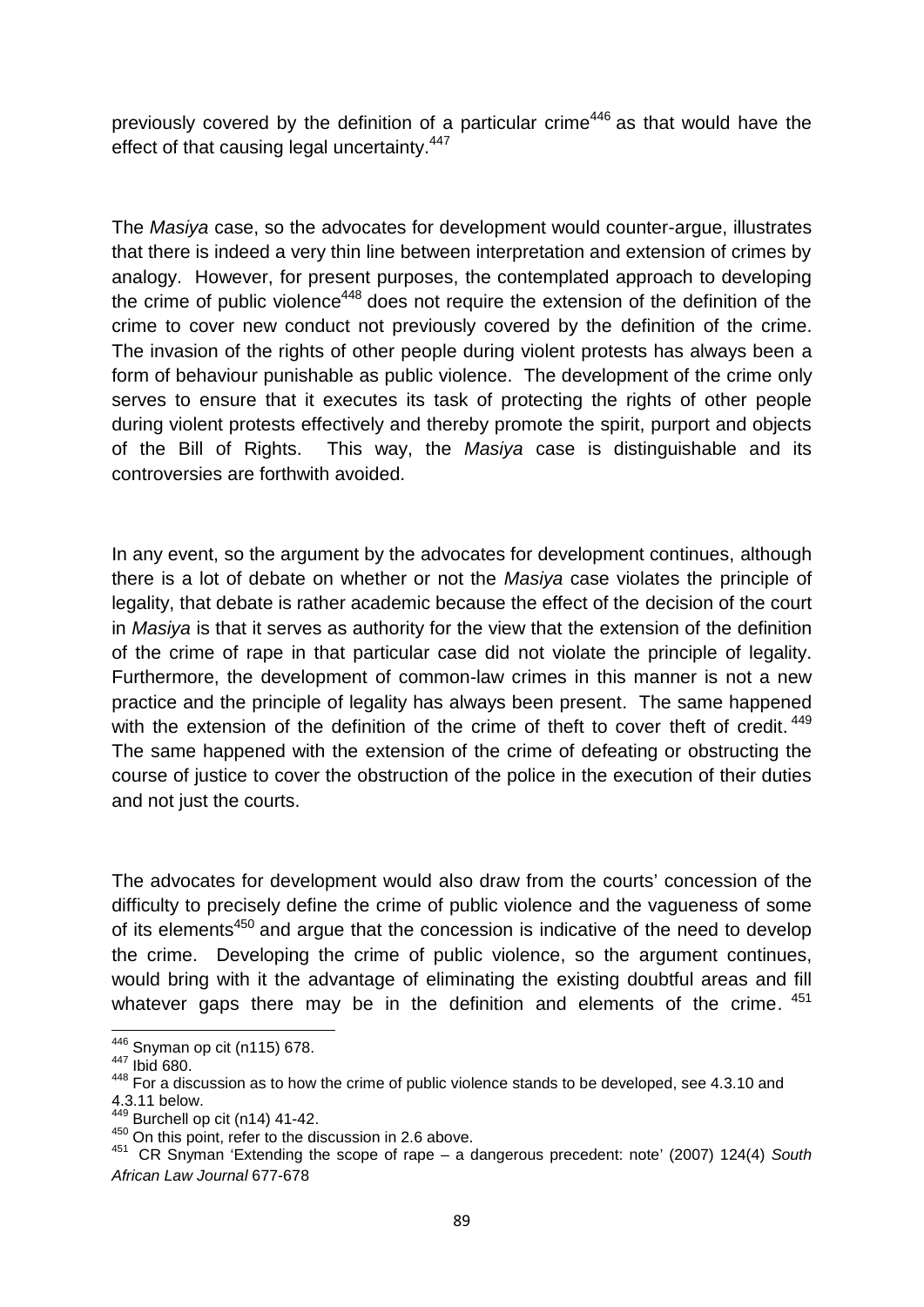Developing the crime as such would therefore ensure the overall effectiveness of the crime in curbing and deterring the acts of public violence as well as the invasion of the rights of others, and thereby aid the promotion of the spirit, purport and objects of the Bill of Rights.

In all of the above arguments, I have no reason to disagree with the advocates for development. Indeed, common-law crimes need to continuously evolve consistently with the trends in society. Given that the protection of the rights of non-protesters is an interest that has always been protected by the crime of public violence, the development of the crime to improve its overall effectiveness in achieving its intended purpose does not offend the principle of legality. Developing the crime of public violence does also have the advantage of eradicating whatever inconsistencies and doubts in the definition and elements of the crime.

The series of arguments in paragraphs 4.3.4 to 4.3.9 below have already been extensively discussed in 3.4.5 above under the analysis of the *Garvas*<sup>452</sup> case. It would thus be an unfruitful and undesirable exercise to repeat the detail in this section. Therefore, all that will appear in from paragraph 4.3.4 to 4.3.9 is a brief synopsis of the arguments and the consolidation thereof.

# 4.3.4 Is section 17 of the Constitution implicated in public violence cases?

The advocates for the *status quo*'s invocation of the right to freedom of assembly in opposing the development of the crime of public violence gives rise to the question as to whether in public violence cases the right to freedom of assembly provided for in section 17 of the Constitution is really implicated? It will be recalled that section 17 has its own internal modifiers to the effect that the right must be exercised peacefully and the participants must be unarmed.

To answer the above question, it is sufficient to state that, consistent with the decision in *Garvas*, in public violence cases the right to freedom of assembly is not likely to be implicated because at the time of the commission of the acts of public violence the offenders were clearly not exercising their right to freedom of assembly peacefully. Therefore they would forfeit the constitutional protection of their right to demonstrate, while the rest of the demonstrators who are peaceful in their behaviour and intention retain the constitutional protection of their right.

<sup>452</sup> 2013 (1) SA 83 (CC).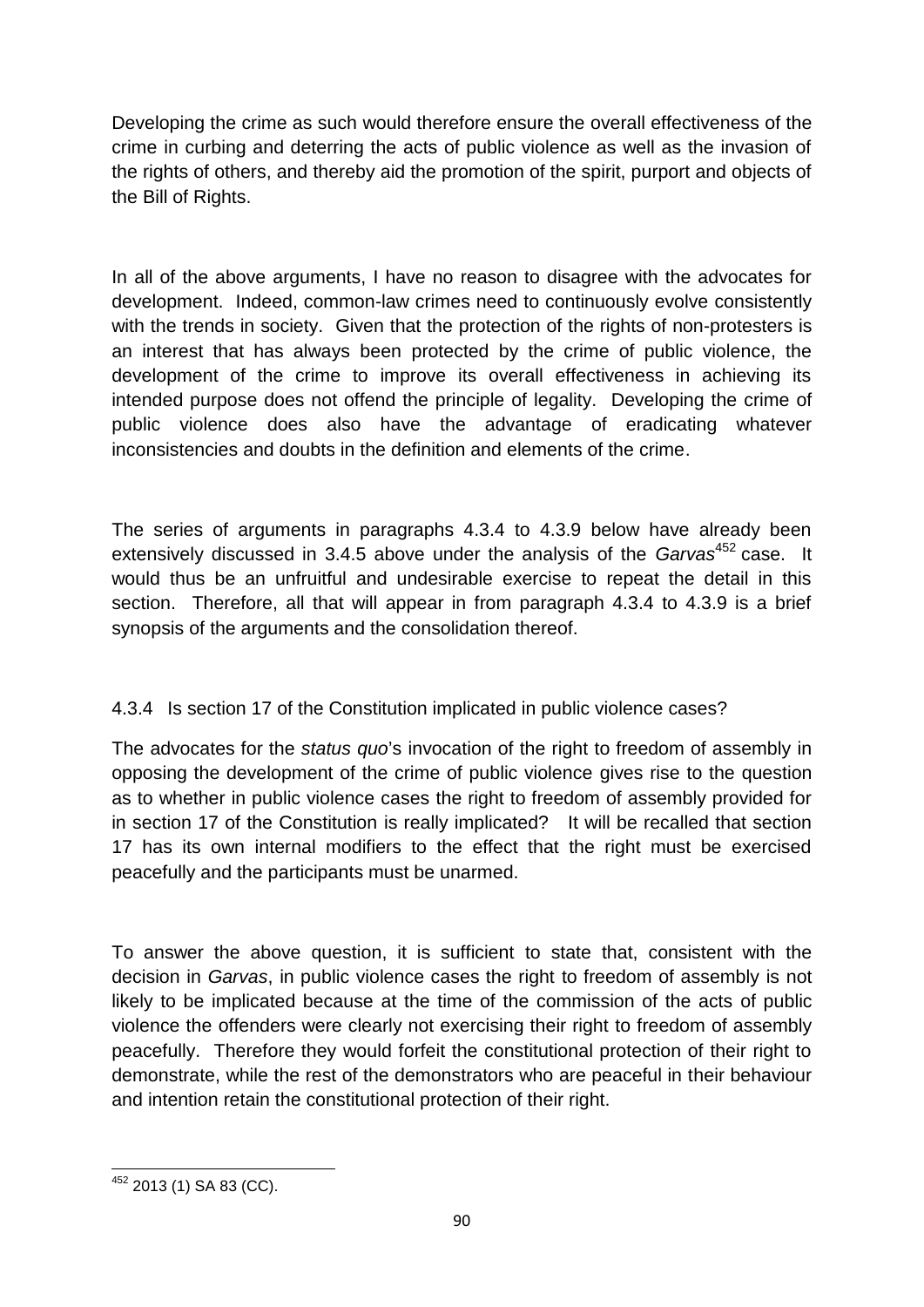### 4.3.5 Chilling effect

It would seem that even upon the assumption that the right to freedom of assembly in section 17 of the Constitution is implicated in public violence cases, the development of the crime of public violence would not to have a chilling effect on the right to freedom of assembly. It has been stressed that, unlike the civil sanctions of the RGA, the crime of public violence does not have any cost implications for the organisers of demonstrations, nor does the crime inhibit organisations from organising demonstrations. Even on the subtle argument that the crime of public violence constitutes an "indirect limitation that merely makes it difficult to protest",  $453$ the argument is not sufficiently persuasive to justify the conclusion that the crime has a chilling effect on the right to freedom of assembly and thereby limits the said right.

## 4.3.6 Is the limitation justifiable in terms of section 36 of the Constitution?

Assuming once more that the crime of public violence did have a chilling effect on the exercise of the right to freedom of assembly, the implication would be that the right to freedom of assembly has been limited. The question then becomes whether the limitation is justifiable in terms of section 36 of the Constitution. Indeed, the consideration of the nature of the right, the purpose of the limitation, the nature and extent of the limitation, the relation between the limitation and its purpose and the less restrictive means of achieving the purpose (all discussed at length in 3.4.5) leads to an unequivocal conclusion that the limitation of the right to freedom of assembly is reasonable and justifiable in an open and democratic society based on human dignity, equality and freedom.

## 4.3.7 Threat of rebellion

The advocates for the status *quo* would contend that any further limitation to the right to freedom of assembly is undesirable and could lead to the public withdrawing its consent to the social contract manifest in the Constitution. <sup>454</sup> The immediate result would be rebellion, hence the loss of legal order and a total state of anarchy similar to that of the apartheid era. There is, however, considerable doubt that the threat of rebellion, violence and anarchy should the right to freedom of assembly be limited further by the development of the crime of public violence is a legally sound argument.

In fact, such an argument appears as a threat for holding the courts ransom so that they could arrive at a particular conclusion, failing which disorder would erupt.

 $453$  See Bishop op cit (n368) 178.<br> $454$  See Woolman op cit (n398) 352.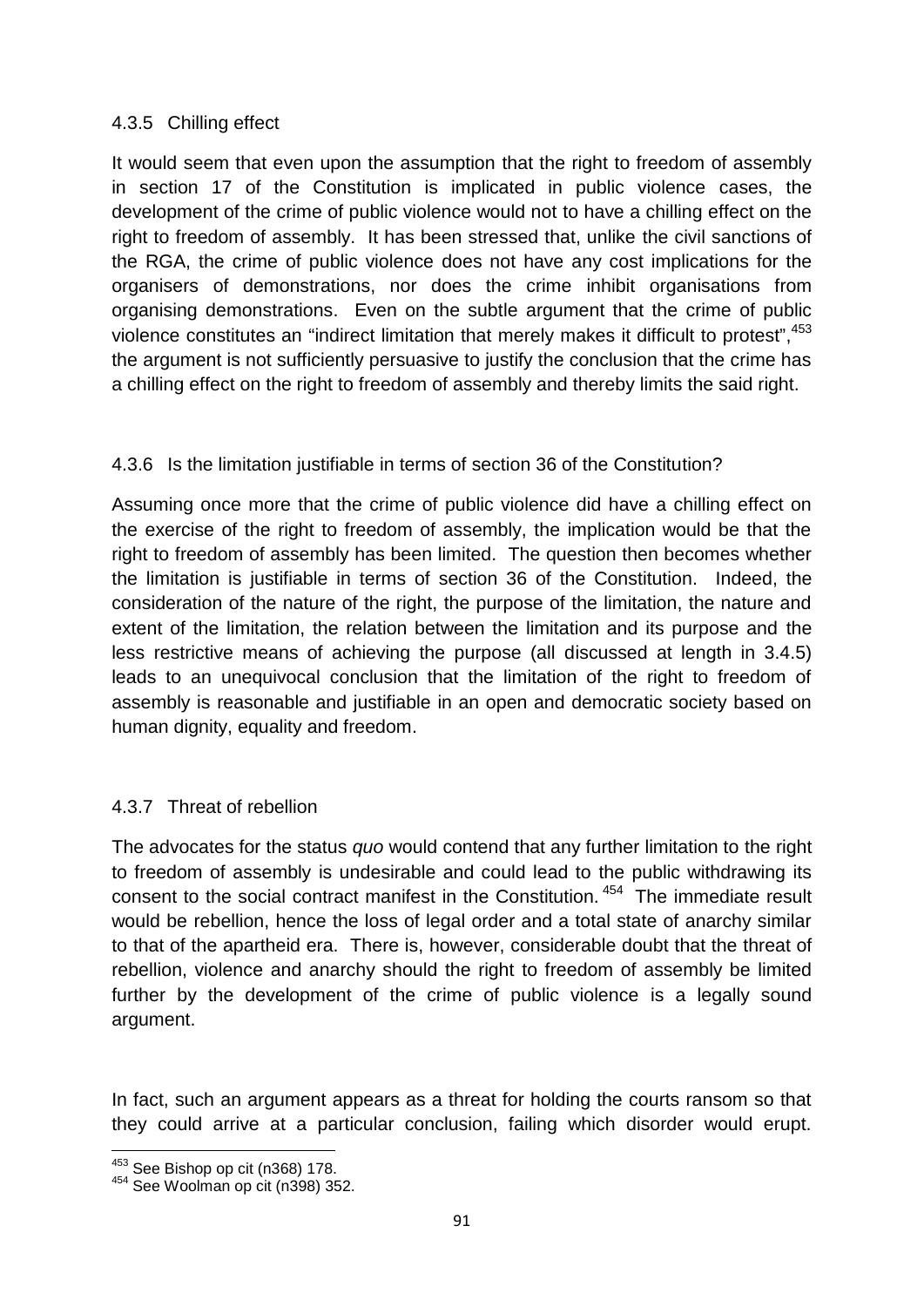Perhaps the argument should be that it is simply undesirable to limit the right to freedom of assembly any more than it is currently restricted. This may certainly be a factor worthy of consideration in determining whether or not the crime of public violence ought to be developed..

## 4.3.8 Stifling of dissent

The advocates for the status *quo* would also contend that the development of the crime of public violence exposes the country to the risk of the crime being abused by the authorities to stifle dissent. Indeed, there are a few isolated incidents which serve as proof of the abuse of the crime by the authorities.<sup>455</sup> Such incidents are unfortunate and they must be condemned with an equal degree of disapproval as the invasion of the rights of other people during protests and strikes.

## 4.3.9 Criminal sanctions are not an ideal remedy for public violence

The advocates for the *status quo* would further contend that, given South Africa's apartheid history of undue detention of protesters and the need for the country to dispense with such a stigma, the lack of a political will to enforce criminal sanctions for public violence, the wide scope for the imposition of civil liability on organisers of demonstrations for riot damage in terms of section 11 of the RGA, and the emphasis on restorative justice methods in imposing punishment on offenders, resort to criminal sanctions is not an ideal remedy in public violence cases.

Despite there being hardly any authority to support this argument, the suggested alternative to criminal sanctions (i.e civil sanctions in terms of the common law or section 11 of the RGA) is not without its own flaws. For instance, not all victims of protest violence would have the financial means or the desire to pursue civil action against the organisers of demonstrations. Likewise, not all organisers or conveners of demonstrations or participants therein would have the financial means to pay the amount sought as damages.

It is also important that one must not blur the line between the criminal and civil law (the law of delict). $456$  While the interests these fields of law seek to protect might sometimes be identical or overlap, they are nonetheless different and the distinction must be maintained. Therefore, these must co-exist with one another, and where

<sup>455</sup> See Dlamini op cit (n332) 98.<br><sup>456</sup> Refer to the discussion in 1.3 above.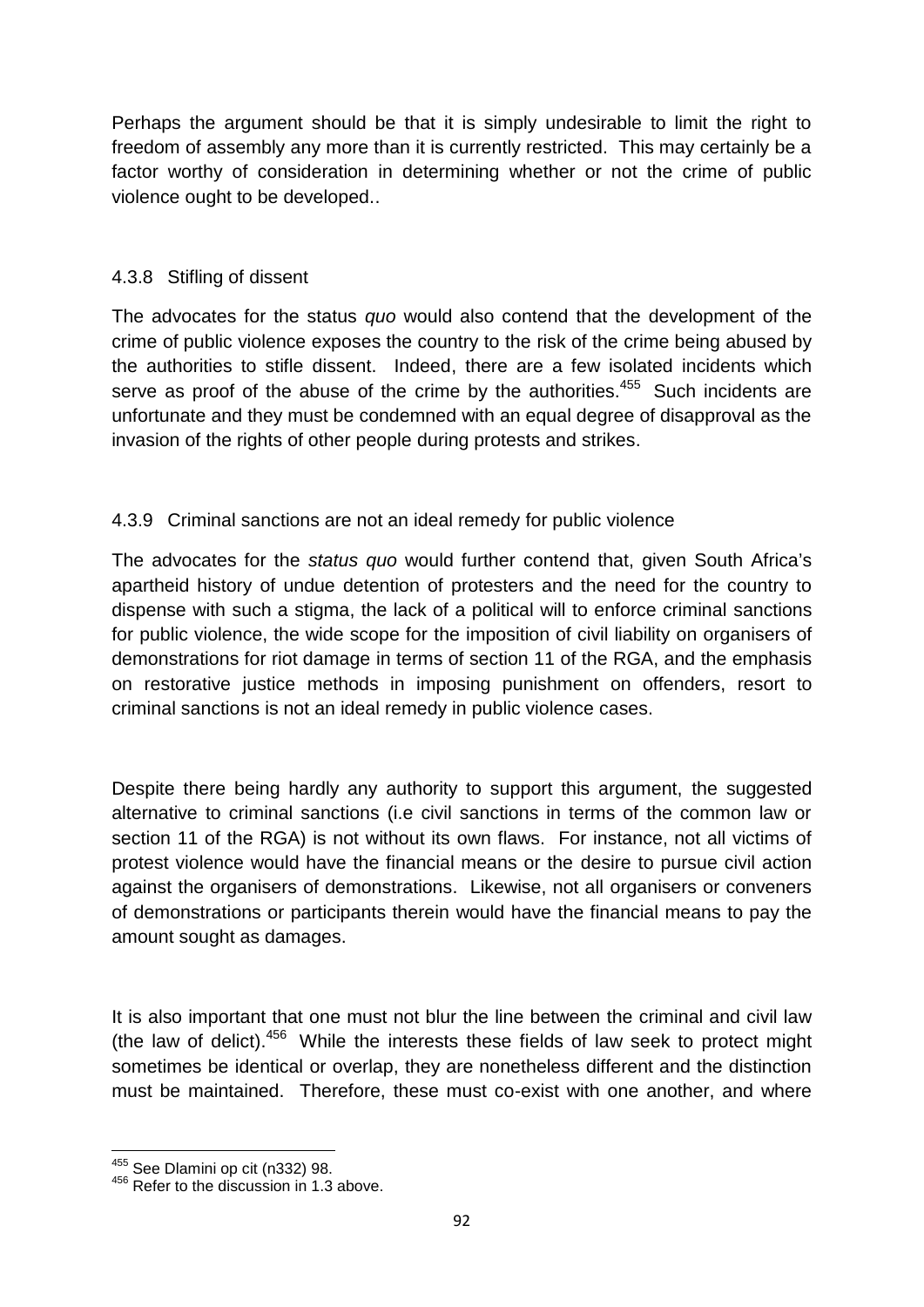necessary they can be relied upon simultaneously. The existence of one does not replace the other.

In closure, the consolidation of the arguments on the question whether the crime of public violence fails to promote the spirit, purport and objects of the Bill of Rights appears likely to lead to a conclusion in the affirmative. That means the crime of public violence requires to be developed in order to promote the spirit, purport and objects of the Bill of Rights. The next stage of the inquiry enunciated in *Carmichele v Minister of Safety and Security and Another (Centre for Applied Legal Studies Intervening)*<sup>457</sup> turns on how the development of the crime must take place.

## **How must the development take place?**

It must be highlighted that the ideal way to develop the law is indeed through legislation or the amendment of existing legislation. However, it has been established that this approach is highly unlikely to be pursued in the present case.<sup>458</sup> Nevertheless, a perfectly suitable and legally recognised alternative remains and that is development or adaptation by the courts in the manner discussed below.

# 4.3.10 Interpretation of the elements of the crime

The advocates for development would argue that the discussion in chapter 2 shows that that the crime of public violence has always been developed through the courts by means of revisiting and interpreting the elements of the crime bearing in mind the changing social, moral and economic fabric of society and the constraints imposed by the principle of legality. The same approach was endorsed in *K v Minister of* Safety and Security<sup>459</sup> in regard to the development of the common-law principles of vicarious liability*.* The court held that, in essence, the purpose of section 39(2) of the Constitution is to ensure that the values of the Constitution are infused into the common law. It held further that the approach to infusing the values of the Constitution into the common law simply entails that the common-law principles be understood and applied within the normative framework of the Constitution.

The approach of the court in *S v Mlotshwa and Others*<sup>460</sup> although it was decided long before *K v Minister of Safety and Security*, is nonetheless a good example of how the courts have interpreted the common law with the view to instil certain

 $^{457}_{458}$  Refer to the discussion in 2.8.2 above  $^{458}_{459}$  2005 (6) SA 419 (CC).

 $460$  1989 (4) SA 787 (W).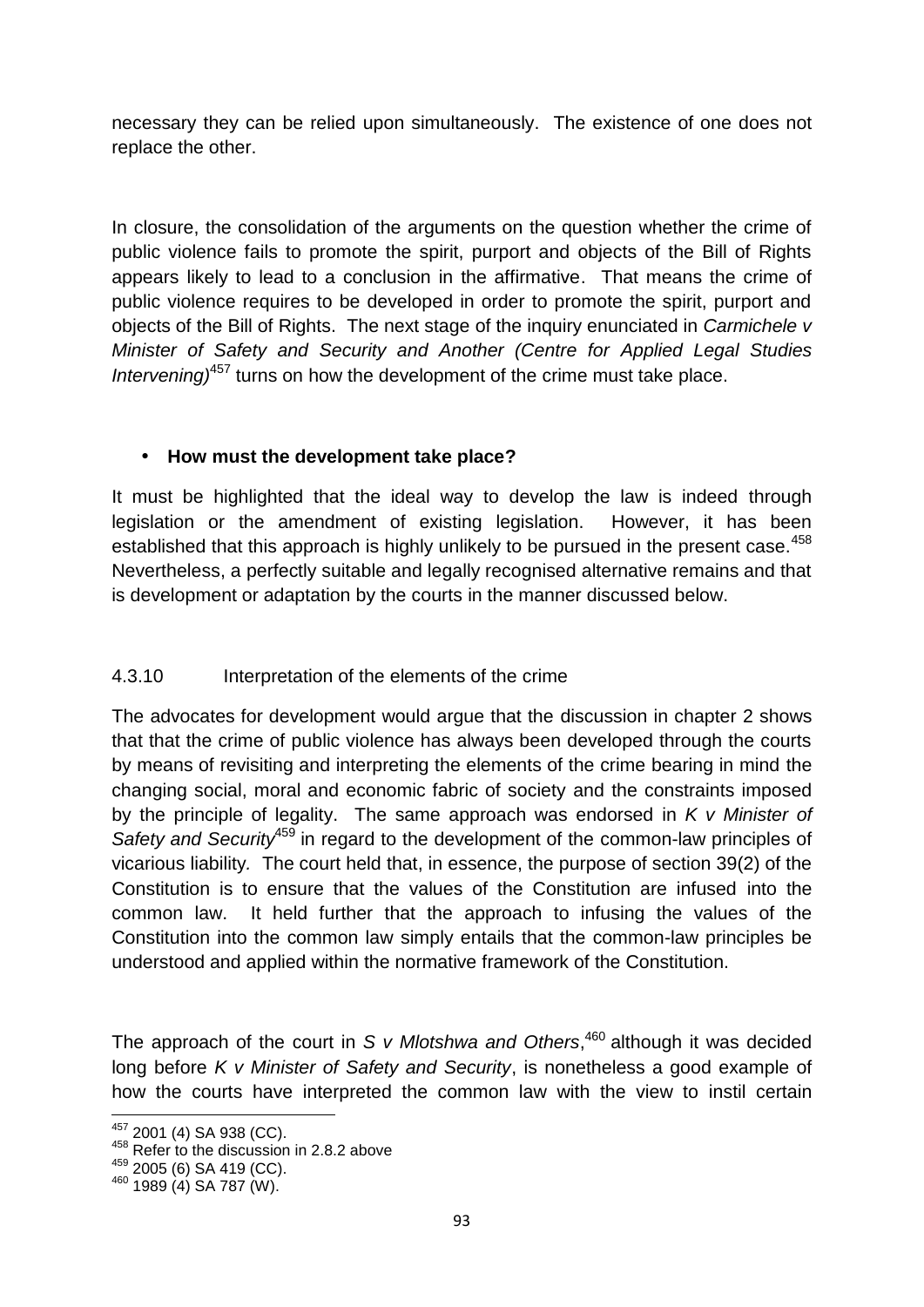values. In *Mlotshwa* the court interpreted the "serious dimensions" element of the crime of public violence in a manner that afforded recognition and protection to the fundamental right to strike. The court had to apply the crime of public violence in strike situations so to punish and deter the violence, but at the same time it needed to accommodate the shift towards democracy and the recognition of basic human rights.

Today, South Africa confronts the increasing number of violent protests during which various rights of non-protesters are violated. In response thereto, the crime of public violence can be developed by approaching the interpretation of the elements of the crime bearing in mind the values of the Constitution as well as the purpose of the crime to protect the rights of other people during protests and strikes. This way the values of the Constitution (which emphasise the protection of the rights of non protesters) are infused into the jurisprudence of the crime of public violence.

It stands to reason that the question as to which element needs to be revisited and interpreted differently will depend on the facts of each case. In the absence of such facts, it is difficult to identify which of the elements of the crime need to be interpreted differently. However, as discussed in 2.6 above, the "serious dimensions" element, despite being central to the determination of whether certain conduct amounts to the commission of the crime of public violence, remains a largely vague criterion. Given the vagueness thereof, the element places itself at the top of the list of the elements which may be interpreted differently and therefore be utilised as a conduit for infusing the values of the Constitution and the spirit of the protection of the rights of non-protesters into the jurisprudence of the crime of public violence.

## 4.3.11 Imposition of tougher sanctions

Another way of developing the crime of public violence, so the argument of the advocates for development continues, would be to revisit the sentences imposed on public violence offenders and ensure that they reflect the society's condemnation of the violence. This has been a practice commonly called upon by the South African courts<sup>461</sup> and they have been doing so despite research evidence to the effect that there is no relation between the imposition of tougher sanctions and crime control or deterrence. However, what is required of each court exercising its sentencing

<sup>461</sup> See, *inter alia*, *S v Dingiswayo and Others* 1985 (3) SA 75 (Tk) and *S v Samaai* 1986 (4) SA 860 (C) wherein the courts adjusted the sentences to ensure that the punishment meted out for the crime deterred the youth of the time which was increasingly engaging in acts of public violence.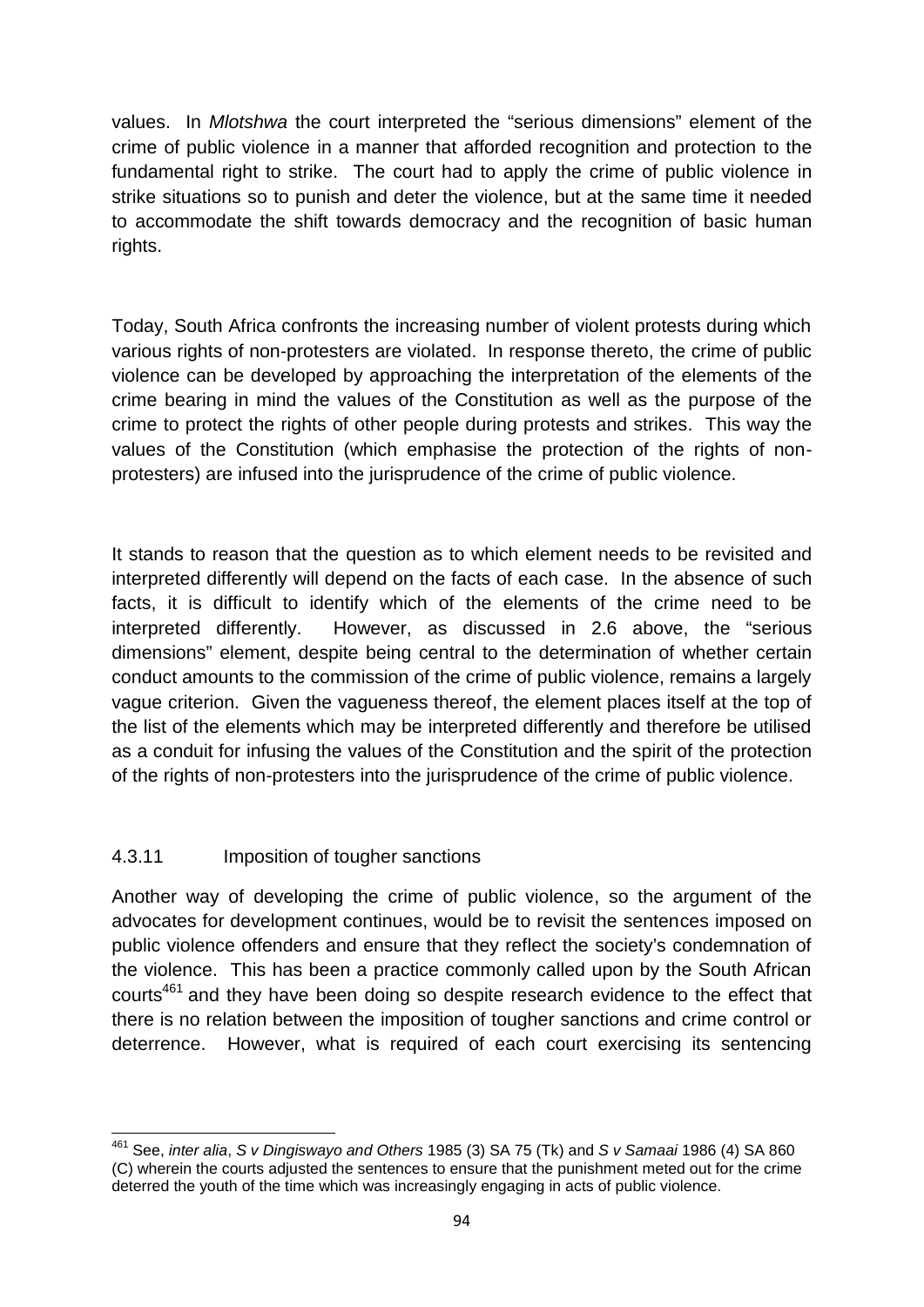discretion is to take into account the crime, the offender and the interests of society (the Zinn triad). <sup>462</sup>

The flexibility to adjust sentences in public violence cases can be justified by the seriousness of the crime and the interests of society, mitigated by the personal circumstances of each offender. This is because the pattern of violent protests has notably been on the rise from the year 2004<sup>463</sup> and it has escalated over the years to the extent that it has now become more and more invasive of the rights of other people. Logic would dictate that as public violence becomes more prevalent and destructive of the rights of others, the crime becomes more serious in the eyes of society and it also becomes more in the interests of society that the punishment for the crime be harsher.

It is difficult to conceive the basis on which the advocates for the *status quo* would oppose the infliction of harsher punishment for the perpetrators of public violence apart from questioning what the "harsher penalties" to be imposed on public violence offenders actually entail, whether these harsher penalties would achieve the intended purpose (i.e deterrence), and the cost of imposing such punishment (all of these factors being the philosophical arguments which the courts have shied away from).<sup>464</sup> While the advocates for the *status quo* may by all means wish to protect their freedom to assemble against any restrictions or conditions, they would also respect other people's rights and denounce the violence. As a result, they would not want to be seen to be interfering when the perpetrators of violence are punished for their deeds which are not consistent with the peaceful exercise of the freedom to assemble.

In the event that the call for harsher punishment is heeded, the question for the advocates for development thus becomes what kind of punishment would be sufficiently harsh for public violence offenders. The starting point would be to point out that in the *Dingiswayo*<sup>465</sup> case the court ruled it to be no longer appropriate to impose a wholly suspended sentence or a fine in public violence cases. The norm is thus to sentence the offenders to some imprisonment term, suspended as the court deems appropriate. The precedent set in *Dingiswayo*, a case which was decided at the peak of the uprisings against the apartheid system during which public violence was rife, understandably disintegrated at the inception of democracy. The precedent

 $^{462}$  For a discussion of the sentencing principles for the crime of public violence, see 2.7 above.  $^{463}$  See 1.2.1 above.

 $^{464}_{\phantom{42\phantom{1}}\phantom{1}}$  See 2.7 above.

<sup>&</sup>lt;sup>465</sup> 1985 (3) SA 75 (Tk).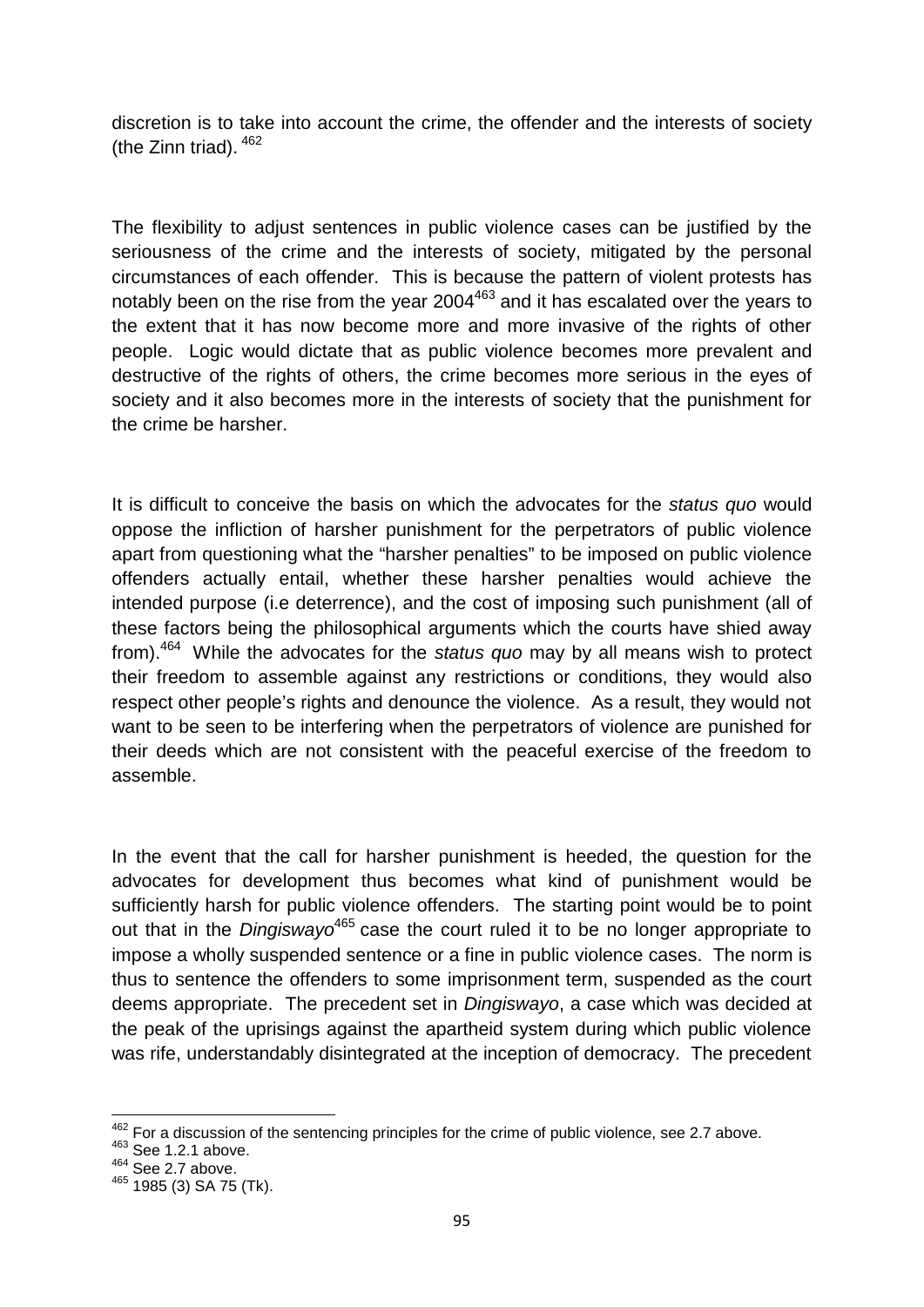was hardly of any use between the year 1994 and 2004, the latter being the year in which statistics began to reflect an increasing trend of violent protests and strikes.

Now that the tides have changed and violent protests are a common phenomenon, the precedent in *Dingiswayo* is worthy of being considered. Adopting the same line of reasoning as in *Dingiswayo*, it is clear that the seriousness of the crime of public violence is such that it warrants that the offender serves at the very least some imprisonment term, no matter how short, but subject to the minimum imprisonment term permitted in law.<sup>466</sup> A wholly suspended sentence or a fine is not desirable. The same reasoning can be applied in determining the portion of a prison term that should be suspended.

The next hurdle would be to give an indication of the imprisonment term that would be proportional to the seriousness of the crime of public violence and would serve the interests of society. If the *Whitehead*<sup>467</sup> and *Le Roux*<sup>468</sup> cases, being the most recent reported judgments on public violence, are anything to go by given the fact that these cases did not emanate from instances of violent protests, they provide a sentencing guideline for public violence in the region of five to six years imprisonment suspended as the court deems appropriate. However, such a sentence would be reserved for the extreme cases of public violence, such as those cases where one or more persons were killed or where there was severe damage to property.

Therefore, taking into account the importance of the right to freedom of assembly, its historical significance and its importance to the vulnerable and economically marginalised groups in society, the imposition of a prison sentence in the region of between the minimum four days permitted in law and five to six years (reserved for the most extreme cases of public violence), suspended as the court deems necessary, is apt for the expression of society's condemnation of the violence and for the protection of the rights of non-protesters. Anything above this range should be supported by extremely compelling facts.

The financial cost of sentencing public violence offenders as such is far outweighed by the benefit to society. The financial concern is also vitiated by the inevitably short

<sup>&</sup>lt;sup>466</sup> Section 284 of the Criminal Procedure Act 51 of 1977 prescribes a minimum imprisonment duration of at least four days unless the accused is sentenced to detention until the rising of the court. See also Terblanche op cit (n277) 218.<br><sup>467</sup> 2008 (1) SACR 431 (SCA).

<sup>468 2010 (1)</sup> SACR 11 SCA.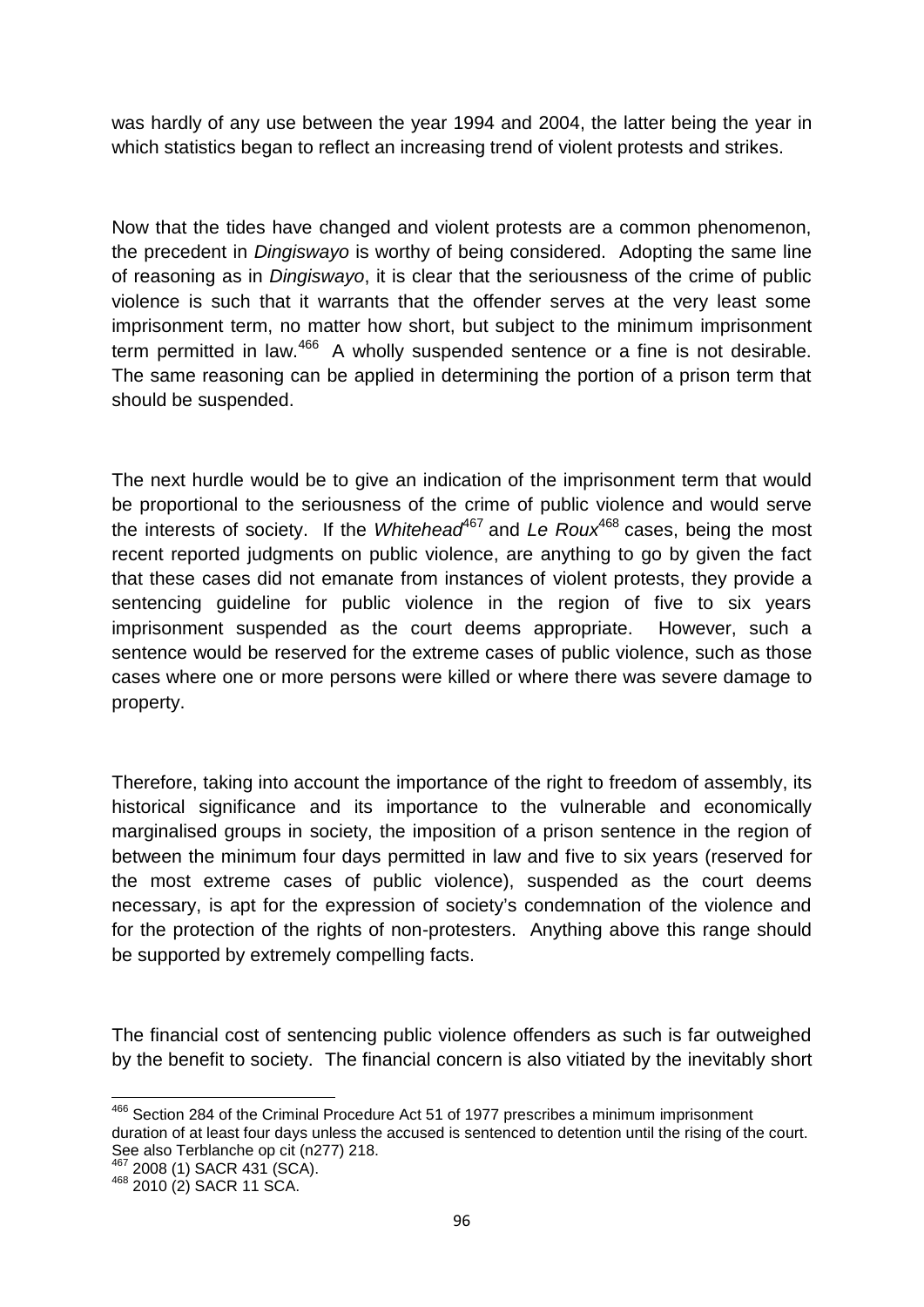imprisonment terms the court is likely to impose because certainly not all public violence cases would warrant a five to six year imprisonment term. Even in those extreme cases, the court is justified to suspend the sentence as it deems appropriate, thus reducing the time to be spent by the convicted offender in a prison facility. The possibility of the offender being granted parole before completing his or her prison term (which invariably would have been as short term) also vitiates the financial concern.

It is worth mentioning that even though the call may well be to meet the crime of public violence with nothing short of imprisonment, a major challenge confronting the crime is perhaps not so much the problem for the courts, but rather the National Prosecution Authority. That challenge is the issue of the paucity of successful prosecutions for public violence or even the reluctance to prosecute the crime. It is difficult to comprehend what informs the paucity of successful prosecutions or the prosecutorial reluctance in public violence cases.

Surely the difficulty of securing evidence which is sufficient to prove the commission of the crime beyond a reasonable doubt cannot be a factor in all cases. Many, if not all, public violence cases turn on the identification of the offender(s) and the rest of the testimony of the officer who witnessed the commission of public violence and perhaps even carried out the arrest of the offenders. That officer's evidence can be corroborated by other officers present at the scene. There is certainly no doubt that the police are also resourced with devices that can aid their identification of the offenders and their commission of violence, assaults, and damage to property.

The most likely conclusion any reasonable person would come to is that the prosecutorial reluctance in public violence cases is not informed just by the difficulty of proving the crime, but also the public outcry (given the plight of the protesters) as well as the lack of a political will to enforce the crime. Ignoring the public outcry and acting contrary to the popular views in communities would certainly not bode well for political parties at the elections.

Another major challenge for the advocates for development in calling for harsher sentences, so the advocates for the *status quo* would counter-argue, would be to convince society of the genuineness of such action and that it would not entail the abuse of the crime to stifle dissent. This is exacerbated by the fact that in cases where the courts emphasised the need for tougher sanctions for public violence, they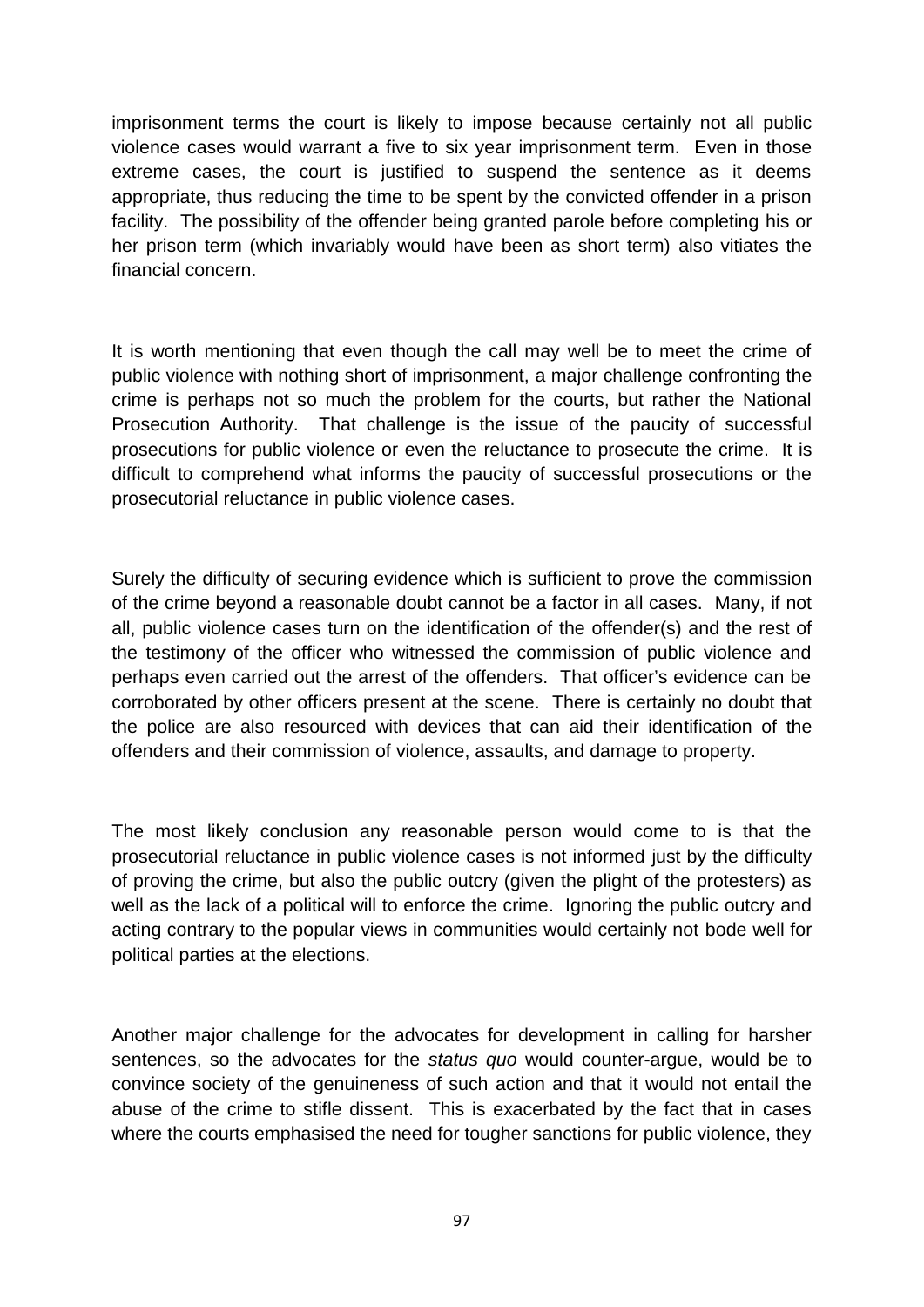did so citing reasons which were largely based on sympathy for the state.<sup>469</sup> The advocates for the *status quo* would argue that a sentence based on the sympathy for the government would be unfair and prejudicial to the offenders.

Perhaps it assists the advocates for development that from colonial times to date nothing seems to suggest that at some point the crime was applied inconsistently or fell to the mercy of government manipulation and abuse for purposes of stifling dissent. Even though the sentences handed down in some cases expressed sympathy for the government, the courts nevertheless did not blur the treatment and interpretation of the elements of the crime. Therefore, the sentencing framework can always be rectified because every judge exercises his or her discretion in sentencing.

To sum up, the crux of the argument advanced by the advocates for development is, in essence, a plea for the courts to look beyond the apartheid reminiscence of the undue suppression of the right to freedom of assembly and uphold the public violence laws where necessary. The *S v Thebus* <sup>470</sup> case is instructive and exemplary in this regard. The Constitutional Court upheld the constitutionality of the much criticised and unpopular doctrine of common purpose because of its farreaching consequences and its favour during apartheid. The court looked beyond the unpopularity of the doctrine and emphasised the need for the doctrine for crime control purposes even in the democratic dispensation.

Furthermore, as Reddi<sup>471</sup> points out, there is nothing wrong with the doctrine of common purpose *per se* except that its extension during apartheid was too wide. Likewise, there is nothing wrong with developing a new approach to interpreting the elements of the crime of public violence and toughen the sanctions thereof if that is done for a legitimate objective. Even legislation is amended from time to time with the view to increase the penalties and fines when necessary.

## **4.4 Conclusion**

There is no doubt that the increasing number of violent service delivery protests and strikes are a pressing societal issue in South Africa. Solutions thereto are sought from various disciplines. Those in politics will talk of a political solution and those in the legal profession will advance a legal solution. To what extent the legal solution

<sup>469</sup> See *Dingiswayo* 1985 (3) SA 75 (Tk) and *Samaai* 1986 (4) SA 860 (C). <sup>470</sup> 2003 (2) SACR 319 CC. <sup>471</sup> Reddi op cit (n226) 65.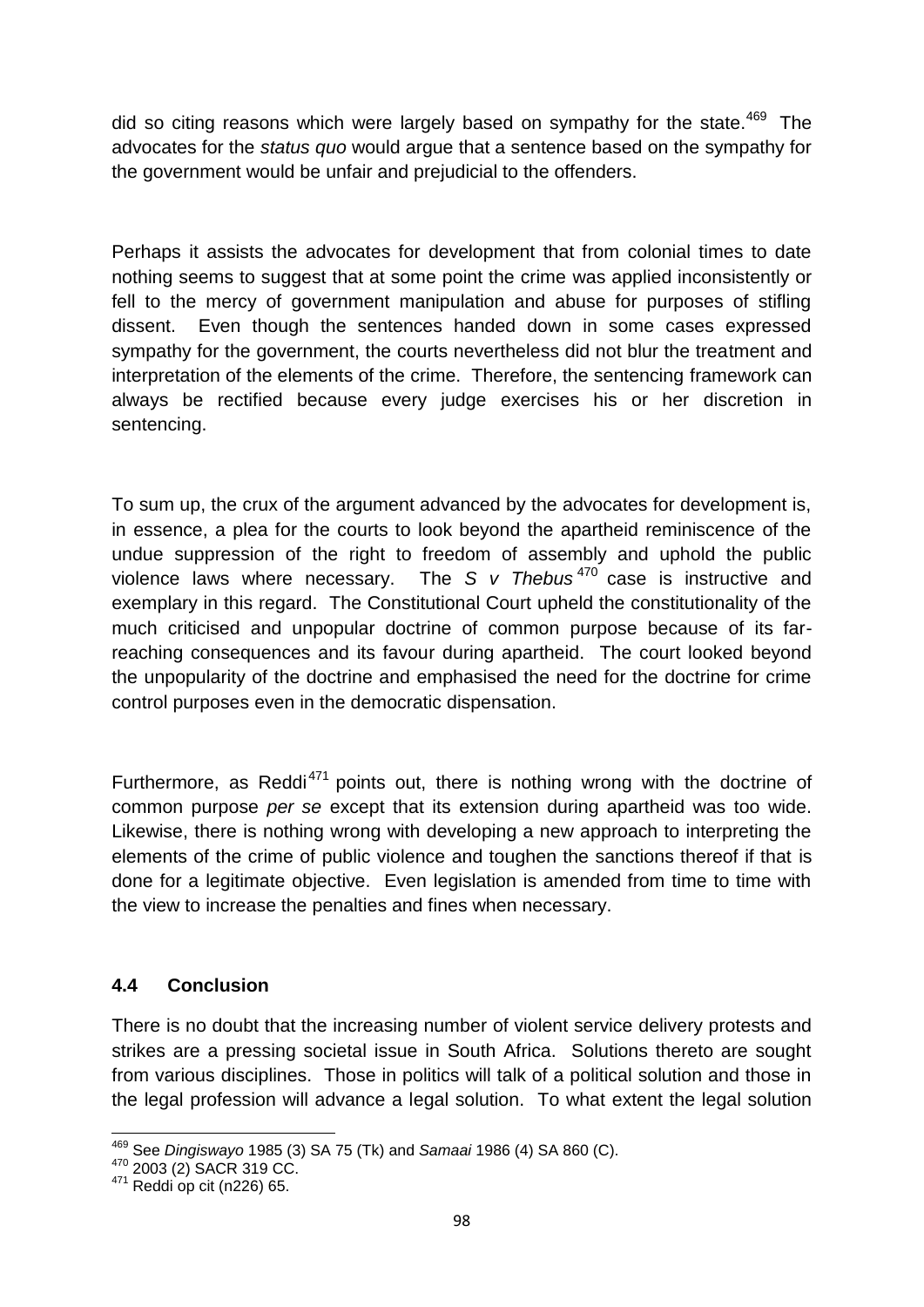canvassed in this dissertation helps to eradicate the roots of the scourge of the violent service delivery protests and strikes is an entirely different matter.

The dissertation opens a debate on the viability of developing the crime of public violence as a legal remedy to the blatant disregard for the rights of non-protesters during violent protests and strikes. Engaging this topic also enables an assessment of the jurisprudential direction the South African courts are likely to take on the question of the development of the crime of public violence. An assessment of the academic views, arguments, opinions, case law and other authority in point indicates that South Africa's jurisprudence appears to be shifting away from the protection of the right to freedom of assembly especially in those situations where the rights of non-protesters were violated during the exercise of the right to gather and demonstrate.

Therefore, the courts are likely to uphold the constitutional validity of the criminal sanctions (which include the development of the crime of public violence) that seek to protect the rights of non-protesters or the victims of protest violence as they have done with the civil sanctions which served the same purpose. It follows that in light of the jurisprudential shift articulated above, the failure of the crime of public violence to adequately safeguard the rights of non-protesters renders the crime to fall short of the spirit, purport and objects of the Bill of Rights and therefore requires to be developed.

The development of the crime may be effected by way of interpreting the elements of the crime against the backdrop of the values of the Constitution and in the spirit of the purpose of the crime to adequately safeguard the rights on non-protesters. The vagueness or the flexibility of the 'serious dimensions' element in the definition of the crime of public violence can be used as a conduit through which the values of the Constitution may be infused into the jurisprudence of public violence.

Another approach to developing the crime entails revisiting the sentences imposed on public violence offenders in order to ensure that they reflect society's condemnation of the violence and the invasion of the rights of other people. In this regard, any other punishment short of imprisonment has been shown to be no longer apt for purposes of punishing public violence offenders.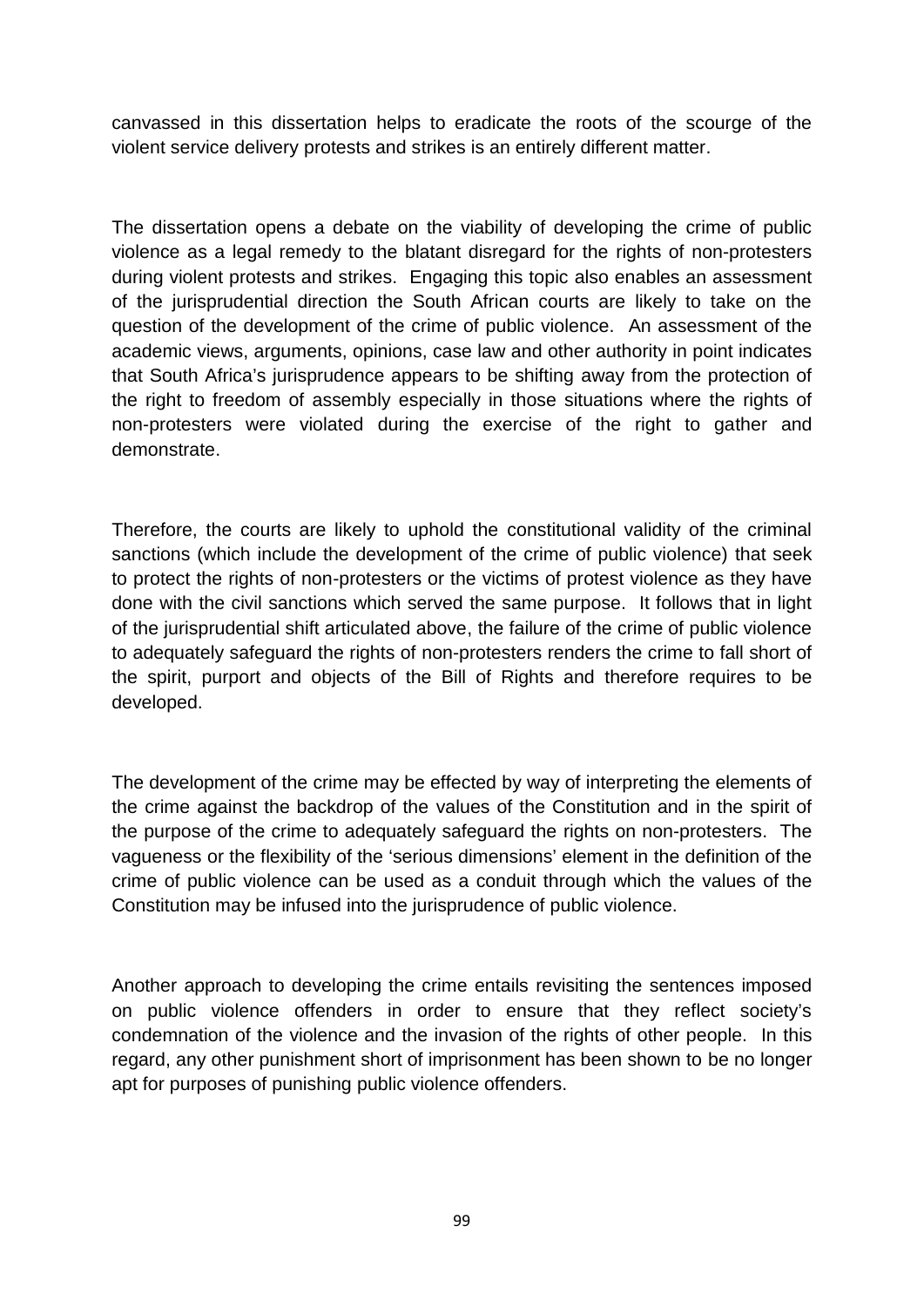### **BIBLIOGRAPHY**

#### **BOOKS**

Ackerman, MF *Die reg insake – openbare orde en staatveiligheid* Durban: Butterworth, (1984).

Alexander, P; Sinwell; L; Lekgowa, T; Mmope, B; and Xezwi, B *Marikana – A view from the mountain and a case to answer* Auckland Park: Jacana Media (Pty) Ltd, (2012).

A st Q Skeen 'Criminal law' in WA Joubert (2 ed) *The Law of South Africa.* Durban: Lexis Nexis. Vol 6, Replacement Volume 2010 (2010) paras 117 – 128; 176 – 186; and 351 - 362.

Burchell, EM; Hunt, PMA; and Burchell, JM *South African criminal aw and Procedure Vol I: general principles of criminal Law* 2 ed Kenwyn: Juta & Co, Limited (1983).

Burchell, J *Principles of criminal law* 3 ed Claremont: Juta, (2005).

Burchell, J *Principles of criminal law* 4 ed Claremont: Juta, (2013).

Cameron, E 'Civil disobedience and passive resistance' in Corder, H *Essays on law and social practice in South Africa* Cape Town: Juta, (1988) Chapter 8.

Currie, I & de Waal, J *The Bill of Rights handbook* 6 ed Cape Town: Juta & Co Ltd, (2013).

Davis, DM 'Assembly' in Cheadle, MH; Davis, DM; and Haysom, NRL *South African constitutional law: the Bill of Rights* Durban: Butterworths, (2002) Chapter 12.

Devenish, GE 'Constitutional law' in WA Joubert (2 ed) *The Law of South Africa.* Durban: Lexis Nexis. Vol 5, Part 3 (2004) para 87.

De Vos, P; Freedman, W; Brand, D; Gevers, C; Govender, K; Lenaghan, P; Mailula, D; Ntlama, N; Sibanda, S; and Stone, L *South African Constitutional Law in Context* Cape Town: Oxford University Press Southern Africa, (2014).

De Wet, JC & Swanepoel, HL *Die Suid-Afrikaanse strafreg* 2 ed Durban: Butterworth & Co., (1960).

Dugard, J *Human rights and the South African legal order* Princeton: Princeton University Press, (1978).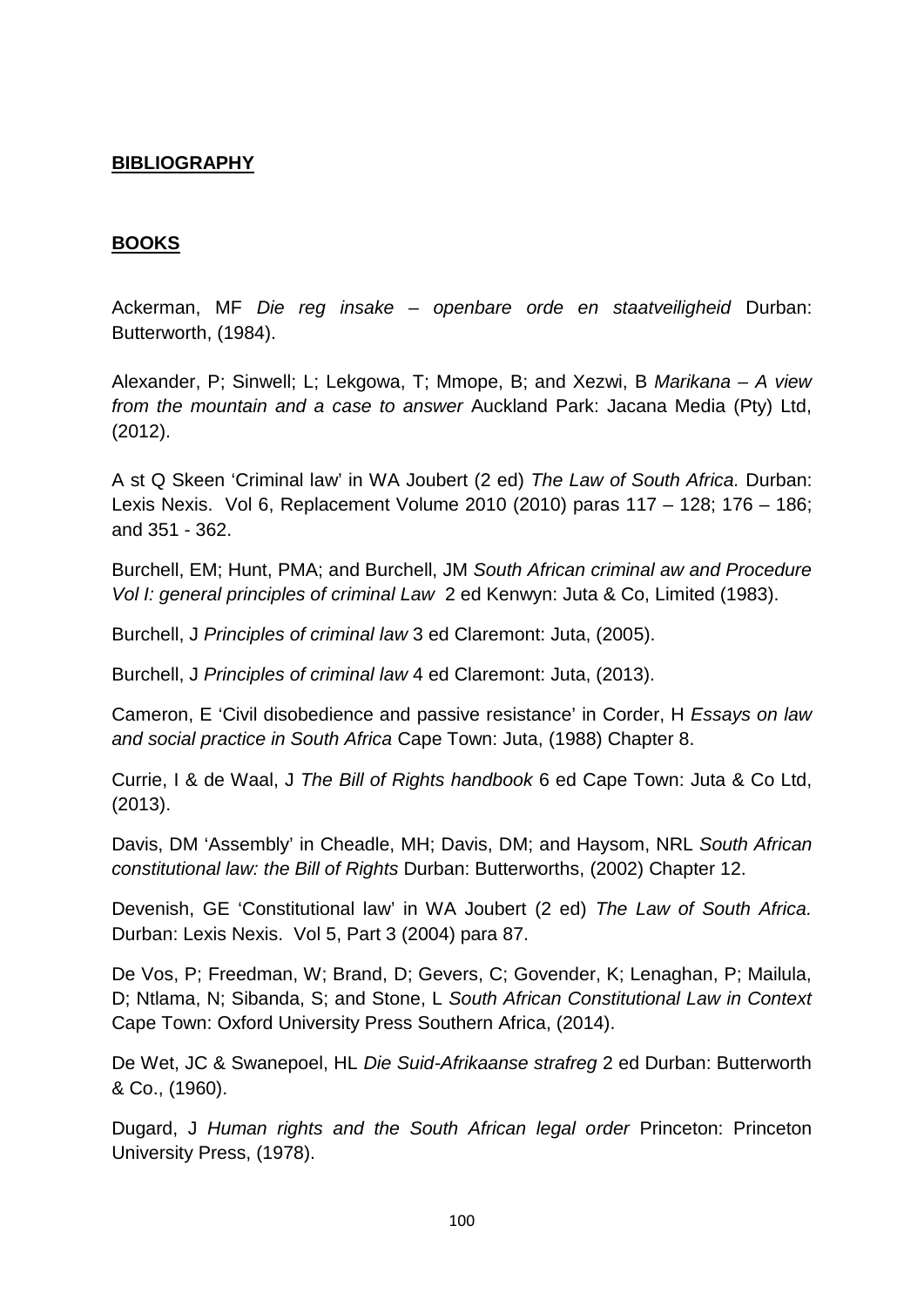Freedman, DW 'Constitutional law: Bill of Rights' in WA Joubert (2 ed) *The Law of South Africa* Durban: Lexis Nexis Vol 5, Part 4 (2012) paras 3 – 14 and 118 – 120.

Heymann, PB *Towards peaceful protest in South Africa: testimony of multinational panel regarding lawful control of demonstrations in the Republic of South Africa before The Commission of Inquiry regarding the prevention of public violence and intimidation* Pretoria: HSRC Publishers, (1992).

Hoctor, SV; Cowling, MG; and Milton, JRL *South African criminal law and procedure Vol III: statutory offences* 2 ed (revision service no 23, 2013) Claremont: Juta, (2010).

Hunt, PMA & Milton, JRL *South African criminal law and procedure* (*formerly Gardiner and Lansdown*) *Vol II: common law crimes* revised 2 ed Kenywn: Juta & Co Ltd, (1982).

Mathews, AS *Law, order and liberty in South Africa* Cape Town: Juta & Company, Ltd, (1971).

Midgley, JR & Van der Walt, JC 'Delict' in WA Joubert (2 ed) *The Law of South Africa* Durban: Lexis Nexis Vol 8, Part 1 (2010) paras 1 – 5.

Milton, JRL *South African criminal law and procedure Vol II: common law Crimes* 3 ed Kenwyn: Juta & Co Ltd, (1996).

Milton, JRL & Fuller, NM *South African criminal law and procedure* (*formerly Gardiner and Lansdown*) *Vol III: statutory offences* Wynberg: Juta & Co., (1971).

Neethling, J; Potgieter, JM; and Visser, JP *Law of delict* 6 ed Durban: Lexis Nexis, (2010).

Rautenbach, IM & Malherbe, EFJ *Constitutional law* 5 ed Durban: Lexis Nexis, (2009).

Smith, ATH *Offences against public order including the Public Order Act* 1986 London: Sweet & Maxwell Police Review Publishing Company, (1987).

Snyman, CR *A draft criminal law code for South Africa* Cape Town: Juta & Co, (1995).

Snyman, CR *Criminal Law* 6ed Cape Durban: Lexis Nexis, (2014).

Terblanche, SS *Guide to sentencing in South Africa* 2 ed Durban: Lexis Nexis, (2007).

Woolman, S 'Freedom of assembly' in Woolman, S; Roux; T; Klaaren, J; Stein, A; Chaskalson, M; Bishop, M; (2 ed) *Constitutional Law of South Africa,* Cape Town: Juta (2005) Chapter 43.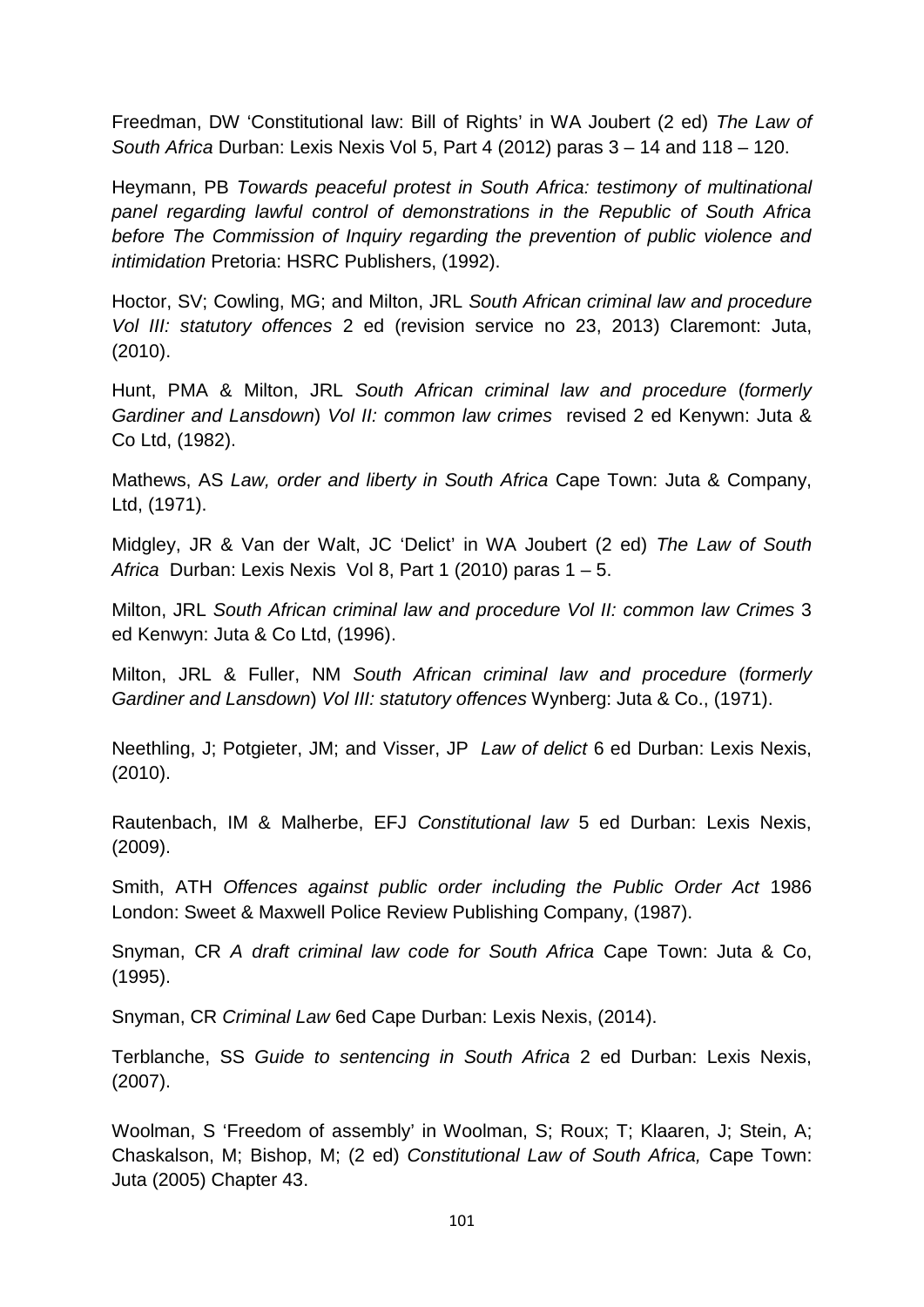*Security, Third Party*) 2010 (6) SA 280 (WCC)' (2011) 27(2) *South African Journal on Human Rights* 346 – 353.

### **NEWSPAPER ARTICLES**

Abreu, V 'Don't dare burn down the police station' *IOL News*, 1 February 2014, available at *http://www.iol.co.za/news/crime-courts/don-t-dare-burn-down-police station-1.1640420*, accessed on 22 June 2014.

'AMCU protesters turn violent - cops' *Business Report*, 24 January 2014, available at *http://www.iol.co.za*, accessed 07 July 2014.

'Deadly police force – timeline' *News24*, 23 January 2014, available at *http://www.news24.com/SouthAfrica/news/deadly-police-force-timeline-20140123-3,* accessed 02 August 2014.

Du Plessis, C; Ndlangisa, S; and Saba, A 'Zuma sidesteps flames' *City Press*, 03 February 2014, available at *http://www.citypress.co.za/news/zuma-sidestepsflames*/, accessed on 22 June 2014.

'Heavy sentences for public violence convicts' *SAnews.gov.za*, 02 July 2013, available at *http://www.SAnews.gov.za/south-africa/heavy-sentences-public-violenc convicts*, accessed on 24 May 2014.

Khuzwayo, W 'Cosatu opposes claims of violence' *Business Report*, 09 July 2014, available at *http://www.iol.co.za/business/news/cosatu-opposes-claims-of-violence- 1.1716580*, accessed on 18 November 2014.

'NUMSA defies interdict' *Fin24*, 20 July 2014, available at *http://www.fin24.com/economy/labour/news/Numsa-defies-interdict-20140718,* accessed on 24 July 2014.

'NUMSA strike: Police on high alert' *Eye Witness News*, 07 July 2014, available at *http://www.ewn.co.za/2014/07/05/Numsa-strike-Police-on-alert*, accessed on 7 July 2014.

'South African municipal workers strike – 29 July 2009' *Oryx Media*, 29 July 2009, available at *http://www.oryxmedia.co.za/south-african-municipal-workers-strike-29 july-2009,* accessed on 24 July 2014.

'Violent protests reach all-time high in 2014' *Fin24*, 20 February 2015, available at *http://www.fin24.com/Economy/Violent-protests-reach-all-time-high-in02014- 20150220*, accessed on 20 February 2015.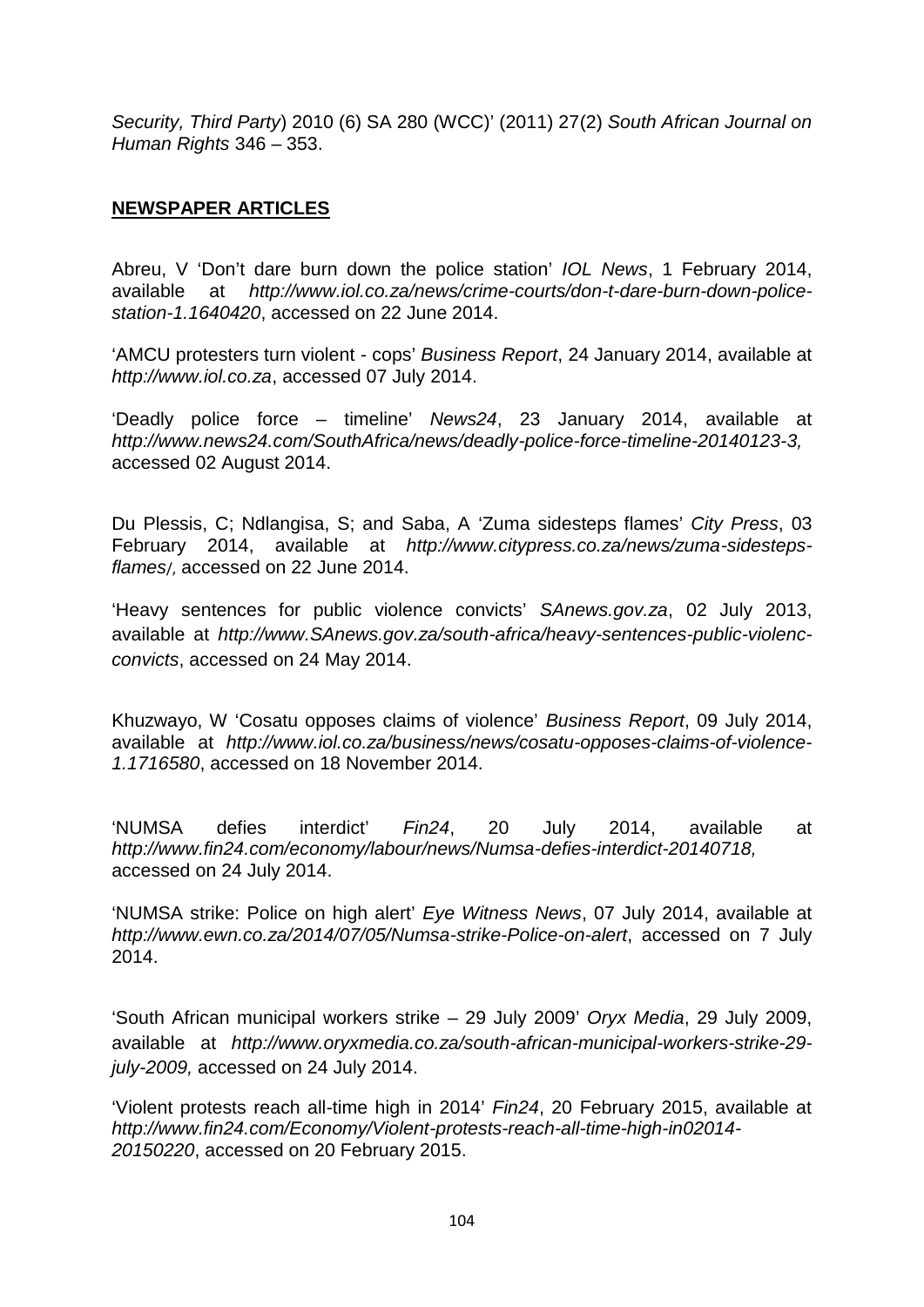'When will the NUMSA strike end?' *Fin24*, 21 July 2014, available at *http://www.fin24.com/economy/labour/news/when-will-the-Numsa-strike-end-201,* accessed on 24 July 2014.

## **VARIOUS REPORTS**

Alexander, P; Runciman, C; and Ngwane, T 'Media briefing – community protests<br>2004-2013: some research findings' (2013). available at 2004-2013: some research findings' (2013), available at *http://www.issafrica.org/../Public-violence-13March2014-Peter-Alexander.pdf*, accessed on 8 November 2014.

Bruce, D 'Police brutality in South Africa' (2002), available at *http://www.csvr.org.za/old/wits/papers/papbruc5.htm*, accessed on 27 April 2015.

Democratic Alliance *Memorandum on the objects of Labour Relations Amendment Bill* (2014).

Independent Complaints Directorate *Presentation to the portfolio committee on police* (2011).

Jain, H 'Community protests in South Africa: trends, analysis and explanations' *Community Law Centre – Local Government Working Paper Series No.1*, August 2010, available at *http://www.mlgi.org.za/.../local-government...south africa/communityprotests/final%20Report%%Community%20Protests%20South%20 Africa .pdf*, accessed on 8 November 2014.

Ministry of Police *Policy and guidelines: policing of public protests, gatherings and major events* (2011).

Mthethwa, EN *Ministry of Police SAPS and IPID Budget Vote Speech, Parliament, Cape Town,* (2013) available at *http://www.gov.za,* accessed on 23 August 2014.

Nqakula, C South Africa Department of Safety and Security *Budget Vote* Pretoria: Dept of Safety and Security, (2006/07).

South African Law Commission *Report: Sentencing (A New Sentencing Framework)* (2000).

South African Law Commission *Report on the Codification of the Common Law Relating to the Crimes against the State* RP 17/1976 (1976).

South African Police Service *Addendum to the annual report* (2012/13), available at *http://www.saps.gov.za/.../annual\_report/.../saps\_crime\_stats\_report\_%202011-1,* accessed on 8 November 2014.

South African Police Service *RSA: April to March 2004 – 2014: crime categories figures* and *ratios*, available at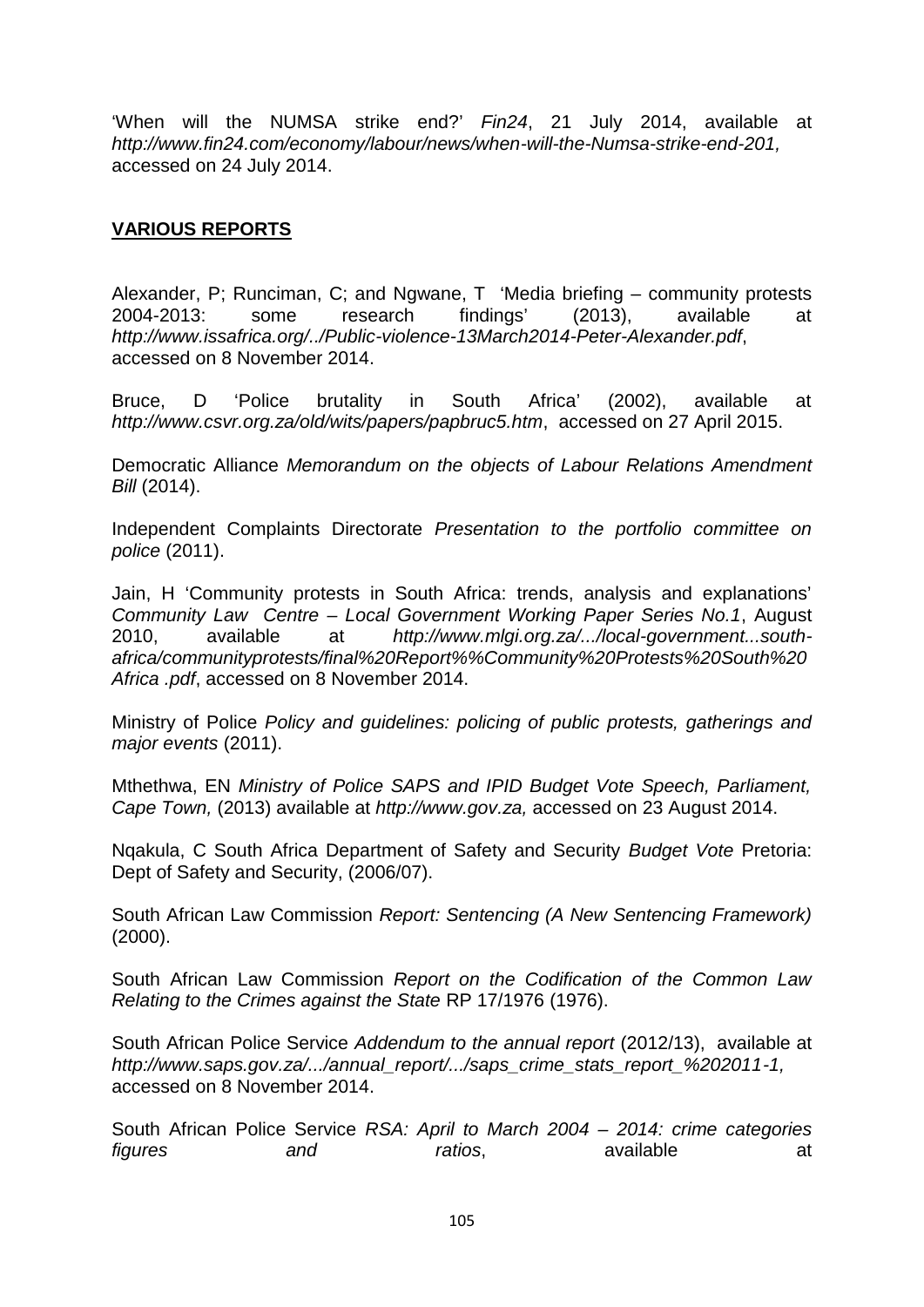*http://www.saps.gov.za/resource\_centre/publications/statistics/crimestats/2014/crime \_stats.php* accessed 8 November 2014*,* accessed 8 November 2014.

Zuma, JG *State of the Nation Address*: opening of parliament February 2015 available at *http://www.gov.za,* accessed on 19 February 2015.

# **TABLE OF STATUTES**

The Constitution of the Republic of South Africa, 1996

Section 9

Section 10

Section 11

Section 12

- Section 17
- Section 22
- Section 23(2)(c)
- Section 25

Section 39(2)

Criminal Law Amendment Act 105 of 1997

Section 51

Dangerous Weapons Act 15 of 2013

Section 1

Section 3

Draft Sentencing Framework Bill, 2000

Section 3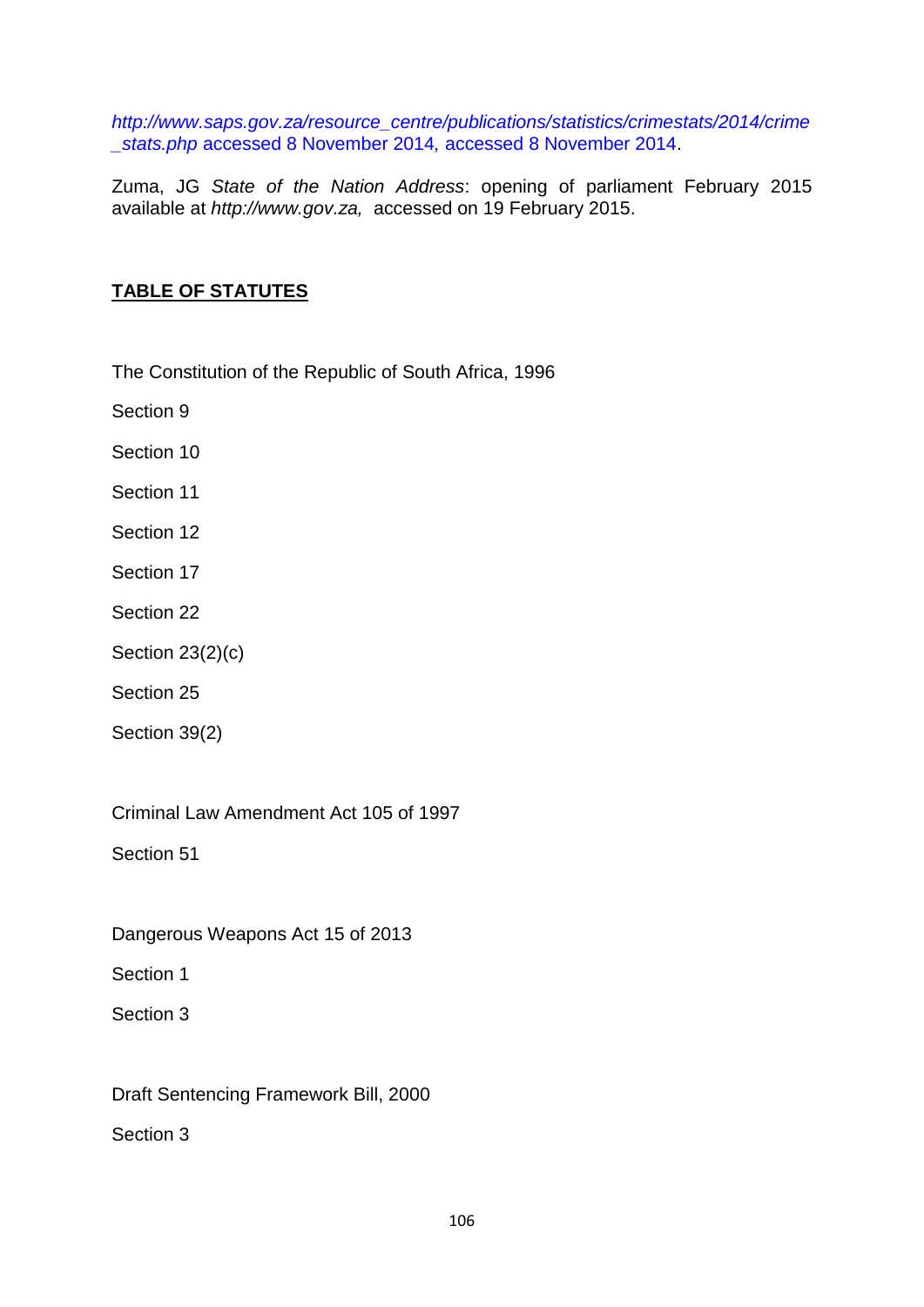Labour Relations Act 66 of 1995

Section 68

Labour Relations Amendment Bill, 2014

Regulation of Gatherings Act 205 of 1993

Section 11

Section 12

Riotous Assemblies Act 17 of 1956

Section 17

Section 18

# **TABLE OF CASES**

*Amod v Multilateral Motor Vehicle Accidents Fund* (*Commission for Gender Equality Intervening*) 1999 (4) SA 1319 (SCA)

*Bhe and Others v Magistrate, Khayelitsha, and Others* (*Commission for Gender Equality as Amicus Curiae*); *Shibi v Sithole and Others; South African Human Rights Commission and Another v President of the Republic of South Africa and Another* 2005 (1) SA 580 (CC)

*Carmichele v Minister of Safety and Security and Another (Centre for Applied Legal Studies Intervening)* 2001 (4) SA 938 (CC)

*Dabee v R* (1928) 49 NLR 50

*Daniels v Campbell NO and Others* 2004 (5) SA 331 (CC)

*Du Plessis v Road Accident Fund* 2004 (1) SA 359 (SCA)

*Fourways Mall (Pty) Ltd and Another v South African Commercial Catering and Allied Workers Union and Another*1999 (3) SA 752 (W)

*Garvis and Others v SATAWU (Minister for Safety and Security, Third Party)* 2010 (6) SA 280 (WCC)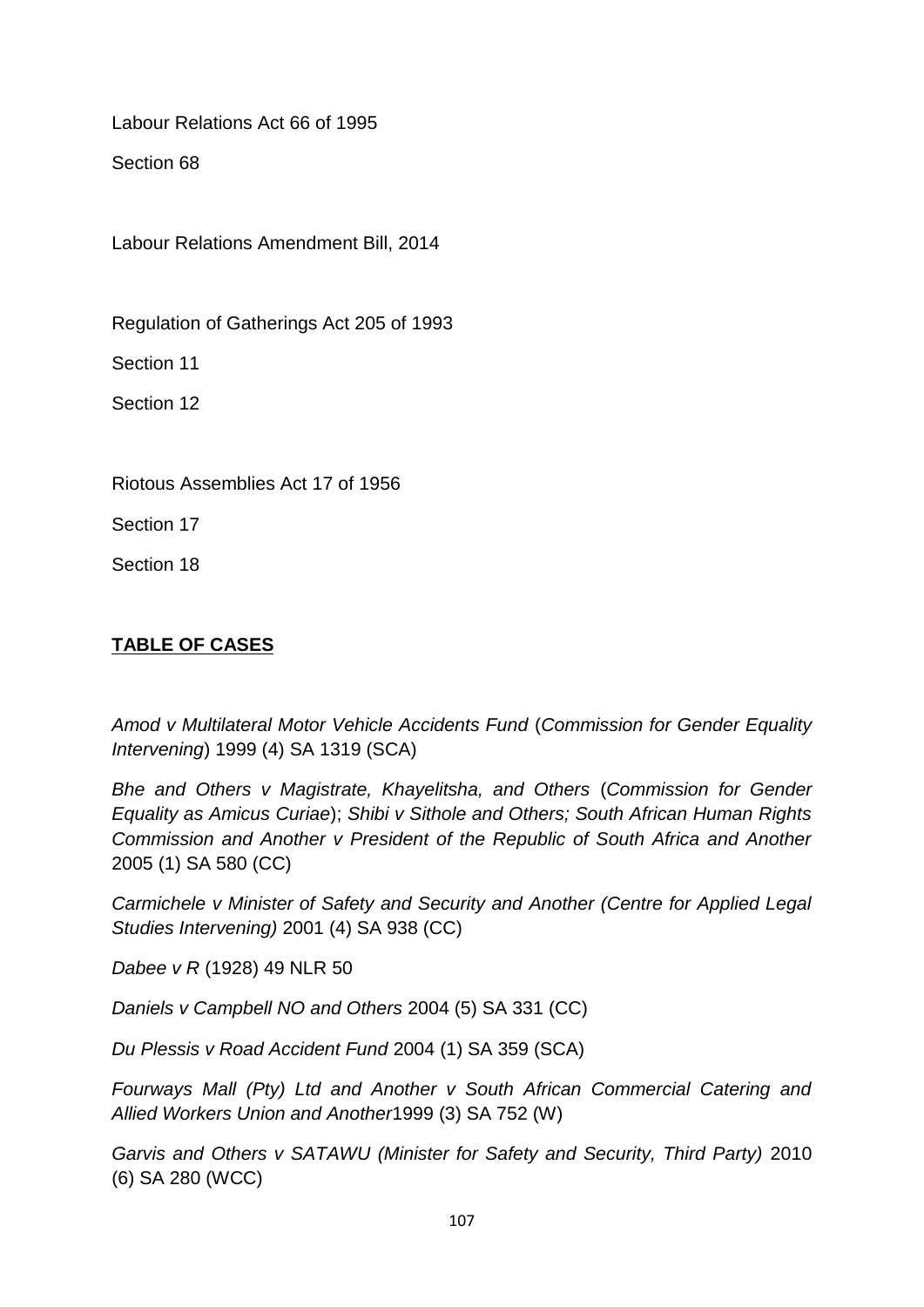*Govender v Ragavayah* [2009] 1 All SA 371 (D)

*Gumede v President of Republic of South Africa and Others* 2009 (3) SA 152 (CC)

*Hassam v Jacobs NO and Others* (*Muslim Youth Movement of South Africa and Women's Legal Trust as Amici* Curiae) 2009 (5) SA 572 (CC)

*Hayes and Hayes v R* 1904 TS 383

*In Re Manhumeso and Others* 1995 (1) SA 551 (ZS)

*K v Minister of Safety and Security* 2005 (6) SA 419 (CC)

*Makwele v Government of Bophuthatswana* 1994 (1) SA 503 (BA)

*Masiya v Director of Public Prosecutions, Pretoria and Another* 2007 (5) SA 30 (CC)

*Mcunu and Others v R* 1938 NPD 229

*Mhlakaza and Another v S* [1997] 2 All SA 185 (A); 1997 (1) SACR 515 (SCA)

*Minister of Home Affairs and Another v Fourie and Another* (*Doctors For Life International and Others*); *Lesbian and Gay Equality Project and Others v Minister of Home Affairs and Others* 2006 (1) SA 524 (CC)

*Mvelase v R* 1938 TPD 239

*National Coalition for Gay and Lesbian Equality and Others v Minister of Home Affairs and Others* 2000 (2) SA 1 (CC)

*National Coalition for Gay and Lesbian Equality and Another v Minister of Justice and Others* 1999 (1) SA 6 (CC)

*Ningi and Another v S* 2000 (2) SACR 511 (A)

*R v Cele and Others* 1958 (1) SA 144 (N)

*R v Claassens and Another* 1959 (3) SA 292 (T)

*R v Kashion* 1963 (1) SA 723 (SR)

*R v Lekoatha and Seven Others* 1946 OPD 6

*R v Marthinus and Others* 1941 CPD 319

*R v Mashotonga and Others* 1962 (2) SA 321 (SR)

*R v Mathlala and Another* 1951 (1) SA 49 (T)

*R v Maxaulana* 1953 (2) SA 252 (E)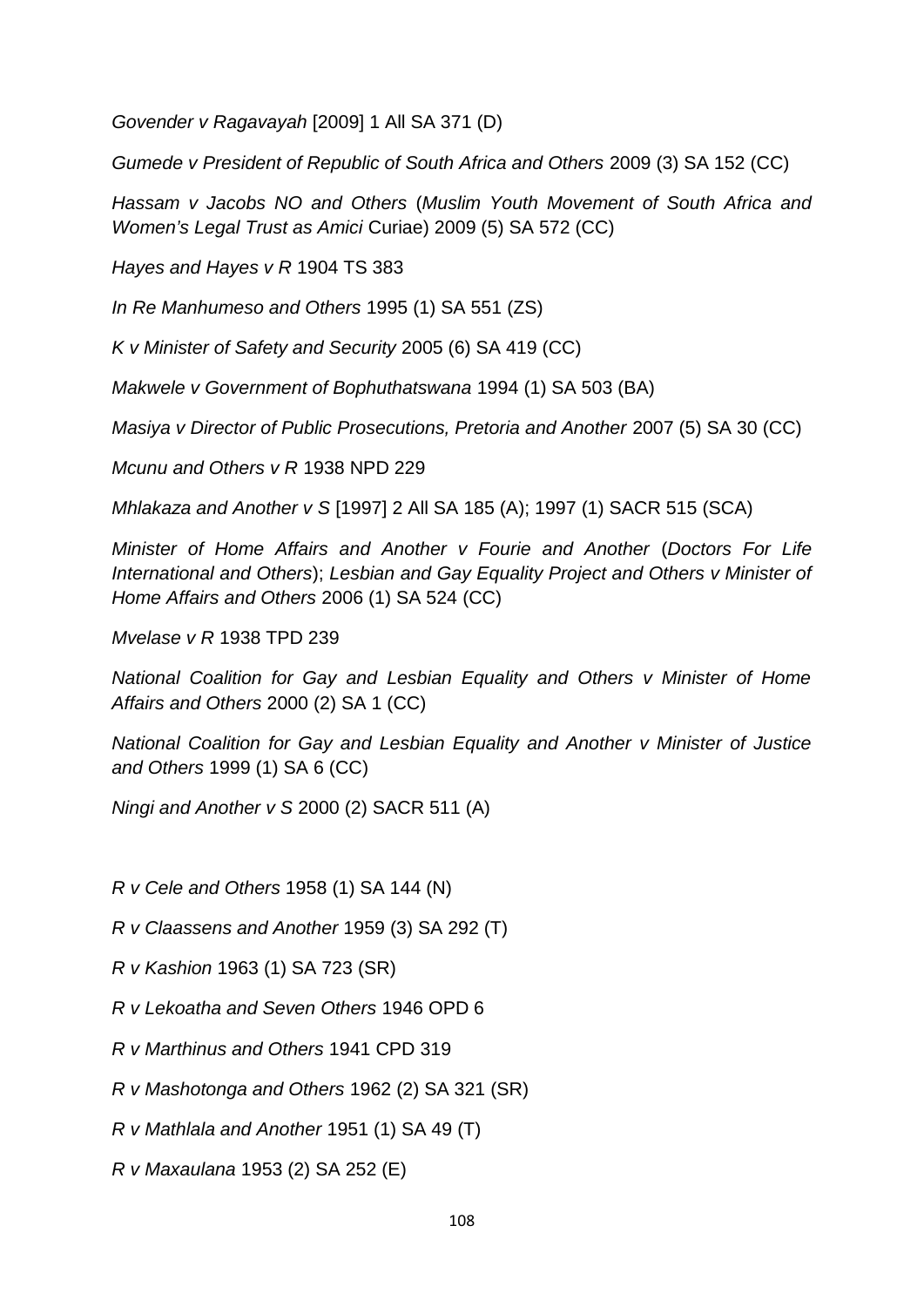*R v Mjoli* 1934 EDL 236

- *R v Moilwanyana and Others* 1957 (4) SA 608 (T)
- *R v Molosi* 1916 EDL 401
- *R v Msimang* 1919 OPD 38
- *R v Ndaba* 1942 OPD 149
- *R v Ndwardwa* 1937 TPD 165
- *R v Ngubane and Others* 1947 (3) SA 217 (N)
- *R v Nxumalo and Others* 1960 (2) SA 442 (T)
- *R v O'Brien* 1914 TPD 287
- *R v Pungula and Others* 1960 (2) SA 760 (N)
- *R v Radu* 1953 (2) SA 245 (E)
- *R v Salie and Others* 1938 TPD 136
- *R v Samuel* 1960 (4) SA 702 (SR)
- *R v Segopotsi* 1960 (2) SA 430
- *R v Tailor* 1920 EDL 318
- *R v Terblanche* 1938 TPD 229
- *R v Tshayitsheni and Others* 1918 TPD 23
- *R v Van Deventer* (1917) 38 NLR 454
- *R v Wilkens and Others* 1941 TPD 276
- *R v Xybele and Others* 1958 (1) SA 157 (T)

*Ryland v Edros* 1997 (2) SA 690 (C)

- *S v Budlender and Another* 1973 (1) SA 264 (C)
- *S v Dingiswayo* 1985 (3) SA 75 (TK)
- *S v Khumalo en Andere* 1991 (4) SA 310 SA (A)
- *S v Le Roux and Others* 2010 (2) SACR 11 (SCA)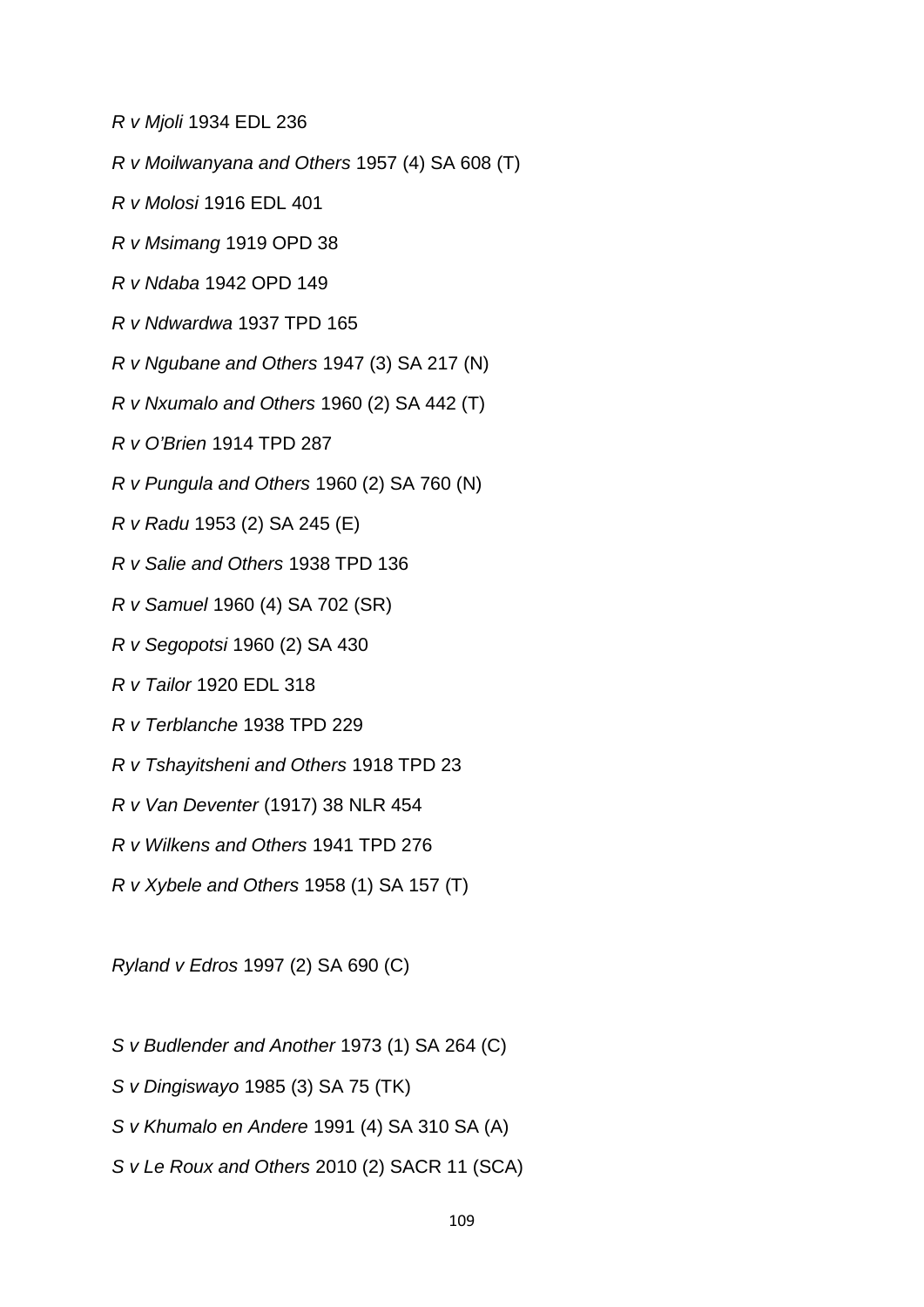- *S v Maseko* 1988 (4) SA 1 (A)
- *S v Mamabolo (Etv and Others intervening)* 2001 (3) SA 409 (CC)
- *S v Mbuyisa* 1988 (1) SA 89 (N)
- *S v Mei* 1982 (1) SA 299 (O)
- *S v Mlotshwa and Others* 1989 (4) SA 787 (W)
- *S v Nzo* 1990 (3) SA 1 (A)
- *S v Quandu en Andere* 1989 (1) SA 517 (A)
- *S v Safatsa* 1988 (1) SA 868 (A)
- *S v Samaai* 1986 (4) SA 860 (C)
- *S v Solani en Andere* 1987 (4) SA 203 (NC)
- *S v Thebus and Another* 2003 (2) SACR 319 (CC)
- *S v Thonga* 1993 (1) SACR 365 (V)
- *S v Turrell and Others* 1973 (1) SA 248 (C)
- *S v Usayi and Others* 1981 (2) SA 630 (ZA)
- *S v Whitehead and Others* 2008 (1) SACR 431 (SCA)
- *S v Zinn* 1969 (2) SA 537 (A)

*SATAWU v Garvis and Others* 2011 (6) SA 382 (SCA)

*SATAWU and Another v Garvas and Others* 2013 (1) SA 83 (CC)

*Seeiso v Minister of Home Affairs and Others* 1998 (6) BCLR (LesCA)

*Segale v Bophuthatswana* 1990 (1) SA 434 (BA)

*South African National Defence Union v Minister of Defence and Another* 1999 (4) SA 469 (CC)